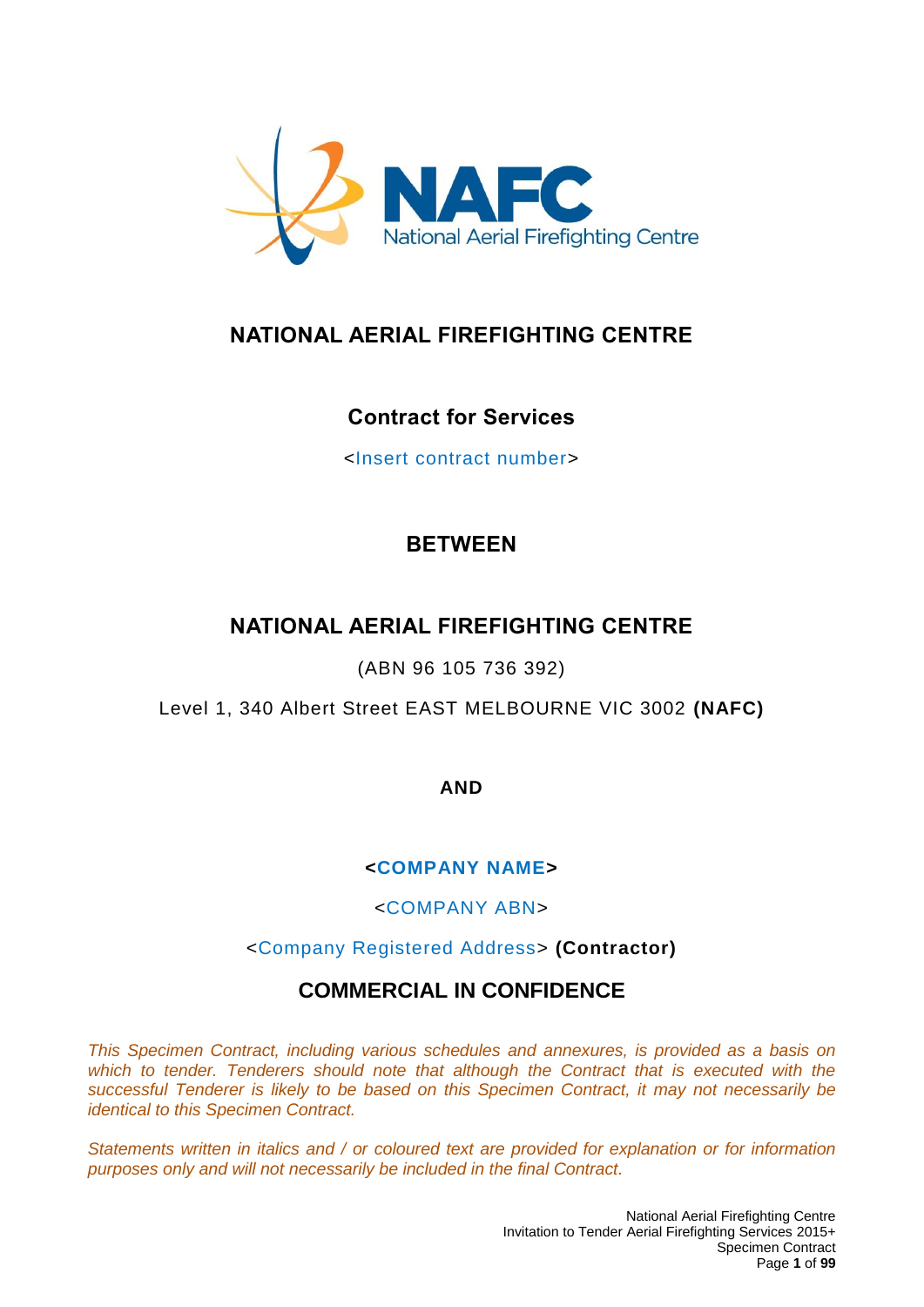## **TABLE OF CONTENTS**

| 1. |       |  |
|----|-------|--|
|    | 1.1.  |  |
| 2. |       |  |
|    | 2.1.  |  |
|    | 2.2.  |  |
| 3. |       |  |
|    | 3.1.  |  |
| 4. |       |  |
|    | 4.1.  |  |
|    | 4.2.  |  |
| 5. |       |  |
|    | 5.1.  |  |
|    | 5.2.  |  |
|    | 5.3.  |  |
|    | 5.4.  |  |
|    | 5.5.  |  |
|    | 5.6.  |  |
|    | 5.7.  |  |
|    | 5.8.  |  |
|    | 5.9.  |  |
|    | 5.10. |  |
|    | 5.11. |  |
|    | 5.12. |  |
|    | 5.13. |  |
|    | 5.14. |  |
|    | 5.15. |  |
|    | 5.16. |  |
|    | 5.17. |  |
|    | 5.18. |  |
|    | 5.19. |  |
|    | 5.20. |  |
|    | 5.21. |  |
| 6. |       |  |
|    | 6.1.  |  |
|    | 6.2.  |  |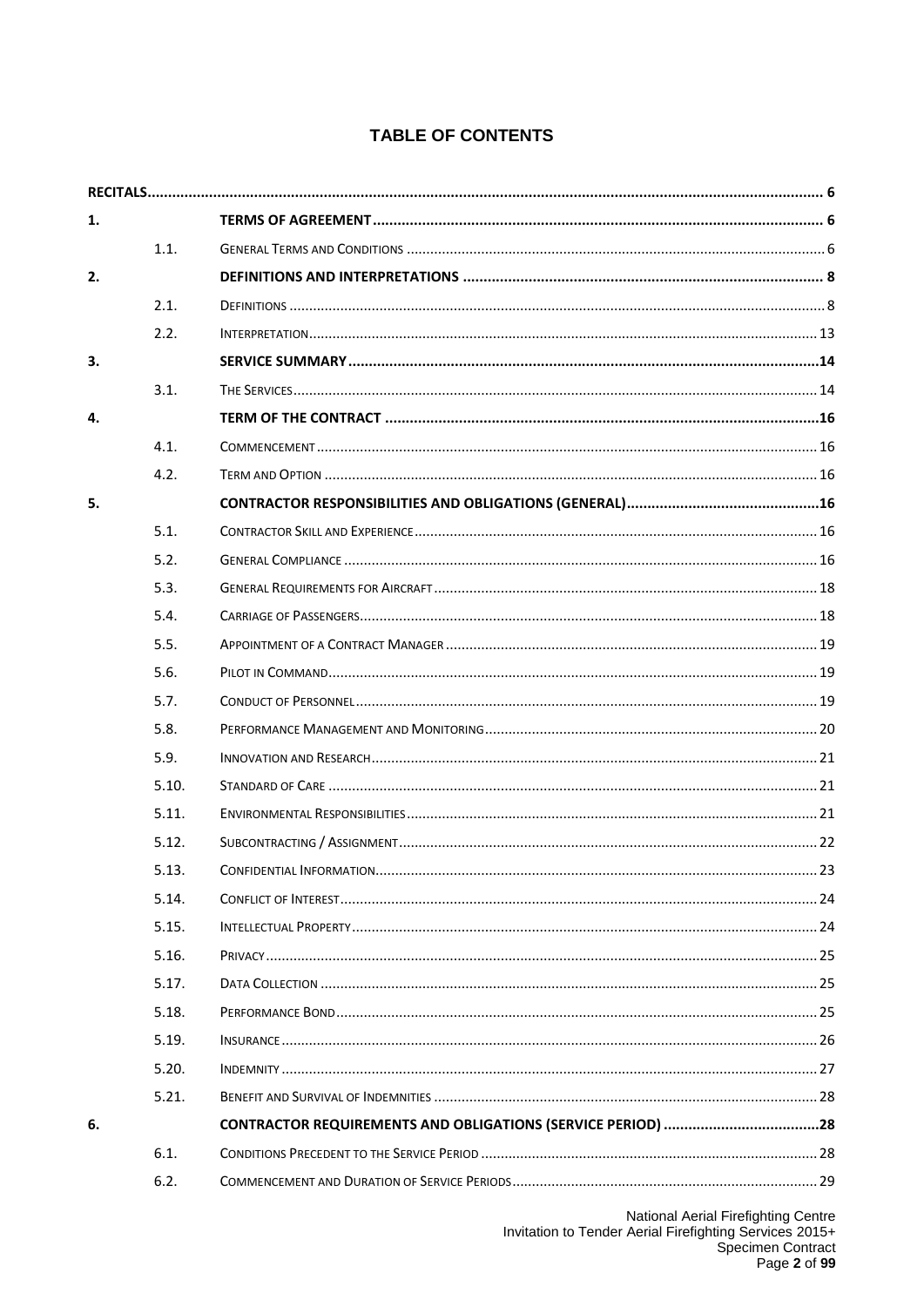| 6.3.   |  |
|--------|--|
| 6.4.   |  |
| 6.5.   |  |
| 6.6.   |  |
| 6.7.   |  |
| 6.8.   |  |
| 6.9.   |  |
| 6.10.  |  |
| 6.11.  |  |
| 6.12.  |  |
| 6.13.  |  |
|        |  |
| 7.1.   |  |
| 7.2.   |  |
|        |  |
| 8.1.   |  |
| 8.2.   |  |
| 8.3.   |  |
| 8.4.   |  |
| 8.5.   |  |
| 8.6.   |  |
| 8.7.   |  |
| 8.8.   |  |
|        |  |
| 9.1.   |  |
| 9.2.   |  |
| 9.3.   |  |
| 9.4.   |  |
|        |  |
| 10.1.  |  |
| 10.2.  |  |
| 10.3.  |  |
| 10.4.  |  |
| 10.5.  |  |
| 10.6.  |  |
| 10.7.  |  |
| 10.8.  |  |
| 10.9.  |  |
| 10.10. |  |
|        |  |

 $\overline{7}$ .

8.

9.

10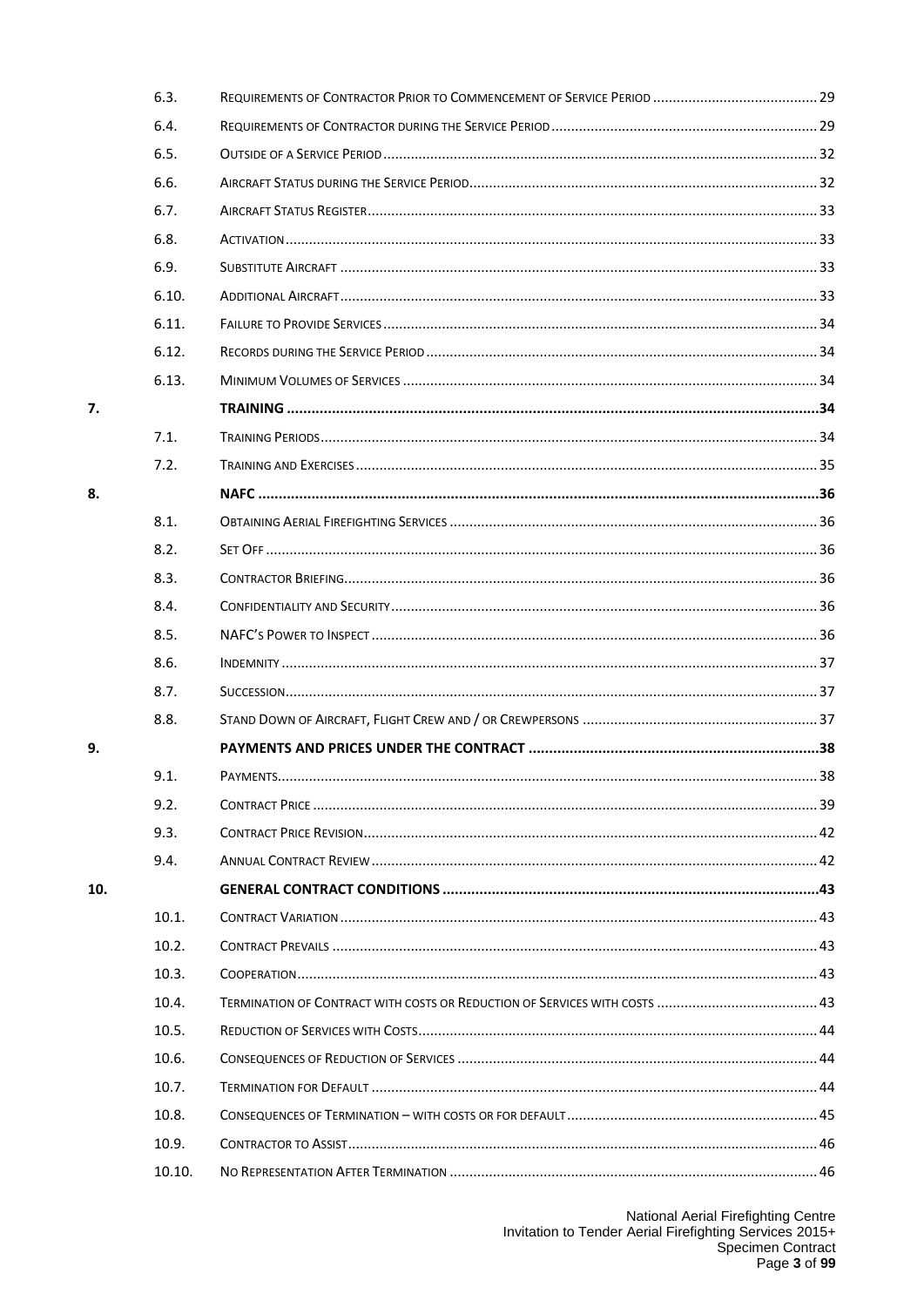|     | 10.11.             |                                                                                |  |
|-----|--------------------|--------------------------------------------------------------------------------|--|
|     | 10.12.             |                                                                                |  |
|     | 10.13.             |                                                                                |  |
|     | 10.14.             |                                                                                |  |
|     | 10.15.             |                                                                                |  |
|     | 10.16.             |                                                                                |  |
|     | 10.17.             |                                                                                |  |
|     | 10.18.             |                                                                                |  |
|     | 10.19.             |                                                                                |  |
|     | 10.20.             |                                                                                |  |
| 11. |                    |                                                                                |  |
|     | 11.1.              |                                                                                |  |
| 12. |                    |                                                                                |  |
|     |                    |                                                                                |  |
|     | <b>SCHEDULE 1:</b> |                                                                                |  |
|     | 1.                 |                                                                                |  |
|     | 1.1.               |                                                                                |  |
|     | 1.2.               |                                                                                |  |
|     | 1.3.               |                                                                                |  |
|     | 2.                 |                                                                                |  |
|     | 2.1.               | THE SERVICES AND AIRCRAFT TO BE SUPPLIED BY THE CONTRACTOR ARE AS FOLLOWS:  54 |  |
|     | <b>SCHEDULE 2:</b> |                                                                                |  |
|     | 1.                 |                                                                                |  |
|     | 2.                 |                                                                                |  |
|     | 3.                 |                                                                                |  |
|     | <b>SCHEDULE 3:</b> |                                                                                |  |
|     | 1.                 |                                                                                |  |
|     | 2.                 |                                                                                |  |
|     | 3.                 |                                                                                |  |
|     | 4.                 |                                                                                |  |
|     | 5.                 |                                                                                |  |
|     | <b>SCHEDULE 4:</b> |                                                                                |  |
|     | 1.                 |                                                                                |  |
|     | 2.                 |                                                                                |  |
|     | 3.                 |                                                                                |  |
|     | 4.                 |                                                                                |  |
|     | <b>SCHEDULE 5:</b> |                                                                                |  |
|     | 1.                 |                                                                                |  |
|     | $\mathfrak{D}$ .   |                                                                                |  |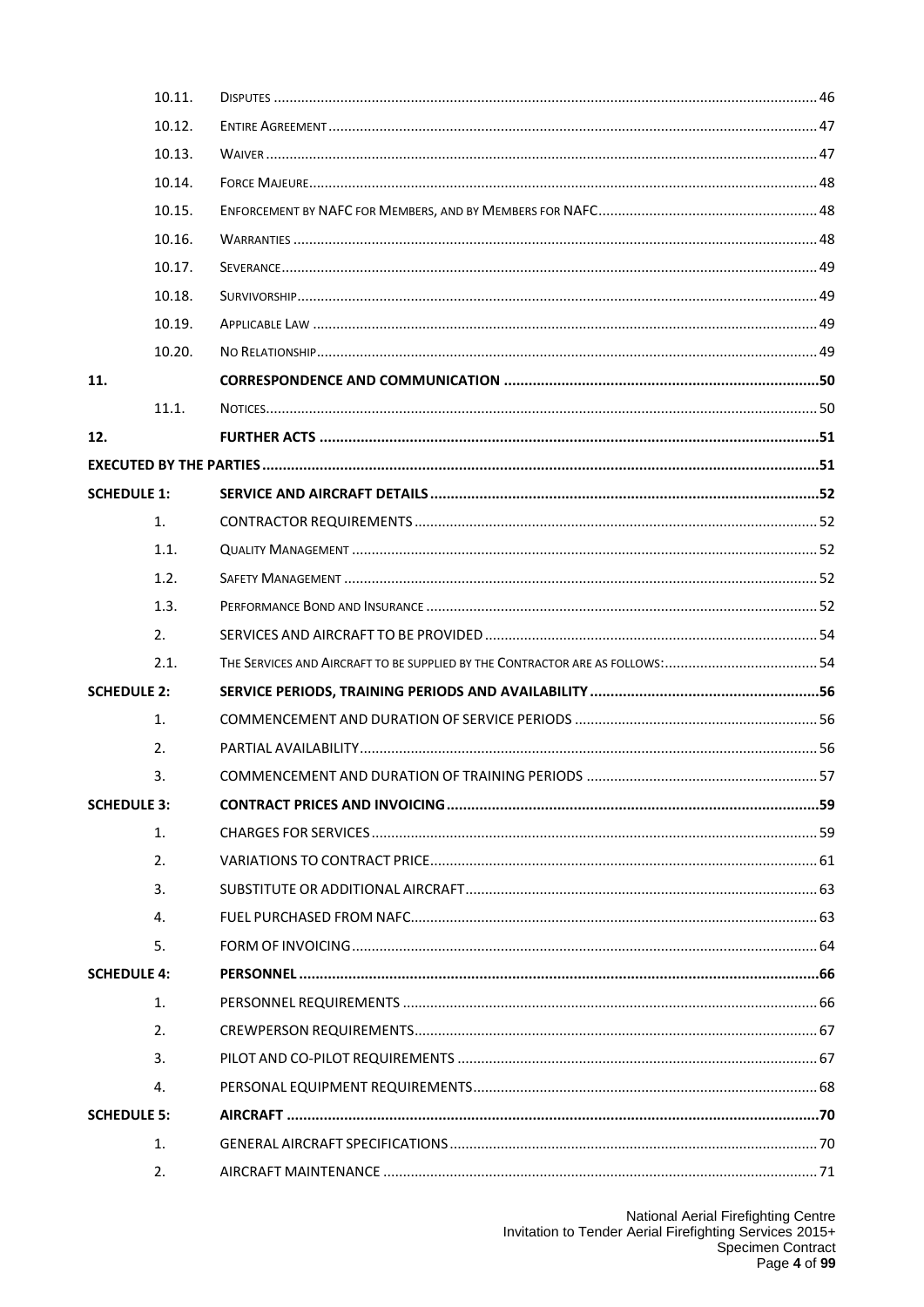| 3.                   |  |
|----------------------|--|
| 4.                   |  |
| 5.                   |  |
| 6.                   |  |
| 7.                   |  |
| 8.                   |  |
| 9.                   |  |
| 10.                  |  |
| 11.                  |  |
| 12.                  |  |
| 13.                  |  |
| 14.                  |  |
| 15.                  |  |
| <b>SCHEDULE A:</b>   |  |
| 1.                   |  |
| 2.                   |  |
| 3.                   |  |
| <b>SCHEDULE B:</b>   |  |
| 1.                   |  |
| 2.                   |  |
| 3.                   |  |
| 4.                   |  |
| 5.                   |  |
| <b>SCHEDULE C:</b>   |  |
| 1.                   |  |
| <b>SCHEDULE D:</b>   |  |
| 1.                   |  |
| 2.                   |  |
| 3.                   |  |
| <b>SCHEDULE E:</b>   |  |
| 1.                   |  |
| 2.                   |  |
| 3.                   |  |
| <b>SCHEDULE F:</b>   |  |
| 1.                   |  |
| 2.                   |  |
| <b>ATTACHMENT 1:</b> |  |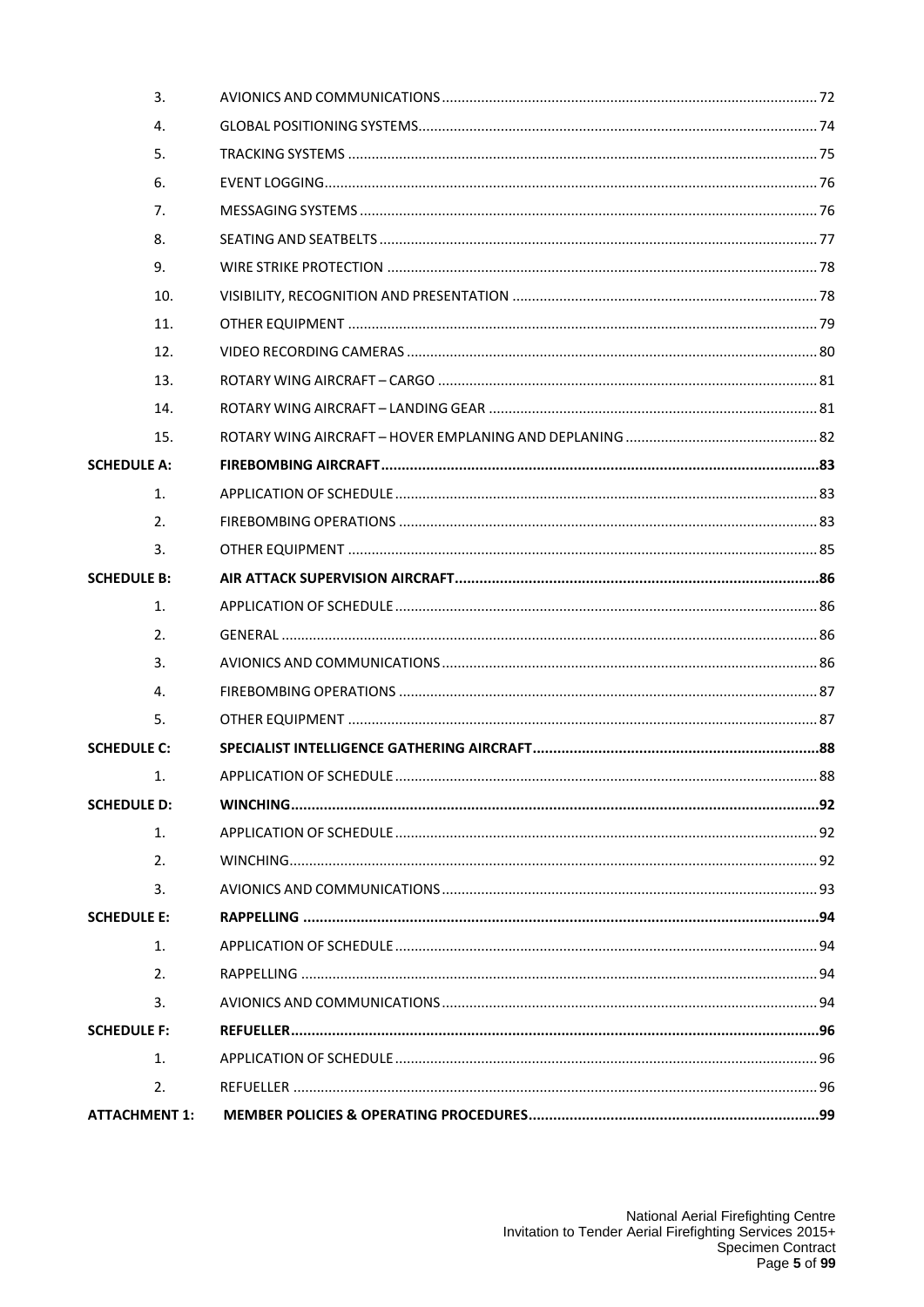This Contract is made on the <insert date> <insert month> <insert year>.

### **BETWEEN**

**NATIONAL AERIAL FIREFIGHTING CENTRE** (ABN 96 105 736 392) of Level 1, 340 Albert Street, East Melbourne, Victoria 3002 (**NAFC**)

and

**<**COMPANY NAME **> <**COMPANY ABN**>** of **<**Registered Address**>** (**Contractor**)

## <span id="page-5-0"></span>**RECITALS**

- A. NAFC is a public company limited by guarantee and it was incorporated in the State of Victoria on 30 July 2003.
- B. NAFC has been established for the purpose of coordinating and managing the acquisition, deployment and logistical support of Services for firefighting and emergency operations and other activities for its Members.
- C. In this Contract NAFC has accepted the tender of the Contractor to provide Services to NAFC and its Members, on and subject to the terms of this Contract.
- D. NAFC enters into this Contract on behalf of its Members, and in turn the Contractor agrees to provide the Services to the Members.
- E. The Contractor agrees to provide the Services on and subject to the terms and conditions contained or implied in this Contract.
- F. NAFC and the Contractor have entered into this Contract for the purpose of:
	- a. working collaboratively and respectfully with each other and any of the Members to deliver the Services;
	- b. identifying and defining NAFC's role in procuring Services for firefighting and emergency operations and other activities on behalf of its Members;
	- c. identifying and defining the Members' roles in purchasing the Services;
	- d. identifying and defining the Contractor's requirements, roles and responsibilities in establishing, maintaining and delivering the contracted Services; and
	- e. defining the Contractor's obligations.

#### **IT IS AGREED:**

### <span id="page-5-1"></span>**1. TERMS OF AGREEMENT**

#### <span id="page-5-2"></span>**1.1. General Terms and Conditions**

a. The following documents, attached to this Contract and marked with consecutive page numbers will be part of this Contract and must be read and construed as such: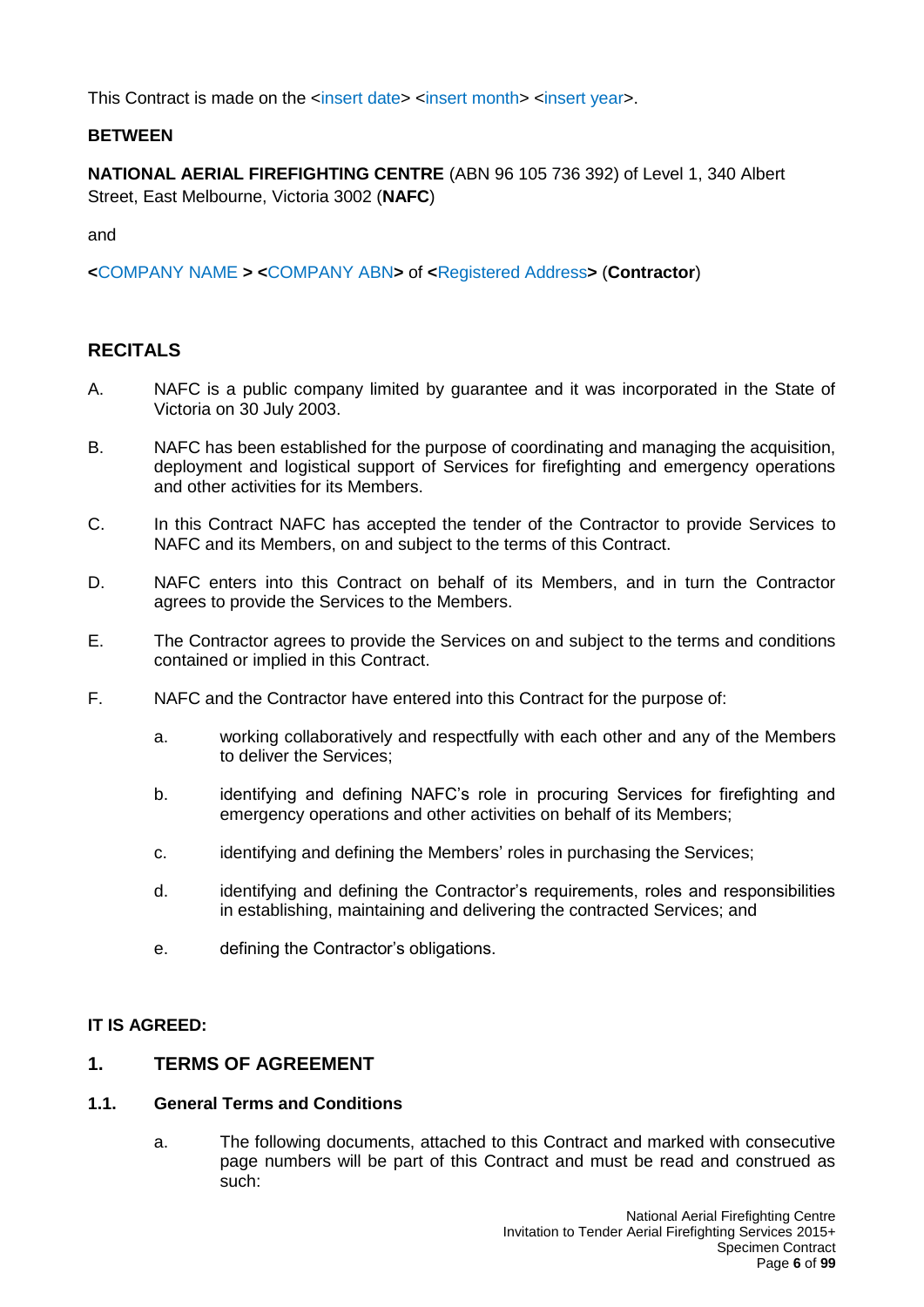- i. Schedule 1 which sets out the full details of the Services and Aircraft, including specific Contractor requirements under this Contract; and
- ii. Schedule 2 which sets out the Service and Training Periods for the Aircraft and its availability; and
- iii. Schedule 3 which specifies the Contract Prices, Annual Variations and Invoicing Procedures stipulated in this Contract; and
- iv. Schedule 4 which specifies the technical requirements for all Personnel – including pilots, Flight Crew, and Crewpersons under this Contract; and
- v. Schedule 5 which describes and specifies particular requirements of the Aircraft to be provided under this Contract; and
- vi. Schedule A (if applicable) which sets out the technical requirements for Firebombing Aircraft; and
- vii. Schedule B (if applicable) which sets out the technical requirements for Air Attack Supervision Aircraft; and
- viii. Schedule C (if applicable) which sets out the technical requirements for Specialist Intelligence Gathering Aircraft; and
- ix. Schedule D (if applicable) which sets out the technical requirements for Winching; and
- x. Schedule E (if applicable) which sets out the technical requirements for Rappelling; and
- xi. Schedule F (if applicable) which sets out the requirements for Refuellers; and
- xii. Attachment 1 sets out certain policies and operating procedures of the Members as applicable to the Services, to which the Contractor must adhere.
- b. The Contractor's general obligations under this Contract commence on its execution.
- c. In addition, the Contractor's performance obligations including, but not limited to, the requirements set out in clause 3; and the Member's commitment to the Contractor are established upon the issuing of a Purchase Order by a Member.
- d. The Contractor must perform the Services for the whole of the Contract Period, unless the Contract Period is terminated early in accordance with this Contract.
- e. Anything the Contractor is required to perform in respect of the Services or otherwise do under this Contract must be done at the Contractor's expense, unless specifically stated otherwise.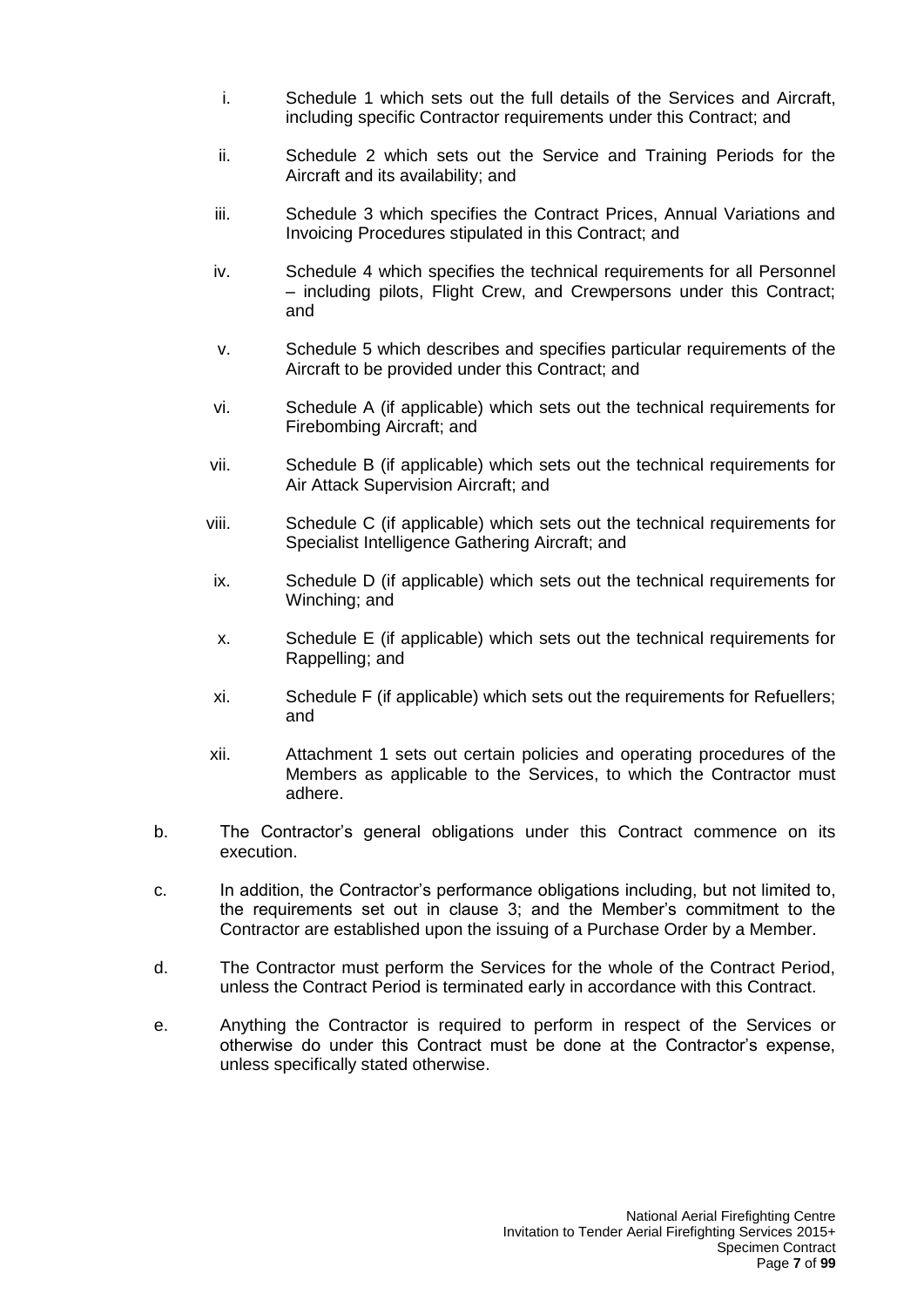## <span id="page-7-0"></span>**2. DEFINITIONS AND INTERPRETATIONS**

#### <span id="page-7-1"></span>**2.1. Definitions**

**AAS Platform** or **Air Attack Platform** or **Air Attack Supervision Aircraft** means an aircraft whose purpose is to supervise the process of managing or controlling a fire or emergency incident utilising airborne resources, including directing other aircraft and any other resources assigned to the fire. The AAS Platform may also undertake mapping, intelligence gathering and other tasks.

**Absolute Availability** means that during the defined Service Period the Aircraft Services are normally required to be immediately available.

**Additional Aircraft** means an Aircraft supplied by the Contractor under the provisions of clause 6.10.

**Aerial Firefighting** means the operation of an Aircraft in support of activities conducted by the Member associated with, or training for, the prevention or suppression of fires.

**Aerodrome** means an area of land or water (including any buildings, installations or equipment) the use of which as an aerodrome is authorised under the *Civil Aviation Regulations 1988 (Cth)*, being such an area intended for use wholly or partly for the arrival, departure or movement of aircraft. It also includes, but is not limited to, a landing ground, landing area, airfield, airstrip, and helipad.

**AGL** means Above Ground Level and all vertical measurements are to be in feet and inches.

**Air Attack Supervision** means the supervision of the process of managing or controlling a fire utilising airborne resources, including directing other aircraft and any other resources assigned to the fire. Air Attack Supervision includes training or exercises in Air Attack Supervision.

**Air Attack Supervisor** means a person who is primarily responsible for the safe and efficient tactical coordination of aircraft operations when Fixed Wing and/or Rotary Wing Firebombing Aircraft are operating at a fire.

**Aircraft** means an aircraft, Refueller and Flight Crew and Crewpersons utilised by the Contractor to perform the Services or undertake the tasks stipulated in this Contract.

**Aircraft Status Register** means the Contractor's continuous record of the availability status (as defined in clause 6.6) of any Aircraft supplied by the Contractor to carry out the Services required.

**Air Operators Certificate** (**AOC**) has the same meaning as defined in and legislated by the *Civil Aviation Act 1988 (Cth)*.

**CASA** means the Civil Aviation Safety Authority as created by the *Civil Aviation Act 1988 (Cth).*

**Charter** means operations conducted in accordance with the civil aviation legislation, regulations and rules applicable at the time for an air transport operation for the nonscheduled carriage of passengers for hire or reward (by small or large aircraft, as applicable).

**Chief Pilot** means a person approved by CASA who has been appointed to control all Flight Crew training and operational matters that affect the safe conduct of the operations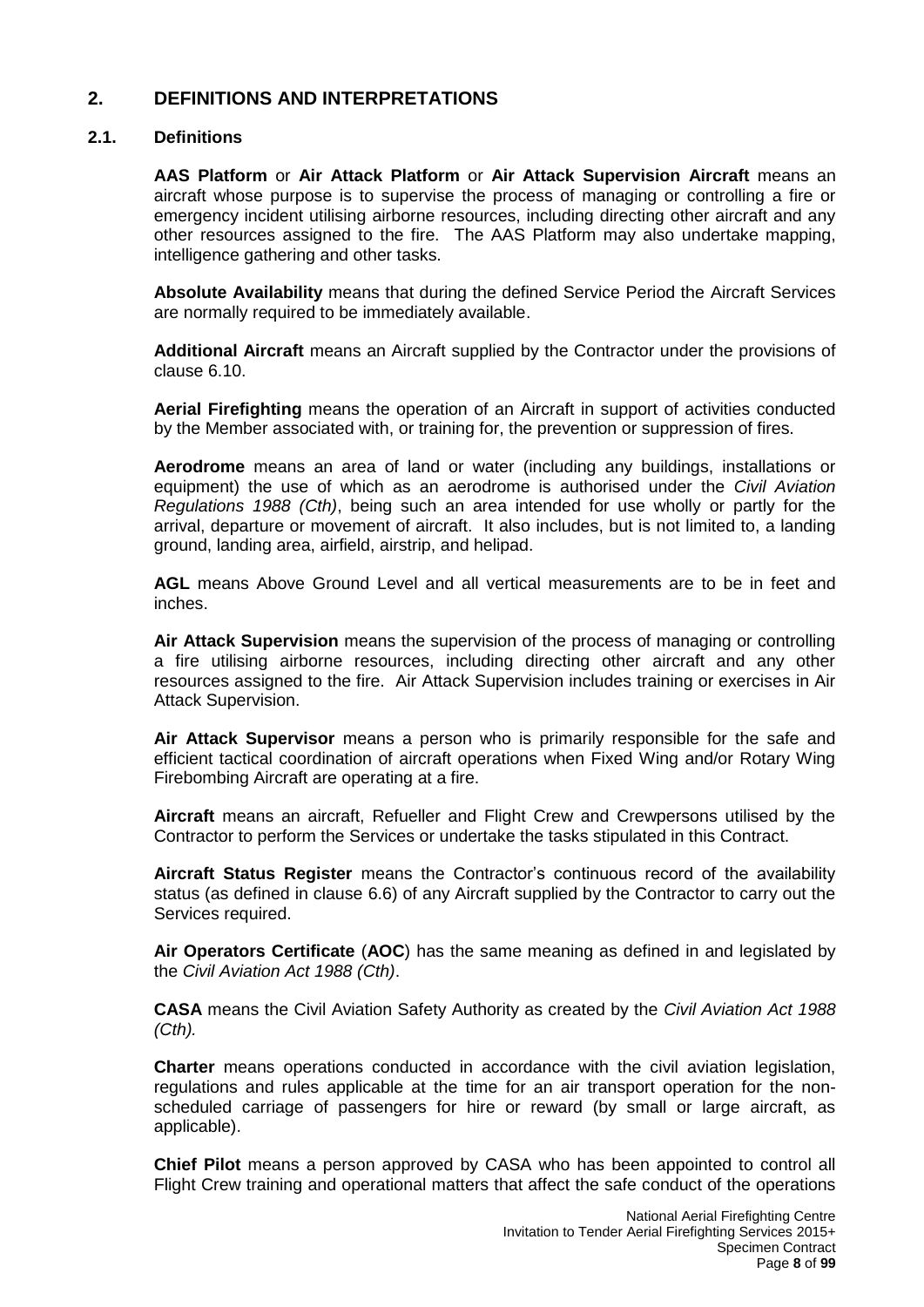authorised by the Contractor's AOC. This also includes any person referred to by CASA as Head of Flying Operations.

**Commitment** means, for Partial Availability Services, that on any day or part thereof the Aircraft is required to be available or is otherwise tasked by an authorised officer of a Member to standby or conduct operations.

**Confidential Information** means any technical, scientific, commercial, financial or other information of, about, or related to, NAFC or the Contractor; including any information designated by either party as confidential, which is disclosed, made available, communicated, or delivered to either party in connection with this Contract, but excludes information:

- a. which is in or which subsequently enters the public domain other than as a result of a breach of this Contract; or
- b. which either party can demonstrate was in its possession prior to the date of this Contract; or
- c. which either party can demonstrate was independently developed by them; or
- d. which was lawfully obtained by either party from another person entitled to disclose such information; or
- e. which is disclosed pursuant to legal requirement or order.

**Consumer Price Index (CPI)** means the (All Groups) weighted average of eight capital cities published by the Australian Bureau of Statistics.

**Contract** means this document and includes any schedules and annexures and any Purchase Order issued by the Member to purchase Services under this Contract.

**Contract Manager** means the person who must be appointed by the Contractor in accordance with clause 5.5.

**Contractor IP** means any Intellectual Property owned by the Contractor, or licensed to the Contractor by a third party, existing at the commencement of this Contract.

**Contract Period** means the total period of time, as specified in clause 4.2, that there is a Contract between NAFC and the Contractor.

**Contract Price** means collectively all fees and charges payable or due to the Contractor as specified in Schedule 3, for performance of the Services under this Contract.

**Crewperson** means a suitably qualified person capable of supervising and assisting with loading or unloading personnel and equipment from the aircraft with the engine running; or with winch and rappel operations; or when the aircraft is operating in a confined or remote area or on unfavourable terrain or in reduced visibility.

**Crew Resource Management** means a procedure and training system which is used primarily for improving air safety. It focuses on communication, leadership and decision making in the cockpit of an Aircraft.

**Daylight** means the period commencing at the beginning of civil twilight (dawn) and concluding at the end of civil twilight (dusk).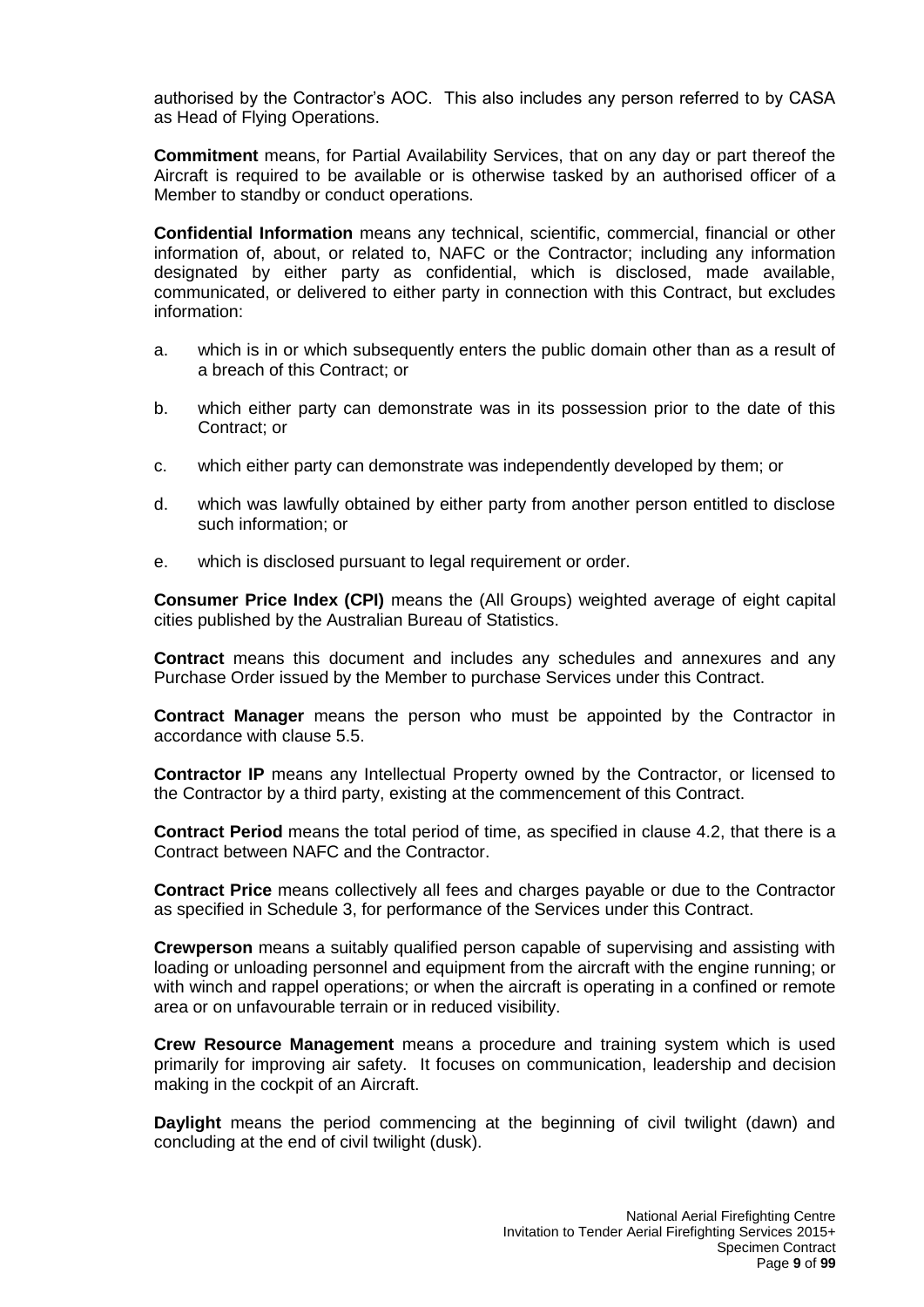**Deliverable** means any information, data, software, materials or other items supplied or to be supplied by the Contractor in connection with the provision of the Services, and includes, without limitation:

- a. any data or information acquired or provided pursuant to clause 5.9 or otherwise generated in the course of conducting testing, research or development requested by NAFC;
- b. any photographs of, information about, or event logs and similar records concerning, fire incidents, and fire risk areas, emergency operations and other activities generated in the course of providing the Services; and
- c. data and information gathered in the course of the provision of the Services, including reconnaissance services and services involving the use of Specialist Intelligence Gathering Aircraft.

**Dry Hire** means the Member meets the costs of the fuel required to operate the Aircraft.

**Effective Control** means in relation to any body corporate, the ability of any person directly or indirectly to exercise effective control over the body corporate (including the ability to determine the outcome of decisions about the financial and operating and other policies of that body corporate) by virtue of the holding of voting shares, units or other interests in that body corporate or by any other means.

**Electronic** means the electronic transfer of data by agreed message standards from one computer system to another, facsimilie, electronic mail or other means of electronically exchanging information which forms part of a commercial or contractual transaction in place of paper documents or records.

**Emergency Response Plan** means a written document which establishes the parameters and procedures as to how the Contractor will deal with an emergency situation relating to the Services.

**Firebombing** means the dropping of Fire Suppressant or Fire Retardant from an aircraft in order to assist with the suppression of a fire as required by the agency responsible for suppressing the fire. Firebombing also applies to the dropping of substances for training, demonstration and simulation purposes.

**Firebombing Delivery System** means the aircraft equipment and systems used to dispense Fire Suppressant or Fire Retardant in the conduct of Firebombing operations, including but not limited to, Firebombing tanks, belly tanks and underslung buckets. A Firebombing Delivery System incorporates its component parts including, but not limited to, doors, gates, valves, venting systems, suppressant injection systems, system controllers and controller software.

**Fire Retardant** is a reference to either Fire Retardant Compound or Fire Retardant Slurry depending on the context in which it is used.

**Fire Retardant Compound** means a substance that is generally mixed with water designed when mixed and applied to a fuel, to retard combustion by a chemical reaction.

**Fire Retardant Slurry** means a mixture of dissolved or suspended Fire Retardant Compound and water prepared for application from the air (or ground) to retard the spread of a fire.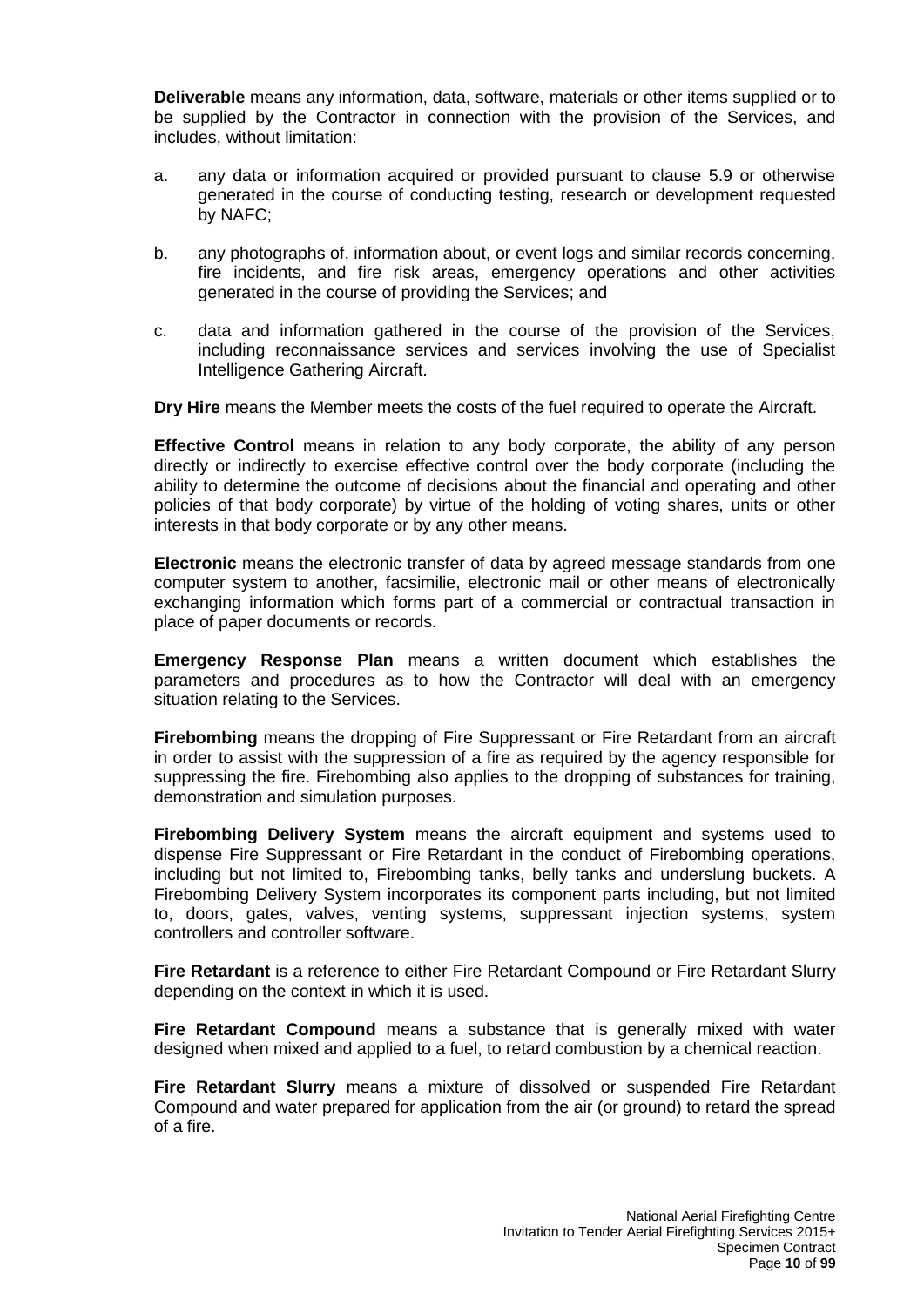**Fire Suppressant** is a reference to either Fire Suppressant Concentrate or Fire Suppressant Solution depending on the context in which it is used. Fire Suppressant may also refer to water without any additives.

**Fire Suppressant Concentrate** means a substance that is generally mixed with water, designed to reduce the surface tension of water and/or to hold water in suspension thus increasing water's efficiency as a fire extinguishing agent. Types of Fire Suppressant Concentrate include Class A firefighting foam, water enhancers and long and short chain polymer gels.

**Fire Suppressant Solution** means a mixture of Fire Suppressant Concentrate and water prepared for application from the air (or ground) to directly suppress a fire.

**Fixed Wing Aircraft** means a heavier than air aircraft which obtains lift for flight by forward motion of wings through the air.

**Flight Crew** means any pilot in command, co-pilot, flight engineer or other member of the crew of an aircraft excluding Crewpersons who is required by statute or by this Contract to pilot or operate an aircraft when the aircraft is conducting Services under this Contract.

**Flight Operations Returns** means any document required by a Member to record details of the daily flying and/or standby associated with an Aircraft under this Contract.

**Force Majeure Event** means any occurrence or omission as a result of which the party relying on it is prevented or delayed in performing any of its obligations (other than a paying obligation) under this Contract and that is beyond the reasonable control of that party including forces of nature, industrial action and action or inaction by a Government Agency, an act of war (whether declared or not) or terrorism, the mobilisation of armed forces, civil commotion or riot, natural disaster or embargo, but not including the occurrence of the type to which the Contractor is expected to respond as part of the Services.

**GPS** means Global Positioning System and allows for navigation using signals from a constellation of satellites.

**GST** means the tax that is payable under GST law and imposed as a goods and services tax as set out in the GST Act. GST Act means the *A New Tax System (Goods and Services Tax) Act 1999 (Cth)* as amended, or if that Act does not exist for any reason any other Act imposing or relating to the imposition or administration of a goods and service tax in Australia.

**Information** means all information, documents or data, however, held, stored or recorded including, but not limited to, drawings, maps, plans, specifications, calculations, reports, models, concepts, source codes, files, computerised data, photographic recordings, audio or audio visual recordings and any other information or data available to the Contractor in carrying out the Services.

**Insolvency Event** means for a person, being in liquidation or provisional liquidation or under administration, having a controller (as defined in the *Corporations Act 2001 (Cth)*) or analogous person appointed to it or any of its property, being taken under section 459F(1) of the *Corporations Act 2001 (Cth)* to have failed to comply with a statutory demand, being unable to pay its debts or otherwise insolvent, dying, ceasing to be of full legal capacity or otherwise becoming incapable of managing its own affairs for any reason, taking any step that could result in the person becoming an insolvent under administration (as defined in section 9 of the *Corporations Act 2001 (Cth)*), entering into a compromise or arrangement with, or assignment for the benefit of, any of its members or creditors, or any analogous event.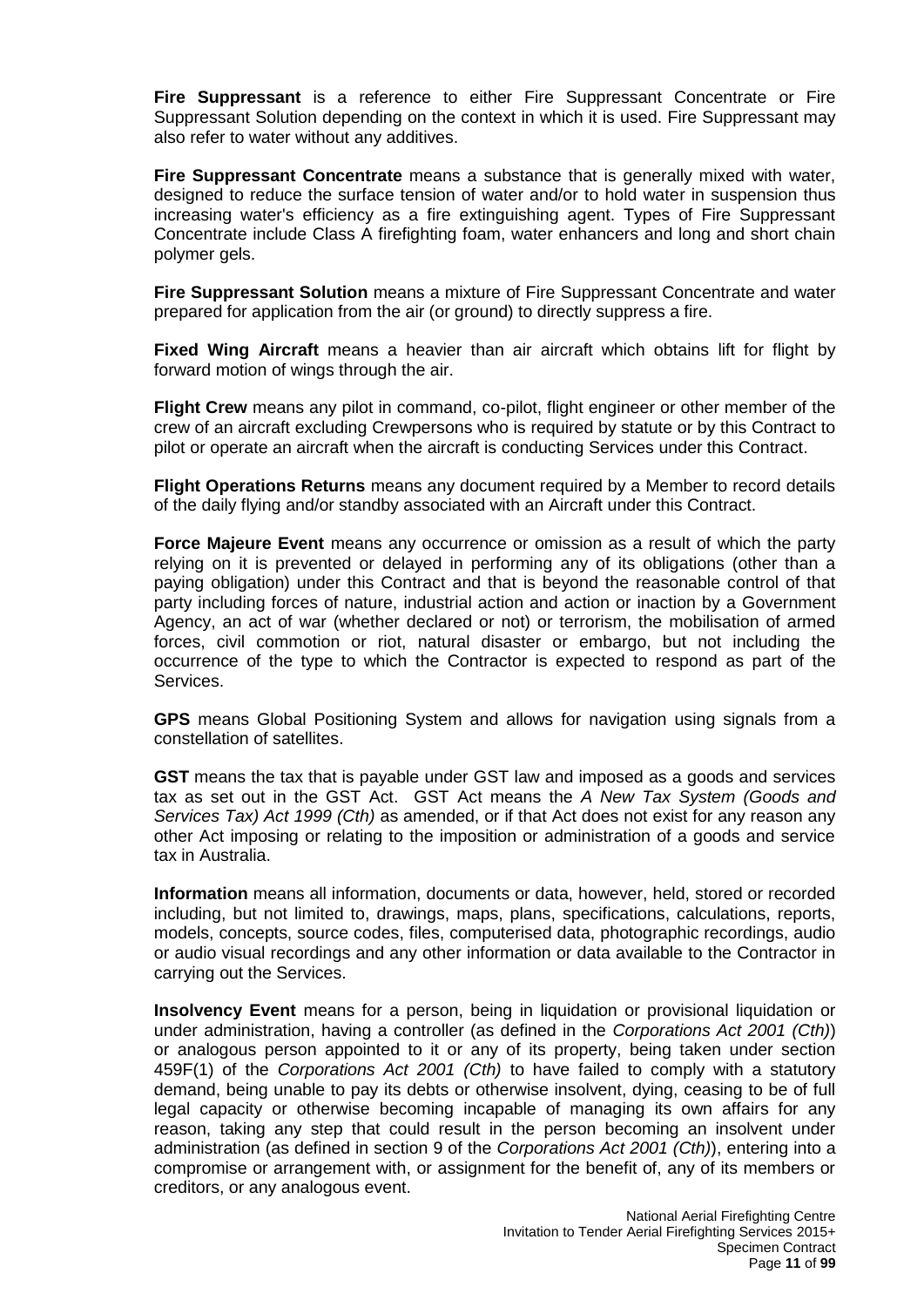**Intellectual Property** includes all present and future copyright and neighbouring rights, all proprietary rights in relation to inventions (including patents), registered and unregistered trademarks, confidential information (including trade secrets and know how), registered designs, circuit layouts and all other proprietary rights resulting from intellectual activity in the industrial, scientific, literary or artistic fields.

**ISA** means the International Standard Atmosphere.

**Member** means any of the states or territories of Australia who are eligible to be members of NAFC in accordance with NAFC's constitution.

**NAFC Type** is defined by the relevant NAFC policies and standards as amended from time to time.

**Nominated Operational Base (NOB)** means the location specified in Schedule 1 at which the Aircraft is required to be based during the Service Period.

**Notice Period** means the minimum period of time required to advise the Contractor in advance of the commencement date for any Service Period.

**Operating Charge** means the fees to be levied by the Contractor for the time the Aircraft is actually operating to undertake the tasks as specified in this Contract.

**Partial Availability** means that during the defined Service Period the Aircraft providing Services are required to be available only on certain days or at certain times as notified in advance to the Contractor.

**Passenger Carrying Capability** means an estimate of the number of passengers that an aircraft is reasonably capable of carrying under specified circumstances. The method of calculation is set out in the relevant NAFC policies and standards as amended from time to time.

**Personal Information** means the same as in the *Information Privacy Act 2000 (Vic)* and the *Privacy Act 1988 (Cth)*.

**Personnel** means any person employed or engaged by the Contractor to carry out any task related to the provision of the Services under this Contract, including any personnel employed or engaged by a subcontractor.

**Purchase Order** means a legally binding instrument issued by a Member to the Contractor, giving notice of the purchase of Services under this Contract.

**Refueller** means collectively the vehicle, trailer, Personnel and associated equipment (meeting the specifications of this Contract), that are required to deliver fuel into an aircraft providing Services to NAFC under contract.

**Refuelling Operator** means an individual supplied by the Contractor who assists in the delivery of fuel into an Aircraft.

**Rotary Wing Aircraft** means a form of aircraft whose lift is produced by engine driven rotors.

**Safety Management System** means an integrated systematic approach to managing safety, including the necessary organisational structures, accountabilities, policies and procedures.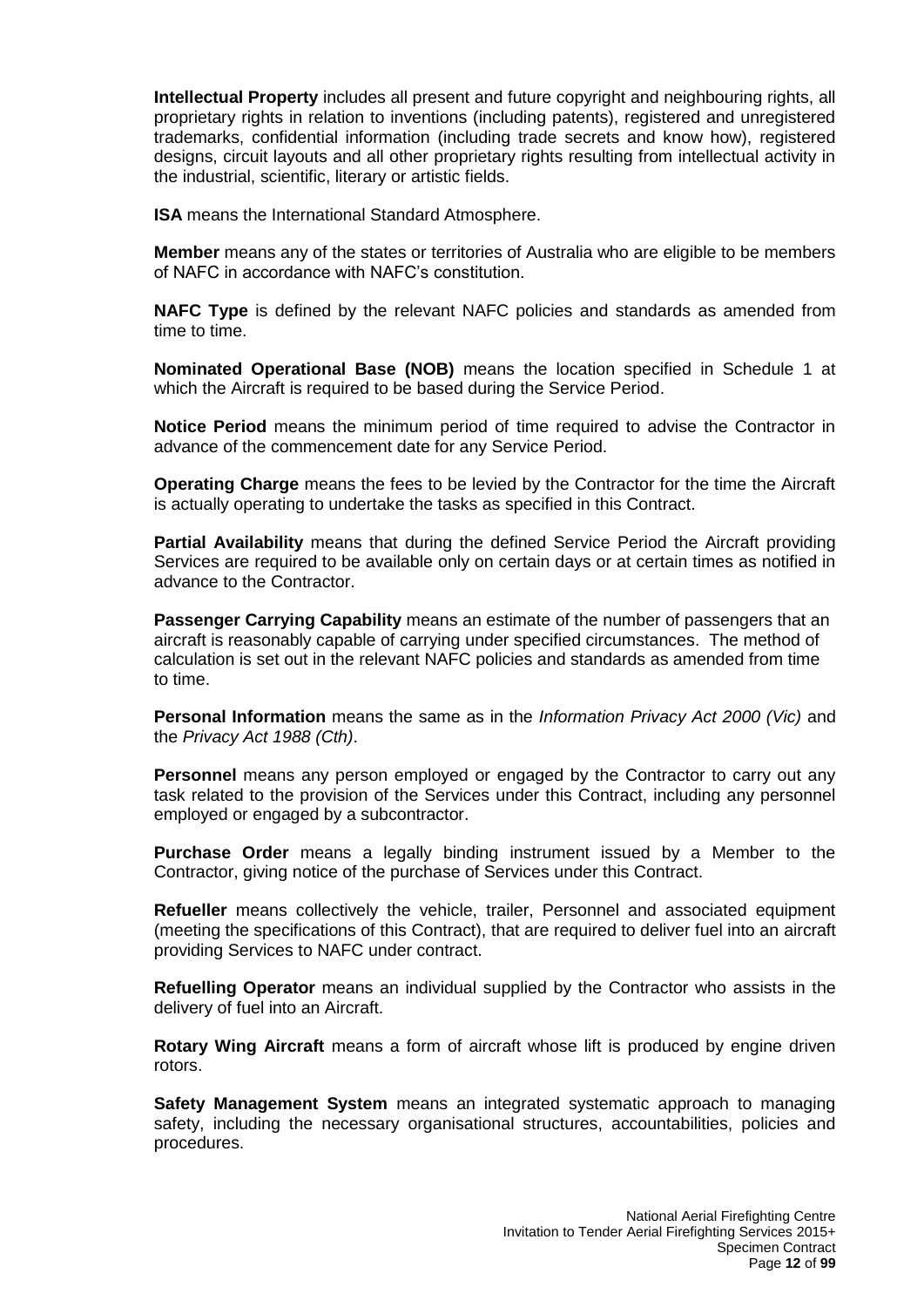**Service** means collectively all things that the Contractor is obliged to deliver to complete the tasks set out in this Contract and may include, but not be limited to, the provision of any Aircraft, Flight Crew, Crewperson, equipment, Personnel, vehicles and/or activities associated with a resource which is provided by the Contractor to NAFC and Members under this Contract.

**Service Period** means the period of time each year specified as a number of days in Schedule 2 including any extensions, during which Services stipulated in this Contract must be provided.

**Specialist Intelligence Gathering Aircraft** means an aircraft with the primary purpose of collecting and disseminating intelligence about a fire (or other event) from the air.

**Stand Down** means that the Aircraft, Flight Crew and/or Crewperson are directed to cease operation, or to not commence operation, until the relevant authorised officer permits the Aircraft, Flight Crew and/or Crewpersons to recommence operations.

**Standing Charge** means the fees to be levied by the Contractor for the provision of the Service as specified in this Contract for each day of the Service Period.

**Team Resource Management** means the effective utilisation of all available resources – hardware, software and human resources – to achieve safe and efficient operations.

**Temporary Operational Base (TOB)** means a location other than that specified in Schedule 1 at which the Aircraft is temporarily required to be based during the Service Period.

**Training Period** means the period of time, if required and defined in this Contract, during which the Contractor is required to make the Services of the Aircraft available for specific training purposes.

**Wet-A Hire** means the Contractor is responsible for the provision of fuel, fuelling facilities and infrastructure according to the provisions of this Contract and the Contractor is required to be self-contained, self-sufficient and mobile in the provision of fuel in most circumstances.

**Wet-B Hire** means the Contractor is responsible for arranging and paying for fuel providing there is no delay to the provision of the Services. The Contractor is not required to have mobile fuelling facilities nor mobile infrastructure. The Contractor is required to ensure that fuel is readily and reliably available at the NOB.

#### <span id="page-12-0"></span>**2.2. Interpretation**

- a. In this Contract, unless the contrary appears:
	- i. the clause headings are for convenience only and have no effect in limiting or extending the language of the provisions to which they refer;
	- ii. references to any legislation or to any provision of any legislation includes any modification or re-enactment of, or any legislative provision substituted for, and all statutory instruments issued under, such legislation or such provision;
	- iii. words denoting the singular include the plural and vice versa;
	- iv. words denoting gender include all genders;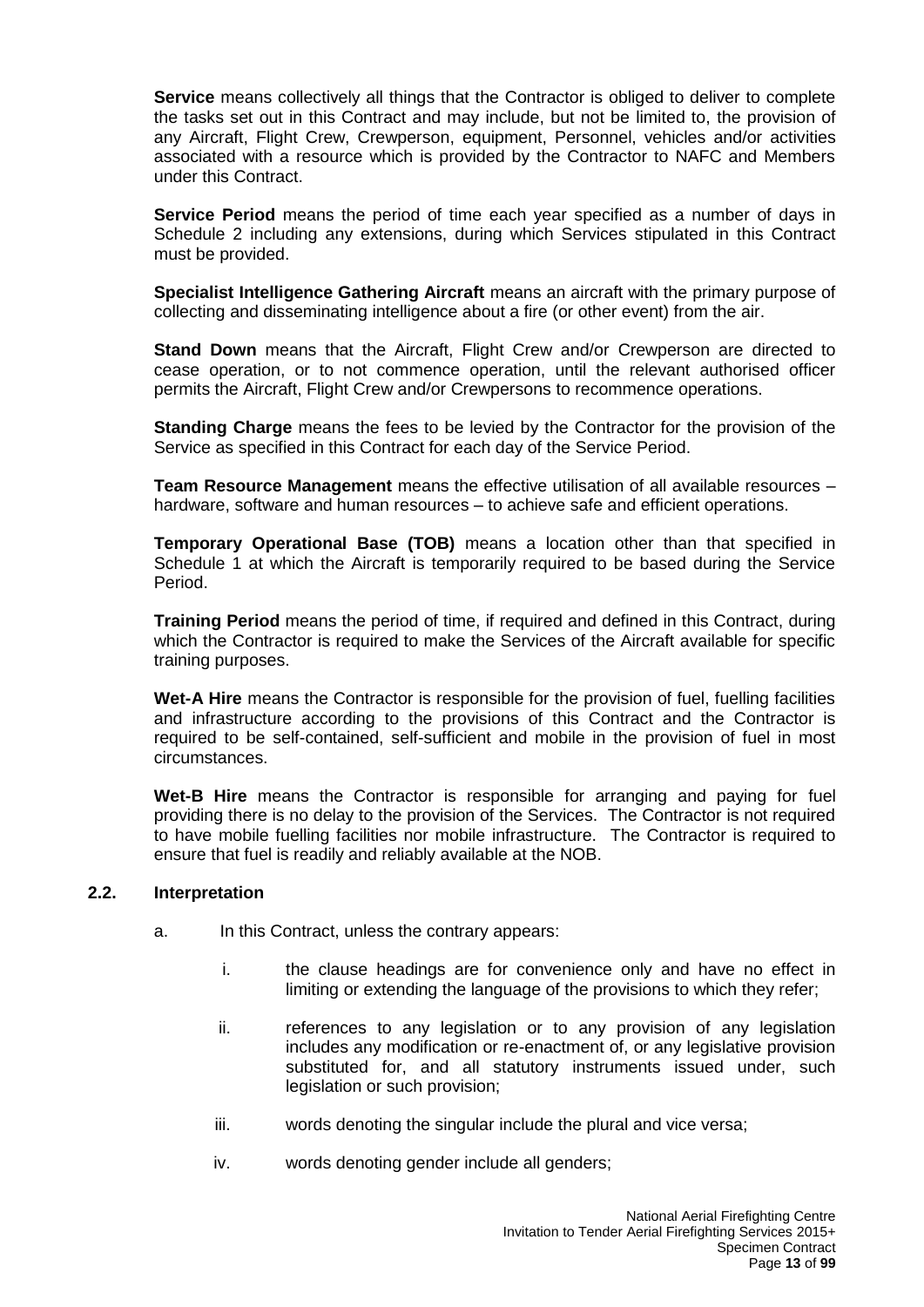- v. words denoting individuals include corporations, organisations and government bodies and vice versa;
- vi. references to clauses and Schedules are references to clauses and Schedules of this Contract;
- vii. references to any document or agreement including this Contract include reference to such document or agreement as amended, varied, noted, replaced or supplemented from time to time;
- viii. references to any part of this Contract or other document or agreement include its successors and permitted assign;
- ix. the word "month" means a calendar month;
- x. the word "week" means a continuous seven day period;
- xi. the word "day" means a calendar day;
- xii. the word "year" means a calendar year; and
- xiii. a reference to "USD" is a reference to United States dollars otherwise a reference to "\$", "A\$", "dollar" or AUD means Australian dollars.

#### <span id="page-13-0"></span>**3. SERVICE SUMMARY**

#### <span id="page-13-1"></span>**3.1. The Services**

- a. The Contractor is required to provide the Services specified in this Contract.
- b. The Services include, but are not limited to:
	- i. ensuring the Aircraft responds to and performs the tasks for specified fire incidents, emergency operations and other activities and general operations of the Member under the direction of an authorised officer; and
	- ii. maintaining preparedness to deliver the Services and to perform the tasks; and
	- iii. when required, standing by and maintaining the levels of readiness of the Services specified in this Contract; and
	- iv. when required, providing a Refueller for the purpose of refuelling the Aircraft and any other Aircraft operating under the direction of NAFC or a Member.
- c. The principal tasks to be performed by the Services will be:
	- i. Aerial Firefighting; and
	- ii. such emergency operations and other activities as may be reasonably required by NAFC or the Member.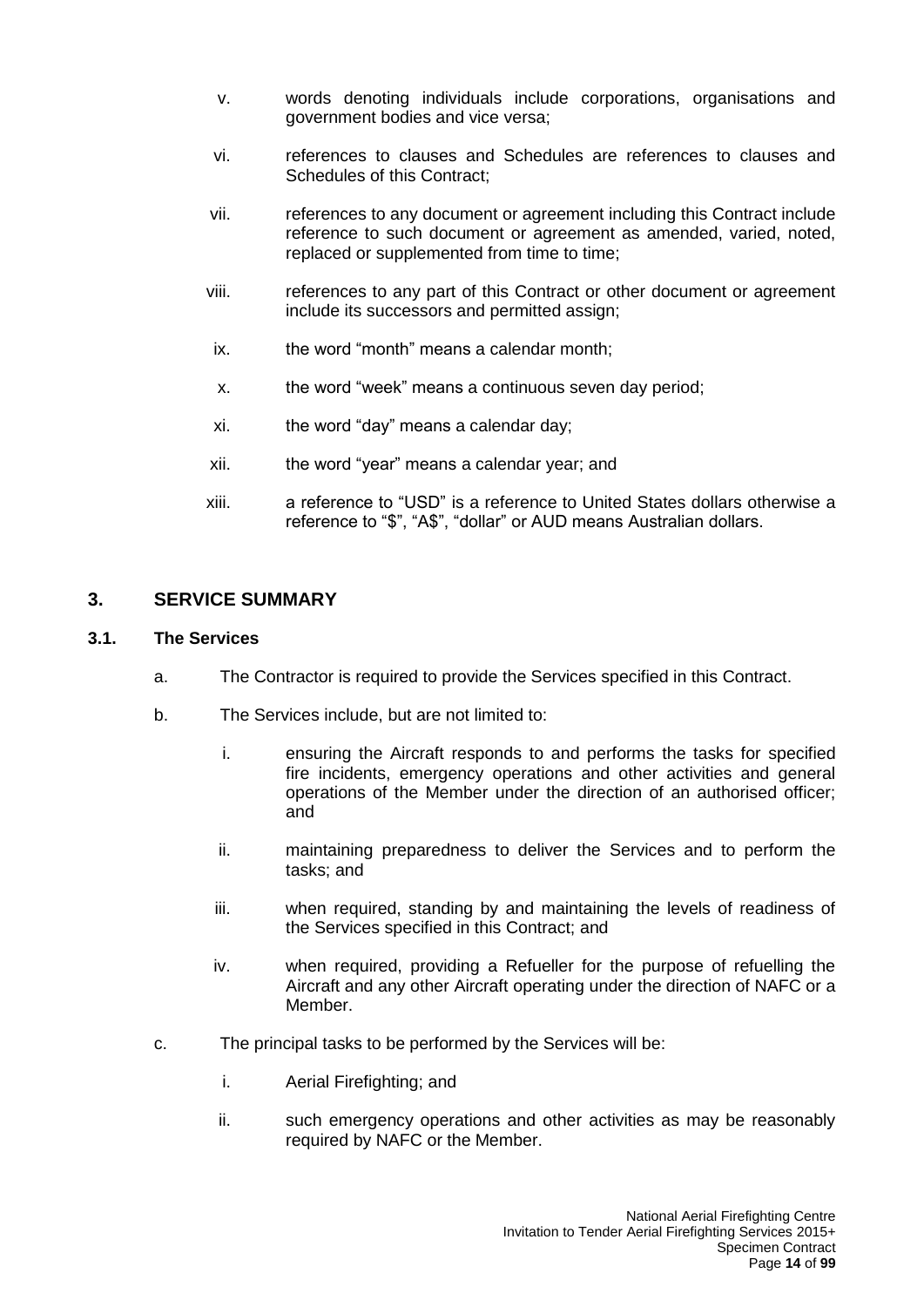- d. The tasks:
	- i. may have to be performed in remote situations under adverse conditions; and
	- ii. may have to be performed on any day during any Service Period or Training Period, at any time of the day during Daylight (unless otherwise required by Schedule C); and
	- iii. must be performed to exacting standards; and
	- iv. require specialised equipment; and
	- v. require specialised Flight Crew skills.
- e. NAFC may require the Aircraft to:
	- i. operate from, and be temporarily based at, any suitable Aerodrome in Australia; and
	- ii. operate from unimproved Aerodromes which may be in remote or inaccessible locations; and
	- iii. operate in, be temporarily based in, or move between any Australian state or territory; and
	- iv. be under the direction of any of its Members during a Service Period.
- f. The Contractor acknowledges that NAFC enters into this Contract in order to procure Services that are provided to Members.
- g. The Contractor acknowledges and agrees that where Services are to be provided to the Member, for the period that such Services are being provided to the Member:
	- i. that Member will exercise the powers, duties, discretions and authorities of NAFC in relation to such Services and will have full power and authority to act for and on behalf of and to bind NAFC in relation to such Services; and
	- ii. that Member may nominate in writing an authorised officer to act as the representative of the Member for the purpose of dealing with the Contractor relating to the Services; and
	- iii. the Contractor will communicate with the authorised officer in relation to such Services; and
	- iv. the Services may be shared with other Members as required.
- h. The powers, duties, discretions and authorities conferred on the Member under clause 3.1(g) do not prevent NAFC from exercising those powers, duties, discretions and authorities; and in the event of a conflict between a Member and NAFC the decision of NAFC will prevail.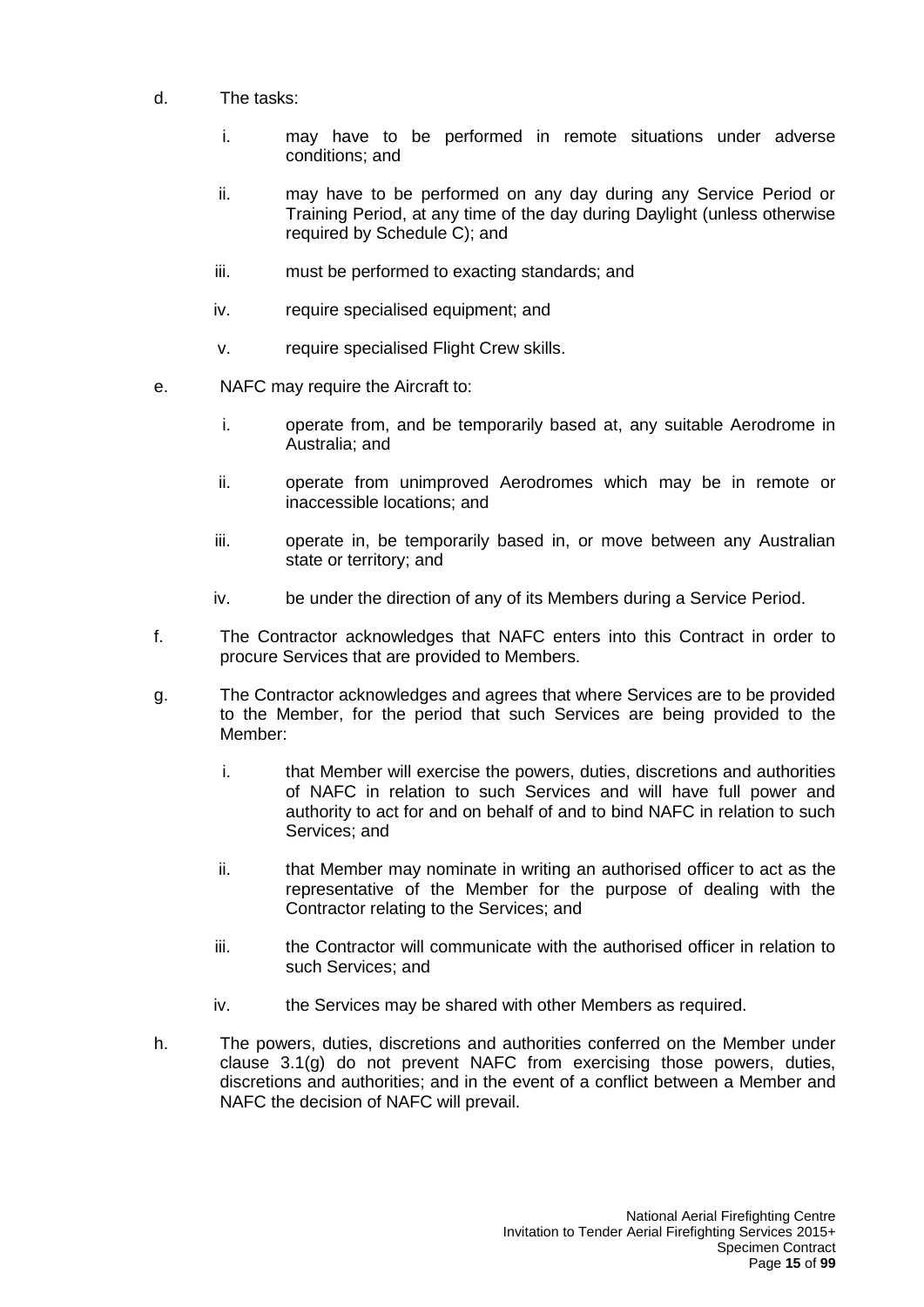## <span id="page-15-0"></span>**4. TERM OF THE CONTRACT**

#### <span id="page-15-1"></span>**4.1. Commencement**

This Contract commences on the date of its execution by both parties.

### <span id="page-15-2"></span>**4.2. Term and Option**

- a. The Contract Period will be for a term concluding on 30 June <insert year> and will also include any extensions as referred to in clauses 4.2(b) and 4.2(c) below. This Contract continues for the Contract Period, unless terminated earlier in accordance with the provisions of this Contract.
- b. NAFC may at its discretion extend the Contract Period for up to two (2) terms of up to one year each.
- c. Regardless of any extensions to the Contract Period, this Contract will not continue beyond 30 June <insert year>.
- d. If NAFC elects to extend the Contract Period it will give written notice to the Contractor at least 2 months before the expiry date, exercising its option to extend the Contract Period.

## <span id="page-15-3"></span>**5. CONTRACTOR RESPONSIBILITIES AND OBLIGATIONS (GENERAL)**

#### <span id="page-15-4"></span>**5.1. Contractor Skill and Experience**

- a. The Contractor accepts that NAFC enters into this Contract relying on the Contractor's representations that it possesses the skill, experience and ability to:
	- i. provide the Services for the Contract Period to a high standard; and
	- ii. provide the Services in a safe and timely manner.

#### <span id="page-15-5"></span>**5.2. General Compliance**

- a. The Contractor must be the holder of an Air Operator's Certificate suitably endorsed for all of the Services to be carried out, unless alternative arrangements are made between the Contractor and NAFC.
- b. The Contractor must maintain documented operational systems and procedures specific to the delivery and performance of the Services.

*NOTE: Tenderers' attention is drawn to the Australian Aerial Firefighting Operators Manual available at [www.nafc.org.au,](http://www.nafc.org.au/) under the "Manual" tab.*

- c. In performing the Services stipulated by this Contract, the Contractor, all Personnel and any subcontractors must:
	- i. comply with the provisions of all relevant state and federal legislation and awards, Civil Aviation Orders and Civil Aviation Regulations and like statutes; and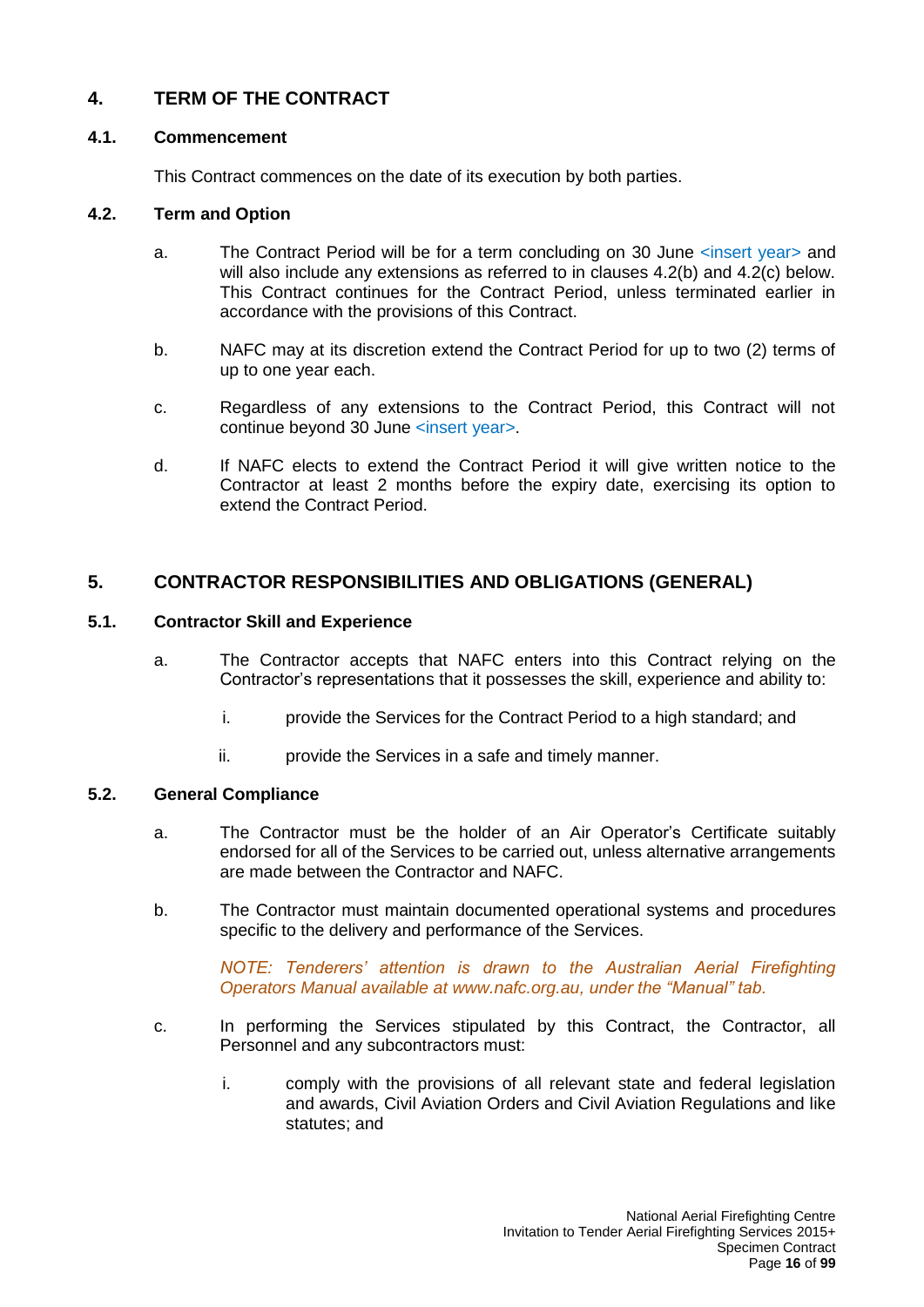- ii. comply with any relevant operational orders, NAFC policies or standards and any procedures or instructions issued by NAFC, as promulgated from time to time; and
- iii. comply with any relevant policies or standard operating procedures of the Members, insofar as those policies or procedures relate to the provision of the Services.
- d. The Contractor must immediately notify NAFC if it receives notice of any inquiry by CASA or other regulatory authority, which is relevant to, or is likely to impact upon, the provision of the Services by the Contractor.
- e. The Contractor must immediately notify NAFC of any Immediately Reportable Matters and must notify NAFC within a reasonable time of any Routine Reportable Matters as defined in the *Transport Safety Investigation Regulations 2003 (Cth),* however, caused and whether or not occurring in the course of the delivery of the Services under this Contract.
- f. The Contractor must immediately notify NAFC of any notices issued to the Contractor pertaining to, but not limited to:
	- i. infringements of occupational health and safety and workplace safety legislation and regulations; or
	- ii. infringements of civil aviation legislation and regulations.
- g. The Contractor must immediately notify NAFC of the discovery non approved aircraft parts and maintenance on any of the Contractor's aircraft.
- h. The Contractor will provide detailed information including cause, circumstance, remedial action, exemptions obtained and any other resultant changes to operations, procedures or manuals arising from clauses 5.2 (d), (e), (f) and (g) above.
- i. The Contractor will obtain any necessary exemptions or special provisions that may be required to provide the Services, and will ensure compliance with whatever requirements are in place at any point in time.
- j. The Contractor must:
	- i. ensure that any Aircraft supplied by the Contractor are capable of carrying out the Services according to the specifications and standards described in this Contract; and
	- ii. be responsible for modifying and/or equipping the Aircraft, including arranging all necessary approvals and authorisations, to meet the requirements of this Contract to carry out the Services required; and
	- iii. be responsible for all certificates, exemptions, flight manuals and flight manual supplements, operations manual supplements, endorsements and approvals or any other authorisations where necessary to carry out the Services required; and
	- iv. ensure the maintenance of the Aircraft and associated equipment to the standard required by CASA and to the legislative requirements of the country of registration; and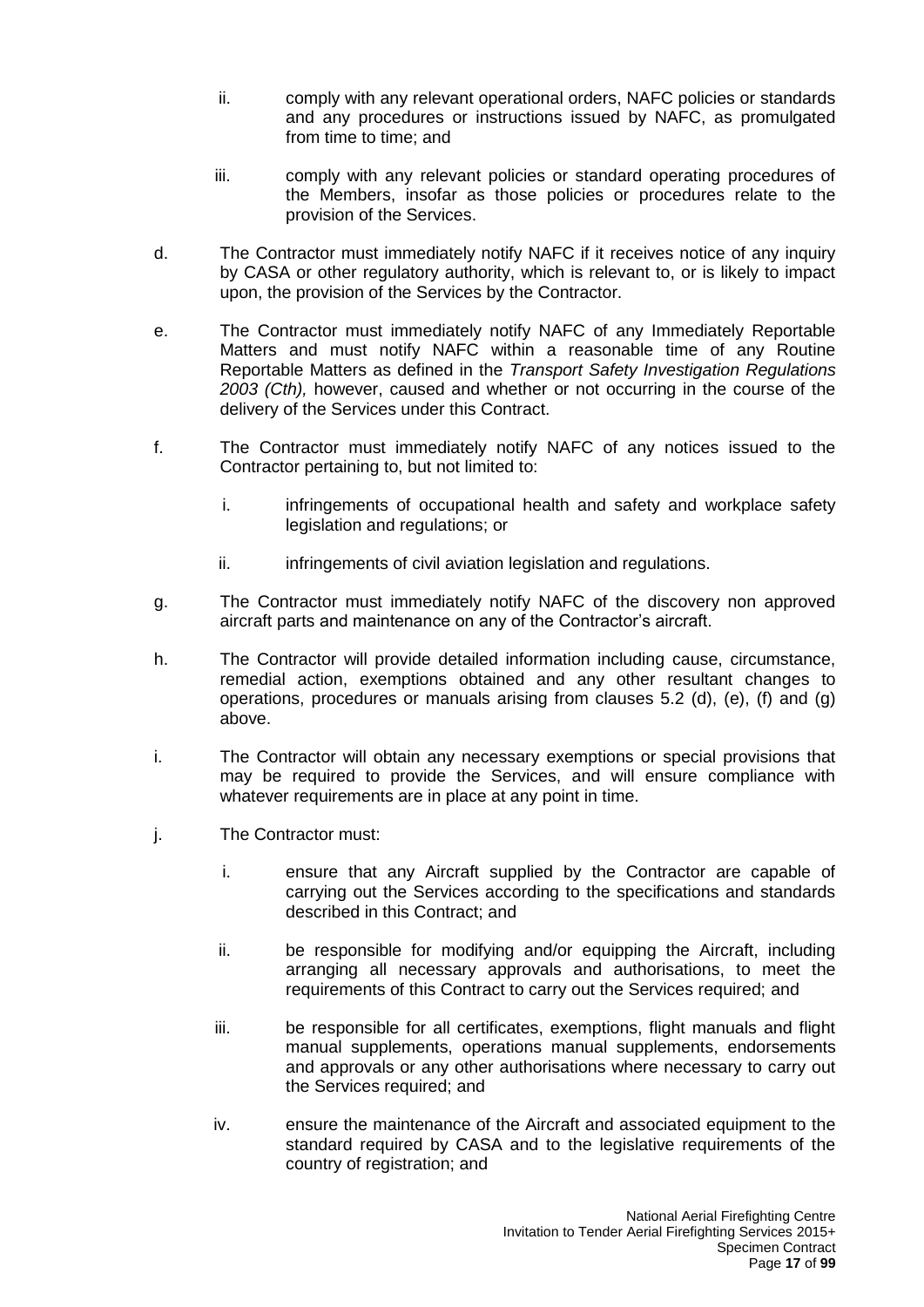- v. work cooperatively with NAFC to develop and improve the safety, efficiency and effectiveness of operations, through further development of equipment and refinement of techniques and practices; and
- vi. have access to back up facilities including suitably qualified relief Flight Crew and Crewpersons and "out of hours" servicing as the tasks may involve operations under emergency conditions; and
- vii. ensure the provision of Flight Crew training, experience and currency as specified in this Contract; and
- viii. have access to a sufficient number of suitably qualified, trained and current Flight Crew and Crewpersons such that legislative flight and duty time limitations and fatigue management provisions do not limit availability or provision of the required Services; and
- ix. have in place an Emergency Response Plan for the Services provided under this Contract.
- k. The Contractor must maintain the quality management specified in clause 1.1 of Schedule 1.
- l. The Contractor will, if required by NAFC, allow NAFC or its agent to conduct an audit of the Contractor's quality management.
- m. The Contractor must maintain the safety management specified in clause 1.2 of Schedule 1.
- n. The Contractor will, if required by NAFC, allow NAFC or its agent to conduct an audit of the Contractor's safety management.
- o. The Contractor must have effective occupational health and safety and workplace safety programs in accordance with legislative requirements. The Contractor will, if required by NAFC, allow NAFC or its agent to conduct an audit of the Contractor's occupational health and safety and other procedures.
- p. The Contractor must take all reasonable precautions for the safety of the general public and the Contractor's Personnel engaged in performing the Services.

## <span id="page-17-0"></span>**5.3. General Requirements for Aircraft**

Aircraft supplied by the Contractor must be airworthy and maintained in accordance with the manufacturers' requirements, Australian State and Federal legislation and regulations and where applicable in accordance with the legislative requirements of the country of registration.

#### <span id="page-17-1"></span>**5.4. Carriage of Passengers**

- a. Where the Services require the carriage of passengers as set out in Schedule 1 the operation must be conducted as Charter.
- b. Where specific operational requirements preclude a passenger carrying operation from being conducted as Charter, the Contractor is only permitted to depart from Charter requirements to the extent necessary to undertake the specific operation.
- c. For the avoidance of doubt, when carrying passengers: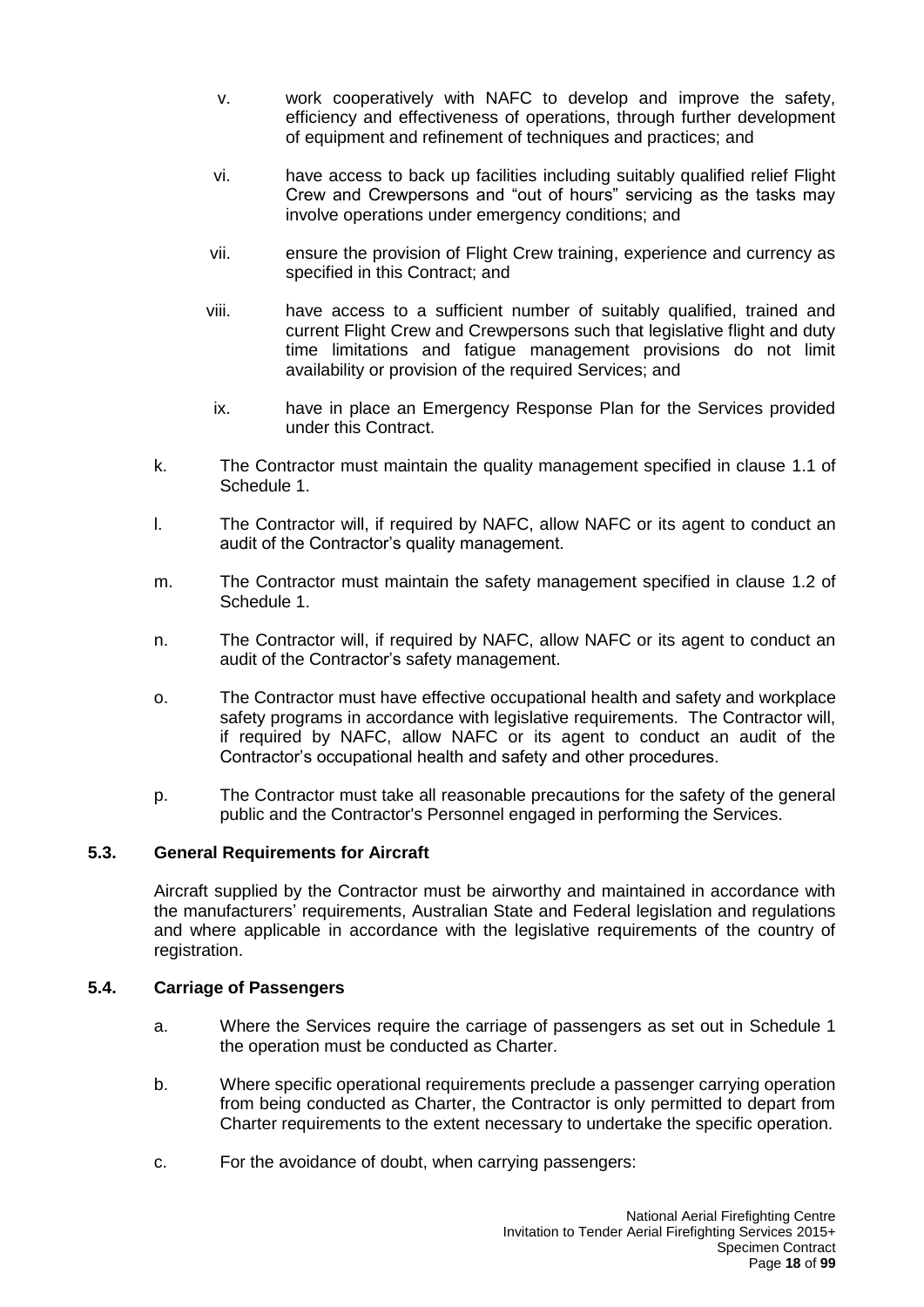- i. the Aircraft must have a Standard Certificate of Airworthiness (except as prescribed in Schedule 5); and
- ii. the Aircraft must be maintained to the standards required for Charter; and
- iii. the Contractor's AOC must be endorsed for Charter in the Aircraft type.

### <span id="page-18-0"></span>**5.5. Appointment of a Contract Manager**

- a. The Contractor will appoint a Contract Manager for the Contract Period and the Contract Manager at any point in time:
	- i. is designated as the representative of the Contractor in relation to the management of any current or future performance or policy issues in respect of this Contract; and
	- ii. has the authority to make decisions binding on the Contractor in relation to this Contract.
- b. During the Contract Period the Contract Manager must remain contactable and reasonably available and accessible to NAFC and the Member.
- c. If the Contractor wishes to appoint a new or replacement Contract Manager then it must advise NAFC in writing prior to the appointment.
- d. The appointment of a new or replacement Contract Manager will not result in a variation to this Contract and will not require this Contract to be replaced by a document duly executed by both parties.

#### <span id="page-18-1"></span>**5.6. Pilot in Command**

- a. For the avoidance of doubt, the pilot in command of any Aircraft utilised to supply the Services is responsible for the safe operation of the Aircraft and the safety of its occupants and payload. The pilot in command has final authority to determine whether the flight can be accomplished safely and may refuse any flight or operation on the grounds of safety.
- b. The pilot in command will ensure that any Aircraft utilised to supply the Services is operated within flight envelope limitations specified in the Aircraft's flight manual.

#### <span id="page-18-2"></span>**5.7. Conduct of Personnel**

- a. The Contractor will be responsible for the proper conduct of persons employed by or acting for the Contractor or any subcontractor, including ensuring that they comply with the requirements of this Contract in carrying out the Services specified.
- b. The Contractor will have key Personnel experienced in managing and supporting operations which require high standards, and which must be completed in a timely fashion in remote and difficult circumstances. They must understand the importance of dispatch reliability in Aerial Firefighting and emergency operations and other activities, and will have in place systems to ensure that operations that are conducted on an infrequent or irregular basis are still conducted in the most reliable and efficient manner.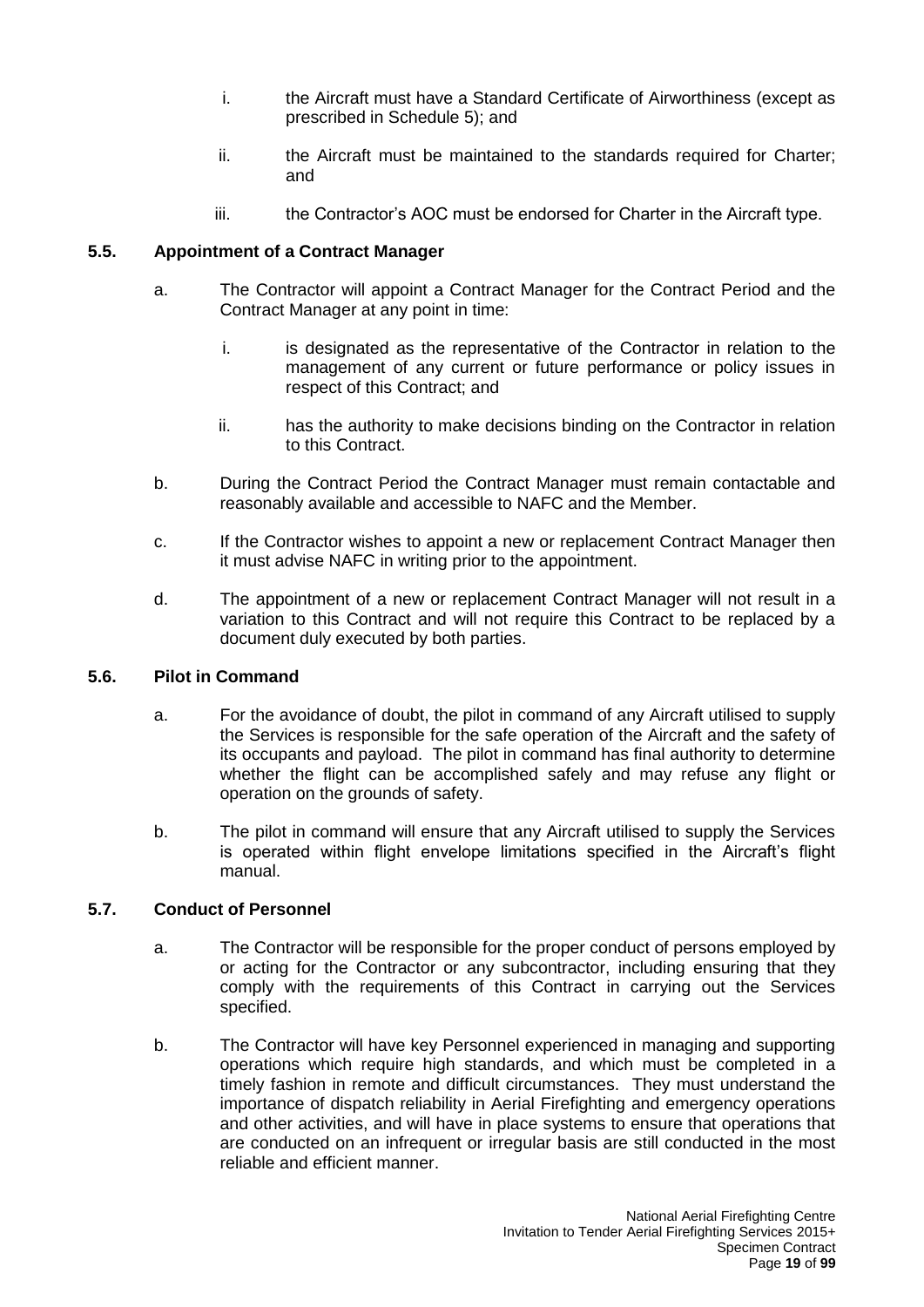- c. The Contractor must maintain a Drug and Alcohol Management Program in accordance with the requirements of CASA. The Drug and Alcohol Management Program must also apply to the Contractor's subcontractors.
- d. The Contractor will ensure that in the employment of Personnel it complies with all applicable industrial relations and workplace legislation.
- e. The Contractor must take all reasonable steps to ensure that all Personnel engaged in the provision of the Services:
	- i. act diligently, ethically, soberly and honestly; and
	- ii. present in a neat, clean and professional manner; and
	- iii. do not take or use any drug unless:
		- A. prescribed by a medical practitioner; and
		- B. lawfully available without prescription; and
		- C. used in accordance with directions; and
		- D. used in accordance with civil aviation legislation and regulations; and
	- iv. comply with all policies, procedures, rules, regulations, standards of conduct and the lawful directions of NAFC and its Members in respect of use of their premises, equipment, business ethics or methodology, or contact with their personnel or customers; and
	- v. not commit any criminal offence and not otherwise breach any law or regulation which could adversely affect the interests of NAFC or the provision of the Services; and
	- vi. do not sexually harass any person or unlawfully engage in discriminatory behaviour; and
	- vii. carry and display at all times identification as deemed appropriate by NAFC; and
	- viii. do not otherwise act in any manner which could disrupt or adversely affect NAFC's reputation, interest or goodwill.
- f. NAFC may require the removal and/or replacement of any member of the Flight Crew, or other employee of the Contractor or any subcontractor of the Contractor who, in the reasonable opinion of NAFC, is not performing the Services to a satisfactory standard, or who is not maintaining appropriate safety standards.

#### <span id="page-19-0"></span>**5.8. Performance Management and Monitoring**

- a. If required by NAFC the Contractor will participate in a performance management and monitoring program specific to the Services.
- b. The performance management and monitoring program will provide a means of assessment of Contractor performance and of determining if the Contractor is maintaining a Service that is at or above the standard specified by this Contract. The program will provide Information to the Contractor, NAFC and the Members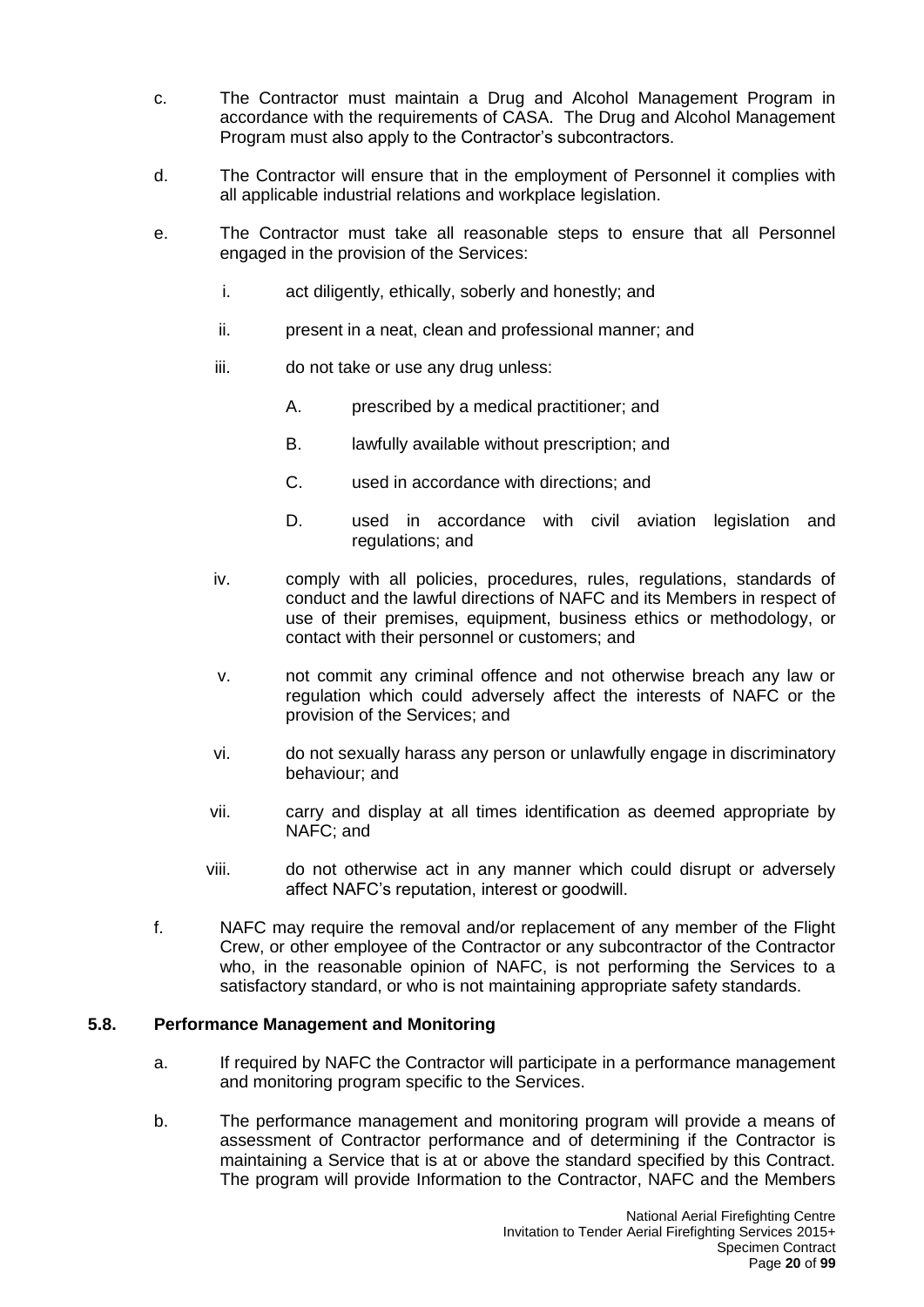regarding the performance of the Contractor in delivering Services under this Contract.

- c. In the performance management and monitoring program particular attention will be paid to the Contractor's record keeping.
- d. The Contractor acknowledges and accepts that the summary results of the performance management and monitoring program may be published by NAFC.

#### <span id="page-20-0"></span>**5.9. Innovation and Research**

- a. The Contractor acknowledges and accepts that it must use all reasonable endeavours to seek to reduce the cost to NAFC of providing the Services under this Contract and to improve processes affected by the Services.
- b. The Contractor acknowledges and accepts that it must use all reasonable endeavours to assist NAFC and the Members in the acquisition of data and information to support research aimed at analysing and improving the efficiency, efficacy and safety of Aerial Firefighting, emergency operations and other activities.
- c. The Contractor acknowledges and accepts that the supply of Services under this Contract may be evaluated and that the delivery of any aspect of the Services may be measured, photographed, filmed or recorded.
- d. The Contractor acknowledges and accepts that aspects of the performance of the Services may be analysed and reported in publicly available publications.

#### <span id="page-20-1"></span>**5.10. Standard of Care**

- a. The Contractor must perform the Services, having regard to the nature of the tasks:
	- i. in a commercial, prudent and reasonable manner; and
	- ii. in accordance with suitable and appropriate methods and policies; and
	- iii. with the high degree of skill, safety, care and diligence which may reasonably be expected of a suitably qualified and experienced person in the performance of services similar to the Services required to be performed under this Contract; and
	- iv. in a manner in which could reasonably be expected to protect NAFC's and the Members' interests.

#### <span id="page-20-2"></span>**5.11. Environmental Responsibilities**

- a. The Contractor is responsible for ensuring that all maintenance, fuelling, and flight activities in relation to the Services do not cause environmental damage to property, facilities or the natural environment.
- b. In relation to the Services and as required by the Member the Contractor must take reasonable steps to prevent the transfer of environmental contaminants such as soil, seeds, algae, fungi or other plant material on aircraft, vehicles, footwear, clothing or other equipment. To ensure this the Contractor must create, maintain and implement hygiene protocols acceptable to the Member.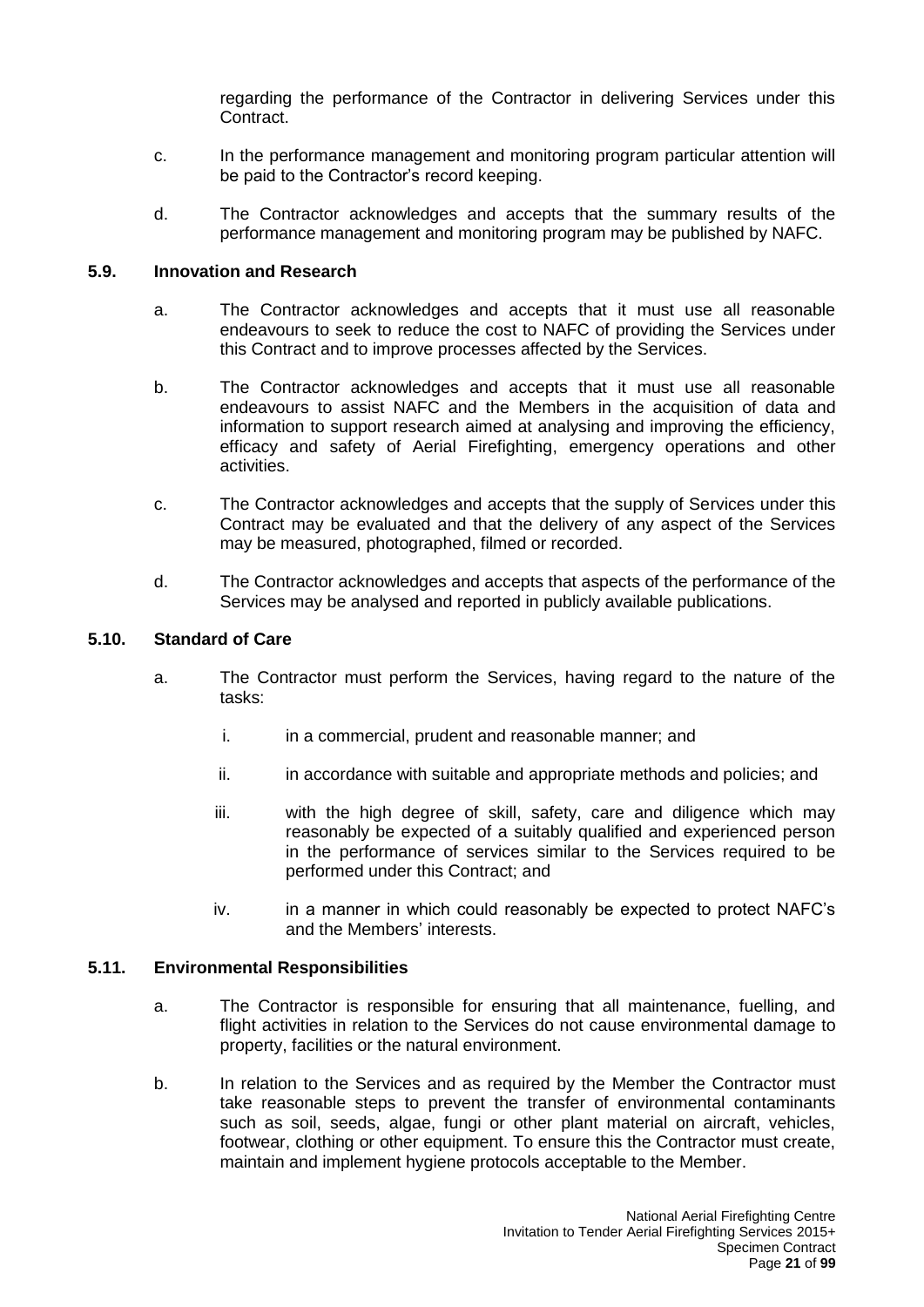- c. In relation to the Services and as required by the Member the Contractor must conform with the Member's environmental and hygiene protocols, including decontamination of Aircraft, Refuellers and other equipment, when working in environmentally high risk areas. In relation to the Services the Contractor is responsible for cleaning and rehabilitating areas adversely affected by Contractor activities and will use solvents and cleaning agents that are consistent with safety, health and environmental best practices. Wherever practical and possible biodegradable cleaning agents must be used.
- d. In relation to the Services the Contractor is responsible for containing, handling and clean-up of fuel, oil, and Fire Retardant and Fire Suppressant contamination on airport ramps, storage, mixing and loading sites, parking areas, landing areas, etc., when caused by Contractor Aircraft or Personnel.
- e. Oil, solvents, parts, engines, etc. used in relation to the Services must be stored and used in a manner consistent with acceptable safety, health and environmental legislation and best practices.
- f. In relation to the Services the Contractor must immediately report any spill of fuel, hazardous chemical, regulated waste, or hazardous substance to the appropriate reporting authority, NAFC and the Member.
- g. The Contractor is responsible for Aircraft wash down, including provision of appropriate infrastructure and equipment and containment and treatment of runoff.
- h. The Contractor acknowledges community efforts to reduce energy usage and consumption of water and warrants that to the maximum extent practical they will observe any local restrictions on the use of water that may be in place. The Contractor will take all reasonable steps to conserve water and energy.
- i. The Contractor will take all reasonable steps to minimise environmental damage or nuisance caused by Aircraft noise.

#### <span id="page-21-0"></span>**5.12. Subcontracting / Assignment**

- a. The Contractor must not assign, novate, subcontract, mortgage, charge or encumber in any way the Contract or any part of it, or the execution of the Services, or any right to receive any money under this Contract or allow a change in the Effective Control of the Contractor without first obtaining the express written consent of NAFC which may be withheld by NAFC in its absolute discretion.
- b. If NAFC consents to an assignment or novation then the costs of any assignment or novation of the Contract are to be met by the Contractor.
- c. If NAFC consents to the Contractor subcontracting all or part of the Services under this Contract, then the Contractor accepts full responsibility and liability for the performance of its subcontractors and must ensure:
	- i. that each subcontractor complies with the terms of this Contract; and
	- ii. that each subcontractor operates under the Contractor's AOC unless otherwise permitted by NAFC; and
	- iii. that it has in place appropriate controls and systems for the regulation and supervision of subcontractors; and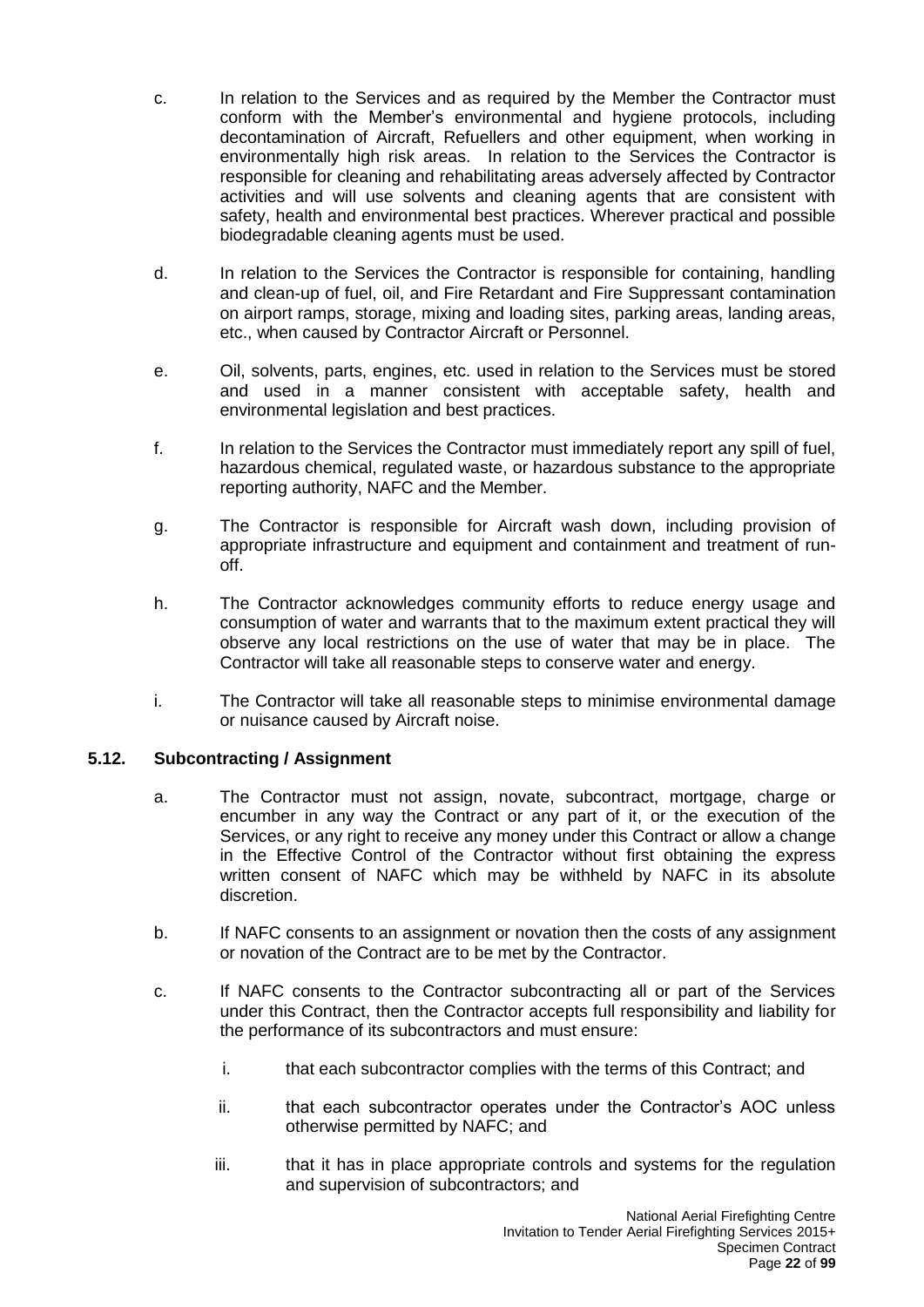- iv. that it has in place appropriate orders of precedence of documents and procedures to resolve any conflict between the documents or procedures of the Contractor and its subcontractors; including but not limited to, any operations manual or operations manual supplement.
- d. A breach or failure to perform by any subcontractor will not excuse the Contractor from the performance of this Contract in accordance with its terms nor will it affect the liability of the Contractor under this Contract.

### <span id="page-22-0"></span>**5.13. Confidential Information**

- a. All Information provided to either the Contractor or NAFC by the other party under this Contract and all Information that either NAFC or the Contractor has access to during the course of this Contract will be treated as confidential by both parties.
- b. The parties agree that NAFC and the Contractor and its Personnel must not disclose to any individual, company or organisation, except as required by law, any Confidential Information or documentation relating to either party or the affairs of others which may have come to its or their knowledge as a result of this Contract or performance of the Services stipulated by the Contract and will take all necessary precautions to prevent unauthorised access to such information or documentation.
- c. All Confidential Information will remain the property of that party and will, where possible, be returned to the other party upon expiration or termination of this Contract.
- d. The Confidential Information supplied to the Contractor under this Contract by NAFC will be used only for the provision of the Services or as directed by NAFC and must not be used for any other purpose.
- e. The Contractor and all of its Personnel must not divulge any Confidential Information regarding the nature or progress of the Services or give any publicity, media reports, or engage in any form of social media concerning the Services except with the express written consent of NAFC or the Member.
- f. The Contractor and all of its Personnel must use the Confidential Information solely for the purposes of, and only to the extent necessary, the performance of all the Contractor's obligations under this Contract.
- g. Either party will be entitled (in addition to any entitlement to damages) to apply for an injunction or other equitable relief with respect of any actual or threatened breach by either the Contractor or NAFC of this clause and without the need to prove any special damage. Nothing in this clause will prejudice any other rights (including under statute or common law) of NAFC or the Contractor in relation to any breach of confidentiality.
- h. Neither party's obligations under this clause 5.13 will extend to:
	- i. information already in the public domain other than due to a breach of this Contract; or
	- ii. any disclosure required by law.
- i. The Contractor agrees that NAFC and its Members are entitled to exchange, share or pass any Contractor Confidential Information with each other for the purpose of meeting their obligations.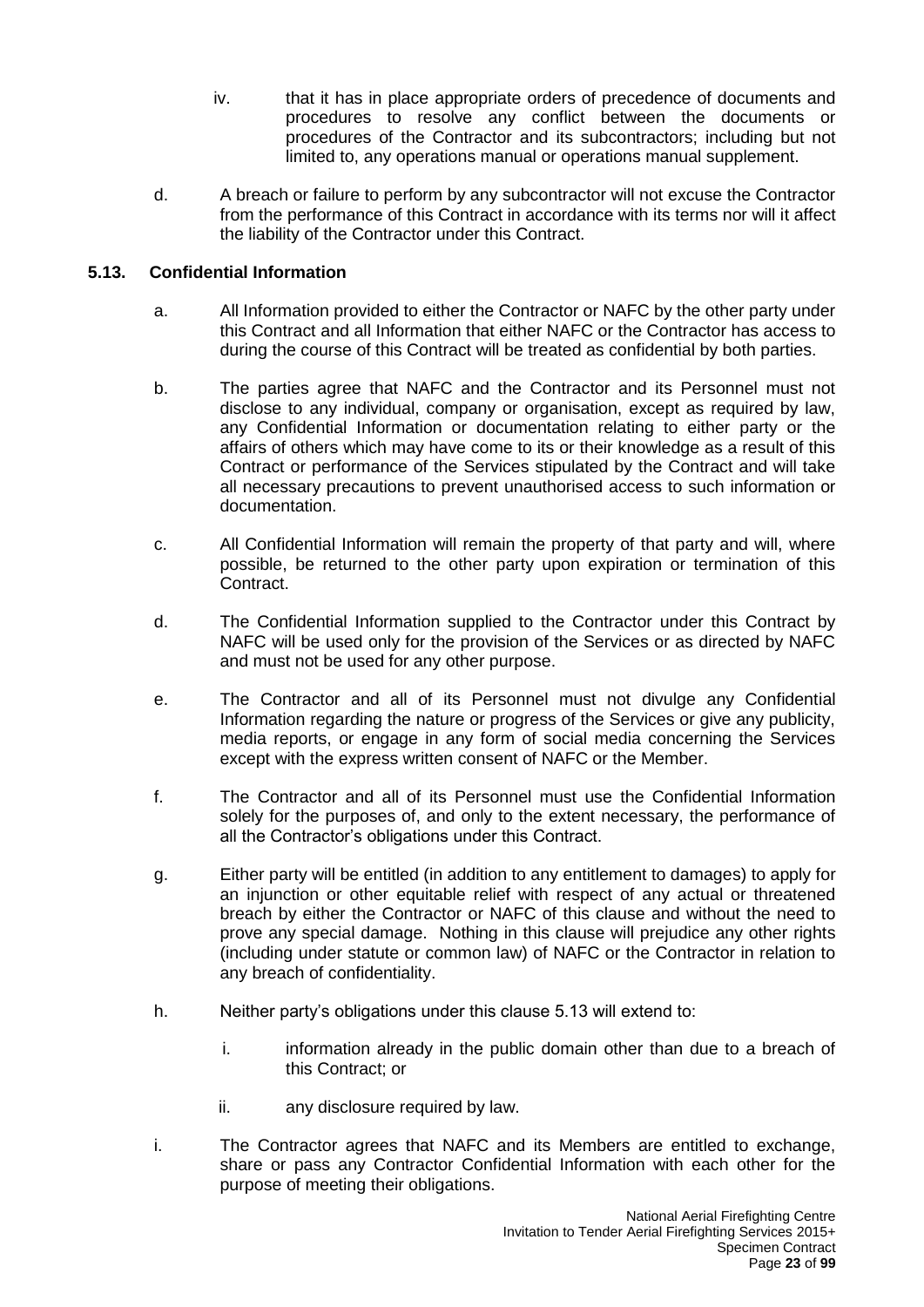j. The operation of this clause 5.13 survives the termination of this Contract.

### <span id="page-23-0"></span>**5.14. Conflict of Interest**

- a. The Contractor warrants that it and its Personnel do not hold any office or possess any property, are not engaged in any business, trade or calling and do not have any obligations by virtue of any contract whereby, directly or indirectly, duties or interests are or might be created in conflict with or might appear to be created in conflict with its duties and interests under this Contract.
- b. The Contractor will immediately inform NAFC of any matter that may give rise to an actual or potential conflict of interest at any time during the Contract Period.

### <span id="page-23-1"></span>**5.15. Intellectual Property**

- a. Nothing in this Contract affects:
	- i. the ownership by the Contractor or its licensors of any Contractor IP;
	- ii. the ownership by NAFC or any Member of any Intellectual Property owned by, or licensed to, NAFC or a Member at the commencement of this Contract.
- b. The Contractor grants to NAFC and each Member a non-exclusive, royalty-free licence to use the Contractor IP to the extent necessary for NAFC and the Members to receive the full benefit of the Services.
- c. Any Intellectual Property created in the course of the provision of the Services will vest in NAFC. Where such Intellectual Property is unable to be vested in NAFC upon creation, the Contractor will assign such Intellectual Property (including by way of a present assignment of future rights) to NAFC.
- d. Without limiting the foregoing, in respect of a Deliverable:
	- i. to the extent that the Deliverable involves Intellectual Property created after the commencement of this Contract, such Intellectual Property will belong to NAFC and clause 5.15(c) above will be deemed to apply to it;
	- ii. to the extent that a Deliverable involves Contractor IP, the Contractor grants to NAFC and each Member an irrevocable, non-exclusive, royalty-free licence to use, exploit, reproduce, modify and adapt that Contractor IP to the extent necessary for NAFC and the Members to make full use of the Deliverable;
	- iii. for the purposes of this Contract, the Deliverable will be treated as Information, and (where applicable) Confidential Information, belonging to and relating to NAFC.
- e. The Contractor warrants that:
	- i. it has the requisite authority to grant the licences set out in clauses 5.15(b) and (d) above, and to use any Intellectual Property it will use in connection with this Contract and the provision of the Services;
	- ii. ii. it will not, in providing the Services and performing its obligations under this agreement, infringe the Intellectual Property of any third party; and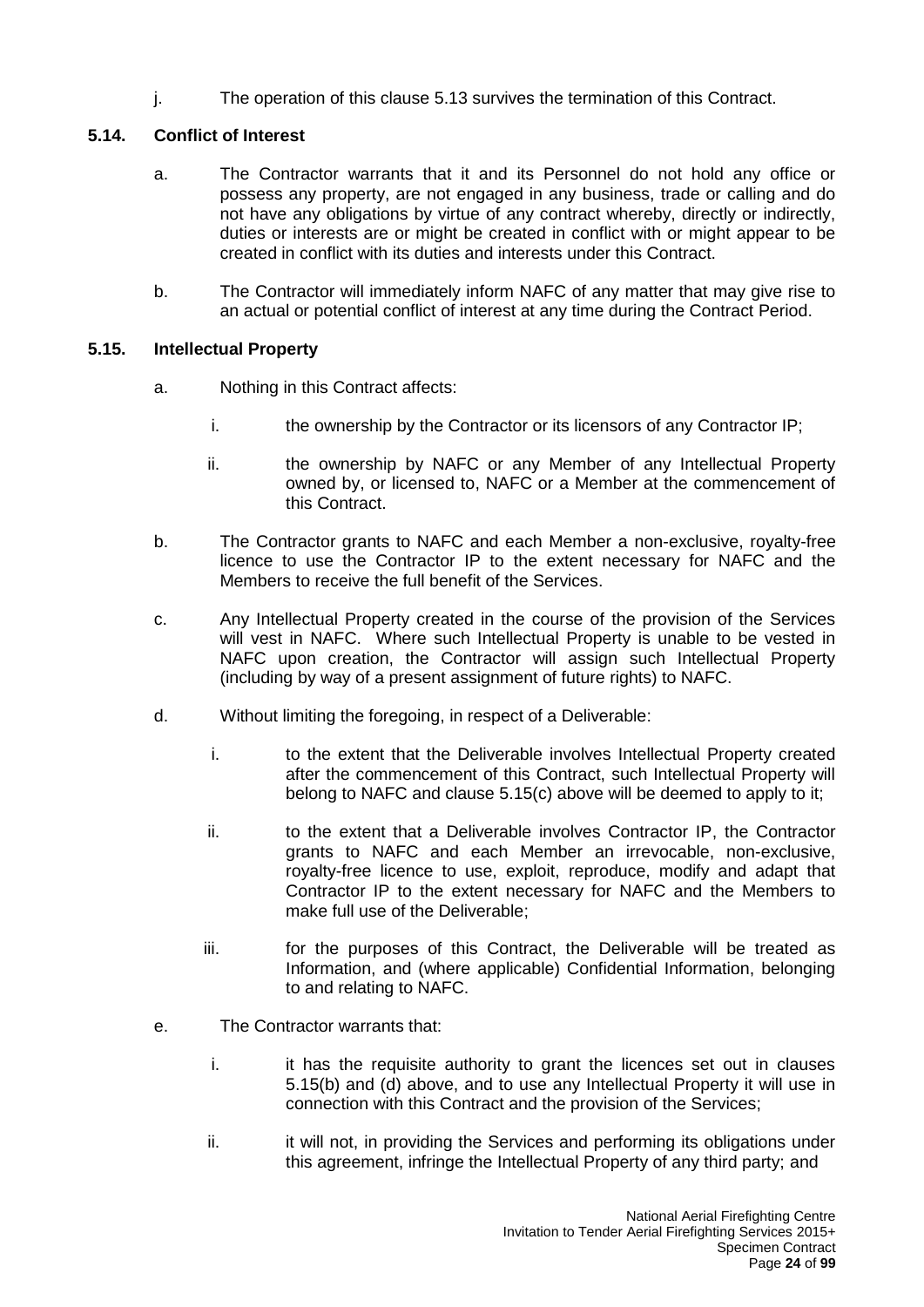- iii. upon request by NAFC it will execute any additional documents reasonably necessary to give effect to, or confirm, the vesting in NAFC or assignment to NAFC of Intellectual Property contemplated by this clause 5.15.
- f. The operation of this clause 5.15 survives termination or expiration of this Contract.

#### <span id="page-24-0"></span>**5.16. Privacy**

- a. If the Contractor or its Personnel provide NAFC with any Personal Information in the course of providing the Services, NAFC agrees that it will be bound by all applicable privacy legislation.
- b. If NAFC, the Member, any of their Personnel or any other person provides the Contractor with any Personal Information in the course of this Contract, the Contractor agrees that it will be bound by all applicable privacy legislation.

#### <span id="page-24-1"></span>**5.17. Data Collection**

- a. In relation to any data created or collected by the Contractor in the course of the provision of the Services clause 5.15 will apply. This data may include, but is not limited to, aircraft tracking and event logging information.
- b. The Contractor has acquired all data in the course of providing the Services to NAFC, and as such the data is designated by NAFC as Confidential Information. This data cannot be disseminated by the Contractor without NAFC's written consent.

#### <span id="page-24-2"></span>**5.18. Performance Bond**

- a. The Contractor will take out and maintain a performance bond of the amount specified in clause 1.3 of Schedule 1. The performance bond will be an amount not less than five per cent (5%) of the total Standing Charges for the first Service Period as set out in Schedule 3.
- b. The Contractor will take out and supply to NAFC the performance bond before the commencement of the first Service Period under this Contract.
- c. The Contractor must take out and maintain the performance bond for the maximum possible Contract Period. NAFC will not return the performance bond to the Contractor between Service Periods.
- d. The Contractor will produce the performance bond in a form agreed upon by the Contractor and NAFC and executed by a bank or other reputable financial institution approved by NAFC.
- e. Approved banks/financial institutions must be domiciled in Australia, or be an Australian subsidiary that is subject to Australian law.
- f. All costs associated with taking out and maintaining the performance bond will be borne by the Contractor.
- g. NAFC will have the right to drawdown on the performance bond in the event of default by the Contractor or termination of the Contract, for the purpose of meeting all losses, damages, expenses and costs incurred by NAFC arising out or relating to such default or termination.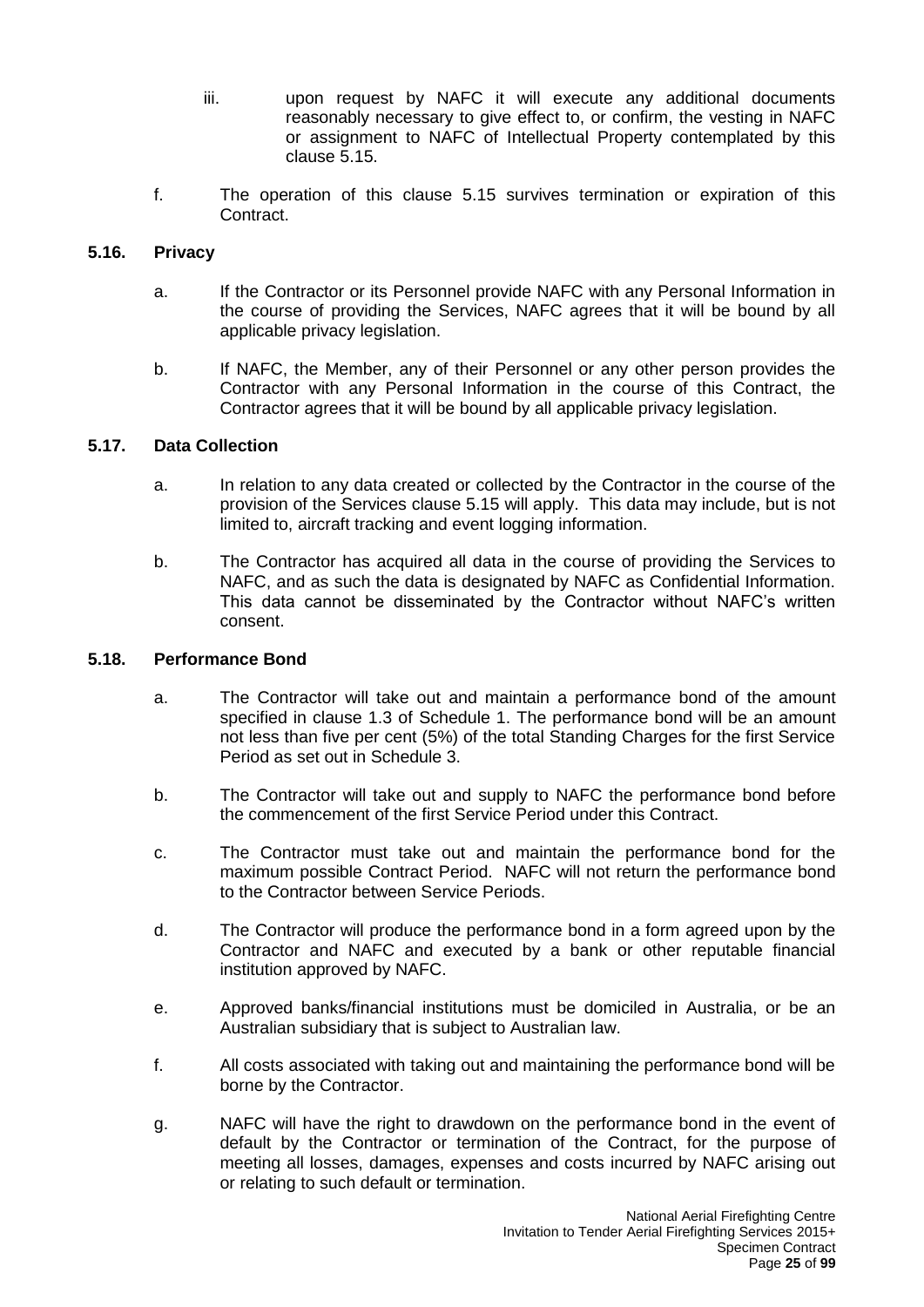- h. NAFC will not have the right to drawdown on the performance bond in the event of termination of the Contract in accordance with clause 10.4 except where the Contractor fails to carry out its cost mitigation responsibilities in accordance with clause 10.5(a).
- i. NAFC will return the performance bond to the Contractor at the completion of the Contract Period unless NAFC has previously invoked the performance bond in accordance with clause 5.18(g) or (h).
- j. The rights of NAFC pursuant to this clause 5.18 will be in addition to any other rights or remedies that NAFC may have at law or in equity.

#### <span id="page-25-0"></span>**5.19. Insurance**

- a. The Contractor must take out and maintain at all times during the Contract Period public liability insurance against liability to third parties (including, but not limited to, passengers and crew on the Aircraft) for personal injury and death and damage to property for a minimum amount set out in clause 1.3 of Schedule 1 for each and every occurrence.
- b. The Contractor must take out and maintain at all times during the Contract Period appropriate insurance against loss of, or damage to, the aircraft hull for an amount reflecting market value.
- c. The Contractor must:
	- i. take out and maintain insurance during the Contract Period against statutory and common law liability for personal injury to or the death of any person in the employment of the Contractor; and
	- ii. ensure that each subcontractor engaged during the Contract Period takes out and maintains insurance against statutory and common law liability for personal injury to or the death of any person in the employment of the subcontractor; and
	- iii. where permitted by law, ensure the insurance is extended to provide indemnity for NAFC and its Members for NAFC's statutory liability to persons employed by the Contractor.
- d. The Contractor will ensure that the policy of insurance that is effected in compliance with clause 5.19(a) above:
	- i. includes as named insured NAFC and its Members, their servants, agents and independent contractors engaged by NAFC or its Members; and
	- ii. provides that any cancellation of the policy by the insurer will not take effect until thirty (30) days after written notice of such cancellation has been given to NAFC; and
	- iii. provides that a notice of claim given to the insurer by one insured party will be accepted by the insurer as a notice of claim given by each of the insured parties; and
	- iv. provides that a breach or failure to observe and fulfil the terms of the policy by any party comprising the insured will not prejudice the rights of remaining parties comprising the insured; and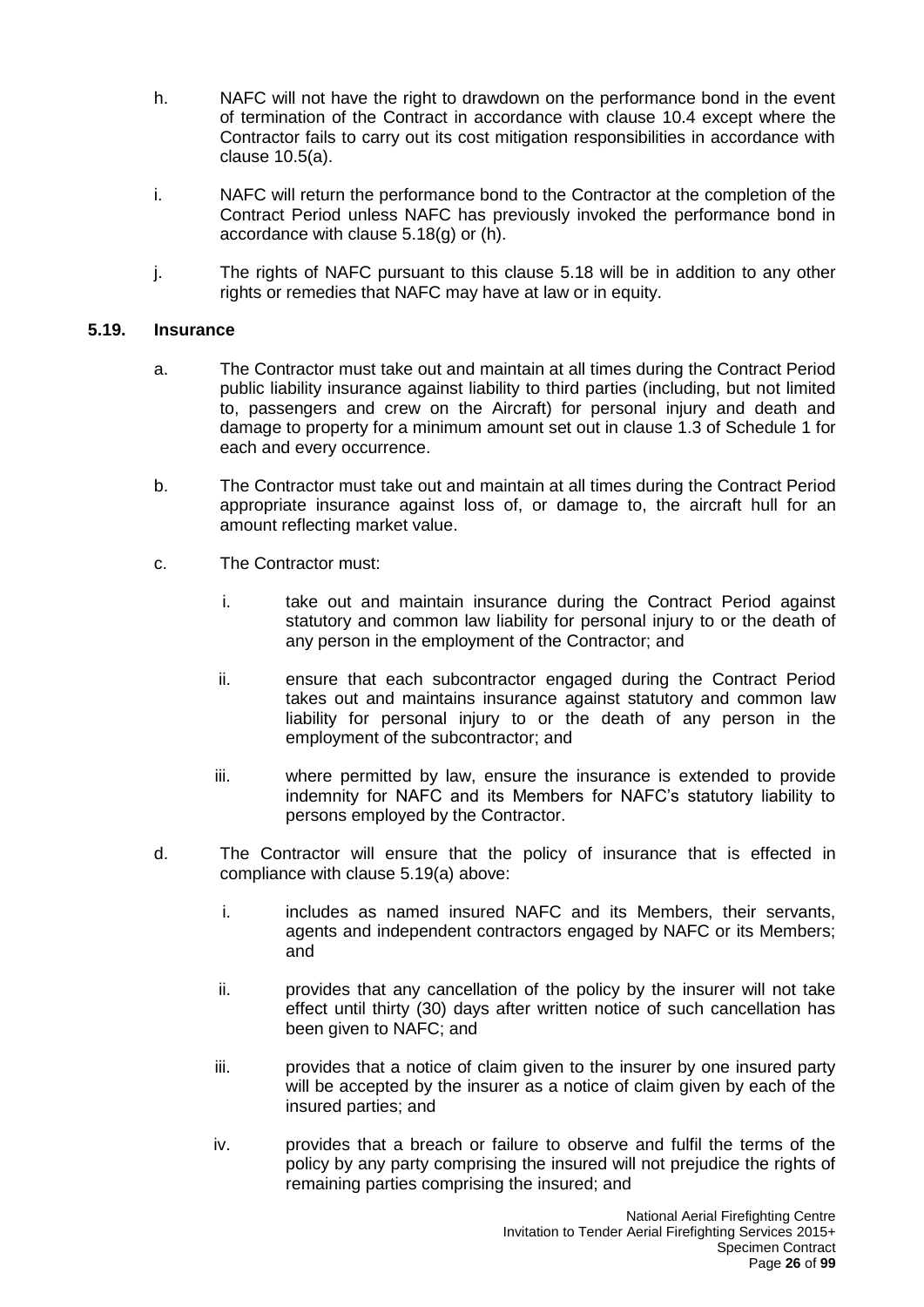- v. includes a clause in which the insurer agrees to waive all rights of subrogation or action against any insured, its directors, executive officers, servants, agents and employees; and
- vi. allows for claims to be made against the policy during the Contract Period and after the conclusion of the Contract Period in accordance with legislation and common law principles relating to limitation periods; and
- vii. is with an insurer and otherwise on terms approved by NAFC, which approval will not be unreasonably withheld.
- e. At any time upon request by NAFC, the Contractor will as soon as is reasonably possible and in any event within seven (7) days from the request, produce documentation evidencing the terms and currency of all insurance policies which are required by clauses  $5.19$  (a), (b) and (c), and/or copies of all of those insurance policies to NAFC.
- f. If the Contractor neglects, fails or refuses to keep in force any of the insurances which are required by clauses 5.19 (a), (b) or (c) or fails to make available those policies and evidence of currency as required by clause 5.19(e), NAFC will be entitled to procure such insurance and pay the premiums and to recover the cost of such insurance from the Contractor by deducting that cost from any sums or other charges that may be or may become payable by NAFC to the Contractor pursuant to this Contract.
- g. If the Contractor neglects, fails or refuses to keep in force any of the insurances which are required by clauses 5.19 (a), (b) or (c) or fails to make available those policies and evidence of currency as required by clause 5.19(e), then the Contractor will be considered to be not providing the Services required by the Contract and will forfeit any payments or monies due under this Contract for the period until such time as the evidence of currency is provided or until NAFC procures such insurance according to the provisions of clause 5.19(f).
- h. If the Contractor fails to comply with this clause 5.19 then the Contractor acknowledges that NAFC is entitled to immediately terminate this Contract for material breach in accordance with clause 10.7.
- i. If the Contractor is providing Wet-A Hire Services, or optional additional refuelling Services, then the Contractor must ensure that its public liability insurance provides cover against liability arising from refuelling operations, including refuelling of any Aircraft conducting operations on behalf of NAFC or its Members.
- j. The operation of this clause 5.19 survives the termination of this Contract.
- k. The Contractor's liability to NAFC will not be limited in any way because of any insurance.

## <span id="page-26-0"></span>**5.20. Indemnity**

a. The Contractor releases, indemnifies and holds harmless NAFC and its Members, employees, servants and agents; and the Members' employees, servants and agents from and against all losses, damages, expenses, actions, claims, suits, fines, penalties and demands whatsoever (including the cost of defending or settling any action, claim or demand which may be brought against NAFC by any person) relating to or arising out of: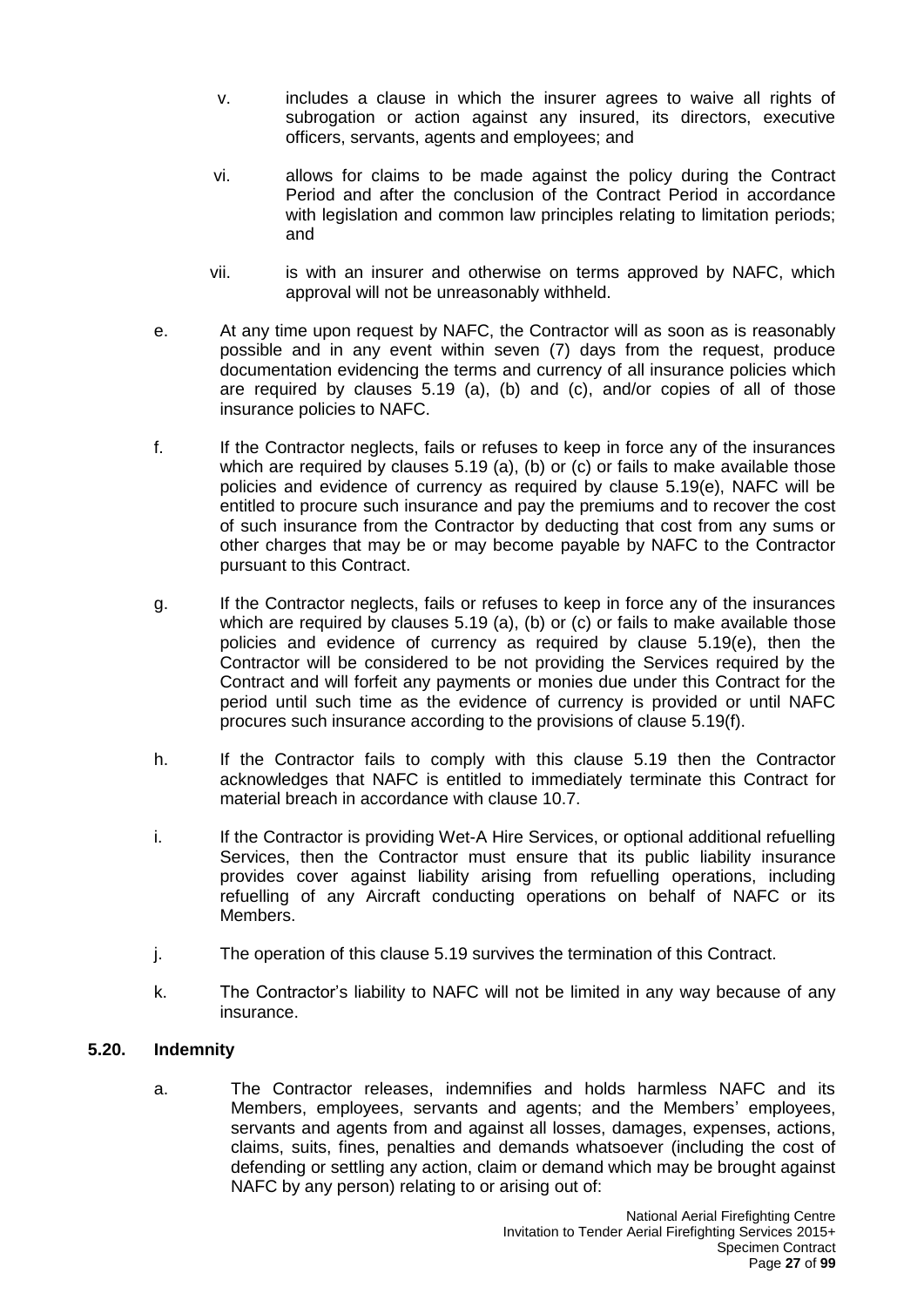- i. any negligence or wrongful act or omission of the Contractor or the Contractor's Personnel, subcontractors, employees or agents or of any other persons for whose acts or omissions the Contractor is vicariously liable; or
- ii. any obligation to make any payment to the Contractor's employees or subcontractors engaged in the provision of the Services; or
- iii. death, injury, loss of or damage to the Contractor, the Contractor's Personnel or its other employees, agents and subcontractors; or
- iv. an infringement or claimed infringement of a patent, trade-mark, design, copyright or other protected or Intellectual Property right of a third party; or
- v. any obligation to pay any statutory taxes, fees, levies or charges related to any payments to the Contractor's employees or subcontractors engaged in the provision of the Services; or
- vi. any breach of the Contractor's statutory duty under legislation; or
- vii. any breach of this Contract by the Contractor.

### <span id="page-27-0"></span>**5.21. Benefit and Survival of Indemnities**

- a. The parties agree that all indemnities and releases given by the Contractor in this Contract are, to the extent that they benefit the Member, held by NAFC on behalf of that Member on trust for each of them and can be enforced by NAFC on behalf of each of them.
- b. Each indemnity in this Contract is a continuing obligation, separate and independent from the other obligations of the parties and survives termination of this Contract.
- c. It is not necessary for a party to incur expenses or make payment before enforcing a right of indemnity conferred by this Contract.

## <span id="page-27-1"></span>**6. CONTRACTOR REQUIREMENTS AND OBLIGATIONS (SERVICE PERIOD)**

#### <span id="page-27-2"></span>**6.1. Conditions Precedent to the Service Period**

- a. A Service Period does not commence unless and until each of the conditions set out in this clause have been satisfied in accordance with clause 6.1(b) or waived in accordance with clause 6.1(c).
- b. The conditions precedent to a Service Period are:
	- i. the Contractor receiving a Purchase Order from the Member; and
	- ii. the Contractor receiving written notice from the Member advising the date on which the Service Period is to commence in accordance with the Notice Period; and
	- iii. NAFC receiving from the Contractor the Performance Bond; and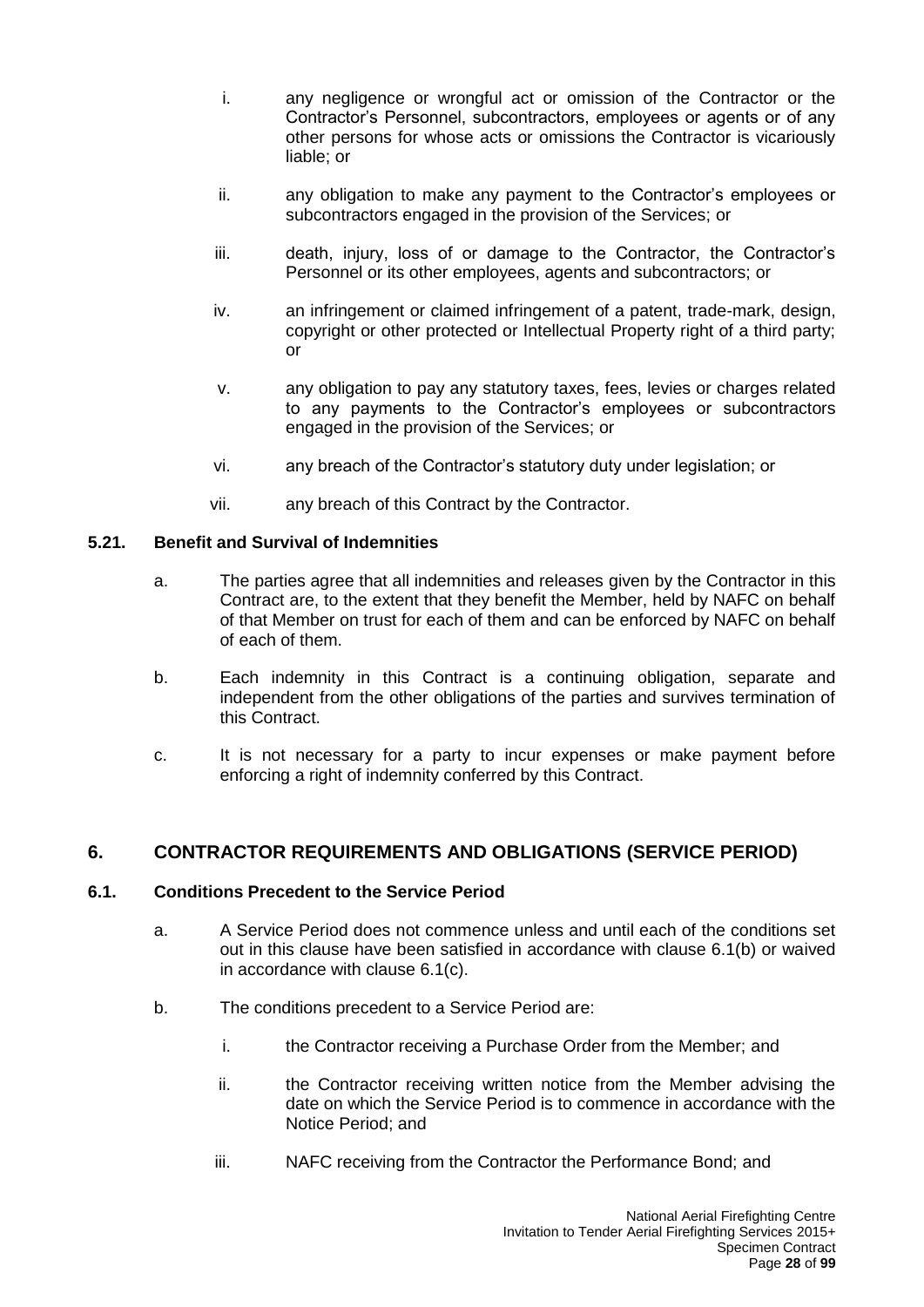- iv. NAFC receiving from the Contractor a copy of all relevant documentation evidencing the Contractor's insurance and its currency; and
- v. NAFC receiving from the Contractor a copy of the Contractor's AOC; and
- vi. acceptance by the Member that the requirements of this Contract for the Services have been met.
- c. The satisfaction of a condition precedent to the Service Period can only be waived by written notice from NAFC to the Contractor.

#### <span id="page-28-0"></span>**6.2. Commencement and Duration of Service Periods**

- a. During each Service Period the Aircraft is required to be Available, fully meeting the provisions of this Contract.
- b. Each Service Period will be for a minimum continuous length as defined in Schedule 2.
- c. Each Service Period will commence on a date notified to the Contractor by the Member in accordance with the Notice Period as specified in Schedule 2.
- d. At any time prior to the commencement of a Service Period the parties may alter the commencement date of the Service Period by mutual written agreement, without affecting the overall minimum length of the Service Period.
- e. Service Periods may be extended by periods of not less than one day, at the discretion of NAFC, by a written notice to the Contractor at least seven (7) days in advance.

#### <span id="page-28-1"></span>**6.3. Requirements of Contractor Prior to Commencement of Service Period**

- a. Immediately prior to the commencement of any Service Period:
	- i. the Contractor will make any Aircraft and Refueller (that the Contractor intends to use to carry out the Services) available for inspection at no cost to NAFC, in order that the Member may determine that the Aircraft and Refueller satisfactorily meet the requirements of this Contract. The Aircraft and Refueller will be available at the NOB of the Aircraft; and
	- ii. the Member may require that the Aircraft fly for up to 30 minutes at no cost to the Member to confirm compliance with the requirements of this Contract.
- b. If required, prior to the commencement of any Service Period, the Contractor or the Contract Manager or the Chief Pilot will attend, at no cost to NAFC, a formal briefing session in the capital city of the jurisdiction where the specified NOB is located.

#### <span id="page-28-2"></span>**6.4. Requirements of Contractor during the Service Period**

a. During any Service Period, the Contract Manager or their authorised delegate must be located in Australia. Any authorised delegate of the Contract Manager must have the full authority of the Contract Manager.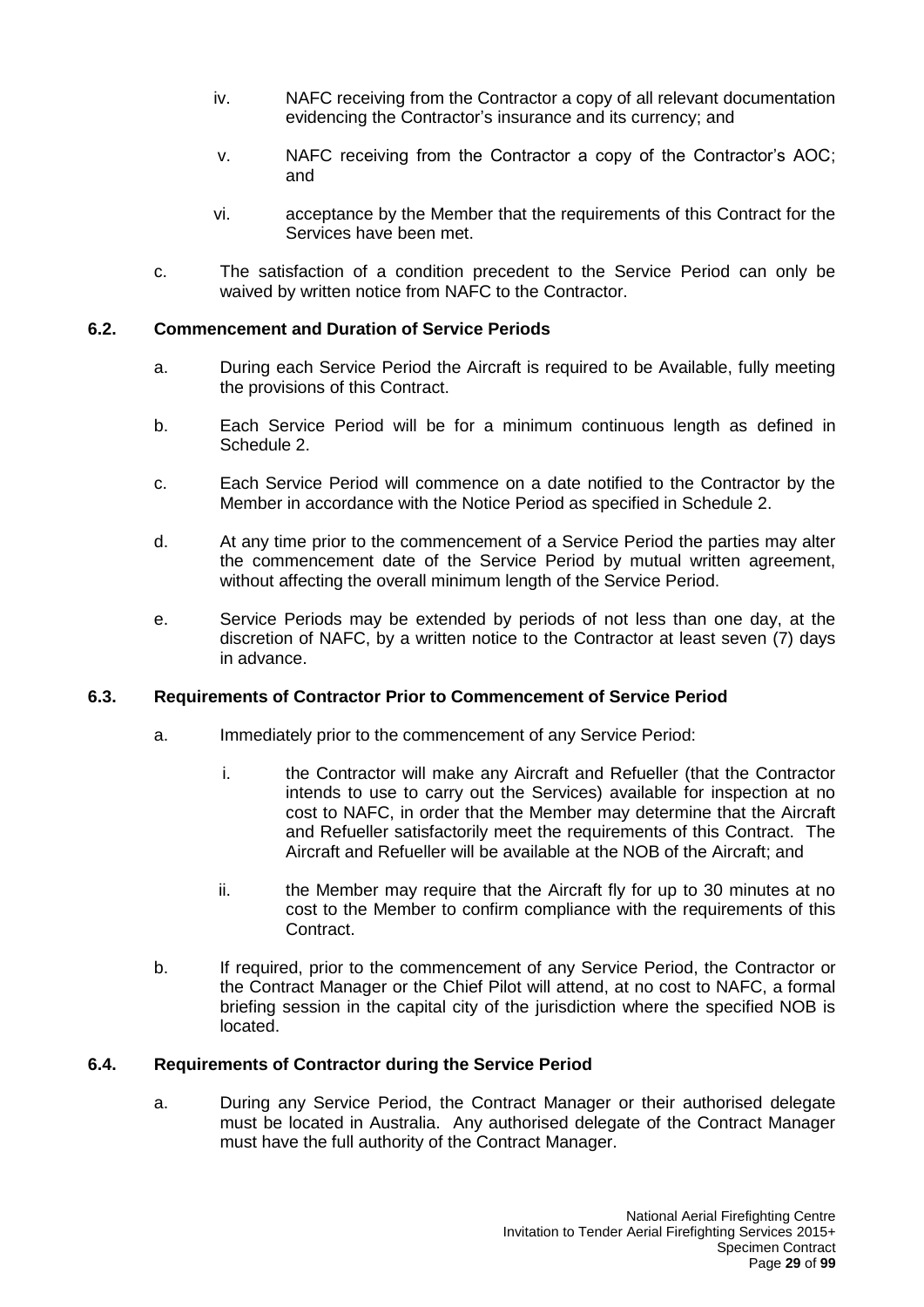- b. During any Service Period the Contractor will ensure that at any time during Daylight the Aircraft continues to carry out the tasks and provide the Services as may be required by the Member (in addition some Aircraft may be required to carry out tasks at night in accordance with its capabilities and the Member's requirements).
- c. During the Service Period specified in Schedule 2 the Contractor will ensure that:
	- i. the Aircraft and Refueller, where applicable, are located at the NOB (specified in Schedule 1) fully meeting the requirements detailed in this Contract; and
	- ii. all facilities required to support the Aircraft and Refueller and Flight Crew at the NOB are provided, including but not limited to, communications, security, Personnel and office accommodation and maintenance facilities; and
	- iii. at the NOB facilities must include as a minimum a dedicated telephone line, facsimile, access to the internet including email, adequate airconditioning, rest areas, windsock, relevant maps and Member specific information; and
	- iv. at the NOB crew rest facilities (if required to maximise duty times) must meet all applicable legislation and regulations as amended from time to time.
- d. During any Service Period when requested by NAFC and at no cost to NAFC, the Contractor will make available at the NOB any Aircraft and Refueller for inspection for Contract compliance and/or evaluation by the Member.
- e. During any Service Period:
	- i. the Contractor will ensure that at any time during Daylight the Aircraft will be airborne and proceeding to carry out the tasks required as soon as practicable, but in any case within fifteen (15) minutes after receiving notification from the Member or within such greater period as specified by the Member. (In addition some Aircraft may be required to carry out tasks at night in accordance with its capabilities and the Member's requirements)
	- ii. As practicable and by notice to the Contractor, the Member will relax the Daylight standby requirement so that it only applies for a certain period of Daylight, such that the planned tour of duty for the aircraft's Flight Crew will not normally exceed nine hours in that day. The Contractor will ensure that at all other times the Daylight requirement as set out in clause (e)(i) above is met.
- f. On days of significant fire risk during any Service Period, and as required by the Member, the Contractor will take all reasonable steps to ensure that the Aircraft is airborne and proceeding to carry out the tasks required within the minimum time practicable after receiving notification from the Member:
	- i. it is expected that the Contractor will ensure that preparation of the Aircraft, including any and all preparatory checks required on the Aircraft, have been completed before notification is received from the Member; and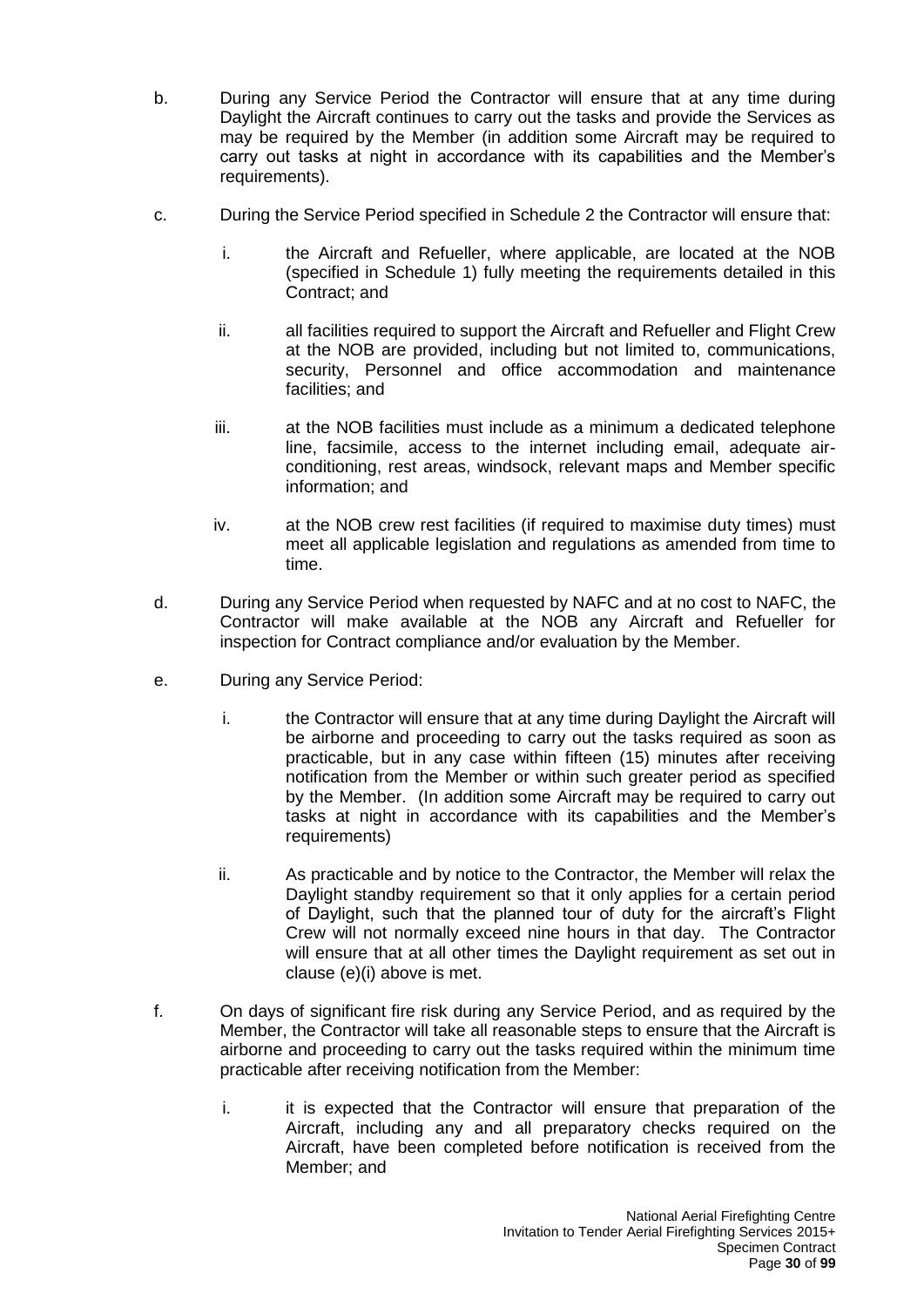- ii. it is expected that the Contractor and all Personnel will respond appropriately to the significant fire risk.
- g. For Partial Availability Contracts the clauses 6.4(c)(i), 6.4(e) and 6.4(f) only apply in accordance with the Partial Availability requirements of Schedule 2.
- h. During any Service Period the Contractor will ensure that at any time the Refueller, if applicable, is positioned at a location which in the reasonable opinion of both the Contractor and Member will ensure optimum support to the Aircraft in carrying out the tasks and minimise any delays in refuelling whilst the Aircraft is carrying out the tasks.
- i. The Contractor will ensure that the Refueller, if applicable, is supplied with fuel as required to allow for the continuous performance of the tasks by the Aircraft.
- j. The Contractor will make available:
	- i. its refuelling facility, if applicable, to refuel any Aircraft operating under the direction of the Member; and
	- ii. the Refueller, if applicable, to refuel any Aircraft operating under the direction of the Member.
- k. The Contractor will ensure at all times that the Refueller, Refuelling Operator and any equipment used in the refuelling complies with the Dangerous Goods legislation and any other applicable legislation of the state or territory in which the Contractor is operating.
- l. During any Service Period the Contractor will ensure that as far as is practicable, procedures and systems are in place to ensure that the Aircraft responds as required. This will include but is not limited to:
	- i. ensuring that equipment and systems associated with the tasks and as required by this Contract are prepared and ready, and that the readiness of such equipment and systems is checked prior to the beginning of each Service Period; and
	- ii. ensuring that Flight Crew can operate the equipment and systems and are properly trained and competent to carry out the Services, and that the appropriate level of competency is maintained and checked in accordance of the requirements of this Contract; and
	- iii. testing the proper operation of the Aircraft and aircraft systems, including but not necessarily limited to avionics, communications and global positioning systems specified in Schedule 5, during the first flight on any day that the Aircraft flies. The test will be made as soon after take-off as is practical. Where NAFC or a Member requires that the test must be undertaken according to a specific procedure, the procedure will be conveyed to the Contractor; and
	- iv. ensuring that if the Aircraft does not fly during the preceding six days, the Aircraft must be flown for a period of time sufficient for the Contractor to test during the flight the proper operation of the Aircraft and aircraft systems, including but not necessarily limited to, avionics, communications and global positioning systems specified in Schedule 5. Where NAFC or a Member requires that the test must be undertaken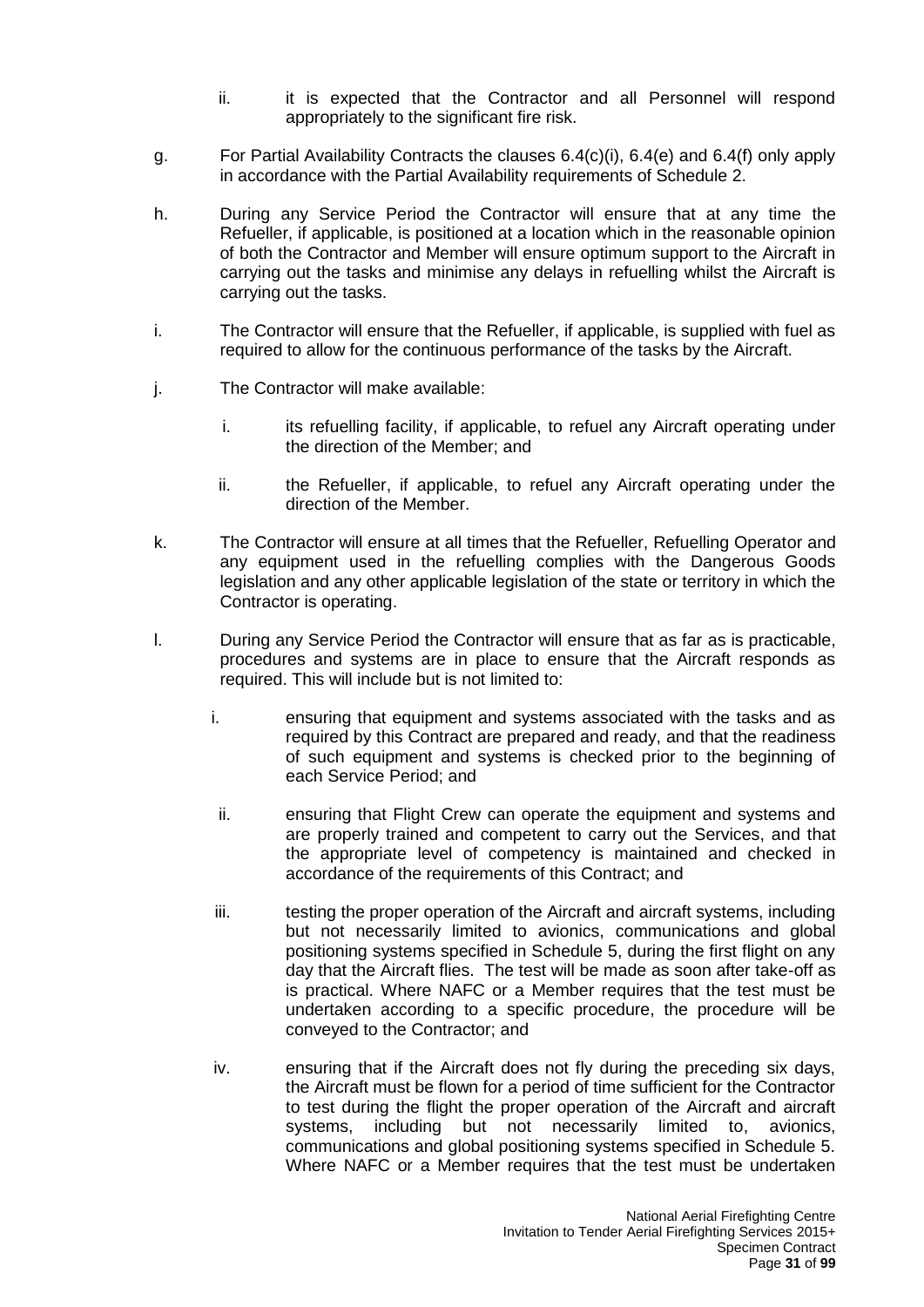according to a specific procedure, the procedure will be conveyed to the Contractor.

- m. Periodic test flights during the Service Period, including those required by clauses 6.4(l)(iv) and 6.3(a)(ii), are deemed to be flights in the private interests of the Contractor. However, where the Services are provided to NAFC on a "Dry Hire" basis the Member will supply or reimburse the reasonable cost of fuel used for periodic equipment checks authorised by the Member.
- n. During any Service Period the Contractor may utilise the Aircraft for other tasks, subject to the prior approval of NAFC, which may be withheld in its absolute discretion and subject to:
	- i. continuing to meet the other provisions specified in clause 6.4; and
	- ii. meeting any other requirement specified by the Member; and
	- iii. a reduction of the Standing Charges contained in Schedule 3, proportionate to the amount of time the Aircraft is unavailable.

#### <span id="page-31-0"></span>**6.5. Outside of a Service Period**

Outside a Service Period the Aircraft is to be available by mutual agreement between NAFC and the Contractor, at the Contract Price specified for such periods in Schedule 3.

#### <span id="page-31-1"></span>**6.6. Aircraft Status during the Service Period**

- a. Any Aircraft that may be supplied by the Contractor to carry out the Services must at any point in time during any Service Period be considered to have a status as follows:
	- i. **Available** means:
		- A. the Aircraft meets all requirements of this Contract and would be ready and able to be airborne and commence tasks in accordance with all requirements of this Contract; and
		- B. the Refueller, if applicable, and sufficient Flight Crew and Crewpersons are available to enable the Aircraft to carry out the tasks required without interruption; or
	- ii. **Available (Limited)** means the Aircraft is Available by express agreement with the Member, however, it does not otherwise meet all requirements of the Contract (for example due to a minor equipment fault that is not safety or performance related or the carrying out of minor maintenance); or
	- iii. **Not Available** means the Aircraft is not of Available or Available (Limited) status as described in this clause.
- b. The Contractor is required to immediately notify the Member if any Aircraft provided to carry out the Services becomes Available (Limited) or Not Available within the terms of this Contract for whatever reason (e.g. through unserviceability, lack of fuel, maintenance, Flight Crew illness, duty time limitations etc).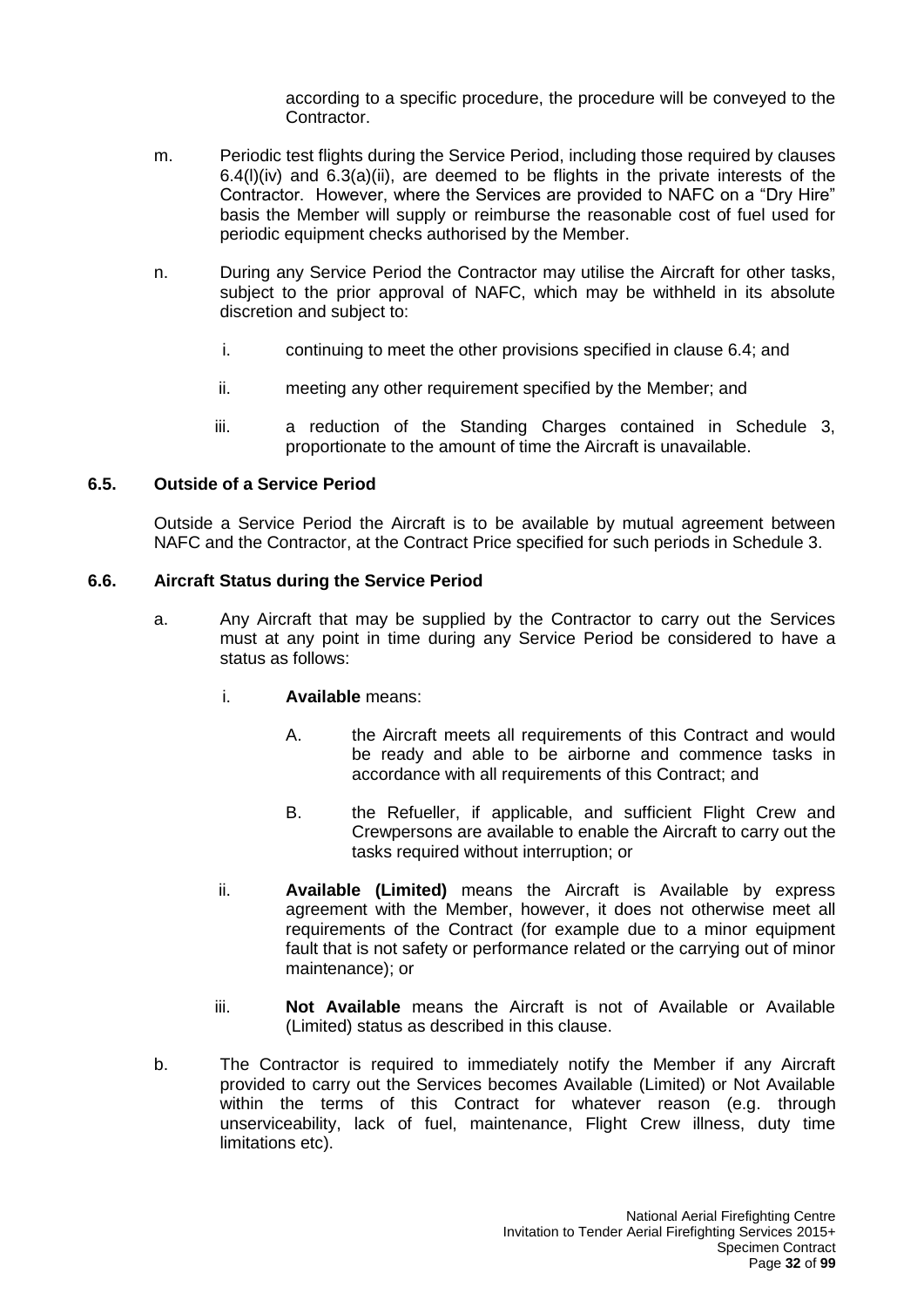c. The Contractor must maintain accurate and comprehensive records of the availability and status and operations of any Aircraft that the Contractor may utilise to carry out the Services stipulated by this Contract and is required to provide information to NAFC upon request regarding the availability, status and operations of Aircraft to carry out the Services.

### <span id="page-32-0"></span>**6.7. Aircraft Status Register**

- a. The Contractor must establish an Aircraft Status Register and at all times during the Service Period the Contractor must maintain that register. The register must detail the availability status of each Aircraft at all times. In the case of Aircraft of Available (Limited) and Not Available status, the Aircraft Status Register will include information as to the reason for the status and as to the time at which the Aircraft will be made Available.
- b. At any time during the Service Period, upon request of NAFC or the Member, the Contractor will supply a copy of the Aircraft Status Register that is current as at the time of the request.
- c. A copy of the Aircraft Status Register corresponding to the relevant invoice period must be supplied with any tax invoice provided by the Contractor to NAFC or the Member.

#### <span id="page-32-1"></span>**6.8. Activation**

- a. A requirement for the Aircraft to carry out tasks or to otherwise provide the Services required under this Contract will be notified to the Contractor or the Contractor's representative (which may include the pilot of the Aircraft) by the Member, according to a procedure laid down by the Member and conveyed to the Contractor from time to time.
- b. The Contractor will provide and maintain a suitable, reliable communication system acceptable to NAFC to ensure that at all times during a Service Period the Contractor or Contractor's representative may be notified without delay of a requirement for the Aircraft to carry out the tasks required under this Contract.
- c. The Contractor will at all times during a Service Period maintain a suitable backup communication system acceptable to NAFC; that may be utilised to activate the Aircraft in the event of failure of the system described in clause 6.8(b).

### <span id="page-32-2"></span>**6.9. Substitute Aircraft**

The Contractor may utilise a substitute Aircraft. The substitute Aircraft must be approved by NAFC and must meet the standards set by this Contract unless there is prior written agreement between the Contractor and NAFC.

#### <span id="page-32-3"></span>**6.10. Additional Aircraft**

- a. If required, and subject to availability, Additional Aircraft (of a similar make and model, or of a similar capability, to the Aircraft) may be provided by the Contractor upon written request from NAFC.
- b. The Additional Aircraft must be approved by NAFC and must meet the standards set by this Contract unless there is written agreement between the Contractor and NAFC.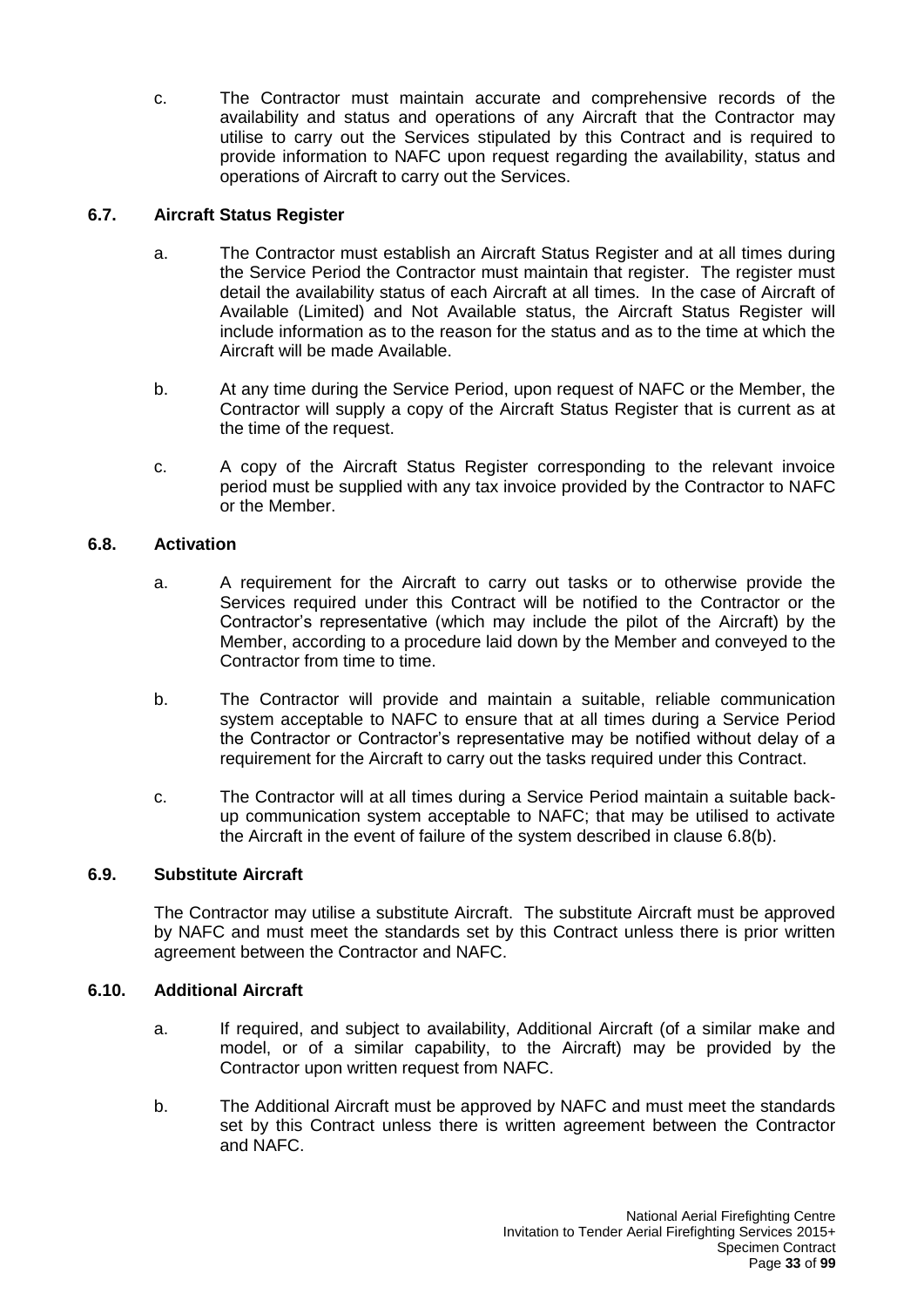### <span id="page-33-0"></span>**6.11. Failure to Provide Services**

- a. Without limiting any other rights of NAFC under this Contract or at law, if:
	- i. a Service is Not Available by the commencement of any Service Period; or
	- ii. a Service stipulated by the Contract becomes Not Available during any Service Period, except otherwise provided by the Contract; or
	- iii. Aircraft do not respond during any Service Period as required in the Contract, except as otherwise provided in the Contract;

then NAFC may procure an alternative Service at its discretion and NAFC is entitled to recover from the Contractor, or deduct from monies due to the Contractor, as damages and not as a penalty, the total amount which NAFC expended to procure the alternative Service.

b. In effecting its rights under clause 6.11(a) above NAFC will use reasonable efforts to mitigate any costs incurred by it in the procurement of any alternative Service.

#### <span id="page-33-1"></span>**6.12. Records during the Service Period**

- a. Flight Crew are required to maintain accurate records of operations including operating time and flying time, recorded in actual local mean time, and also recorded in decimal time to one hundredths of an hour calculated to two decimal places, on Flight Operations Return documents supplied by, or in a form acceptable to, the Member.
- b. The Contractor will ensure that Flight Operations Return documents are prepared and presented for endorsement as per the Member's requirements.
- c. The Contractor must maintain accurate and complete records, reports, documents, data, books of account, and other evidence relating to the performance of the Services.

#### <span id="page-33-2"></span>**6.13. Minimum Volumes of Services**

The Contractor acknowledges that NAFC has made no representation as to the amount of Services which NAFC may request the Contractor to provide under this Contract beyond the Service Periods and as set out in this Contract.

## <span id="page-33-3"></span>**7. TRAINING**

#### <span id="page-33-4"></span>**7.1. Training Periods**

- a. [*Preferred*] Where a Training Periods is specified in Schedule 2 and when required by a Member the Contractor will supply the Services fully meeting the requirements of this Contract at a location nominated by the Member.
- b. [*Preferred*] During any Training Periods the Member will provide notification in writing to the Contractor of a requirement for Services to be made available for training at least 72 hours prior to the requirement.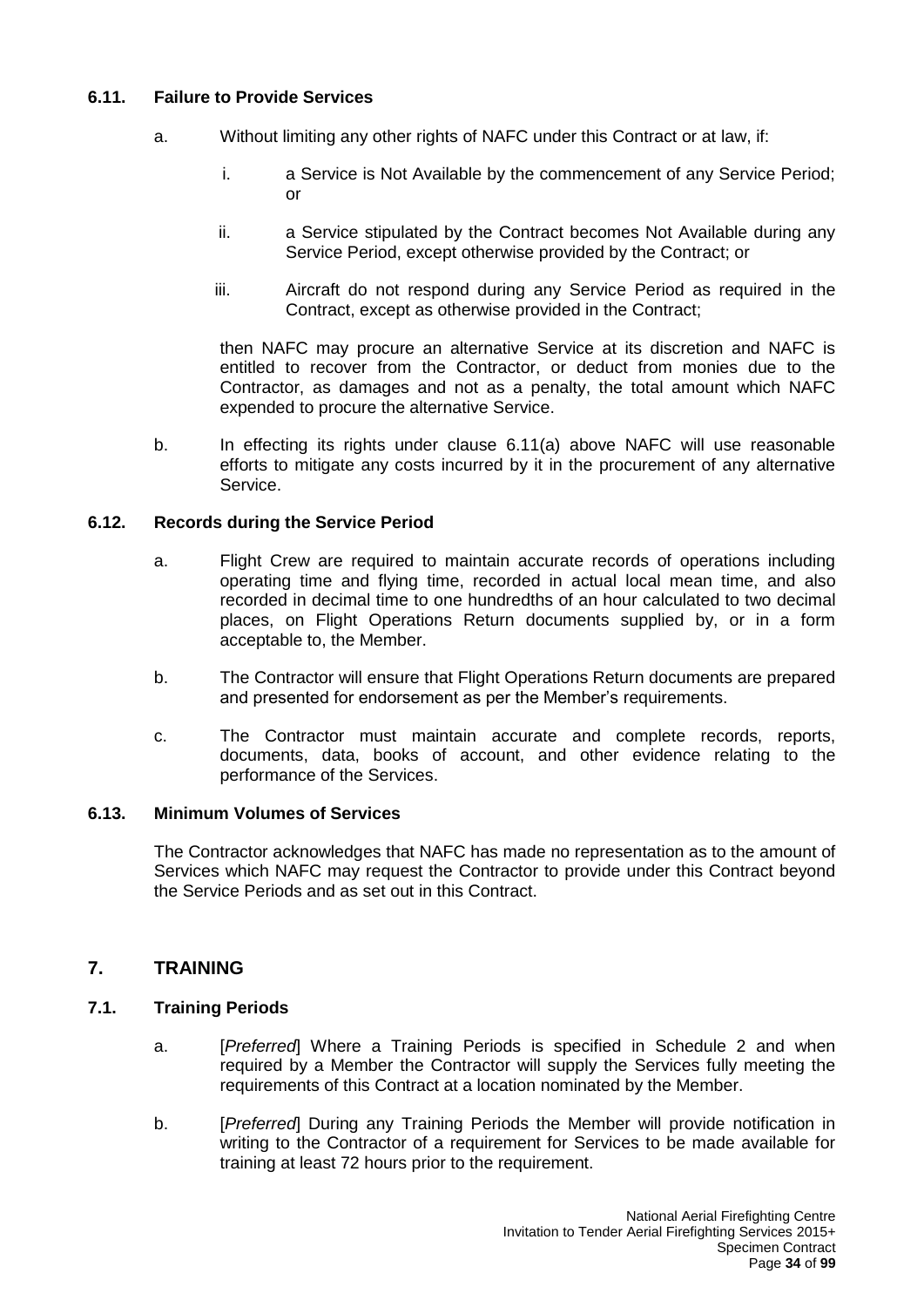*NOTE: Specific Training Periods are normally only included in a Contract where a Member requires a particular Aircraft to support scheduled formal training courses (eg for Air Attack Supervisors) that are regularly conducted outside of the likely Service Periods.*

*A Training Period would normally be a specified period of four to six weeks each year during the months preceding the likely commencement of a Service Period. During this Training Period it is likely that the Aircraft would only be required for a few days in total.*

*Training Periods are not intended to accommodate routine pre-season or other training, currency and familiarisation exercises. Routine pre-season and other exercises are arranged by mutual agreement between the Member and the Contractor.*

*Availability for a Training Period is preferred for tender evaluation purposes. Tenderers must clearly indicate if the tendered Aircraft is available or not available for Training Periods. However, even if availability of an Aircraft for a Training Period is offered by a Tenderer, it may not necessarily be accepted and included in the Contract, as only a relatively small number of Aircraft in total will be required for Training Periods.*

*The Contract Price applicable during the Training Period is as tendered and accepted, and would normally comprise a Standing Charge and an Operating Charge, or Operating Charges only. If a Standing Charge is included it would normally only be applicable for days that the Aircraft is actually engaged during the Training Period.*

#### <span id="page-34-0"></span>**7.2. Training and Exercises**

- a. During any Service Period and when required by the Member the Contractor will make the Aircraft available to participate in training exercises.
- b. Where the Contractor provides the Aircraft for training exercises during the Service Period the Contractor and the Member may mutually agree on a revised Contract Price applicable to the training exercise.
- c. During any Service Period and when required by the Member the Contractor will make the Aircraft available to participate in simulation exercises, without reasonable prior notice, for the purposes of:
	- i. training of the Member's personnel; or
	- ii. checking conformance of the Aircraft, the Flight Crew and the Crewpersons to the Contract requirements; or
	- iii. generally ensuring that the Services are provided to the satisfaction of the Member.
- d. Where the Member requires participation in a simulation exercise during a Service Period without providing reasonable prior notice then payments will be made to the Contractor as if the exercise was an actual Aerial Firefighting task.
- e. Outside of the Service Period and when required by the Member the Contractor will reasonably endeavour to make available the Aircraft for participation in exercises to train the Member's personnel.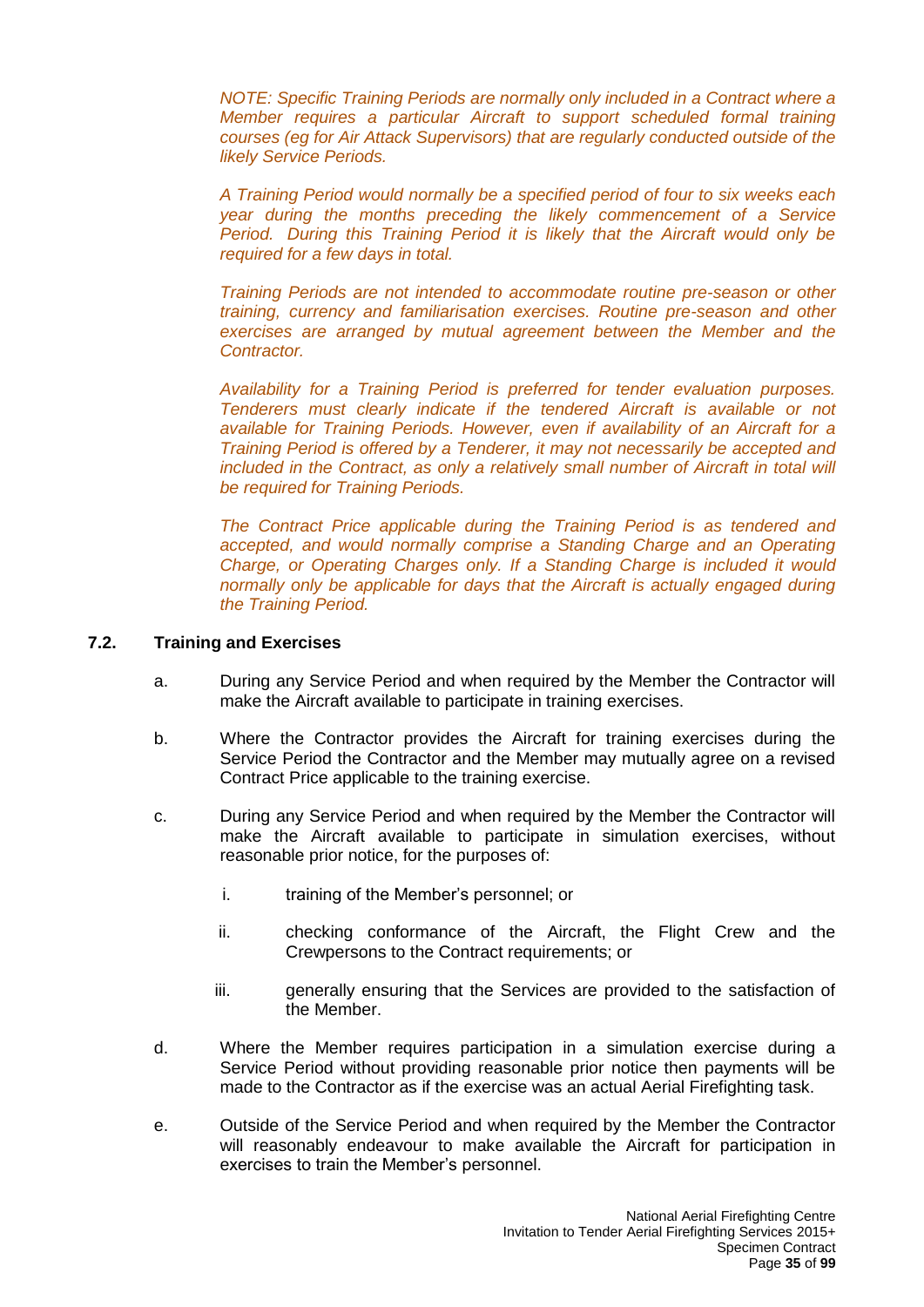- f. Where the Contractor provides the Aircraft for training exercises outside of a Service Period the Contractor and the Member may mutually agree on a revised Contract Price applicable to the training exercise.
- g. Where no other specific agreement is reached between the Contractor and the Member on the Contract Price applicable to training exercises, the Contract Price specified in Schedule 3 will apply.
- h. The Contractor is obliged to meet training, skills maintenance and currency requirements, including associated costs, for the Contractor's Personnel in any existing or newly introduced and/or development course NAFC considers relevant and necessary for the continued safe, reliable and efficient execution of the Services required under this Contract.

### <span id="page-35-0"></span>**8. NAFC**

#### <span id="page-35-1"></span>**8.1. Obtaining Aerial Firefighting Services**

NAFC will, where practical, obtain Aerial Firefighting and other Services from the Contractor. However, NAFC reserves the right to obtain such Services from any other provider.

#### <span id="page-35-2"></span>**8.2. Set Off**

NAFC may set off any amount owing to the Contractor, against any amount owing by the Contractor to NAFC pursuant to this Contract. NAFC will not unreasonably withhold payment for the Services that have been supplied by the Contractor in accordance with the provisions of this Contract.

#### <span id="page-35-3"></span>**8.3. Contractor Briefing**

Unless otherwise agreed in writing between the Member and the Contractor before the commencement of any Service Period, any Member issuing a Purchase Order for Services under this Contract must provide the Contractor with copies of its policies and arrange a briefing with the Contractor during which it will answer the Contractor's reasonable questions in relation to its policies.

#### <span id="page-35-4"></span>**8.4. Confidentiality and Security**

- a. NAFC will treat as commercial in confidence all information provided to it in the Contractor's prices and pricing conditions, in so far as applicable legislation applies.
- b. The Contractor acknowledges and agrees that the total value of the Contract may be published by NAFC or its Members, as required by Members policy or by legislation.
- c. The Contractor acknowledges and agrees that disclosure of information by NAFC to its Members will not constitute a breach of this clause.

#### <span id="page-35-5"></span>**8.5. NAFC's Power to Inspect**

a. At any time during the Contract Period, NAFC may require that the Contractor permit inspection or audit, by NAFC, the Member or their authorised officers or agents; of the Contractor's or subcontractor's premises, facilities and documents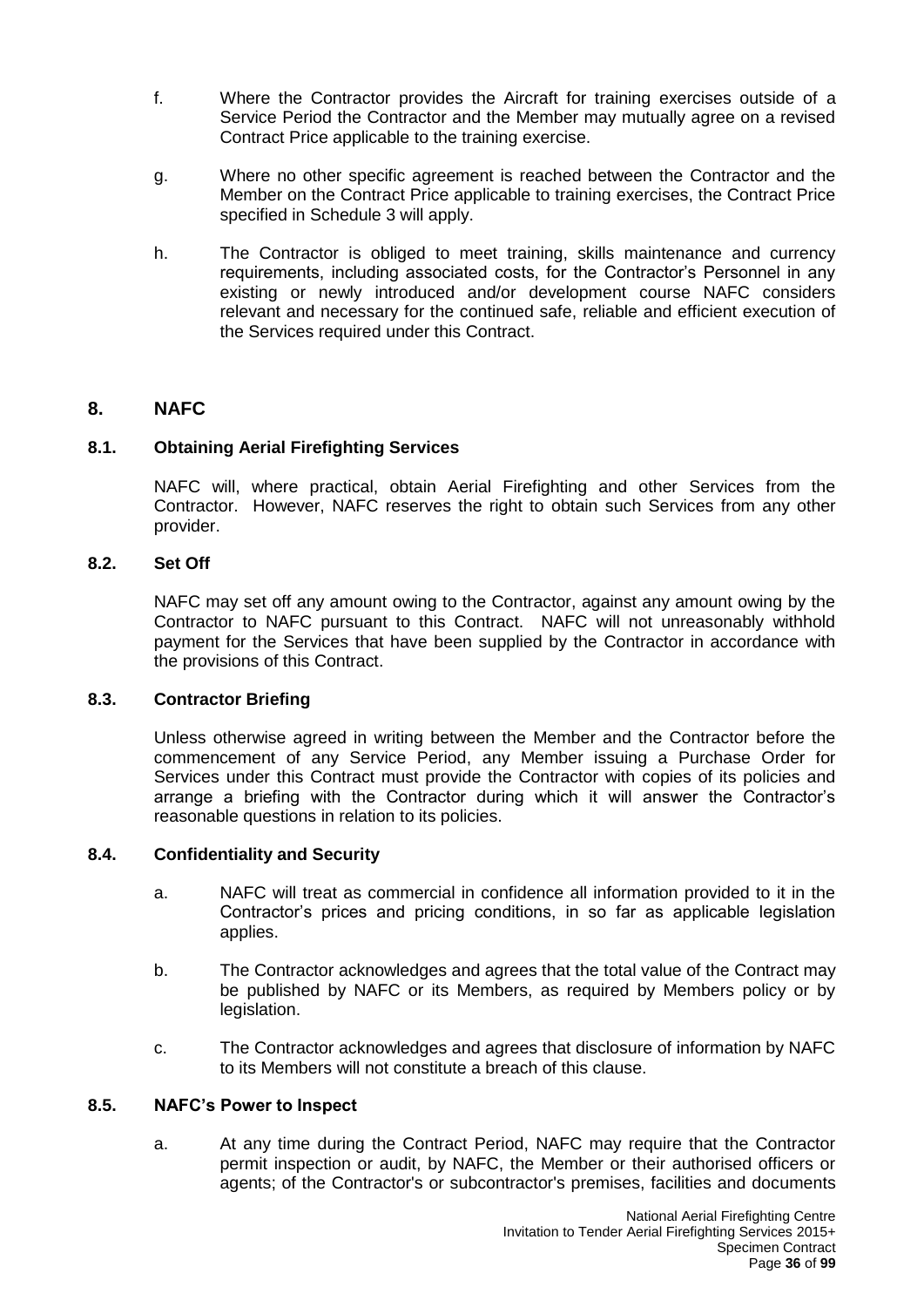including but not limited to operation manuals, procedure statements, financial documentation, correspondence and maintenance records.

- b. The Contractor must provide reasonable assistance to persons appointed by NAFC to undertake inspections or audits.
- c. The Contractor acknowledges and agrees that information obtained by NAFC, the Member or their authorised officers or agents in the course of an inspection or audit may be disclosed to any Member.
- d. NAFC will notify the Contractor in writing of any matters raised during inspections or audits which require attention or rectification, and the Contractor must give effect to those matters as soon as reasonably practicable.
- e. At any time during the Contract Period, the Contractor must permit NAFC to inspect the certificates of incorporation, registration and accounts of the Contractor.

#### **8.6. Indemnity**

NAFC will indemnify the Contractor in relation to a claim by a third party in respect of loss of or damage to, property, personal injury, or death arising out of or as a consequence of any unlawful or negligent act or omission of NAFC, its employees or agents as a result of NAFC's performance of its obligations under this Contract. The indemnity provided by NAFC does not apply where the loss or damage is caused or contributed to by the negligence of the Contractor or its Personnel or subcontractors.

#### **8.7. Succession**

If NAFC is wound up, deregistered, placed into liquidation, administration or receivership then NAFC's rights, benefits, entitlements, obligations, liabilities under this Contract are novated to the Members.

## **8.8. Stand Down of Aircraft, Flight Crew and / or Crewpersons**

- a. NAFC, the Member or their authorised officers may Stand Down an Aircraft, Flight Crew and/or Crewpersons for non-compliance with the requirements of this Contract, or for non-compliance with safety or operational requirements.
- b. Notice to Stand Down an Aircraft, Flight Crew and/or Crewpersons will be provided by giving notice to the Contractor, Contract Manager, a pilot or any member of a Flight Crew.
- c. The Contractor must ensure that any notice given under clauses 8.8(b) is complied with immediately by ensuring the Aircraft and/or individual are withdrawn from operations.
- d. An Aircraft that has been stood down will be considered as being Not Available in accordance with clause 6.6(a).
- e. When standing down an Aircraft and/or individual, NAFC, the Member or their authorised officer must advise the Contractor of the reasons for standing down the Aircraft and/or individual (**Reasons**).
- f. Upon receipt of the Reasons, the Contractor must use its best endeavours to rectify the faults or omissions described in the Reasons.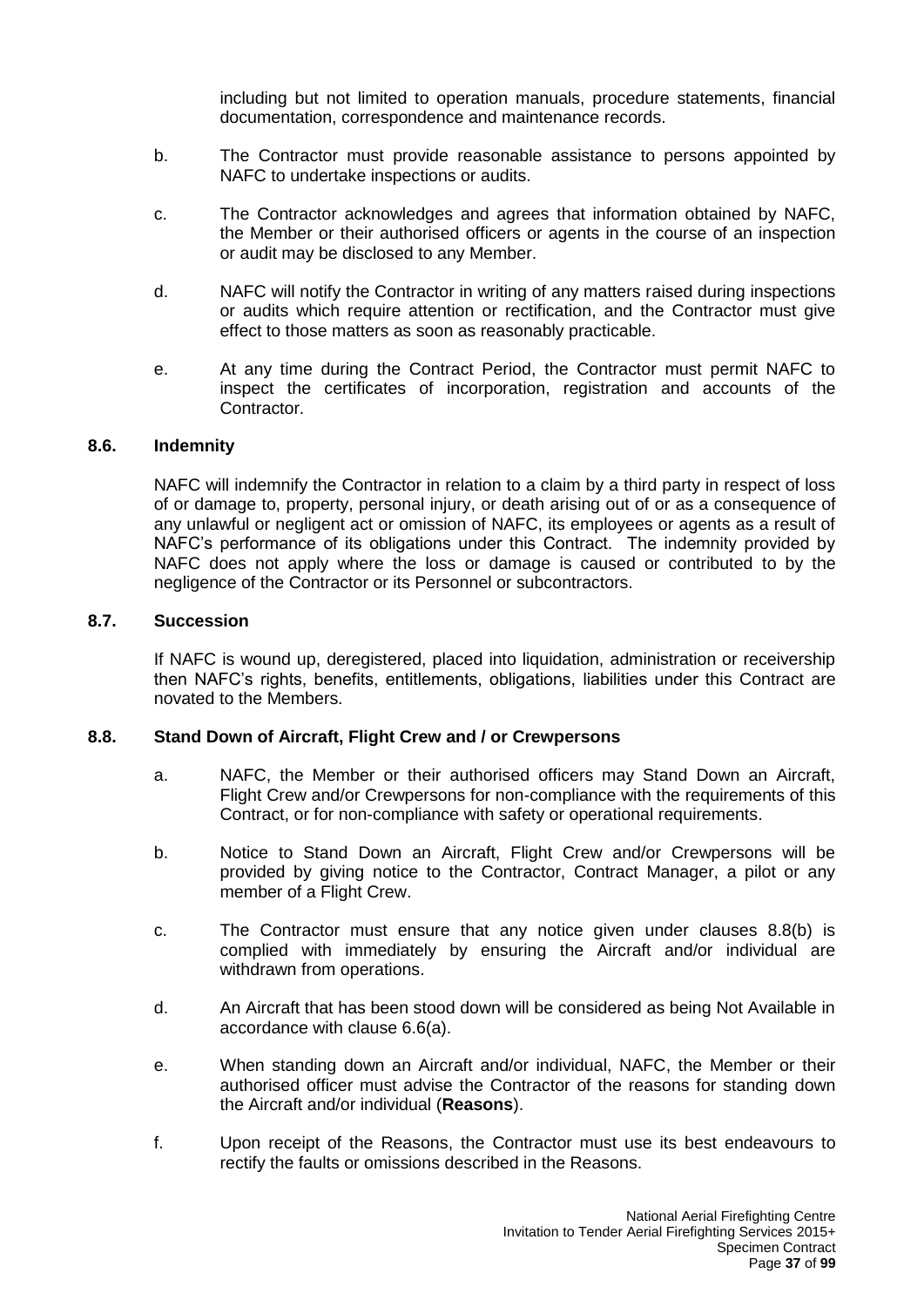- g. NAFC, the Member or their authorised officer must provide all reasonable assistance by informing the Contractor of what action or further action must be taken by the Contractor to rectify the faults or omissions described in the Reasons.
- h. When NAFC, the Member or their authorised officer is satisfied that the faults or omissions described in the Reasons have been satisfactorily remedied by the Contractor, NAFC, the Member or their authorised officer will notify the Contract Manager immediately.
- i. Stand Down commences when notice is given under clause 8.8(b) and ceases when NAFC, the Member or their authorised officer notifies the Contract Manager under clause 8.8(h).
- j. Where Stand Down occurs, the Standing Charges specified in Schedule 3 will cease to apply during the Stand Down period as described in clause 8.8(i).
- k. Where a Stand Down period includes part of a day, the Standing Charges for that day will be revised, calculated in accordance in accordance with the formula in clause 9.1(l).

# **9. PAYMENTS AND PRICES UNDER THE CONTRACT**

## **9.1. Payments**

- a. Payments for Services provided by the Contractor, at the Contract Price, will be claimable at the end of each calendar month or as otherwise agreed with the Member, subject to a correctly rendered tax invoice received from the Contractor.
- b. The Contractor will provide its tax invoice to the Member in respect of the Services which have been provided.
- c. Upon receipt of a valid tax invoice for Services performed in accordance with this Contract, the Member will make payment to the Contractor consistent with the Member's standard operating procedures for payment of tax invoices.
- d. Each tax invoice provided by the Contractor must be in the form of, and contain the information set out in, clause 5 of Schedule 3.
- e. Where a tax invoice includes an amount claimed by the Contractor pursuant to clause 1 of Schedule 3, the Contractor must submit with the tax invoice all documentation relevant to the amount claimed.
- f. Each tax invoice provided in accordance with clause 9.1(b), must be accompanied by the Aircraft Status Register documents required by clause 6.7, and by Flight Operations Returns required by clause 6.12.
- g. Tax invoices which are not accompanied by Flight Operations Returns as authorised by an authorised officer and not accompanied by the Aircraft Status Register under clause 6.7 may not be accepted for payment.
- h. Tax invoices that do not provide the information required or otherwise do not meet the requirements of this clause 9.1 may be suspended from payment until such time as the information is provided.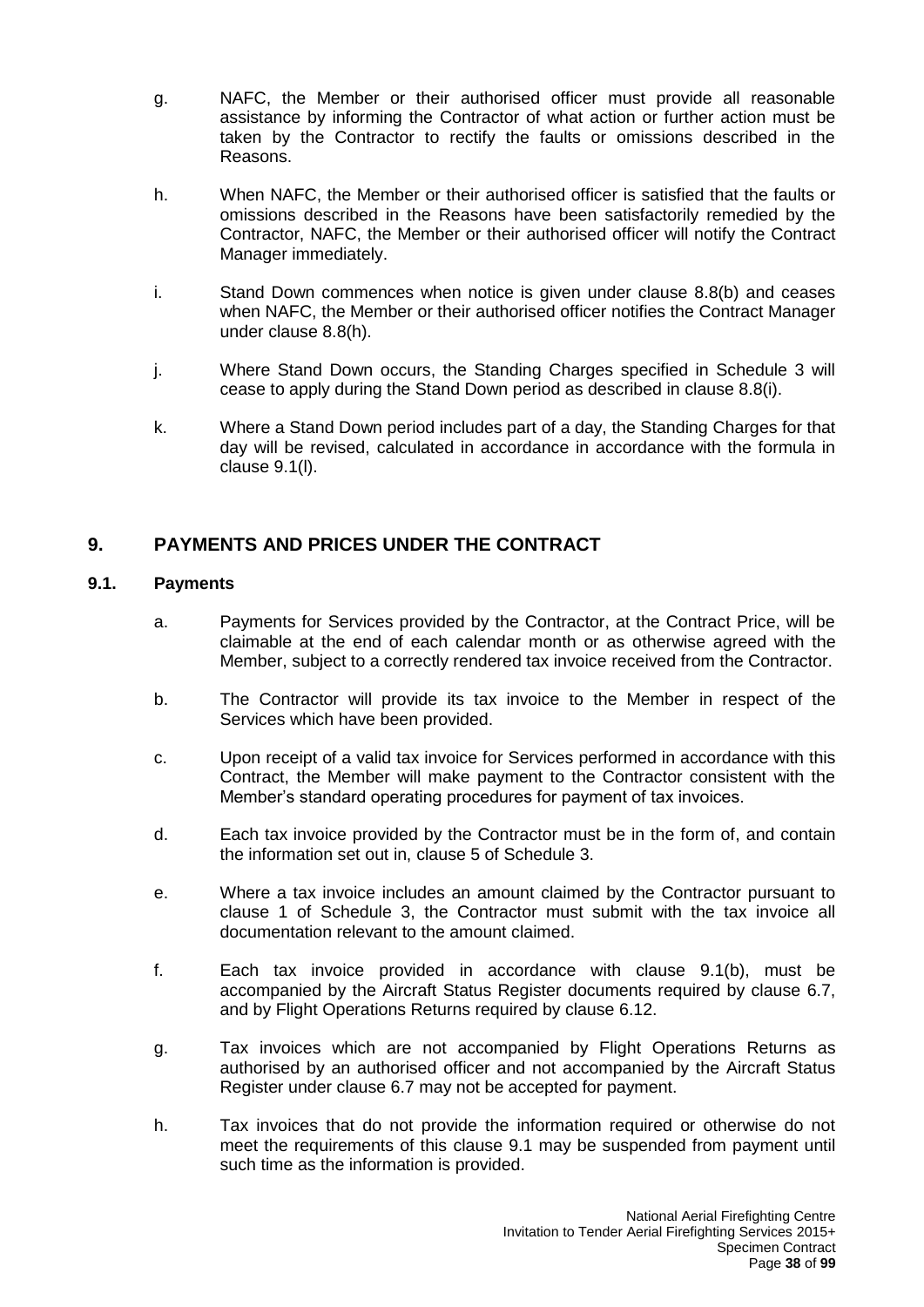- i. Any payment received by the Contractor from the Member must be taken as payment in reduction of the amount owing by NAFC to the Contractor.
- j. Payment transactions will be undertaken using Electronic means in accordance with a Member's requirements.
- k. Payment of any Standing Charges as part of the Contract Price will not be made for any period or part thereof that the Services stipulated by this Contract are not provided by the Contractor in the terms of this Contract or the Services are Not Available.
- l. Where the Services are Not Available for part of a day the Standing Charges for that day will be revised, calculated in accordance with the following formula:

SCR = SC - (SC (SDH/14))

Where:  $SCR = revised$  Standing Charge

SC = Standing Charge detailed in Schedule 3

SDH = unavailable hours between 6.30am and 8.30pm (Local Mean Time)

m. Before any payments are made, NAFC must be satisfied that all requirements of the Contract have been complied with.

#### **9.2. Contract Price**

- a. The Member is liable only for costs under this Contract in relation to Services provided by the Contractor pursuant to a Purchase Order submitted by the Member in accordance with the provisions of the Contract.
- b. Except as provided for in clause 9.2(c), the Contract Price is firm and inclusive of all costs associated with supplying the Services stipulated by this Contract including but not limited to:
	- i. costs of provision of Aircraft and Refueller and associated equipment, where applicable; and
	- ii. costs of modifications to Aircraft and associated equipment; and
	- iii. infrastructure and security costs at the NOB; and
	- iv. Personnel costs, including training costs; and
	- v. costs associated with management and supervision of operations; and
	- vi. Aircraft operating costs, including fuel, lubricants, hangarage, landing and airways fees, except as provided under clause 9.2(c)(iv); and
	- vii. costs associated with aircraft tracking and event logging, including data handling and service fees; and
	- viii. costs of finance; and
	- ix. licence fees and royalties; and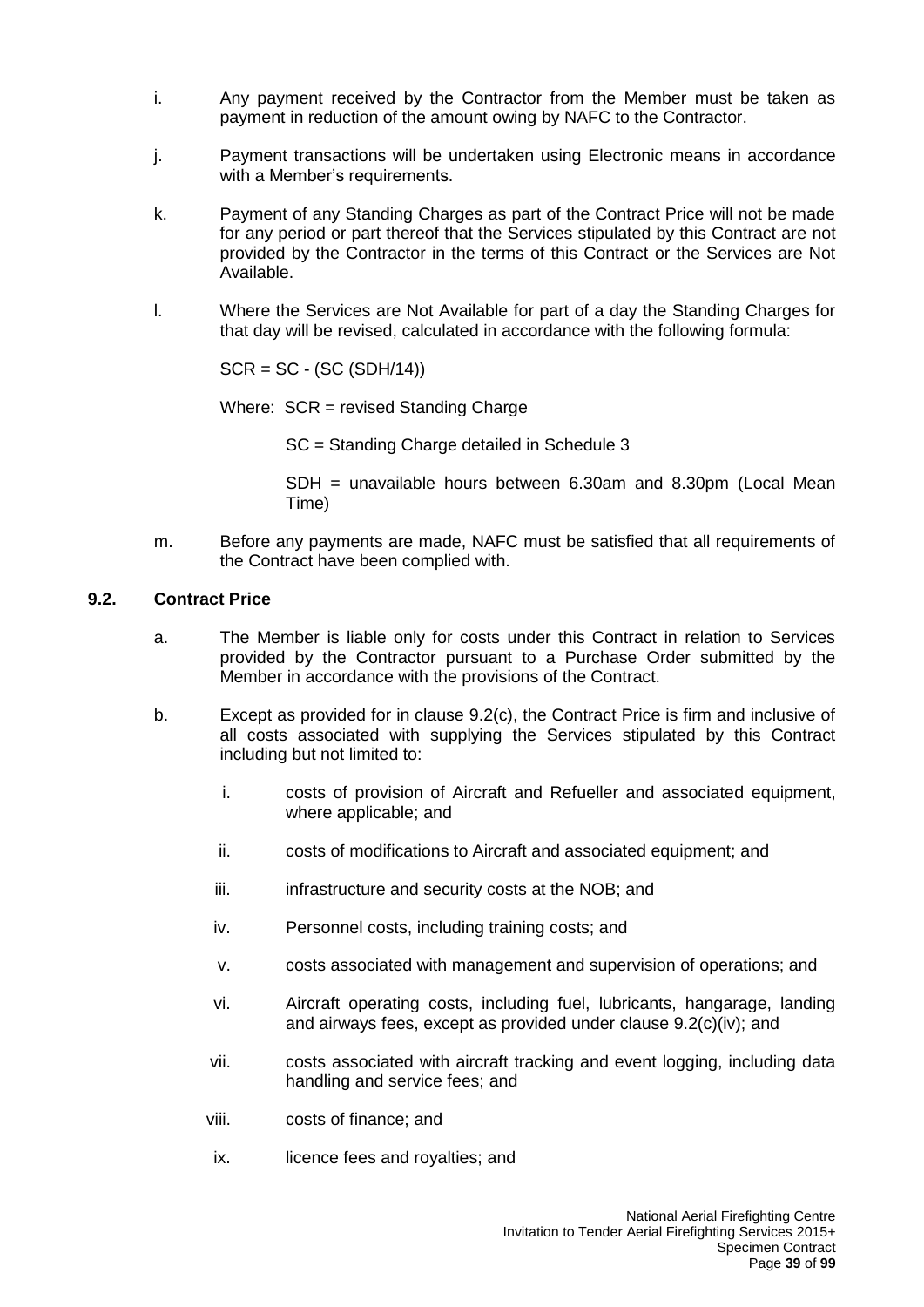- x. all charges and taxes, including any GST, except where otherwise specified in clause 1 of Schedule 3; and
- xi. all increases in charges and taxes, and all new charges and taxes for which the Contractor is liable at law; and
- xii. insurance and guarantees; and
- xiii. costs associated with the supervision, coordination and management of subcontractors; and
- xiv. any payment or charge that may become due to any subcontractor; and
- xv. all costs associated with the Refueller, where applicable, including transporting the Refueller to the location at which the Aircraft is operating but excluding the costs referred to in clause 9.2(c); and
- xvi. all costs associated with any "back up" Personnel (eg engineering support) and facilities that are required to ensure the reliable operation of the Aircraft.
- c. The Member will:
	- i. supply or reimburse the reasonable costs (according to the Member's policies) of meals and accommodation for the Flight Crew and Crewpersons and/or Refuelling Operator when the Aircraft and/or Refueller is required to remain away overnight from its NOB in order to carry out Services required by NAFC; and
	- ii. for some NAFC Type 1 Services as specified by NAFC in writing, supply or reimburse the reasonable costs (according to the Member's policies) of meals and accommodation for:
		- A. the Flight Crew and Crewpersons and/or Refuelling Operator; and
		- B. up to three engineers or support crew;

when the Aircraft and/or Refueller is required to remain away overnight from its NOB in order to carry out Services required by NAFC; and

- iii. reimburse the reasonable costs of such charges levied by the Civil Aviation Safety Authority, Airservices Australia, or any airport owner or operator that may be incurred whilst actually conducting the Services or whilst travelling at the direction of an authorised officer in order to conduct the Services, except those charges that are incurred directly in relation to operating from the NOB of the Aircraft; and
- iv. reimburse the reasonable costs of "callout" fees charged by Refuellers where NAFC requires the Aircraft or other aircraft under NAFC's direction be refuelled outside of normal hours by Refuellers other than those supplied as part of the Service; and
- v. reimburse at the prices specified in clause 1.5 of Schedule 3 the reasonable costs of moving the Refueller, other than for the first 150km, to locations requested by the Member to support the Aircraft when the Aircraft is required by the Member to undertake work in excess of 150km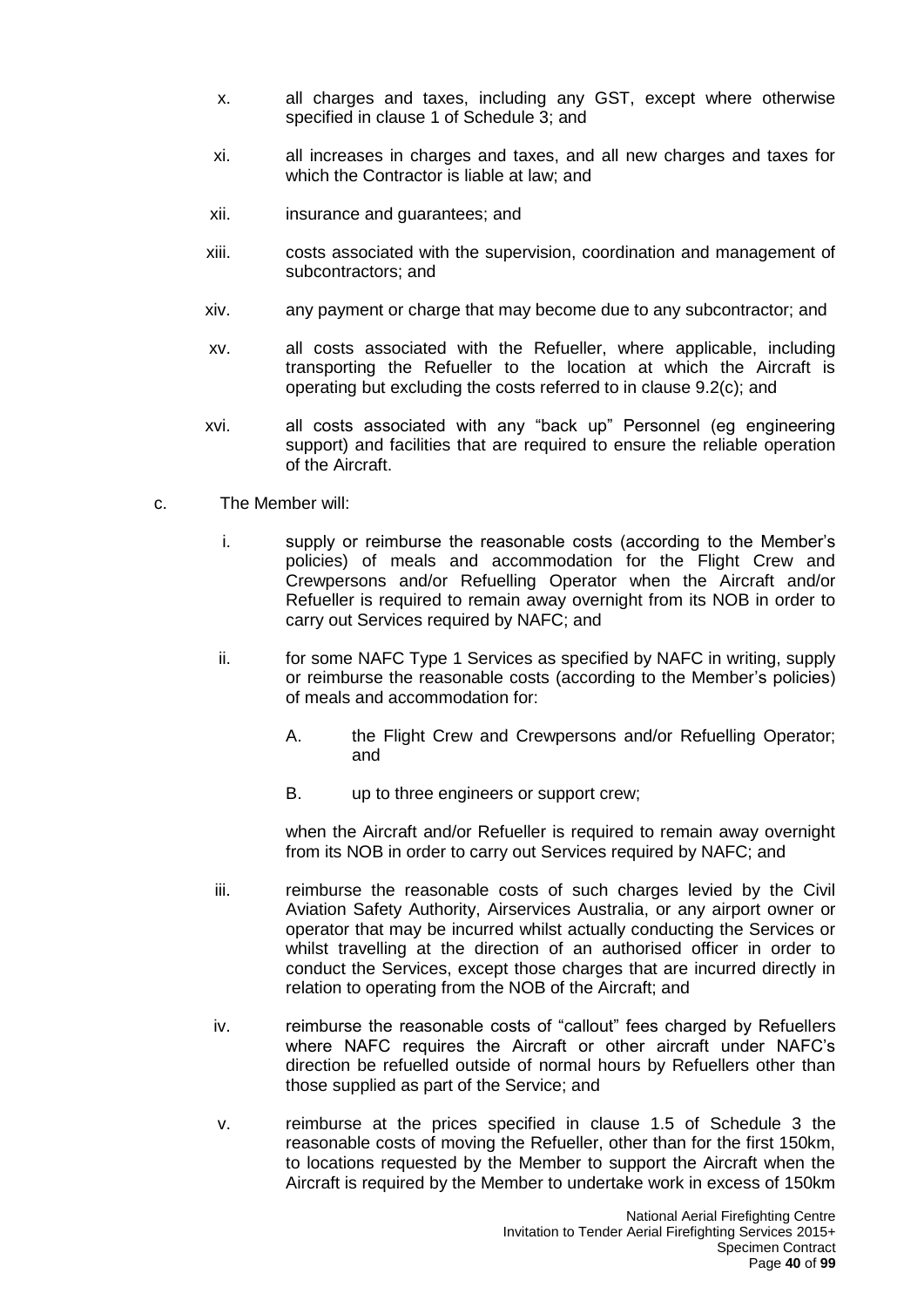from the NOB; and reimburse the cost of returning the Refueller, other than the final 150km, to the NOB; and

- vi. reimburse at the prices specified in clause 1.5 of Schedule 3 the reasonable costs of moving the Refueller from the point at which it is supporting the Aircraft to any other location requested by NAFC or the Member; and
- vii. supply or reimburse the reasonable costs of moving the Aircraft and Refueller from the NOB to any alternative NOB or TOB requested by NAFC or the Member, and any reasonable additional costs consequential to moving the Aircraft and Refueller. The Contractor must take reasonable steps to mitigate these costs and must provide evidence to support the expenditure upon request from the Member; and
- viii. reimburse the reasonable costs of changing or substituting auxiliary radio transceivers installed in the Aircraft or Refueller when NAFC requires the radio transceivers to be changed from those that have already been installed by the Contractor in accordance with Schedule 5. In the event that the installation is undertaken by a third party then the reimbursement will occur upon the receipt of the invoice.
- d. Operating Charges for Rotary Wing Aircraft will be due and payable to the Contractor for that period of time, authorised by NAFC or the Member and calculated to the nearest one hundredth of an hour, when the rotors are in motion under power.
- e. Operating Charges for Fixed Wing Aircraft will be due and payable to the Contractor for that period of time, authorised by NAFC or the Member and calculated to the nearest one hundredth of an hour, between the commencement of the take-off roll and the end of the rollout from landing.
- f. Operating Charges will not be payable for:
	- i. any flight other than those specifically ordered by NAFC or the Member; or
	- ii. any flights required to train Flight Crew, periodically test systems or maintain readiness; or
	- iii. positioning of the Aircraft at the NOB at the commencement of any Service Period, or repositioning of the Aircraft from the NOB at the conclusion of any Service Period; or
	- iv. any positioning or repositioning of the Aircraft to or from the NOB where the Aircraft is to be, or has been, utilised in the private interests of the Contractor; or
	- v. any positioning or repositioning of the Aircraft from the NOB in the event that the NOB becomes unusable or unserviceable as the result of actions or inactions by the Contractor; or
	- vi. any flight carried out in the private interests of the Contractor or the Flight Crew, nor any flight conducted in connection with the servicing, maintenance or substitution of the Aircraft, nor any flight conducted in connection with replacement or substitution of Flight Crew; or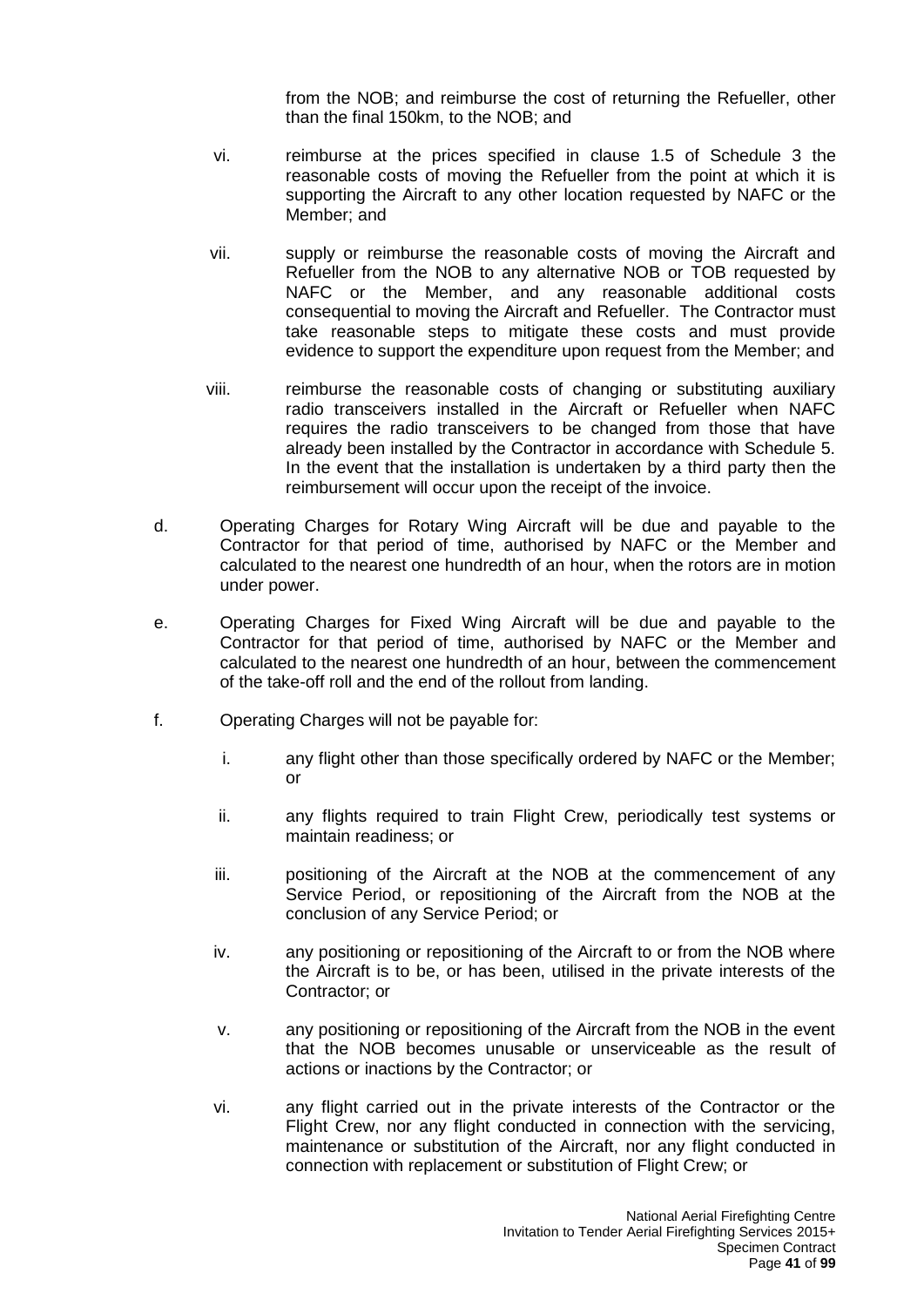- vii. time where the Contractor elects to operate the Aircraft, when the operation is not required by NAFC or the Member; or
- viii. five (5) operating hours for each Aircraft supplied in any Service Period, which may be used for training of NAFC or Member personnel or for demonstrations. These hours will not be used by NAFC for actual fire or emergency operations nor can they be used by the Contractor for required Flight Crew training; or
- ix. time where NAFC requires the Aircraft to fly to confirm compliance with the provisions of the Contract under clause 6.3(a) and 6.4(l)(iv).

## **9.3. Contract Price Revision**

- a. If circumstances arise where the Contractor is able to demonstrate severe hardship due to totally unforseen or dramatic increases in the costs of supplying the Services, NAFC may consider upon written request from the Contractor, but is not required to consider, variation of the Contract Price.
- b. The Contractor warrants that they have taken reasonable steps to ensure protection of the Contract Price from fluctuations in the exchange rate of the Australian dollar.
- c. Where "Consumer Price Index" is quoted in Schedule 3 as a determinant of variations to the Contract Price then that variation will be determined by the Consumer Price Index (All Groups – Weighted average of eight capital cities) (**CPI**), as published by the Australian Bureau of Statistics and will be based on the cumulative variation in the CPI for the four quarterly results immediately preceding the date of any proposed variation in the Contract Price.
- d. If the Contractor elects for the Contract Price, or a component of the Contract Price, to be varied by CPI in accordance with clause 2.1 of Schedule 3 then the CPI variation will be calculated on 01 August each year, except for the first year. If a Service Period commences prior to 01 August, except in the first year, the CPI applied will be in accordance with clause 9.3(c) from the commencement of the Service Period.
- e. Where there is any variation of Contract Prices in accordance with this Contract, the Contractor is responsible for calculating the variation and providing in writing the revised Contract Prices to both NAFC and the Member before the commencement of the Service Period.

#### **9.4. Annual Contract Review**

- a. Upon conclusion of each Service Period, NAFC or the Member may, at their discretion, within 60 days conduct a review of contract arrangements. The objectives of this review will include but not be limited to:
	- i. determining whether contract arrangements best meet the needs of NAFC; and
	- ii. determining whether any amendments or variations should be made to this Contract to improve delivery of the Services stipulated by the Contract; and
	- iii. determining whether the Contract should continue to the next Service Period or be extended, in accordance with the provisions of clause 4.2.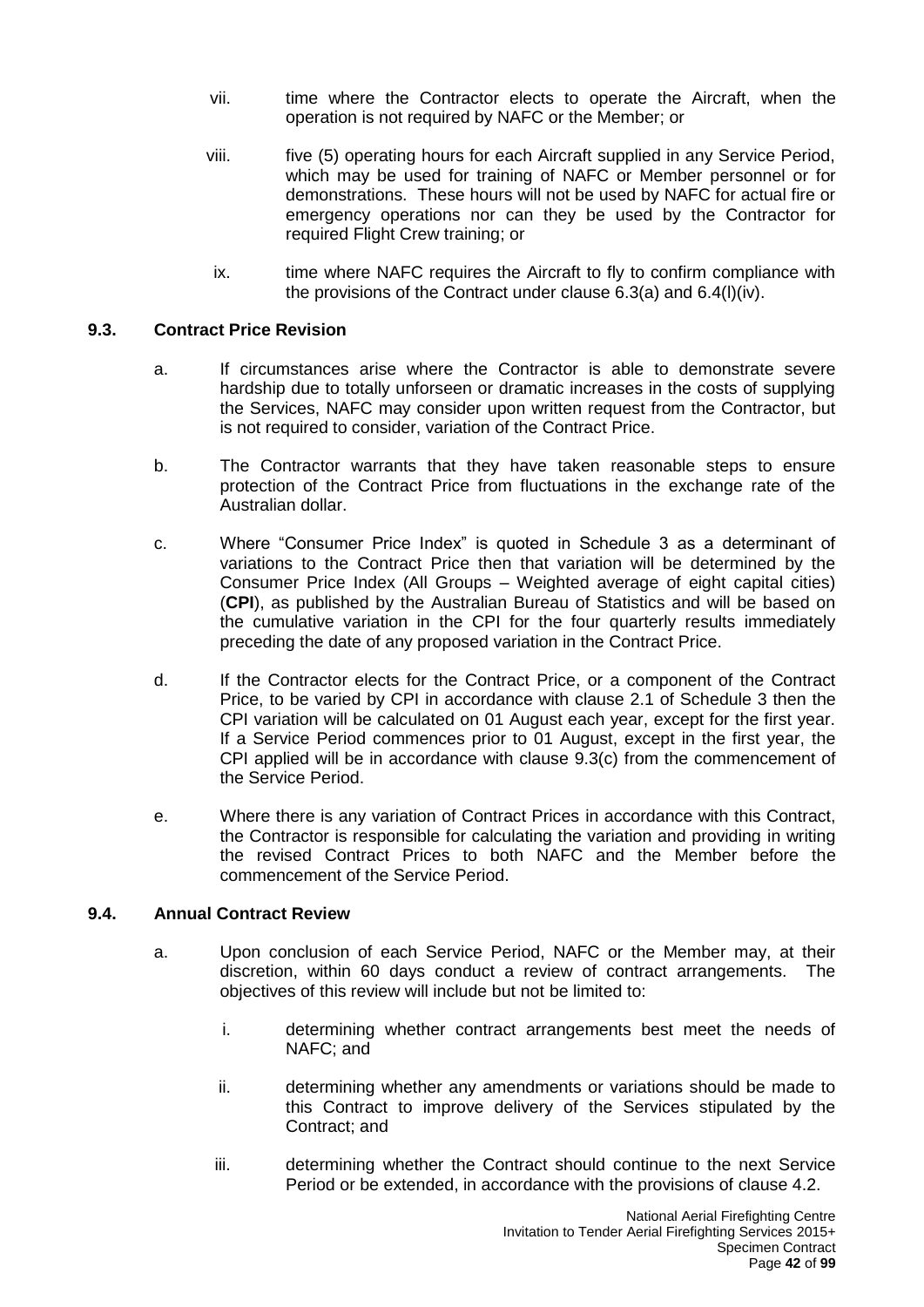- b. The Contractor will be available to participate in each such review and will make available such Information as may be required by NAFC, at no cost to NAFC.
- c. The Contractor may make such written submissions to NAFC as the Contractor considers relevant to each review.
- d. Findings of each review will be made available to the Contractor for comment within forty five (45) days of the conclusion of each review.
- e. The parties will cooperate to implement any amendments or variations to this Contract or contract arrangements that arise from the review and that NAFC may consider desirable.
- f. Nothing in this clause will prevent any other reviews of contract arrangements as NAFC may from time to time consider desirable.

# **10. GENERAL CONTRACT CONDITIONS**

## **10.1. Contract Variation**

No agreement or understanding to vary this Contract will be legally binding upon either party unless it is in writing and signed by duly authorised representatives of both parties.

## **10.2. Contract Prevails**

To the extent that there is any inconsistency between a Purchase Order and this Contract, the terms of this Contract will prevail.

## **10.3. Cooperation**

- a. The parties will promptly each do and perform such further acts and execute and deliver such further instruments as are required by law or reasonably requested by the other party to establish, maintain and protect the respective rights and remedies of the other party and to carry out and effect the intent and purpose of this Contract.
- b. The parties agree to act in good faith.
- c. Where this Contract contemplates that a party may agree or consent to something (however that action is described) that party may, unless this Contract expressly contemplates otherwise, agree or consent, or not agree or not consent or agree or consent subject to conditions, as it sees fit in its own commercial interest, but that party must act in good faith, meaning that it must not abuse a power under this Contract to obtain an improper collateral benefit or objective.

## **10.4. Termination of Contract with costs or Reduction of Services with costs**

- a. Without limitation to its other rights at law, NAFC in its absolute discretion may at any time and excluding any express or implied duty to act in good faith, terminate this Contract, or reduce the Services provided under the Contract by giving the Contractor 30 days written notice in circumstances that may include, but are not limited to:
	- i. where newer technology or equipment capable of performing the required tasks at lower net cost becomes available; or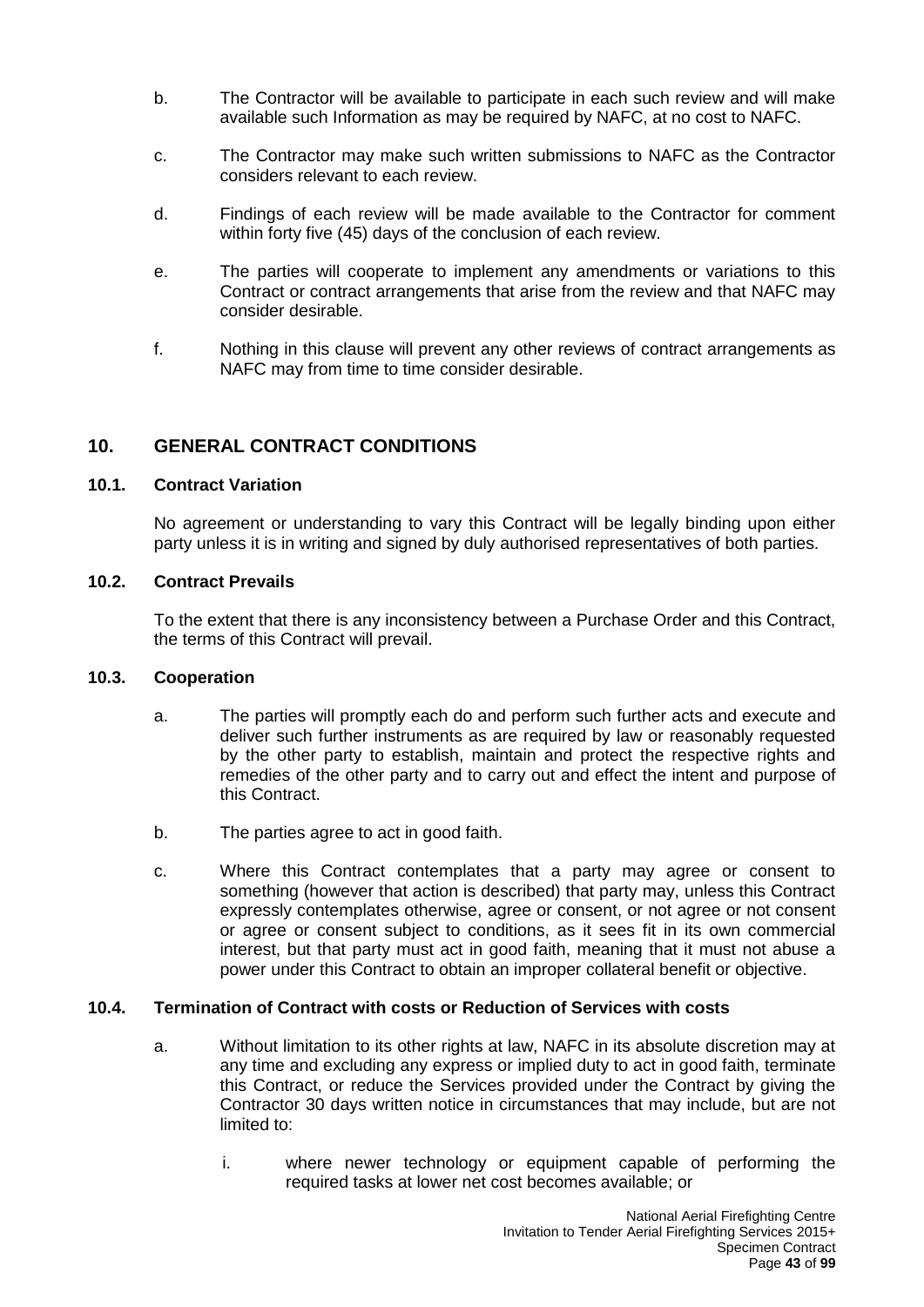- ii. where NAFC, after a period of experience, considers that the Aircraft or contract arrangements are not suited to efficient or effective conduct of the Services required; or
- iii. where NAFC determines that the Services or part thereof are no longer required; or
- iv. funding from state or territory or federal funding bodies is reduced or terminated.

## **10.5. Reduction of Services with Costs**

- a. Upon receipt of a notice to reduce the Services or part thereof under clause 10.4, the Contractor will do everything possible to mitigate all losses, costs and expenses arising from the reduction of the Services.
- b. If the Services or part thereof provided under this Contract are reduced under clause 10.4 then the Contractor will be entitled to payment of:
	- i. the Standing Charge and if applicable the Operating Charge for those Services satisfactorily delivered prior to the reduction; and
	- ii. an amount in respect of costs, expenses and disbursements, that were reasonably incurred by the Contractor in relation the reduction.
- c. NAFC will not be liable to pay compensation for loss of prospective profits for the reduction of the Services, or loss of any benefits that could have been conferred upon the Contractor had the reduction of the Services not occurred.

## **10.6. Consequences of Reduction of Services**

If the Services or part thereof under this Contract are reduced in accordance with clause 10.4 then the Contractor must cease the performance of its obligations under this Contract in accordance with the notice and in relation to the reduced Services.

## **10.7. Termination for Default**

- a. If the Contractor, by action or omission:
	- i. fails to fulfil, or is in breach of any of its obligations under this Contract, and does not rectify the omission or breach within 14 days of receiving a written notice from NAFC to do so; or
	- ii. commits any material breach or persistent breaches of any of the provisions of the Contract; or
	- iii. commits any grave misconduct or wilful neglect in the discharge of its obligations under this Contract; or
	- iv. fails to carry out the tasks or deliver the Services in accordance with this Contract, including a breach of warranty in clause 10.16; or
	- v. does not observe adequate safety precautions; or
	- vi. provides a false representation of any matter relating to the Services or their supply; or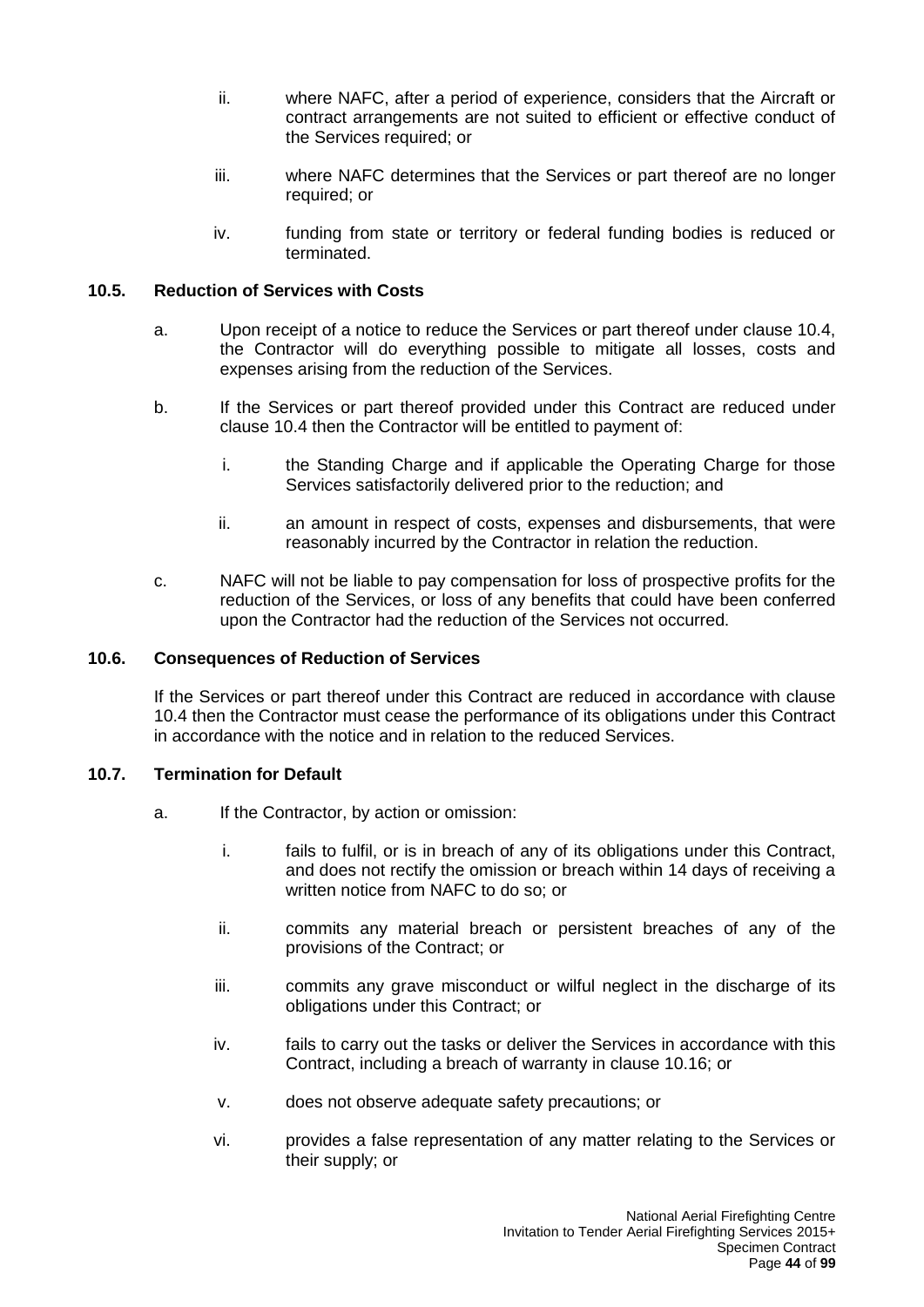- vii. states or it can reasonably be inferred, that the Contractor is unable or unwilling to supply or perform some or all of the Services; or
- viii. becomes subject to an Insolvency Event; or
- ix. permits the Effective Control of the Contractor to change without the prior consent of NAFC or NAFC reasonably believes that the change in the Effective Control of the Contractor would negatively affect the Contractor's ability to comply with this Contract; or
- x. ceases to carry on business;

then, in the case of any one or more of these events, and without limiting its other rights at law, NAFC may immediately terminate this Contract by giving written notice to the Contractor of the termination.

## **10.8. Consequences of Termination – with costs or for default**

- a. If this Contract is terminated for any reason:
	- i. this Contract (other than those clauses which specifically survive termination) is at an end as to its future operation except for the enforcement of any right or claim that has arisen before termination; and
	- ii. each party must immediately return (or at the request of the other party destroy) any Confidential Information belonging to the other party; and
	- iii. the Contractor must immediately return any equipment belonging to NAFC or the Member; and
	- iv. the Contractor must cease the performance of its obligations under this Contract in accordance with any notice; and
	- v. the Contractor must immediately do everything possible to mitigate all losses, costs and expenses arising from the termination contained in any notice.
- b. Except as set out in the remainder of this clause 10.8, termination of this Contract under clause 10.4 and clause 10.7 will not prejudice the exercise and enforcement by NAFC or the Contractor of rights and entitlements accruing prior to such termination.
- c. In the event of termination under clause 10.4 the Contractor will be entitled to payment of:
	- i. the Standing Charge and if applicable the Operating Charge for those Services which have been supplied by the Contractor in accordance with this Contract prior to the termination; and
	- ii. an amount in respect of costs, expenses and disbursements, that were reasonably incurred by the Contractor in relation to the termination.
- d. In the event of termination under clause 10.7 the Contractor will be entitled to payment of the Standing Charge and if applicable the Operating Charge for those Services which have been supplied by the Contractor in accordance with this Contract prior to the termination.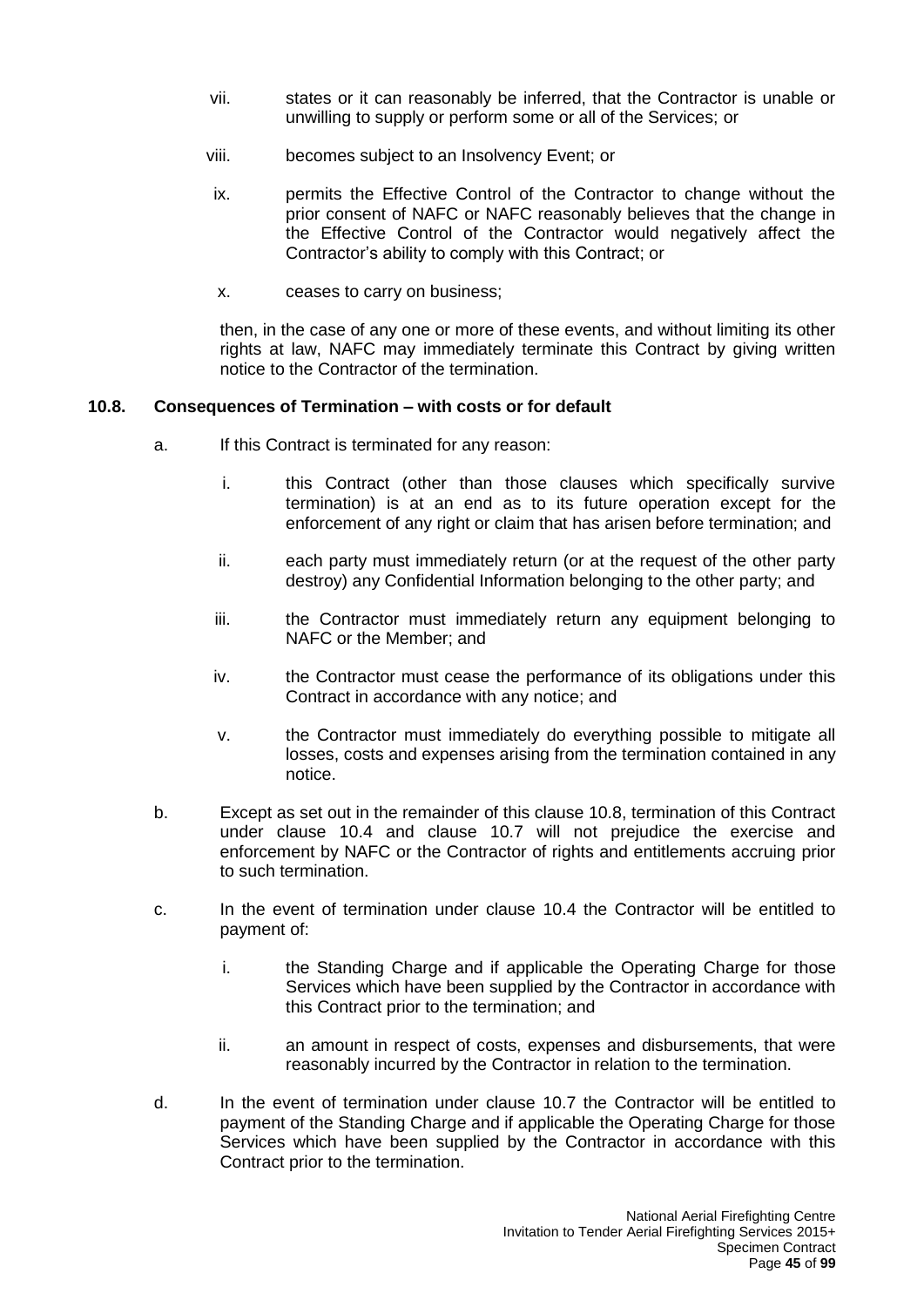- e. In respect of termination under clause 10.4 or clause 10.7 the Contractor acknowledges and agrees that, except as provided for at clauses 10.8(c) and (d):
	- i. it will not be entitled to any payment in addition to that provided for (including but not limited to any amount for loss of profits); and
	- ii. NAFC will not be liable for any loss (including but not limited to loss of profits) or damages or expenses whether direct or indirect relating to or arising from termination of this Contract.

## **10.9. Contractor to Assist**

- a. If this Contract is terminated or the Services or part thereof are reduced the Contractor must (at its own cost unless stated to the contrary):
	- i. if requested by NAFC provide all reasonable assistance to NAFC in the orderly transfer of the Services, functions and operations provided pursuant to this Contract to another service provider or NAFC, at NAFC's election; and
	- ii. ensure that documentation which has been generated by the Contractor which is relevant to the ongoing provision of the terminated or reduced Services is accurate and up to date; and
	- iii. return to NAFC or (if requested by NAFC) destroy any data, documentation or materials containing any Confidential Information together with any reproduction of the data, document or materials and any medium containing or capable of reproducing the data, documents or materials; and
	- iv. generate and supply a backup of all data required under this Contract in a form reasonably requested by NAFC; and
	- v. deliver to NAFC, NAFC's equipment and any Contract Intellectual Property and, if requested by NAFC, any documentation which has been generated by the Contractor which is relevant to the ongoing provision of the terminated or reduced Services, together with all copies of the same. The parties agree that "documentation" in this clause includes, without limitation, any document supplied by NAFC or the Member to the Contractor.

## **10.10. No Representation After Termination**

The Contractor must not at any time after the termination of this Contract represent itself as being in any way connected with or in NAFC's business or affairs as a result of this Contract.

#### **10.11. Disputes**

- a. This clause 10.11 does not apply or continue to apply in circumstances where NAFC is entitled or becomes entitled to terminate this Contract, except to resolve disputes regarding the consequences of termination.
- b. The parties agree to use all reasonable efforts to resolve by negotiation any problem that arises between them under this Contract.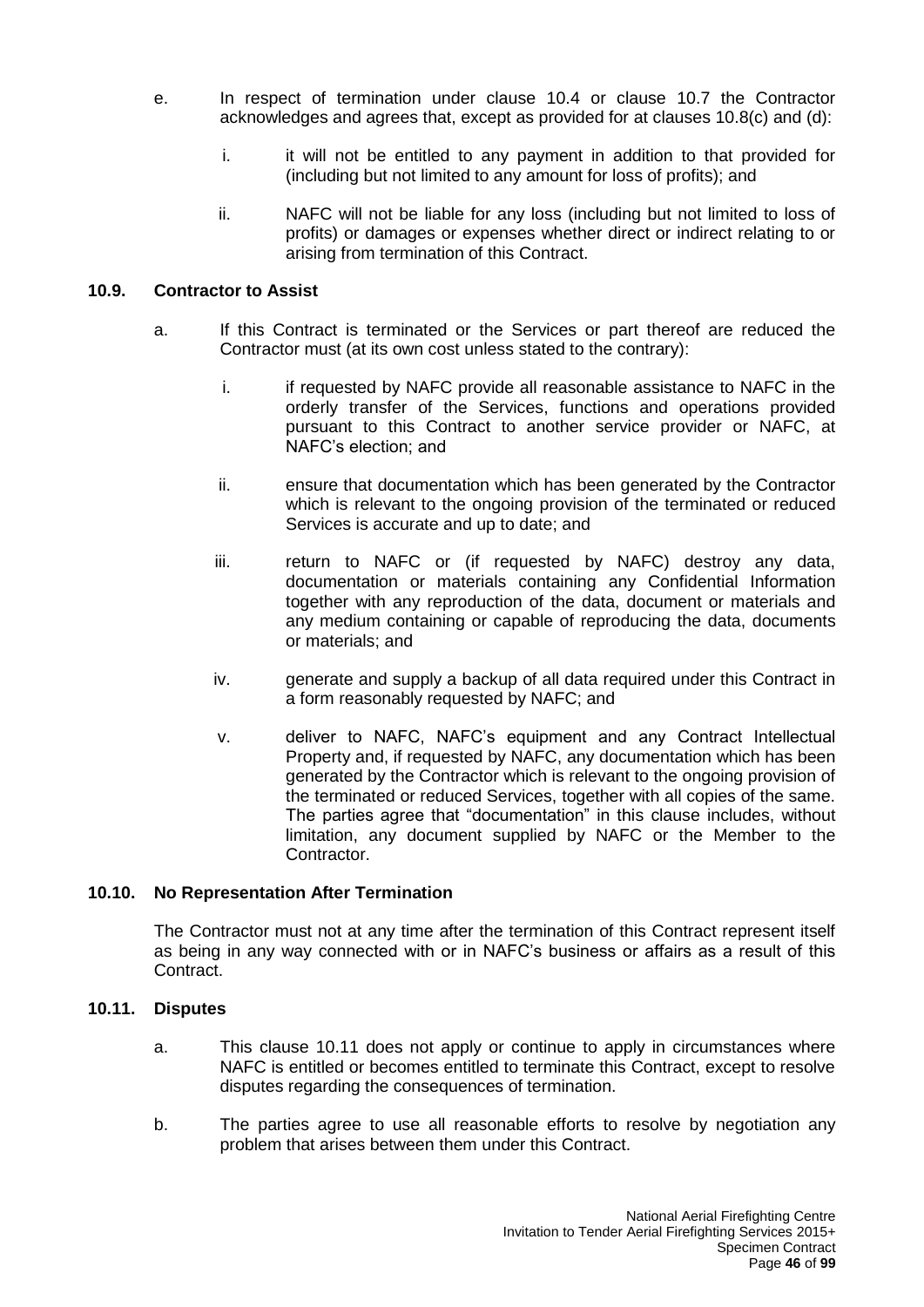- c. If a problem arises (including a breach or alleged breach of this Contract, except those events covered in clause 10.7) which cannot be resolved under clause 10.11(b) above, any party to this Contract may, no later than fourteen (14) days after the dispute has arisen, notify the other party in writing of the matters in issue.
- d. The parties will then appoint representatives who have the authority to negotiate a settlement on their behalf. These representatives will endeavour in good faith to resolve the dispute within fourteen (14) days of the written notice.
- e. If the 14 days elapse and the issues between the parties still cannot be resolved by the parties' representatives, then the parties must within seven (7) days proceed to mediation.
- f. Either party may give written notice to the other requesting mediation.
- g. A mediator will be appointed by agreement between the parties and where the parties cannot agree a mediator within five (5) days of the decision to mediate, the appointment will be made by the President of the Law Institute of Victoria or his/her nominee.
- h. The parties may proceed to litigation of the dispute if:
	- i. within 14 days from the date on which notice referred to in clause 10.11(f) is given, the party receiving such notice refuses mediation; or
	- ii. mediation fails to resolve the dispute.
- i. The parties must continue to perform their respective obligations under this Contract pending dispute resolution, unless the nature of the dispute precludes such continued performance.
- j. Nothing in this clause prevents a party from applying to a court for interim interlocutory relief pending dispute resolution.

## **10.12. Entire Agreement**

- a. This Contract contains the entire agreement between the parties about its subject matter. Any previous understanding, agreement, representation or warranty relating to that subject matter is replaced by this Contract and has no further effect, save as provided in clause 10.12(b) below.
- b. For the avoidance of doubt the Contractor continues to be bound by the representations and warranties made by it in the following documents relating to the subject matter of this Contract:
	- i. the Contractor's tender in response to NAFC's Invitation to Tender; and
	- ii. all other documents provided by the Contractor to NAFC in relation to the subject matter of this Contract.

## **10.13. Waiver**

Failure by a party to enforce a provision of the Contract is not construed as a waiver of the provision.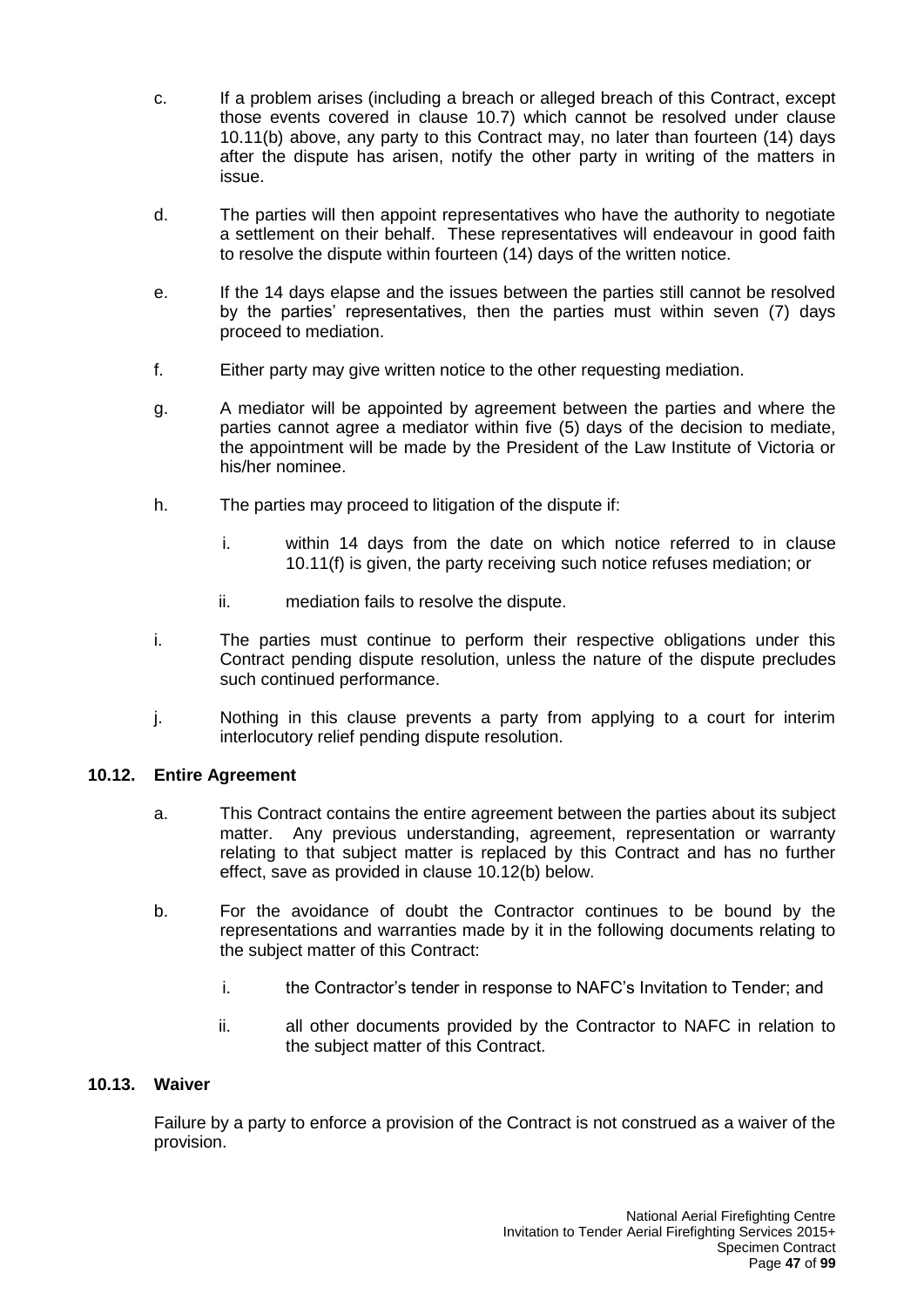#### **10.14. Force Majeure**

- a. If a Force Majeure Event occurs and prevents a party (in this clause the **Affected Party**) from performing in full any of its obligations under this Contract, the Affected Party must notify the other party in writing as soon as practicable of the nature of the Force Majeure Event and likely duration and the extent to which its obligations are affected.
- b. Provided that the Affected Party notifies the other party in accordance with this clause as soon as practicable after it becomes aware of a Force Majeure Event, its obligations under this Contract are suspended to the extent that the Affected Party is directly prevented from performing them.
- c. The Affected Party must use its reasonable endeavours to overcome as soon as practicable the effect of a Force Majeure Event notified to the other party under clause 10.14(a).
- d. If a Force Majeure Event occurs which prevents the Contractor from performing all or any of the Services, NAFC may make alternative arrangements for the provision of the Services or any part of them until the Force Majeure Event is overcome.
- e. Payment of any Standing Charges as part of the Contract Price will not be made for any period or part thereof that the Services stipulated by this Contract are not provided by the Contractor in the terms of this Contract or the Services are Not Available as a result of a Force Majeure Event.

## **10.15. Enforcement by NAFC for Members, and by Members for NAFC**

- a. The Contractor agrees that:
	- i. this Contract is entered into by NAFC on behalf of itself and on behalf of the Members; and
	- ii. NAFC may enforce this Contract on behalf of itself or any or all of the Members; and
	- iii. NAFC may delegate any or all of its obligations under this Contract to a Member.
- b. For the purposes of this Contract, the Contractor agrees that all losses, liabilities, debts, costs or expenses of every kind incurred or sustained by the Member are deemed to be incurred or sustained by NAFC and any remedy available in respect of those matters may be claimed or exercised by NAFC.

#### **10.16. Warranties**

- a. The Contractor warrants that, for the Contract Period:
	- i. the Services will be carried out with all due care and skill and in accordance with the highest applicable professional standards, principles and practices; and
	- ii. it and the Flight Crew and Crewpersons have the accreditation or membership of professional or other bodies required to provide the Services and that it will maintain such accreditation or membership; and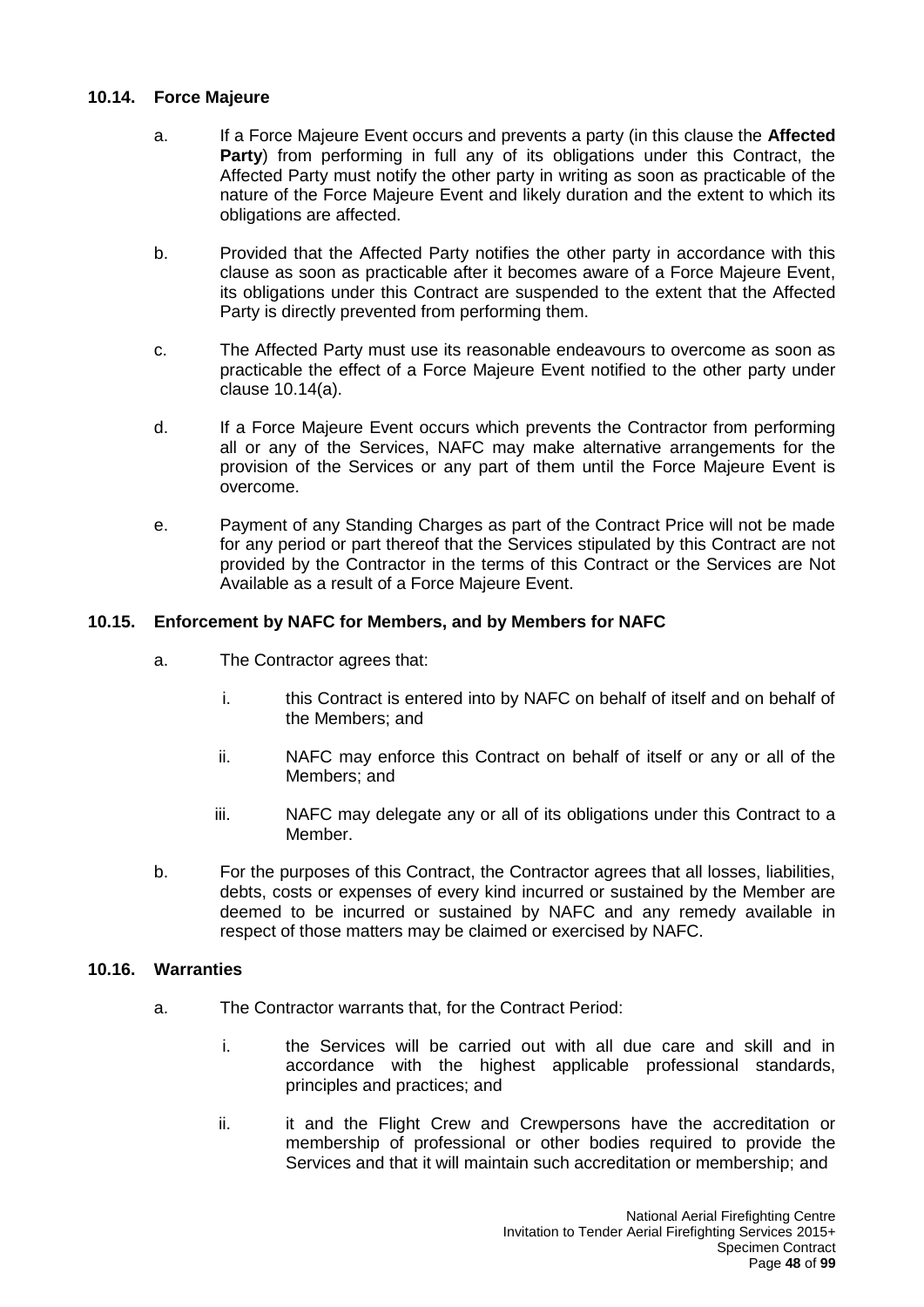- iii. iii. it has established, and will comply with and maintain, the quality assurance measures set out in this Contract and the Schedules; and
- iv. the representations which it has made in the Contractor's tender documents and in all other documents provided by the Contractor to NAFC in relation to the subject matter of this Contract as to the structure, viability, reliability, insurance cover, capacity, experience and expertise of the Contractor and its employees, agents and subcontractors are correct.
- b. The operation of this clause 10.16 survives the termination of this Contract.

## **10.17. Severance**

- a. If a provision in this Contract is held to be illegal, invalid, void, voidable or unenforceable, that provision must be read down to the extent necessary to ensure that it is not illegal, invalid, void, voidable or unenforceable.
- b. If it is not possible to read down a provision as required in this clause, that provision is severable without affecting the validity or enforceability of the remaining part of that provision or the other provisions in this Contract.

#### **10.18. Survivorship**

Any provision of this Contract which expressly or by implication from its nature is intended to survive the termination or expiration of this Contract and any rights arising on termination or expiration will survive, including but not limited to, Confidential Information, Intellectual Property, and any warranties, representations, indemnities or financial and performance securities given under this Contract.

#### **10.19. Applicable Law**

This Contract will be governed by the laws of the State of Victoria and the parties to this Contract will submit to the jurisdiction of its courts.

#### **10.20. No Relationship**

No party to this Contract has the power to obligate or bind any other party. Nothing in this Contract will be construed or deemed to constitute a partnership, joint venture or employee, employer or representative relationship between NAFC and the Contractor. Nothing in this Contract will be deemed to authorise or empower the Contractor to act as agent for NAFC.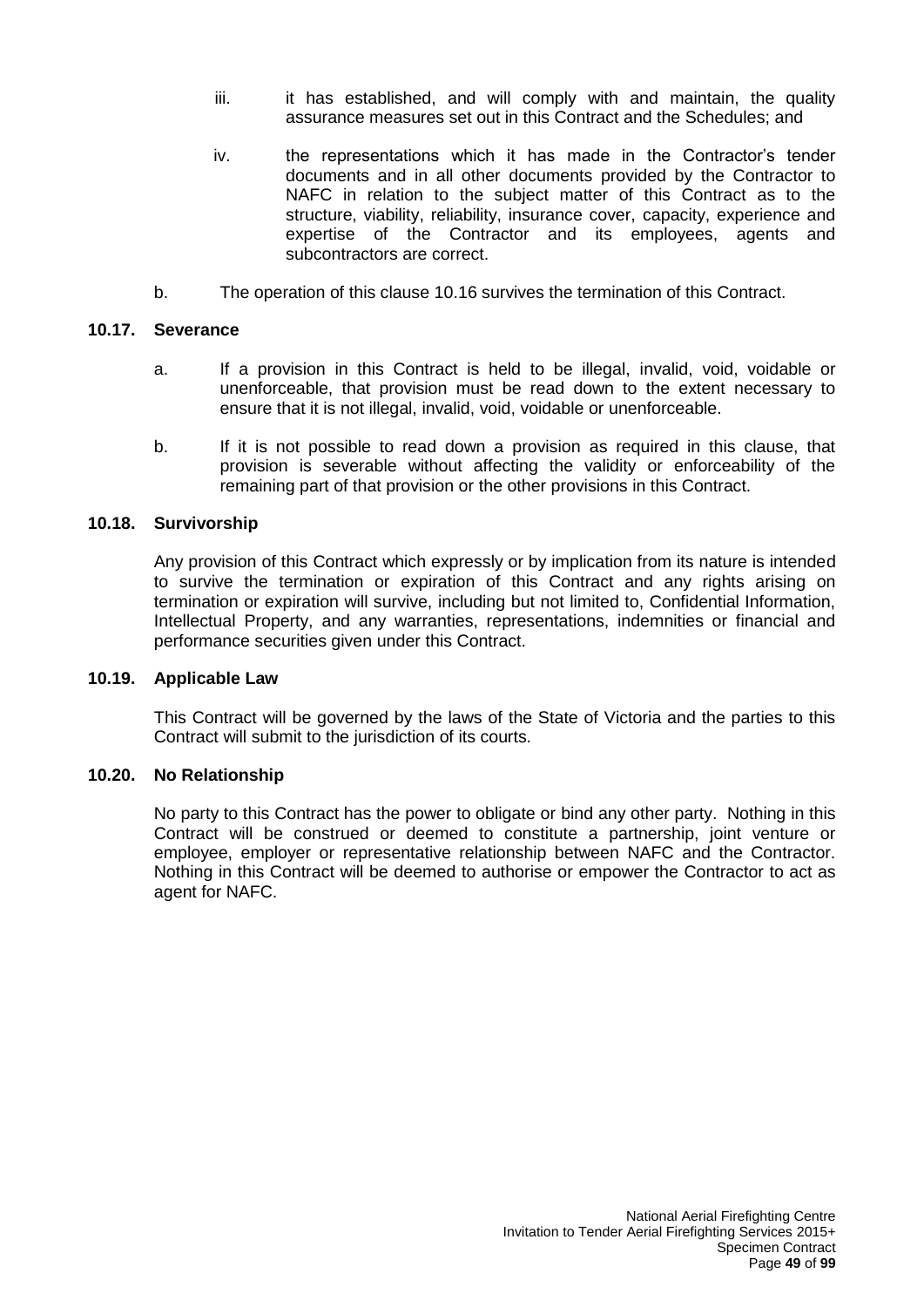# **11. CORRESPONDENCE AND COMMUNICATION**

## **11.1. Notices**

- a. Except where the context otherwise requires, all notices, requests, approvals consents, demands and other communications to or by a party to this Contract:
	- i. will be in writing addressed to the recipient specified in this clause 11 or to such other address as it may have been notified to the sender; and
	- ii. be deemed to be duly given or made in the case of delivery in person or by post or by facsimile or by email when delivered to the recipient at such address.
- b. The recipient and address of NAFC for the purposes of this clause is:

Company Secretary National Aerial Firefighting Centre Level 1, 340 Albert Street East Melbourne, Victoria 3002 AUSTRALIA

or

Facsimile (03 9419 2389) (international +61 3 9419 2389), at the time which the facsimile to which the communication has been sent records that the communication has been transmitted satisfactorily (or if such time is outside business hours, at the time of resumption of business hours).

or

Email (admin@nafc.org.au) provided that any communication by email is confirmed by any means as received by the other party.

c. The recipient and address of the Contractor for the purposes of this clause is:

| Contract Manager: (name)                    |                  |
|---------------------------------------------|------------------|
| <b>Postal Address:</b>                      | (postal address) |
| <b>Physical Address:</b> (physical address) |                  |
| Email:                                      | (email details)  |
| <b>Facsimile:</b>                           | (fax number)     |

Facsimile or email provided that any communication by facsimile or email is confirmed by any means as received by the other party.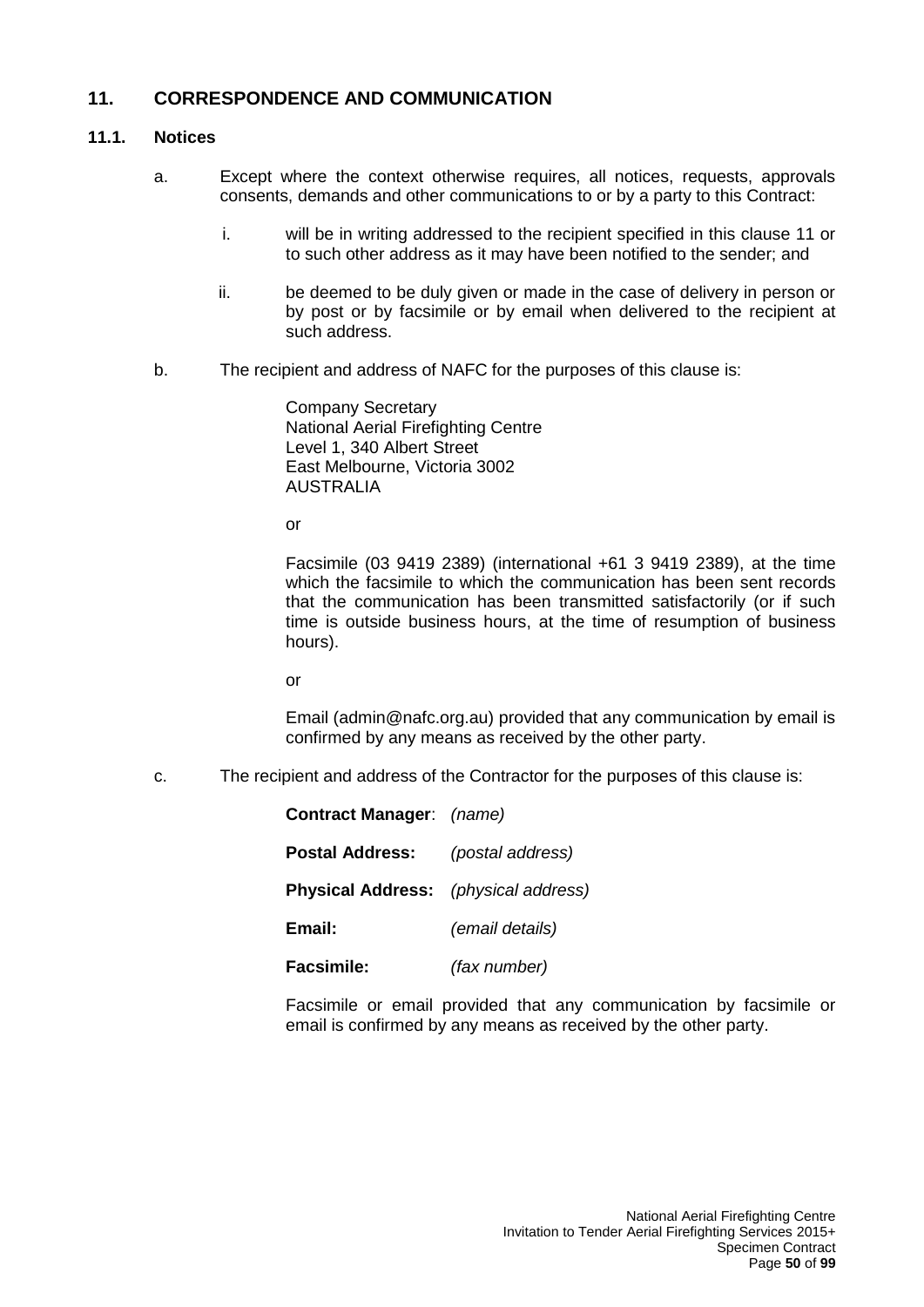# **12. FURTHER ACTS**

The parties will promptly each do and perform such further acts and execute and deliver such further instruments as are required by law or reasonably requested by the other party to establish, maintain and protect the respective rights and remedies of the other party and to carry out and effect the intent and purpose of this Contract.

## **EXECUTED by the Parties**

**EXECUTED** by **NATIONAL AERIAL FIREFIGHTING CENTRE ABN 96 105 736 392** by being signed by those persons who are authorised to sign for NAFC:

| <b>Director</b>                 |  |
|---------------------------------|--|
| <b>Full Name</b>                |  |
| <b>Usual Address</b>            |  |
|                                 |  |
| Director (or Company Secretary) |  |
| <b>Full Name</b>                |  |
| <b>Usual Address</b>            |  |
|                                 |  |

**EXECUTED** by *<name of Contractor>* <*Company ABN*> in accordance with section 127(1) of the *Corporations Act 2001 (Cth)*:

| Director                        |  |
|---------------------------------|--|
| <b>Full Name</b>                |  |
| <b>Usual Address</b>            |  |
|                                 |  |
| Director (or Company Secretary) |  |
| <b>Full Name</b>                |  |
| <b>Usual Address</b>            |  |
|                                 |  |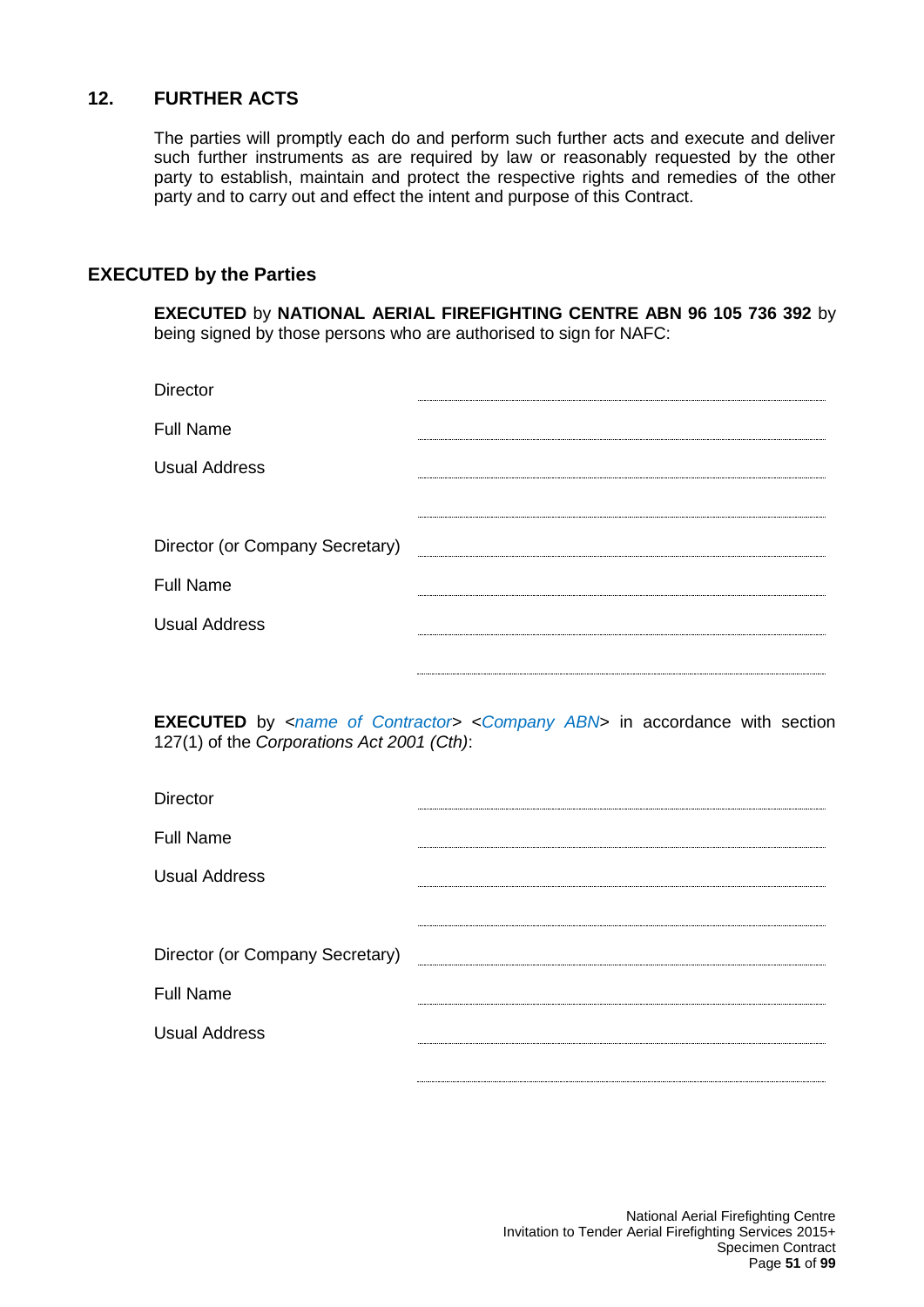# **SCHEDULE 1: SERVICE AND AIRCRAFT DETAILS**

## **1. CONTRACTOR REQUIREMENTS**

#### **1.1. Quality Management**

- a. The Contractor must have implemented quality management to a standard acceptable to NAFC.
- b. [*Preferred*] The Contractor must maintain a quality management system to a standard acceptable to NAFC.
- c. [*Optional*] The Contractor must maintain a quality management system, to the appropriate Australian or International Standard.

*NOTE: Tenders must provide details of the quality management system in place. Where the system is not certified to an appropriate standard (such as the ISO9000 series) higher-ranked Tenderers may be asked to arrange for an independent evaluation of their quality management systems. Tenderers would need to meet the costs of this evaluation.*

*NOTE: If necessary, this clause will include details of the specific quality management system tendered by the Contractor and accepted by NAFC.*

#### **1.2. Safety Management**

- a. The Contractor must have implemented safety management to a standard acceptable to NAFC.
- b. [*Preferred*] The Contractor must maintain a safety management system to a standard acceptable to NAFC.

*NOTE: Tenders must provide details of the safety management including any safety management system in place. Higher-ranked Tenderers may be asked to arrange for an independent evaluation of their safety management system. Tenderers would need to meet the costs of this evaluation.*

*NOTE: If necessary, this clause will include details of the specific safety management system tendered by the Contractor and accepted by NAFC.*

## **1.3. Performance Bond and Insurance**

a. The Contractor must provide the following in accordance with clauses 5.18 and 5.19(a) of this Contract:

| <b>Contract Requirements</b>      | Amount |
|-----------------------------------|--------|
| Performance Bond                  | Ф      |
| <b>Public Liability Insurance</b> | \$     |

*NOTE: Tenderers please note that the total amount of public liability insurance required will be dependent on the roles to be performed and the configuration of the aircraft providing the Services as per the table below.*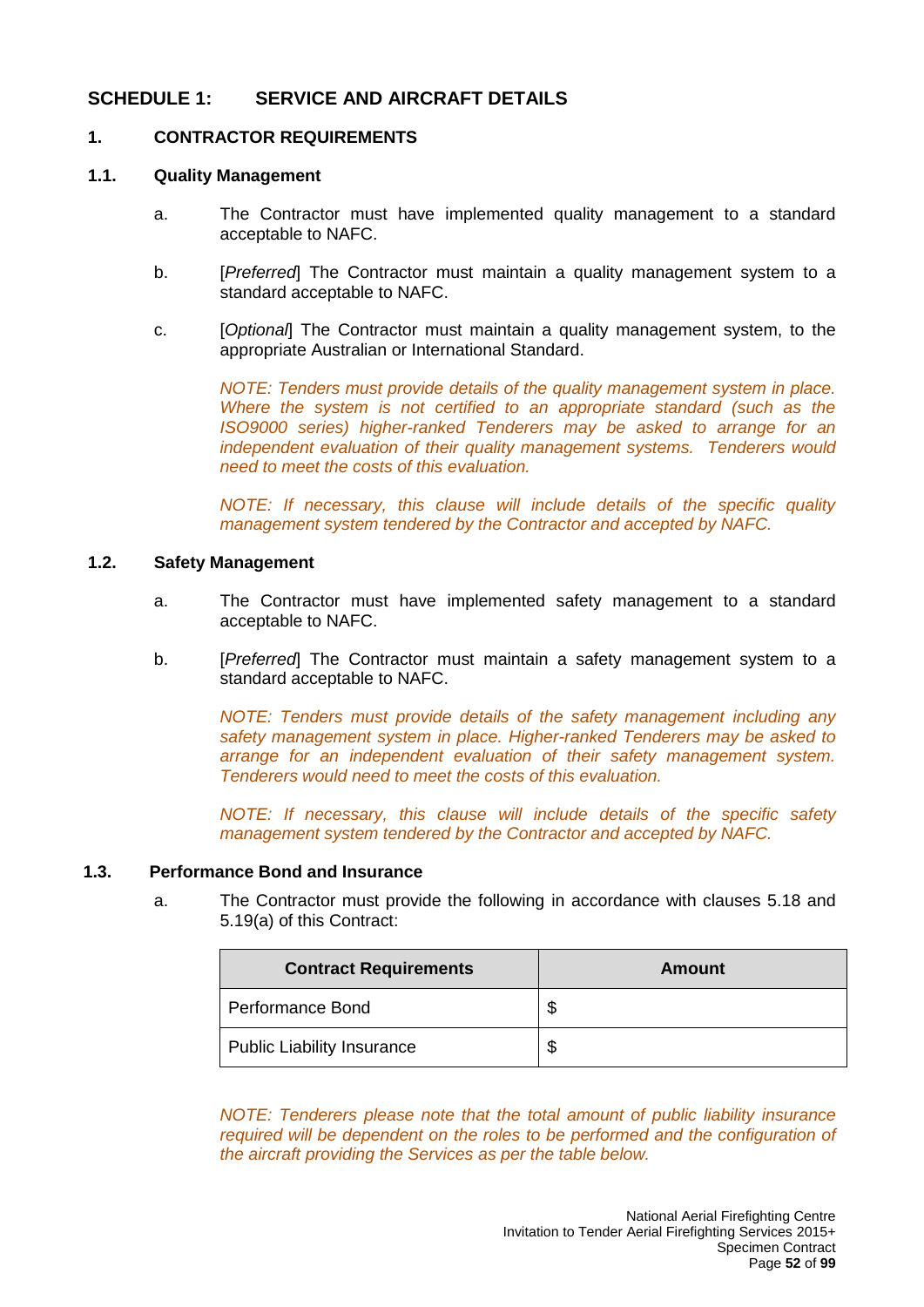| <b>Aircraft Type</b>                                                                                                       | <b>Insurance Amount Required</b> |
|----------------------------------------------------------------------------------------------------------------------------|----------------------------------|
| Light fixed-wing aircraft<br>Single-engined<br><b>MTOW &lt;5700kg</b><br>PCN 5 or less<br>used only for reconnaissance etc | Not less than \$20,000,000       |
| Other conventional fixed-wing aircraft<br>Multi-engined<br>MTOW >5700kg<br>PCN > 5                                         | Not less than \$50,000,000       |
| Type 4 FW (SEAT)                                                                                                           | Not less than \$50,000,000       |
| Type 1 or 2 FW<br>MTOW < 45,000 kg                                                                                         | Not less than \$100,000,000      |
| Type 1 or 2 FW<br>$MTOW = 5,000 kg$                                                                                        | Not less than \$150,000,000      |
| All rotary-wing aircraft                                                                                                   | Not less than \$50,000,000       |

*Contractors are responsible for structuring their insurance so that it meets all of the requirements of clause 5.19(a).*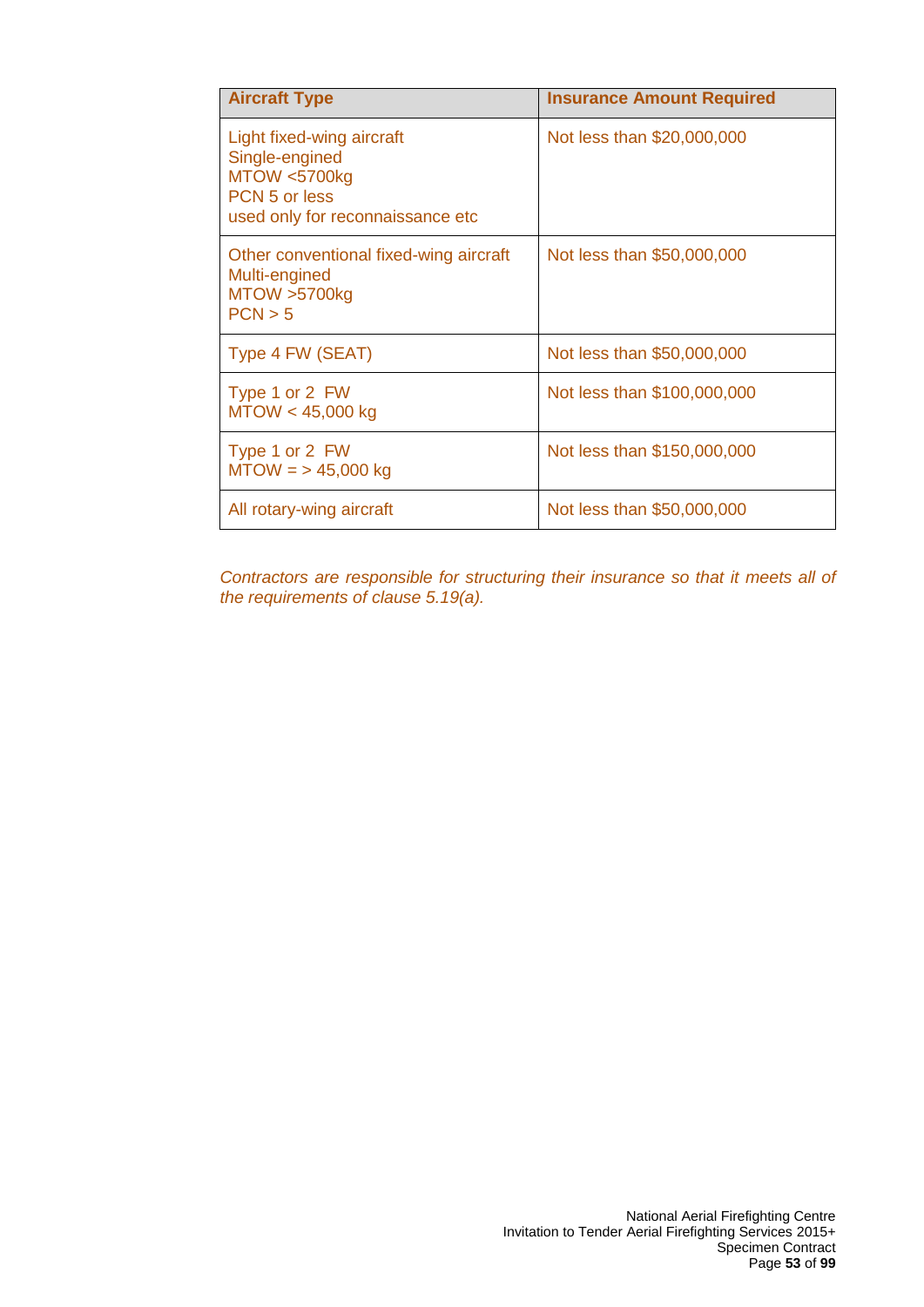# **2. SERVICES AND AIRCRAFT TO BE PROVIDED**

2.1. The Services and Aircraft to be supplied by the Contractor are as follows:

*[NOTE: The following table will be replicated and completed for each Service provided]*

| <b>Service</b>                                                                                                 | <insert id="" service=""></insert>                                                                                                                     |  |  |
|----------------------------------------------------------------------------------------------------------------|--------------------------------------------------------------------------------------------------------------------------------------------------------|--|--|
| <b>Type of Contract</b>                                                                                        | <primary or="" secondary=""></primary>                                                                                                                 |  |  |
| Availability requirement                                                                                       | <absolute or="" partial=""></absolute>                                                                                                                 |  |  |
| Schedules that apply to this Service                                                                           | Schedules 1, 2, 3, 4 and 5<br><lnsert a,="" and="" b,="" c,="" d,="" e="" f<br="" of="" schedules="" which="">apply&gt;</lnsert>                       |  |  |
| Nominated Operational Base(s)                                                                                  | <insert base(s)="" nominated="" operational=""></insert>                                                                                               |  |  |
| Aircraft Manufacturer                                                                                          | <insert aircraft="" manufacturer=""></insert>                                                                                                          |  |  |
| Aircraft Make, Model and Series                                                                                | <insert aircraft="" and="" make,="" model="" series=""></insert>                                                                                       |  |  |
| <b>Aircraft Registration</b>                                                                                   | <insert aircraft="" registration=""></insert>                                                                                                          |  |  |
| <b>Engine Make and Model</b>                                                                                   | <insert and="" engine="" make="" model=""></insert>                                                                                                    |  |  |
| <b>Aircraft Year of Manufacture</b>                                                                            | <lnsert manufacture="" of="" year=""></lnsert>                                                                                                         |  |  |
| <b>Firebombing Delivery System</b>                                                                             | <lnsert firebombing<br=""><b>Delivery</b><br/><b>System</b><br/>if.<br/>applicable&gt;</lnsert>                                                        |  |  |
| Secondary or Backup or ancillary Firebombing<br><b>Delivery System</b>                                         | <insert ancillary<br="" backup="" or="" secondary="">Firebombing<br/><b>Delivery</b><br/><b>System</b><br/>details<br/>if.<br/>applicable&gt;</insert> |  |  |
| <b>Winch Manufacturer and Model</b>                                                                            | <lnsert and<br="" manufacturer="" winch=""><b>Model</b><br/>if.<br/>applicable&gt;</lnsert>                                                            |  |  |
| Rappelling System                                                                                              | <insert applicable="" if="" rappelling="" system=""></insert>                                                                                          |  |  |
| Carriage of passengers                                                                                         | <required not="" or="" required=""></required>                                                                                                         |  |  |
| Passenger Carrying Capability number                                                                           | <insert number="" pcc=""></insert>                                                                                                                     |  |  |
| <b>Fuelling Requirement</b>                                                                                    | <wet-a, dry="" or="" wet-b=""></wet-a,>                                                                                                                |  |  |
| Refueller                                                                                                      | <insert applicable="" if="" refueller="" vehicle=""></insert>                                                                                          |  |  |
| <b>Support Vehicle</b>                                                                                         | <insert applicable="" if="" support="" vehicle=""></insert>                                                                                            |  |  |
| Number of Personnel for the purposes of<br>Clause 9.2.c.ii of the Contract, if different from<br>the Contract. | <insert applicable="" if="" number="" of="" personnel=""></insert>                                                                                     |  |  |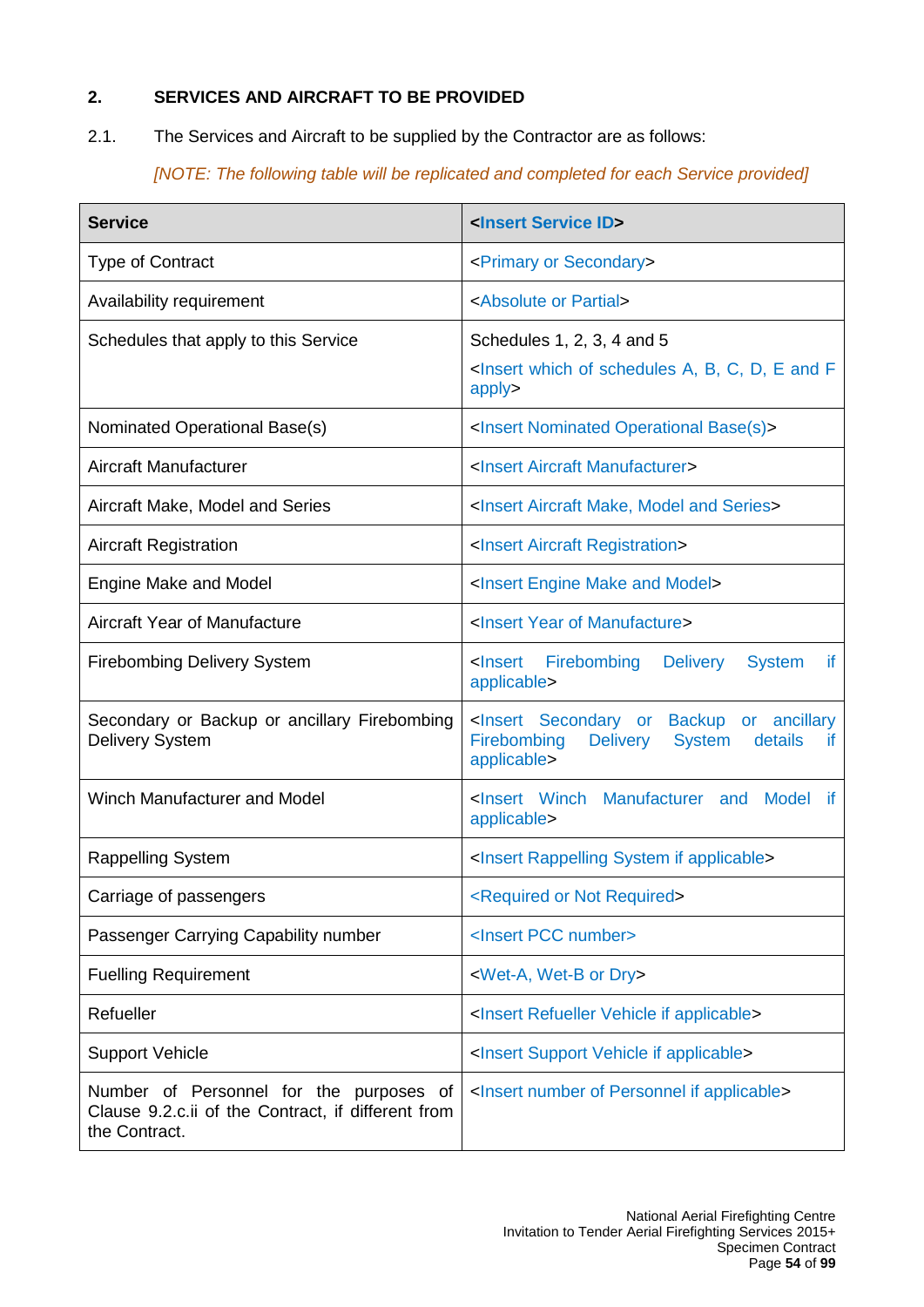- 2.2. Aircraft supplied by the Contractor must have, as a minimum, the performance capabilities detailed in the Contractor's response to a NAFC procurement process.
- 2.3. NAFC reserves the right to require a different Nominated Operational Base for the Aircraft by written notice to the Contractor no less than 56 days prior to the commencement of any Service Period, or a lesser period of time as agreed between the Contractor and the NAFC.

#### 3. **ADDITIONAL REQUIREMENTS FOR THE SERVICES**

- 3.1. The Contractor will provide the following additional requirements under this Contract during each Service Period:
	- a. 
	sinsert requirements here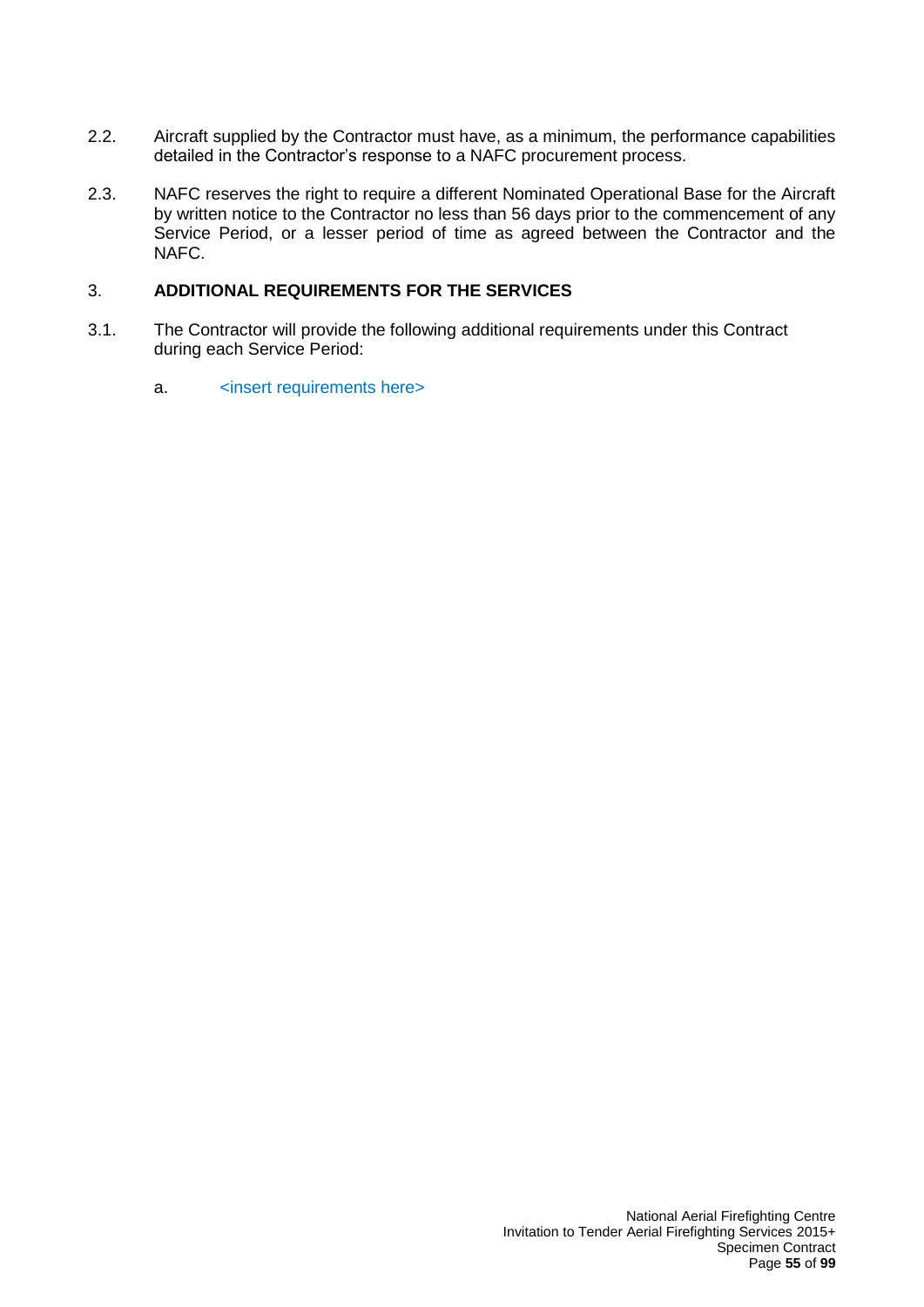# **SCHEDULE 2: SERVICE PERIODS, TRAINING PERIODS AND AVAILABILITY**

## **1. COMMENCEMENT AND DURATION OF SERVICE PERIODS**

- 1.1. During the Service Periods defined in this Schedule the Aircraft is required to be Available, fully meeting the provisions, terms and conditions of this Contract.
- 1.2. In each year during the Contract Period, there will be a Service Period of a minimum continuous number of days as set out in the Table below.

*NOTE: This Clause will be modified for Secondary Contract Services to reflect that a Service Period is not guaranteed and will only occur if activated by NAFC or a Member.*

1.3. Each Service Period will commence on a date notified in advance to the Contractor by NAFC or the Member no less than the number of days set out in the table below (**Notice Period**), unless otherwise agreed by both NAFC and the Contractor.

| <b>Service</b>                     | <b>Minimum Service</b><br><b>Period Length</b> | <b>Notice Period</b>             | <b>Notice Period</b><br><b>Conditions</b> |
|------------------------------------|------------------------------------------------|----------------------------------|-------------------------------------------|
| <lnsert id="" service=""></lnsert> | <lnsert number=""> Days</lnsert>               | <lnsert number=""> Days</lnsert> | <lnsert applicable="" if=""></lnsert>     |
| <lnsert id="" service=""></lnsert> | <lnsert number=""> Days</lnsert>               | <lnsert number=""> Days</lnsert> | <lnsert applicable="" if=""></lnsert>     |

*NOTE: Tenderers must specify in their tender for each Service their proposed Notice Period. It is recommended that Tenderers tender the shortest Notice Period that they are capable of meeting. Shorter Notice Periods are preferred. Where it will assist Tenderers in offering shorter Notice Periods, NAFC will consider including conditions around the Notice Period – e.g. Notice Period is 7 days, provided the starting date of the Service Period is in October or November each year, however it is preferred that there are no conditions. In any case, it is preferred that Notice Periods are not less than 7 days or greater than 56 days.*

1.4. Service Periods may be extended by periods of not less than one day, at the discretion of NAFC, by a written notice to the Contractor at least seven (7) days in advance of any scheduled Service Period completion date.

## **2. PARTIAL AVAILABILITY**

- 2.1. For Partial Availability Services, on any day or part thereof when the Aircraft is required to be Available or is otherwise tasked by an authorised officer of a Member to standby or conduct operations, the Aircraft will be in a state of Commitment.
- 2.2. For Partial Availability Services, a Member issuing a Purchase Order requiring the supply of the Aircraft will provide the Contractor with advance notification of a requirement for Commitment status in accordance with the table below; provided that where Commitment status is required before 10:00 hours (Local Mean Time) on any day, then notice will be given before 20:00 hours (Local Mean Time) on the preceding day, unless otherwise agreed by the Contractor.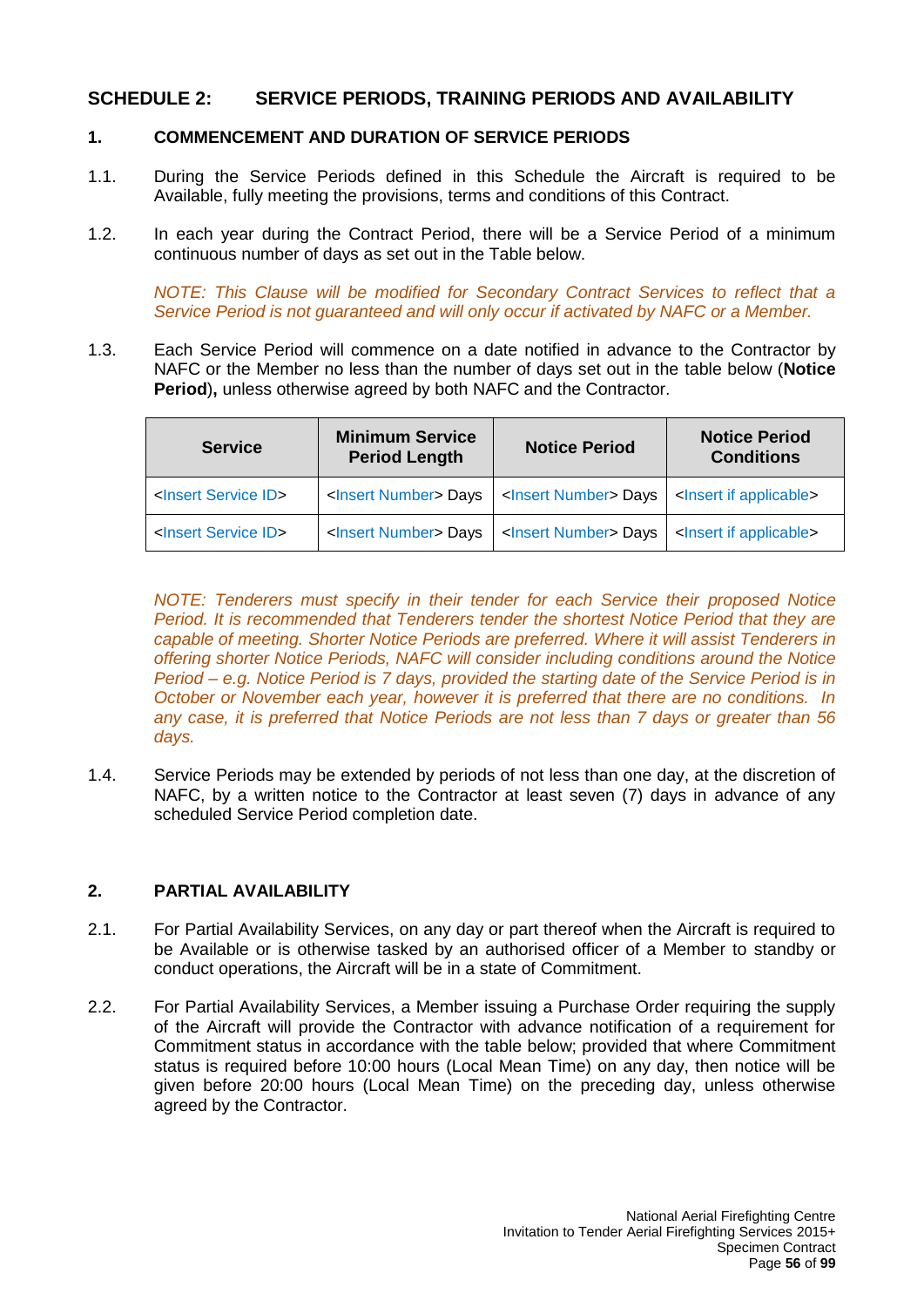2.3. For Partial Availability Services, a Member issuing a Purchase Order requiring the supply of the Service will ensure that the Service is required by the Member to be of Commitment status for a total number of days during the Service Period in accordance with the Table below, unless otherwise expressly agreed between the Contractor and the Member issuing the Purchase Order.

| <b>Service</b>                     | <b>Advance Notice Required</b><br>for Commitment | <b>Minimum Number of Days</b><br>of Commitment per<br><b>Service Period</b> |  |
|------------------------------------|--------------------------------------------------|-----------------------------------------------------------------------------|--|
| <lnsert id="" service=""></lnsert> | <insert number=""> Hours</insert>                | <b>Example: <lnsert number=""></lnsert></b><br>Days per Service Period      |  |
| <lnsert id="" service=""></lnsert> | <lnsert number=""> Hours</lnsert>                | <b>Example: <lnsert number=""></lnsert></b><br>Days per Service Period      |  |

2.4. For Partial Availability Services, the Standing Charges detailed at Clause 1 of Schedule 3 will only apply in respect of the Aircraft when the Member issuing the Purchase Order requires that Aircraft to be in a state of Commitment.

*NOTE: For Partial Availability Services there is a range of possibilities for structuring prices and conditions. The Standing Charges may be expressed in terms of a minimum amount of use, or as a minimum number of days of Commitment. For example a Tenderer may not require separate Standing Charges, but may instead require that the daily Commitment charge (which is often then referred to as a daily Standing Charge) be paid*  for a minimum number of days during the Service Period). Alternatively a three-tier *structure is possible, comprising a daily or weekly Standing Charge (normally relatively low)* plus a Commitment charge applicable only on days when the Aircraft is required to *work or standby, plus an Operating Charge. For Partial Availability the table above will be structured according to the model offered and accepted.*

## **3. COMMENCEMENT AND DURATION OF TRAINING PERIODS**

*NOTE: This clause will only be included if specific Training Periods have been offered and accepted.*

*Specific Training Periods are normally only included in a Contract where the Member requires a particular Aircraft to support scheduled formal training courses (e.g. for Air Attack Supervisors) that are regularly conducted outside of the likely Service Periods.* 

*A Training Period would normally be a specified period of four to six weeks each year, during the months preceding the likely commencement of a Service Period. During this Training Period it is likely that the Aircraft would only be required for a few days in total.*

*Training Periods are not intended to accommodate routine pre-season or other training, currency and familiarisation exercises. Routine pre-season and other exercises are arranged by mutual agreement between the Member and the Contractor.*

*Availability for a Training Period is preferred for tender evaluation purposes. Tenderers must clearly indicate if the tendered Aircraft is available or not available for Training Periods, however, even if availability of an Aircraft for a Training Period is offered by a Tenderer, it may not necessarily be accepted and included in the Contract, as only a relatively small number of Aircraft in total will be required for Training Periods.*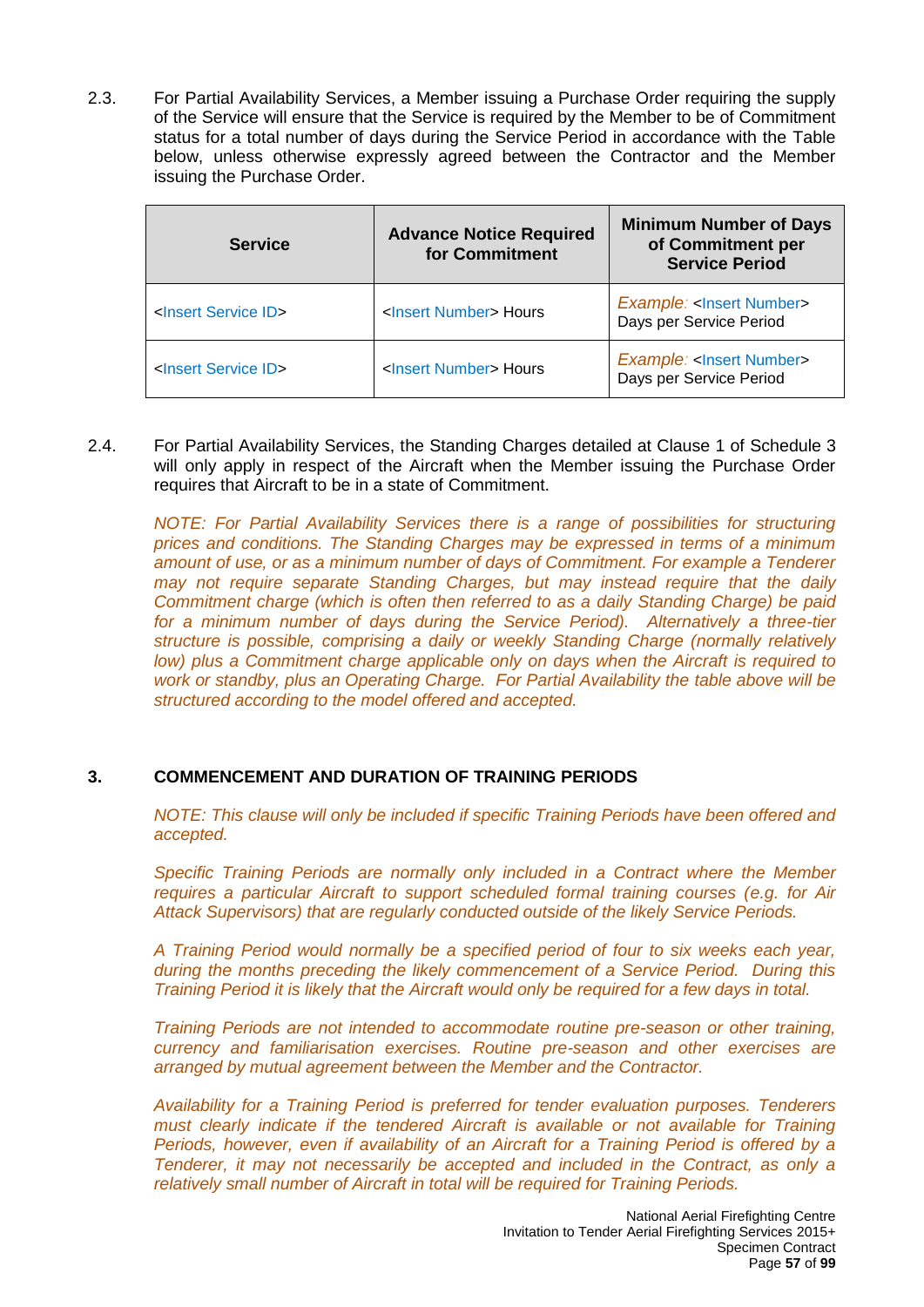*The Contract Price applicable during the Training Period is as tendered and accepted, and would normally comprise a Standing Charge and an Operating Charge, or Operating Charges only. If a Standing Charge is included it would normally only be applicable for days that the Aircraft is actually engaged during the Training Period.*

3.1. During a Training Period in any Contract year, the Aircraft is required to be Available, fully meeting the provisions of this Contract as follows:

| <b>Service</b>                     | <b>Training Period in each Contract year</b>                                  |  |  |
|------------------------------------|-------------------------------------------------------------------------------|--|--|
| <insert id="" service=""></insert> | <lnsert applicable="" details="" if="" of="" period,="" training=""></lnsert> |  |  |
| <insert id="" service=""></insert> | <lnsert applicable="" details="" if="" of="" period,="" training=""></lnsert> |  |  |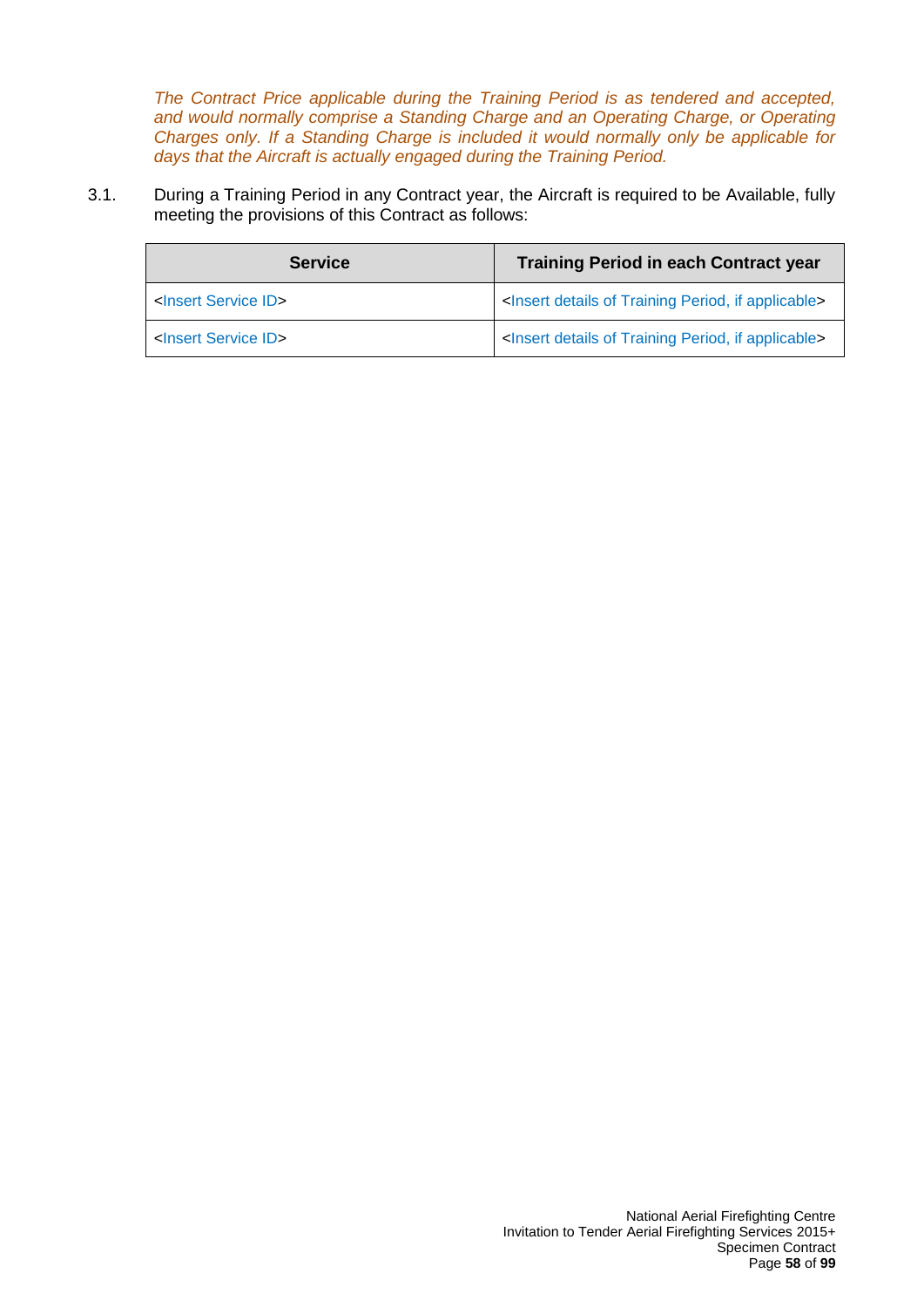# **SCHEDULE 3: CONTRACT PRICES AND INVOICING**

# **1. CHARGES FOR SERVICES**

## 1.1. Standing and Operating Charges

a. Standing Charges and Operating Charges in \$AUD, excluding GST:

| <insert id="" service=""></insert>                                                                                                                            |                                                                                                                                                 |                                                                                                                                                 |                                                                                                                                                 |                                                                                                                                                 |                                                                                                                                                 |
|---------------------------------------------------------------------------------------------------------------------------------------------------------------|-------------------------------------------------------------------------------------------------------------------------------------------------|-------------------------------------------------------------------------------------------------------------------------------------------------|-------------------------------------------------------------------------------------------------------------------------------------------------|-------------------------------------------------------------------------------------------------------------------------------------------------|-------------------------------------------------------------------------------------------------------------------------------------------------|
|                                                                                                                                                               | 2015-2016<br><b>Service</b><br><b>Period</b>                                                                                                    | 2016-2017<br><b>Service</b><br><b>Period</b>                                                                                                    | 2017-2018<br><b>Service</b><br><b>Period</b>                                                                                                    | 2018-2019<br><b>Service</b><br><b>Period</b><br>(if Contract<br>Period is<br>extended)                                                          | 2019-2020<br><b>Service</b><br><b>Period</b><br>(if Contract<br>Period is<br>extended)                                                          |
|                                                                                                                                                               |                                                                                                                                                 |                                                                                                                                                 | NOTE: These columns will only be included if applicable.<br>See 2.1 Annual Rise and Fall below.                                                 |                                                                                                                                                 |                                                                                                                                                 |
| <b>Standing</b><br>Charge                                                                                                                                     | \$ <lnsert<br>amount&gt;</lnsert<br>                                                                                                            | \$ <lnsert<br>amount&gt;</lnsert<br>                                                                                                            | \$ <lnsert<br>amount&gt;</lnsert<br>                                                                                                            | \$ <lnsert<br>amount&gt;</lnsert<br>                                                                                                            | \$ <lnsert<br>amount&gt;</lnsert<br>                                                                                                            |
| for the first<br><insert number=""><br/>days of the<br/>Service Period</insert>                                                                               | per day                                                                                                                                         | per day                                                                                                                                         | per day                                                                                                                                         | per day                                                                                                                                         | per day                                                                                                                                         |
| <b>Standing</b><br>Charge                                                                                                                                     | \$ <lnsert<br>amount&gt;</lnsert<br>                                                                                                            | \$ <lnsert<br>amount&gt;</lnsert<br>                                                                                                            | \$ <lnsert<br>amount&gt;</lnsert<br>                                                                                                            | \$ <lnsert<br>amount&gt;</lnsert<br>                                                                                                            | \$ <lnsert<br>amount&gt;</lnsert<br>                                                                                                            |
| for any extension<br>to the Service<br>Period                                                                                                                 | per day                                                                                                                                         | per day                                                                                                                                         | per day                                                                                                                                         | per day                                                                                                                                         | per day                                                                                                                                         |
| <b>Operating</b><br>Charge                                                                                                                                    | \$ <lnsert<br>amount&gt;</lnsert<br>                                                                                                            | \$ <lnsert<br>amount&gt;</lnsert<br>                                                                                                            | \$ <lnsert<br>amount&gt;</lnsert<br>                                                                                                            | \$ <lnsert<br>amount&gt;</lnsert<br>                                                                                                            | \$ <lnsert<br>amount&gt;</lnsert<br>                                                                                                            |
| during the first<br><insert number=""><br/>days of the<br/>Service Period</insert>                                                                            | per hour                                                                                                                                        | per hour                                                                                                                                        | per hour                                                                                                                                        | per hour                                                                                                                                        | per hour                                                                                                                                        |
| <b>Operating</b><br>Charge                                                                                                                                    | \$ <lnsert<br>amount&gt;</lnsert<br>                                                                                                            | \$ <lnsert<br>amount&gt;</lnsert<br>                                                                                                            | \$ <lnsert<br>amount&gt;</lnsert<br>                                                                                                            | \$ <lnsert<br>amount&gt;</lnsert<br>                                                                                                            | \$ <lnsert<br>amount&gt;</lnsert<br>                                                                                                            |
| during any<br>extension to the<br>Service Period                                                                                                              | per hour                                                                                                                                        | per hour                                                                                                                                        | per hour                                                                                                                                        | per hour                                                                                                                                        | per hour                                                                                                                                        |
| <b>Operating</b><br><b>Hours</b><br>included per<br>Service Period<br>(in addition to the<br>5 hours specified<br>at Clause<br>9.2.f.viii of the<br>Contract) | <lnsert any<br="">operating time<br/>that is<br/>included in the<br/><b>Standing</b><br/>Charges, as<br/>tendered and<br/>accepted&gt;</lnsert> | <lnsert any<br="">operating time<br/>that is<br/>included in the<br/><b>Standing</b><br/>Charges, as<br/>tendered and<br/>accepted&gt;</lnsert> | <lnsert any<br="">operating time<br/>that is<br/>included in the<br/><b>Standing</b><br/>Charges, as<br/>tendered and<br/>accepted&gt;</lnsert> | <lnsert any<br="">operating time<br/>that is<br/>included in the<br/><b>Standing</b><br/>Charges, as<br/>tendered and<br/>accepted&gt;</lnsert> | <lnsert any<br="">operating time<br/>that is<br/>included in the<br/><b>Standing</b><br/>Charges, as<br/>tendered and<br/>accepted&gt;</lnsert> |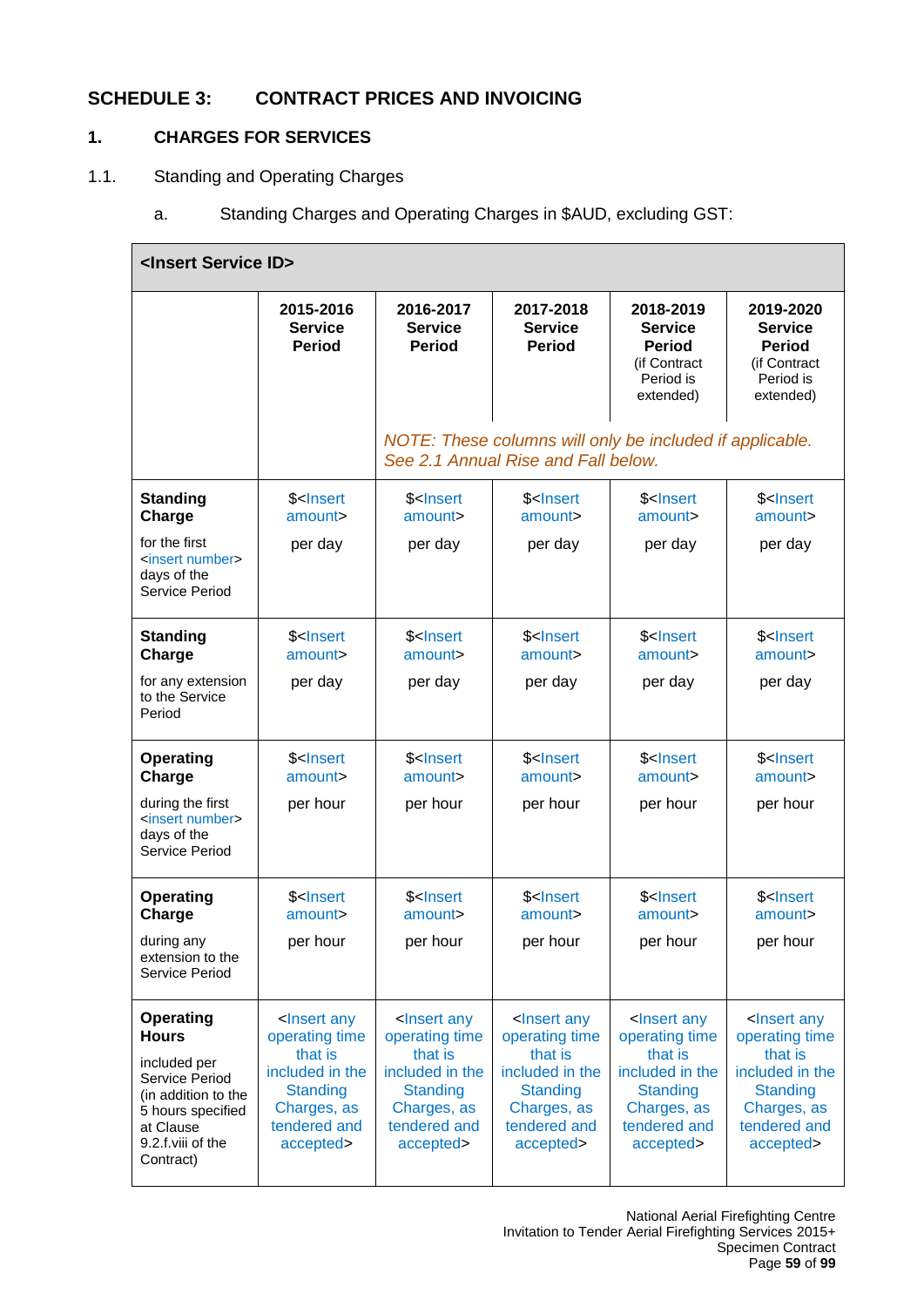*NOTE: The Contract Prices of successful Tenderers will be inserted into the above table. for each contracted Service. This table will be replicated if necessary for multiple Services).*

*For Partial Availability Services the Standing and Operating Charges table will be modified as required, according to the pricing model tendered and accepted.*

#### 1.2. Charges for engagement during the Training Period

*NOTE: This clause will detail the charges for engagement of the Aircraft during the specified Training Period, if applicable and if different from the Charges applicable during the Service Period.*

#### 1.3. Charges for engagement outside the Service Period

*NOTE: This clause will detail the charges for engagement of the Aircraft outside of the Service Period, e.g. for routine pre-season or other training exercises, and ad hoc engagements, if applicable and if different from the Charges applicable during the Service Period.*

#### 1.4. Mobilisation and demobilisation charges

*NOTE: (Secondary Contracts only). This clause will detail the mobilisation and demobilisation charges if applicable. Mobilisation and/or demobilisation charges will be accepted ONLY for Secondary Contracts. Costs associated with mobilisation and demobilisation must be amortised (i.e. built in to) Standing Charges and Operating Charges for Primary Contracts.*

#### 1.5. Refueller

All charges for a Refueller in excess of 150km from the NOB are to be determined in accordance with NAFC Standard PR-005 - Pricing for Refuelling Vehicles.

*NOTE: This clause will detail any charges associated with the operation of the Refueller (if applicable) in excess of 150km from the NOB, or where otherwise required by the Member. If no alternative charges are specifically tendered and accepted, charges will be determined in accordance with NAFC Standard PR-005 - Pricing for Refuelling Vehicles.*

#### 1.6. Ferry charges

*NOTE: This clause will detail any "ferry" charges that a Tenderer may put forward in their tender documents for "ferry" flights for any Service to or from a NOB or a TOB either within or outside the Member's jurisdiction. A "ferry" flight is a flight with the sole purpose of relocating an aircraft from one operating base to another.*

#### 1.7. Other charges

*NOTE: This clause will detail any other charges, if applicable such as those for optional additional capabilities.*

#### 1.8. Discounts

*NOTE: This clause will detail any discounts offered by the Tenderer, and accepted.*

*Tenderers may offer settlement discounts if desired. Tenderers should expect accounts to be settled within normal trading terms of the relevant Member – generally by EFT within 30 days of receiving a valid tax invoice. Where settlement discounts are offered the*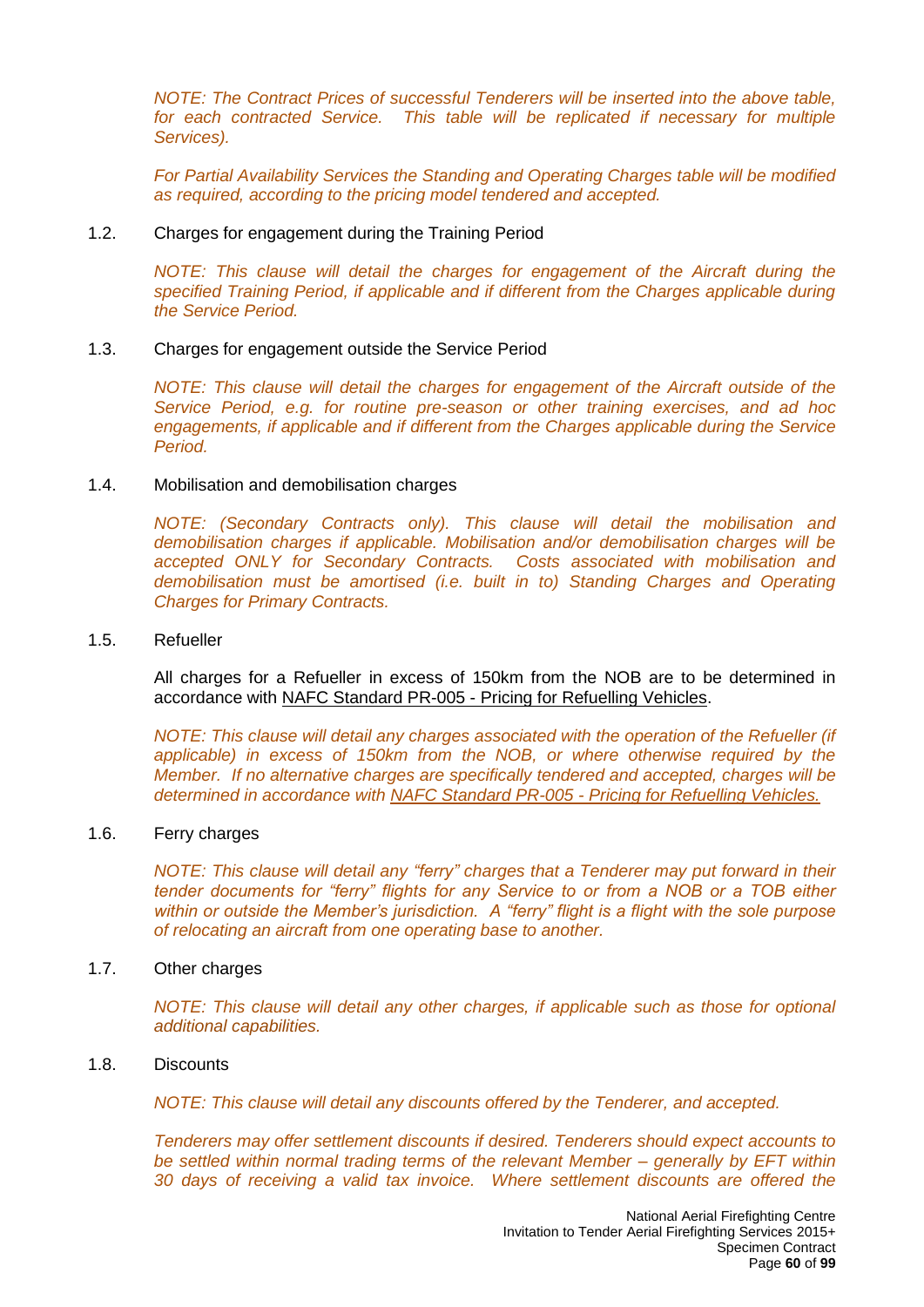*applicable terms should be specified by the Tenderer but should not involve settlement in less than 7 days from issuing a tax invoice.*

## **2. VARIATIONS TO CONTRACT PRICE**

2.1. Annual Rise and Fall

During the Contract Period, except for the first year, Contract Prices will be varied as set out below:

*NOTE: This clause will only be included if the Tenderer elects in their tender to exercise annual rise and fall provisions. It is preferred that the Contract Prices in each year are the same as the prices applicable in the first year.*

*If the Tenderer chooses to exercise annual rise and fall provisions, Tenderers may choose from the following options only:*

- *a. [Preferred, if rise and fall provisions are to be exercised] The Contract Price, or a component of the Price, is subject to CPI variation, or partial CPI variation, each year using CPI as defined in the Contract at clause 9.3.; or*
- *b. Actual prices are specified for each year of the Contract; or*
- *c. Prices are subject to a fixed percentage increase or decrease for each year of the Contract.*

*For all options, prices may still be subject to fuel price or exchange rate variations if the Contractor has so elected.*

2.2. Exchange Rate Variation

RESERVED – this clause is not applicable.

2.3. Fuel Price Variation

*This clause will only be included if the Tenderer elects in their Tender to exercise the standard fuel price variation model.*

During the Contract Period the Operating Charge will be varied, when applicable, relative to the fuel price as set out below:

a. The Benchmark Fuel Price (**BF**) in \$AUD, including GST, is \$*<value will be inserted here>* / litre.

*NOTE: Benchmark Fuel Price will be specified here. The Benchmark Fuel Price*  will be agreed between NAFC and the Contractor at the time of executing the *Contract based on fuel price information provided in the Tender.*

*Ideally, in order to allow NAFC to standardise the Benchmark Fuel Price, unless otherwise agreed between NAFC and the tenderer, the Benchmark Fuel Price will be the price according to the Caltex Reference Price Advice at the time NAFC seeks pricing information at Stage 2 (NAFC will provide this information to those tenderers who are invited to submit prices at Stage 2).*

b. The source of the Reference Fuel Price (**RF**) will be *<Source of Reference Fuel Price will be specified here>.*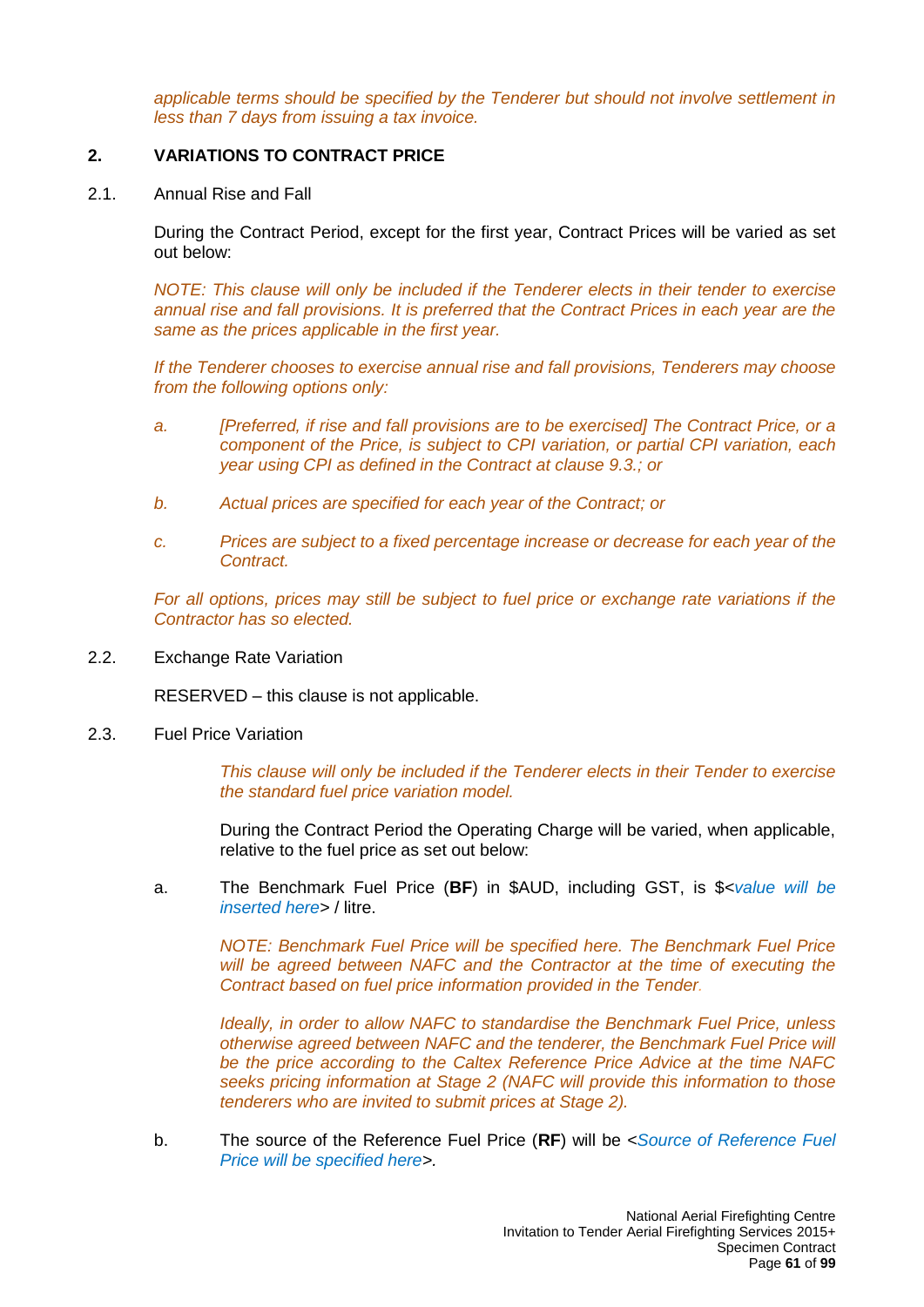*NOTE: The Reference Fuel Price will normally be a published aviation fuel price, equivalent to a terminal gate price applicable in the State where the NOB is located.*

*Ideally, in order to allow NAFC to standardise the Reference Fuel Price, if tenderers elect to apply the Fuel Price Variation model the source of the Reference Fuel Price should be the Caltex Reference Price Advice (this Advice can be made available as an email subscription service from Caltex Australia Petroleum Pty Ltd).* 

- c. Benchmark Fuel Prices and Reference Fuel Prices include GST and other applicable taxes.
- d. The Benchmark Fuel Consumption (**FC**) is *<value will be inserted here*> litres per hour.

*NOTE: Benchmark Fuel Consumption is the average rate of fuel consumption in cruise flight as tendered.*

e. On the first day of, or at the first practical opportunity in, each calendar month, during each Service Period, if the Reference Fuel Price varies from the Benchmark Fuel Price by more than 5% of the Benchmark Fuel Price, the Operating Charge applicable for that calendar month will be adjusted as follows:

If the Reference Fuel Price rises above the Benchmark Fuel Price, then:

 $ROC = OC + (((RF - BF) - (0.05*BF)) \times FC)$ 

or, if the Reference Fuel Price falls below the Benchmark Fuel Price, then:

 $ROC = OC - (((BF - RF) - (0.05*BF)) \times FC)$ 

Where:

ROC = the Revised Operating Charge, applicable for that Calendar Month

OC = the Operating Charge specified at clause 1 of this Schedule

BF = Benchmark Fuel Price, refer to clause 2.3.(a) of this Schedule

RF = Reference Fuel Price, refer to clause 2.3.(b) of this Schedule

FC = Benchmark Fuel Consumption, refer to clause 2.3.(d) of this Schedule

f. Fuel price variations if exercised apply in addition to other variations, however, if a Contractor varies the Operating Charges by the annual rise and fall provision then the Benchmark Fuel Price will also be varied by the same rise and fall as the Operating Charge in the minimum Service Period as described in clause 2.1.

> *EXAMPLE: The Benchmark Fuel Price is \$1.60 per litre and the Reference Fuel Price on 01 February is \$1.80 per litre. The specified Operating Charge is \$2,000.00 per hour and the Benchmark Fuel Consumption is 400 litres per hour. The Operating Charge applicable for the month of February will now be \$2,048.00 per hour.*

> *In summary – the Fuel Price Variation Model allows for the fuel price, including GST and applicable taxes, to vary by plus or minus 5%, without affecting the*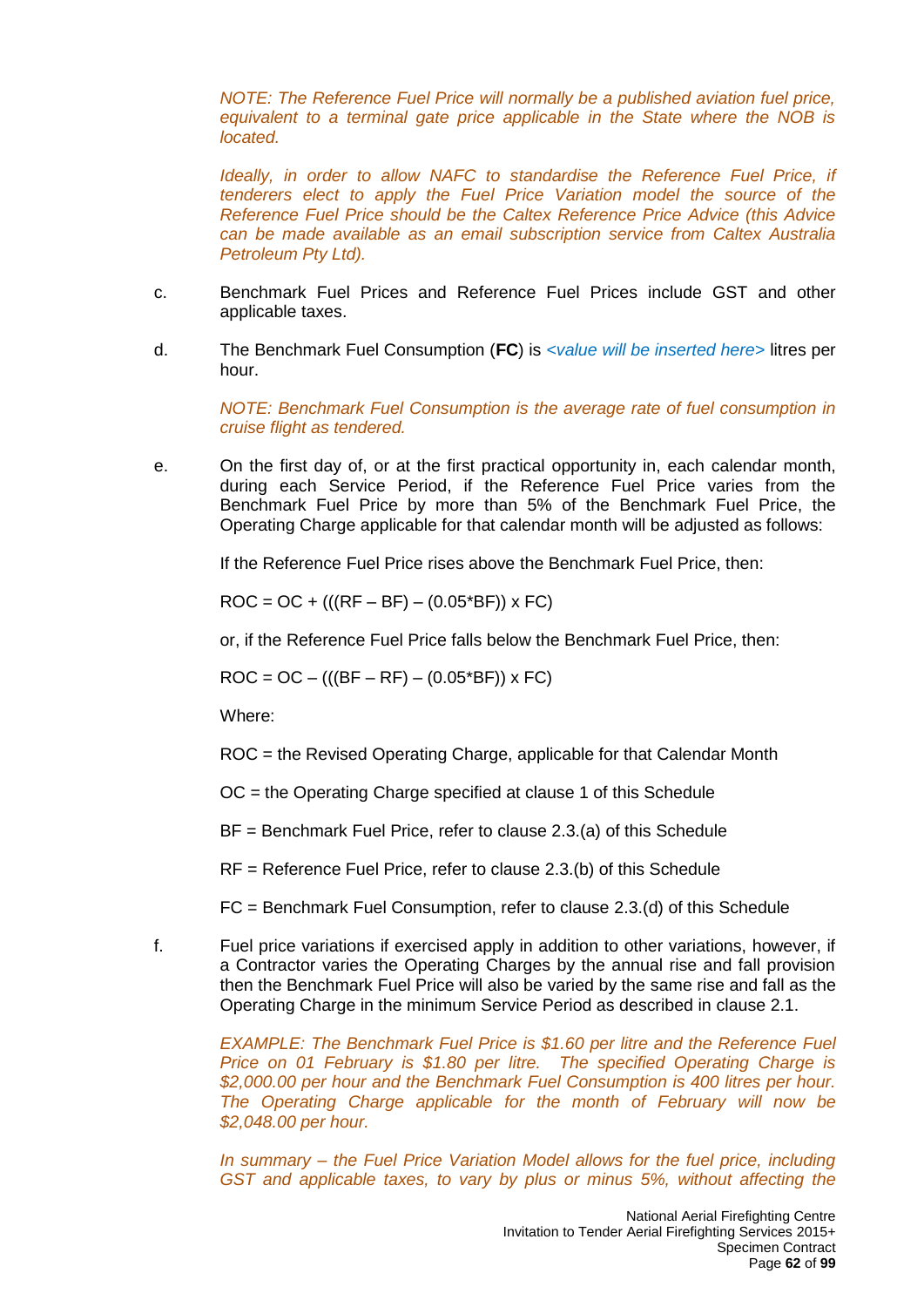*Operating Charge. The Operating Charge is revised once per month according to any rise or fall in the fuel price that is in excess of 5%.*

*Note that this model has been varied slightly from that applied in previous years. Previously the trigger for variation was a change in fuel price of 5 cents, now it is 5%.*

*Fuel price variations if exercised apply in addition to other variations, however, if a Contractor varies the Operating Charges by the annual rise and fall provision then the Benchmark Fuel Price will also be varied by the same rise and fall.*

g. Exchange rate variations are not applicable to the Benchmark Fuel Price variations.

#### **3. SUBSTITUTE OR ADDITIONAL AIRCRAFT**

- a. Where the Contractor provides a substitute Aircraft that has a capacity or performance that exceeds that of the replaced Aircraft, the Contract Price payable in relation to the substitute Aircraft must not exceed that payable in relation to the Aircraft that has been replaced.
- b. Where the Contractor provides a substitute Aircraft that has a capacity or performance that is less than that of the replaced Aircraft, the Contract Price payable in relation to the substitute Aircraft must be negotiated with NAFC and must reflect the reduced capacity or performance of the Aircraft
- c. If required, and subject to availability, Additional Aircraft (of a similar make and model to the Aircraft) will be provided by the Contractor to NAFC at the rates detailed in this Schedule. Excess mobilisation/demobilisation costs for Additional Aircraft, if applicable, may be reimbursed to the Contractor at cost, provided that NAFC has agreed to the quantum of those costs prior to the engagement of the Additional Aircraft.
- d. Where the Contractor provides an Additional Aircraft that has a capacity or performance that differs from that of the contracted Aircraft, the Contract Price payable in relation to the Additional Aircraft must be negotiated with NAFC to reflect the different capacity or performance of the Aircraft.

## **4. FUEL PURCHASED FROM NAFC**

#### *NOTE: Not applicable to any "Dry Hire" Contracts*

- a. For Wet-A Hire or Wet-B Hire Services, if NAFC or a Member purchases fuel which is used by the Contractor, the Contractor will be separately billed and is liable for the cost of that fuel. Unless otherwise agreed, the price of the fuel will be as follows:
	- i. in relation to fuel supplied at a commercial airport and paid for by NAFC or the Member the price will be based on the posted airport price at the time the fuel was provided; and
	- ii. in all other situations, the price will be based on the posted price at the closest commercial airport plus a margin of 20% to cover handling and administrative expenses. The 20% margin does not apply where the Member has explicitly required the Contractor to use the fuel provided by the Member.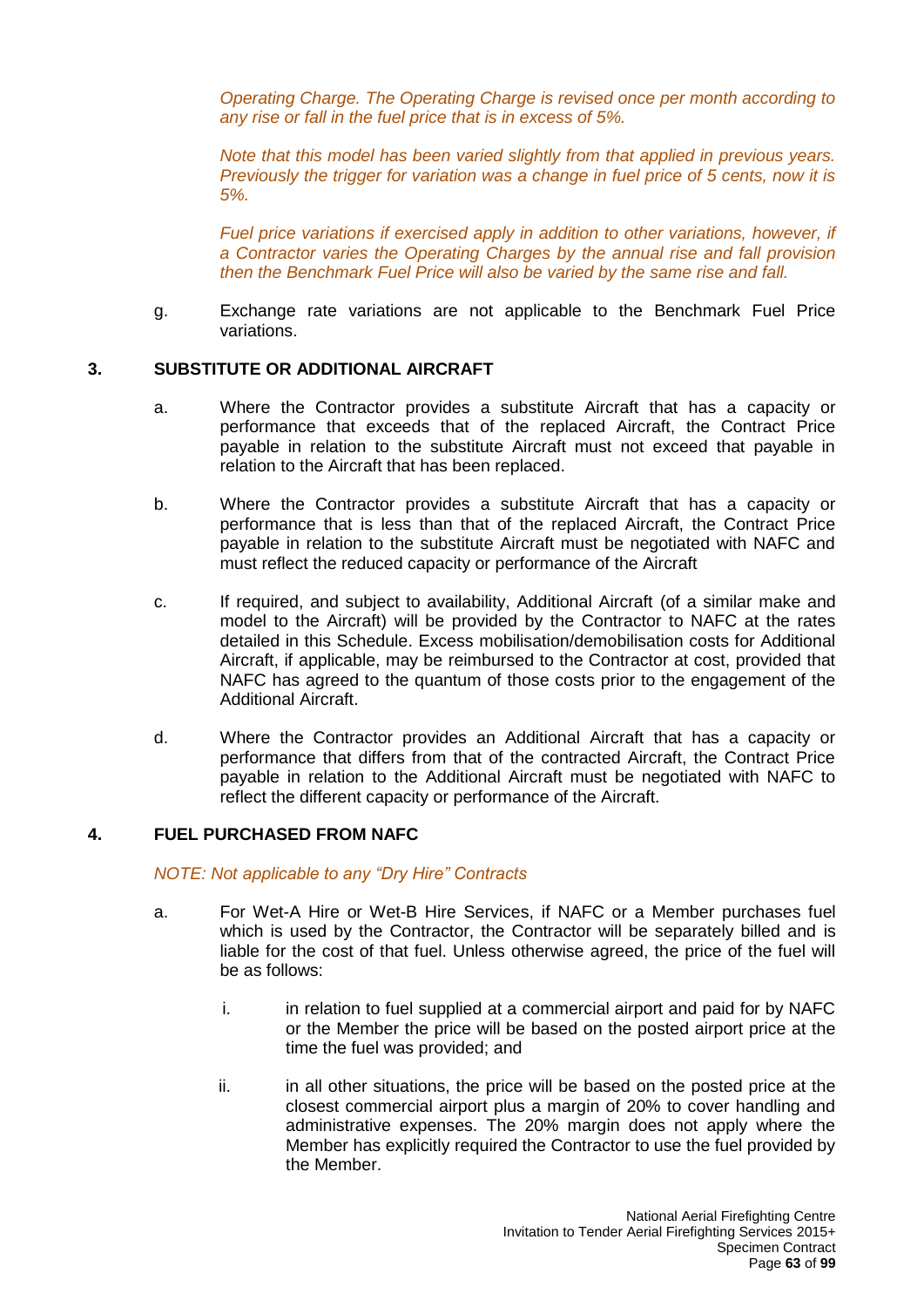# **5. FORM OF INVOICING**

- 5.1. Individual tax invoices will be produced for each Aircraft supplied.
- 5.2. Tax invoices will comply with the requirements of the GST legislation and regulations (as a Tax Invoice) and will specify:
	- a. the Contractor's Australian Business Number; and
	- b. the amount of any GST paid or payable to the Contractor; and
	- c. the dates of delivery of the Services to which the invoice relates; and
	- d. the Contractor's address for payment; and
	- e. the reference number of this Contract and the relevant purchase.
- 5.3. Tax invoices will specify a full description of the Services delivered including:
	- a. NAFC Service identification; and
	- b. Aircraft Registration and Nominated Operational Base (NOB); and
	- c. Number of activations for the invoice period; and
	- d. Date of activations; and
	- e. Description of the work undertaken on any activation; and
	- f. Number of firebombing drops per activation; and
	- g. Amount of any drop made in any firebombing operations; and
	- h. Type of Fire Suppressant or Fire Retardant dropped in any Firebombing operations; and
	- i. Number of personnel transported per activation; and
	- j. Days at NOB; and
	- k. Days and part days of Available status; and
	- l. Days and part days of Available (Limited) status; and
	- m. Days and part days of Not Available status; and
	- n. Operating hours and part operating hours.
- 5.4. Tax invoices will completely describe the charges, including:
	- a. Total Standing Charges for the period; and
	- b. Total Operating Charges for the period; and
	- c. Any additional costs charged (eg relating to time away from NOB); and
	- d. If a discount is applicable, the discounted price.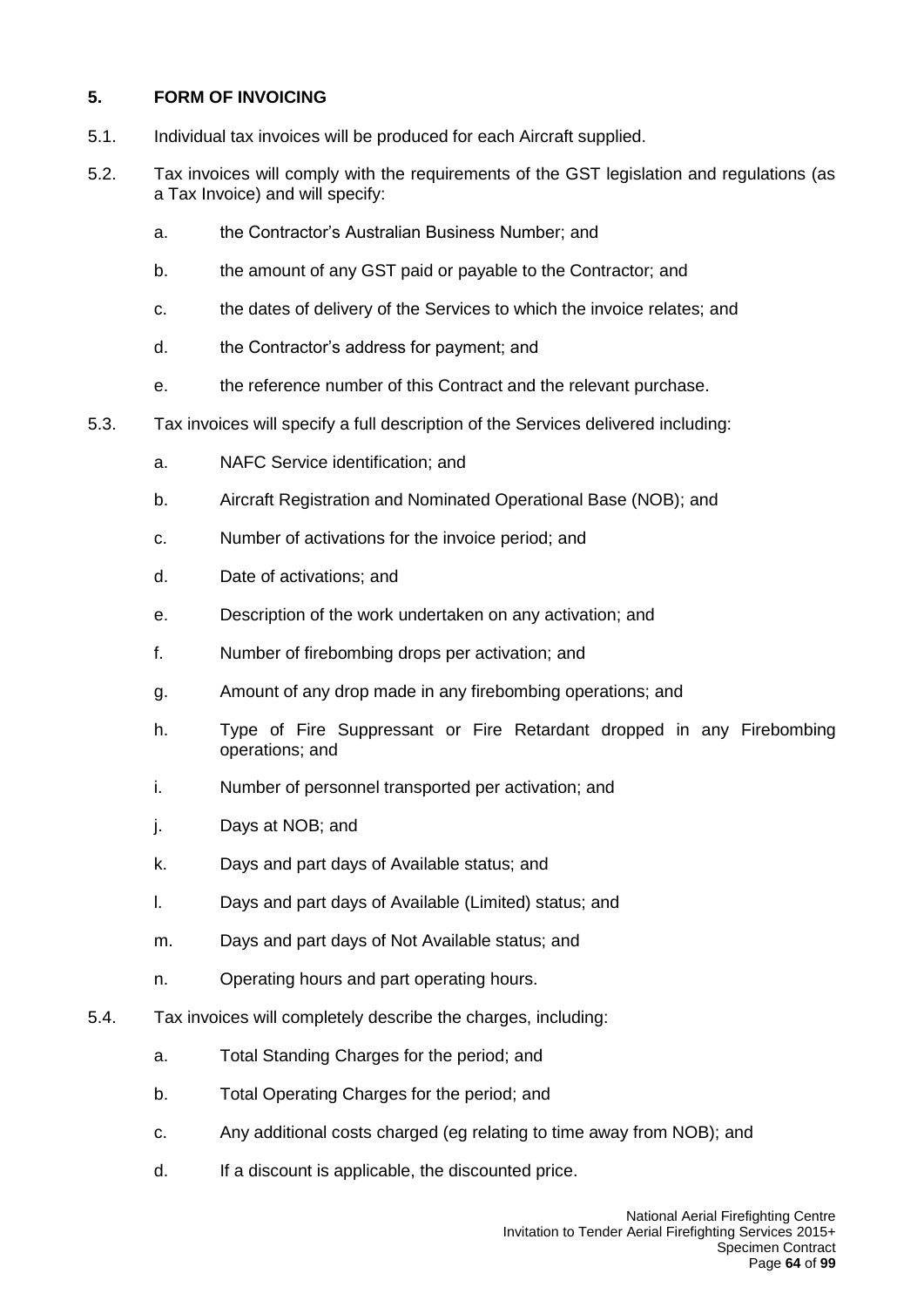- 5.5. Tax invoices must be accompanied by:
	- a. A copy of the Aircraft Status Register appropriate to the period; and
	- b. Flight Operations Returns appropriate to the period; and
	- c. Where appropriate, copies of tax invoices or release notes for fuel; and
	- d. Where appropriate, copies of tax invoices for other expenses being on-charged (accommodation, landing charges etc).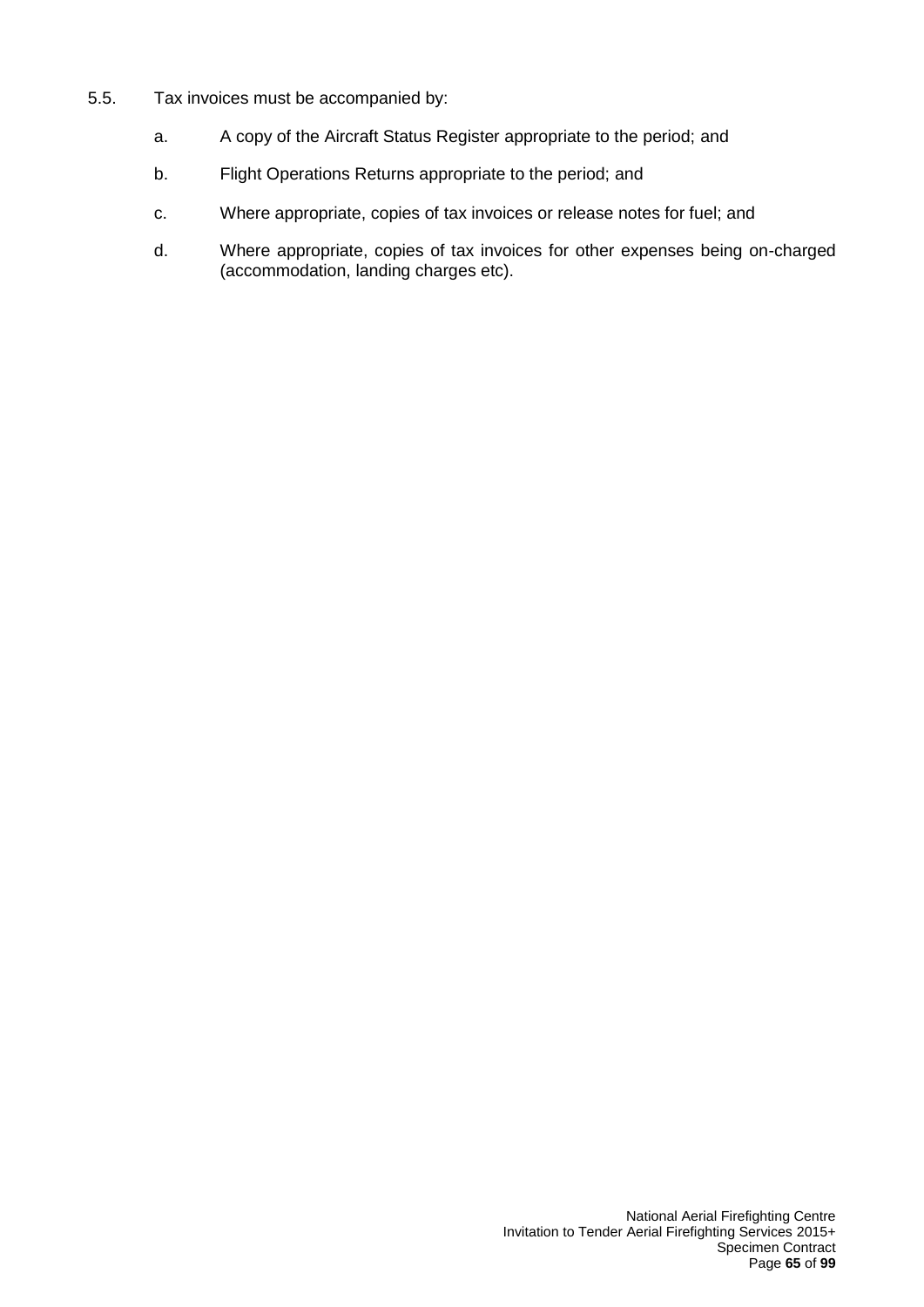# **SCHEDULE 4: PERSONNEL**

## **1. PERSONNEL REQUIREMENTS**

1.1. The Contractor will ensure that any Flight Crew and Crewperson provided to pilot, operate or crew the Aircraft under this Contract is appropriately qualified, licensed, rated, endorsed, skilled, experienced, competent and current to carry out the Services required.

*NOTE: Tenderers are advised that approvals required for pilots may include, but are not limited to, those required for low flying and for flight within 300m of structures.*

- 1.2. The Contractor will ensure that any Flight Crew and Crewperson provided are able to communicate in English such that they can clearly understand and be clearly understood in typical fire and emergency management situations over various radio and telephone systems.
- 1.3. The Contractor will ensure that Flight Crew, Crewpersons and other key Personnel involved with the delivery of the Services have undergone training in Team Resource Management and human factors with a provider and to a syllabus acceptable to NAFC. Initial training or refresher training must be completed within the three years prior to that person delivering any Services at any point in time.
- 1.4. The Contractor will ensure that Flight Crew and Crewpersons have undergone human factors training in the recognition and avoidance of flight obstacles at low level, with a provider and to a syllabus acceptable to NAFC. Initial training or refresher training must be completed within the three years prior to that person delivering any Services at any point in time.
- 1.5. The Contractor will ensure that the Flight Crew and Crewpersons who are working in a multi-crew environment in the delivery of the Services have undergone training in Crew Resource Management specific to multi-crew operations with a provider and to a syllabus acceptable to NAFC.
- 1.6. The Contractor will ensure that the Flight Crew, Crewpersons and other key Personnel involved with the delivery of Rotary Wing Services or self-filling Fixed Wing Firebombing Services, have successfully completed a course in Aircraft Underwater Escape Training (**AUET**) with a provider and to a syllabus acceptable to NAFC. Initial AUET training or refresher training must be successfully completed within the three years prior to that person delivering any Services at any point in time.
- 1.7. The Contractor will ensure that Flight Crew, Crewpersons, the Refueller and any other Personnel that may assist with providing or maintaining the Services at a location where there is a risk of bushfire occurring have completed the Course in Basic Wildfire Awareness (Code 22023 VIC) as administered or licensed by the Australasian Fire and Emergency Service Authorities Council Limited.
- 1.8. The Contractor will ensure that, unless specially exempted by NAFC, all Personnel hold a current Aviation Security Identification Card (**ASIC**) as defined in the *Aviation Transport Security Regulations (Cth) 2005* or their successor.
- 1.9. The Contractor will ensure that pilots maintain clear, legible and accurate detailed records of flights and Aircraft on Flight Operations Returns to a standard acceptable to NAFC. The Contractor must make the Flight Operations Returns available for inspection by an officer authorised by NAFC at any time.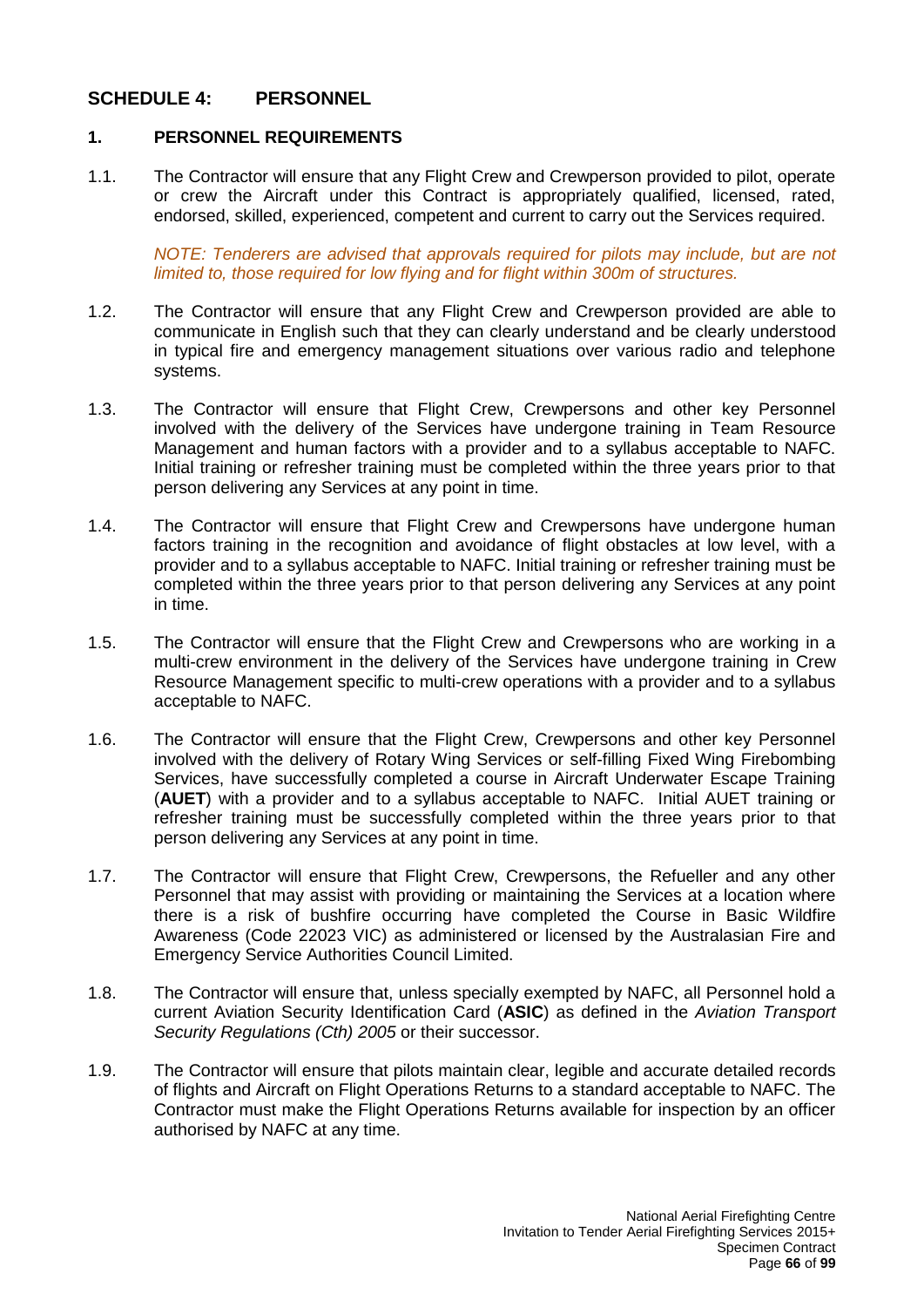- 1.10. The Contractor will ensure that the Chief Pilot and Flight Crew attend, at mutually agreed times and locations, general briefings and training sessions as requested by NAFC or the Member, at no cost to NAFC.
- 1.11. The Contractor will ensure that any manuals, handbooks, briefings, or other documents supplied by either a Member or NAFC are made available to the Chief Pilot and Flight Crew, Crewpersons and other key Personnel prior to the commencement of any Service Period.
- 1.12. All members of the Flight Crew must carry a mobile telephone active on a network approved by NAFC. The telephone must be carried at all times during any Service Period and switched on when coverage is available and operation is not otherwise precluded for safety or legal reasons. The contact details for the mobile telephones must be provided to NAFC prior to any Service Period.

## **2. CREWPERSON REQUIREMENTS**

2.1. The Contractor will ensure that all Crewpersons meet the approval and licensing requirements of CASA and are fully certified and possess all relevant competency requirements of the Member and for the duties they are required to perform.

## **3. PILOT AND CO-PILOT REQUIREMENTS**

*NOTE: Tenderers are advised that Australian fire and land management agencies are continuing to work towards a competency-based certification system for pilots engaged in firefighting operations, concentrating initially on pilots involved in firebombing. Certification of pilots may require ground and air training in various aspects of aerial firefighting. Should such a system be introduced during the period of this Contract NAFC will require that pilots meet the required standards at no additional cost to NAFC or Members.*

- 3.1. Except where specifically exempted in writing by NAFC the Contractor will ensure that pilots and co-pilots will meet all of the requirements of this subheading.
- 3.2. If, during the Contract Period, the Member requires all pilots and co-pilots undertaking firefighting operations to complete a competency-based certification system, including ground and air training in various aspects of aerial firefighting; then the Contractor at its own expense will ensure that all pilots and co-pilots complete the training.
- 3.3. The Contractor will ensure that the pilot in the command of any Aircraft provided has flown a minimum of **1500 hours as pilot in command.**
- 3.4. The Contractor will ensure that the pilot of any Aircraft provided that may undertake Firebombing has flown a minimum of **1000 hours total time** in agricultural operations or in similar operations certified by the Chief Pilot of the Contractor as providing equivalent experience to agricultural operations. This clause does not apply to pilots provided for Air Attack Supervision Aircraft or Specialist Intelligence Gathering Aircraft.
- 3.5. The Contractor will ensure that the pilot in command of any Aircraft provided has flown a minimum of **100 hours total time** in agricultural operations or in firefighting operations at low level in mountainous or heavily dissected terrain or in similar operations as certified by the Chief Pilot of the Contractor as providing equivalent experience to operations in a mountainous environment. The Contractor will ensure that the pilot in command of any Air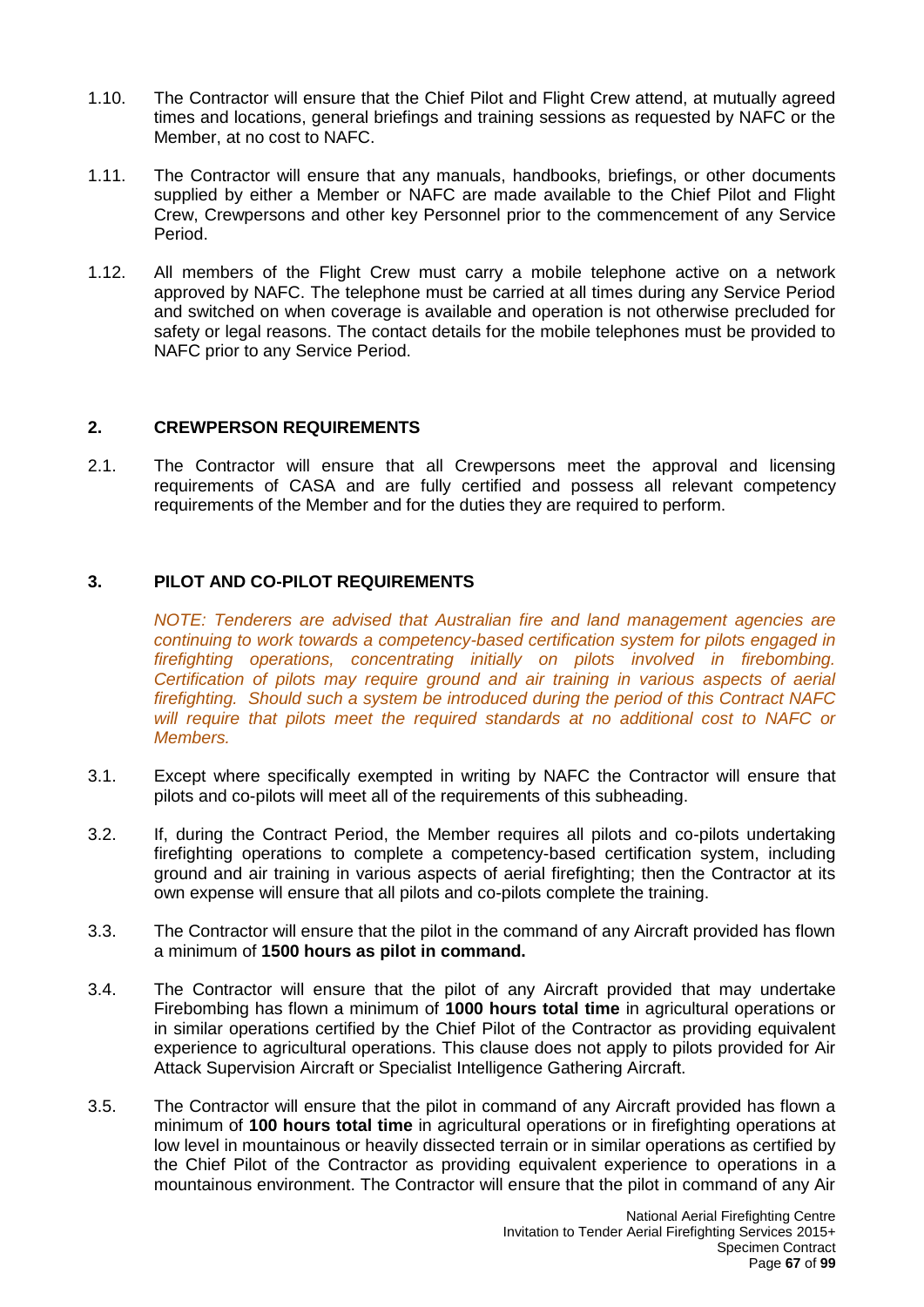Attack Supervision Aircraft provided has flown a minimum of **25 hours total time** in agricultural operations or firefighting operations under the conditions outlined in this clause. This clause does not apply to pilots provided for Fixed Wing Specialist Intelligence Gathering Aircraft.

- 3.6. The Contractor will ensure that the pilot in command of any Aircraft provided that may undertake Firebombing has a minimum of **50 hours total time** of Firebombing experience. This clause does not apply to pilots provided for Air Attack Supervision Aircraft or Specialist Intelligence Gathering Aircraft.
- 3.7. The Contractor will ensure that the pilot in command of any Air Attack Supervision Aircraft or Specialist Intelligence Gathering Aircraft has a minimum of **50 hours total time of**  Aerial Firefighting experience.
- 3.8. The Contractor will ensure that the pilot in command of any Aircraft provided has flown a minimum of **100 hours as pilot in command on type** or on a similar type as acceptable to NAFC.
- 3.9. The Contractor will ensure that the pilot in command of any Aircraft provided has flown a minimum of **5 hours** as pilot in command **on type** or on a similar type as acceptable to NAFC in the six month period immediately preceding the commencement of any Service Period.
- 3.10. The Contractor will ensure that the pilot in command of any Firebombing Aircraft provided has dropped a minimum of **10 loads** of Fire Retardant or Fire Suppressant under the supervision and to the full satisfaction of an authorised officer during actual or simulated Aerial Firefighting operations.
- 3.11. The Contractor will ensure that the co-pilot of any Aircraft provided has flown a minimum of **500 hours total time** and has a minimum of **10 hours** flying time in Aerial Firefighting operations, unless otherwise specifically approved by NAFC.
- 3.12. The Contractor will ensure that the co-pilot of any Aircraft provided has flown a minimum of **5 hours on type** or on a similar type as acceptable to NAFC in the six month period immediately preceding the commencement of any Service Period.
- 3.13. The Contractor will ensure that Flight Crew are adequately trained to recognise, avoid and safely recover from unexpected or inadvertent entry of the Aircraft into situations of low visibility.
- 3.14. The Contractor will ensure that the pilots of any Aircraft provided that may undertake Firebombing must be able to drop Fire Retardant or Fire Suppressant to a standard of accuracy acceptable to NAFC.
- 3.15. The Contractor will ensure that the Flight Crew of any Aircraft provided will be able to work as part of a team with the Member's Personnel.

## **4. PERSONAL EQUIPMENT REQUIREMENTS**

- 4.1. The Contractor will require the Flight Crew and Crewpersons to have available, at all times during any Service Period, personal effects and requirements sufficient to allow for operations away from the NOB for periods of up to six consecutive days.
- 4.2. The Contractor will ensure all Flight Crew and Crewpersons provided must at all times when the Aircraft is operating: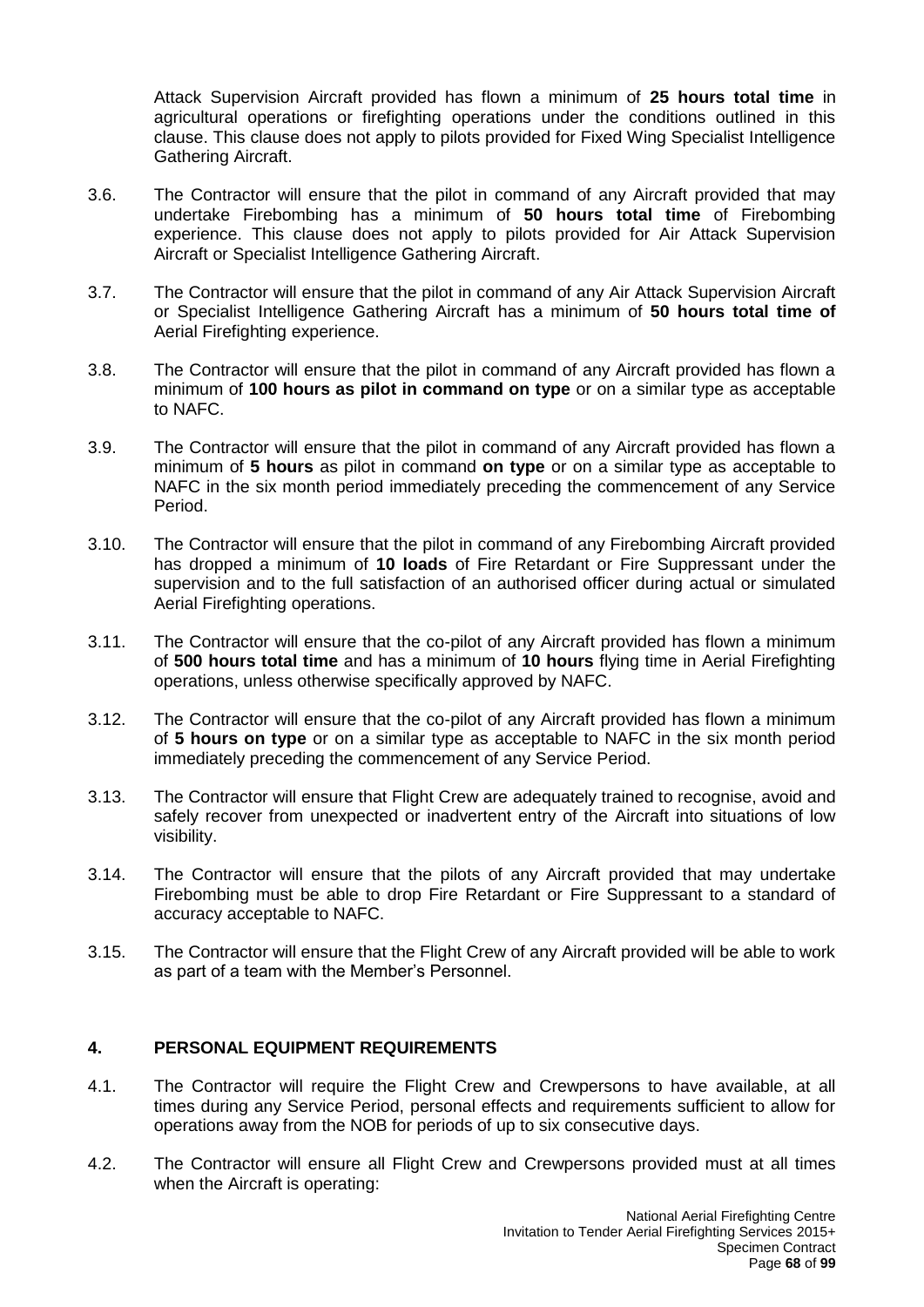- a. wear fire retardant or fire resistant protective clothing extending to footwear and wrists; and
- b. wear leather or fire retardant footwear which provides ankle protection and ankle support; and
- c. do not wear any garments made from synthetic or other material with low temperature melting point characteristics, low flashpoint or high flammability.
- 4.3. The Contractor will ensure that all Flight Crew and Crewpersons operating the Aircraft on Firebombing operations or other operations involving sustained flight below 1,000 feet AGL, wear fire retardant gloves.
- 4.4. The Contractor will ensure that all Flight Crew and Crewpersons operating the Aircraft on Firebombing operations or other operations involving sustained flight below 1,000 feet AGL, wears a protective helmet of a standard acceptable to NAFC and fitted with boom microphone and headset compatible with the communication requirements of this Contract, and will utilise the boom microphone and headset to meet communication requirements.
- 4.5. The Contractor will ensure that all Personnel provided will be supplied with personal protective clothing and equipment suitable for the role they are performing, and that personnel will wear the personal protective clothing and equipment when performing their role.

*NOTE: Contractors are advised to undertake their own research into the most appropriate design of personal protective clothing for the particular Aircraft or role. Clothing should be designed to provide relief of metabolic heat load whilst providing optimum protection in the event of an aircraft crash involving a fire. If a Contractor determines that treated cotton firefighter personal protective clothing provides the best solution, Member agencies will make this available to Contractors "at cost" for the Contractor's Personnel.*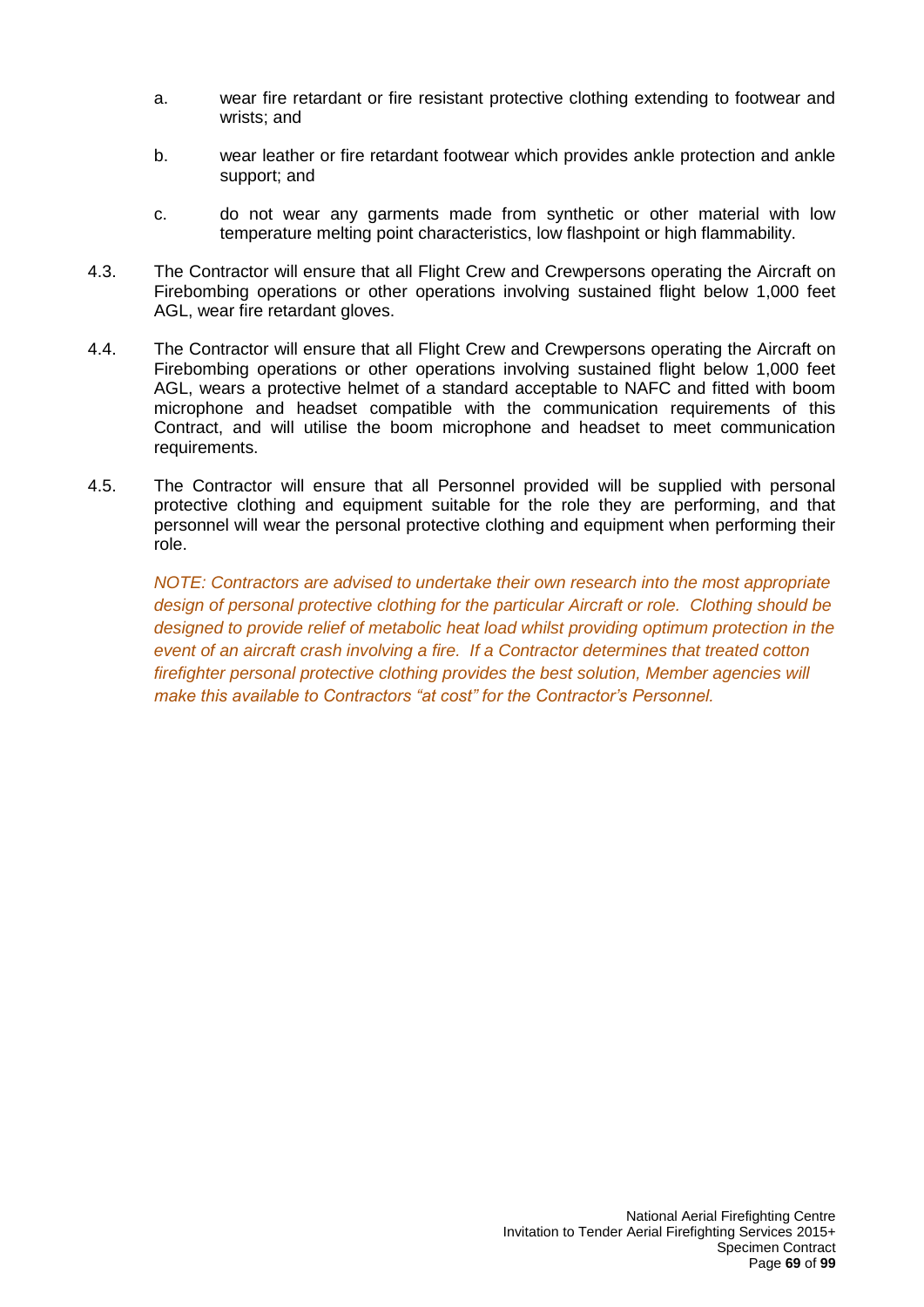# **SCHEDULE 5: AIRCRAFT**

## **1. GENERAL AIRCRAFT SPECIFICATIONS**

- 1.1. Aircraft must be in good condition.
- 1.2. [*Preferred*] Airframes of Aircraft used to provide the Service will be less than fifteen years old, from their date of manufacture.

*NOTE: This clause indicates a general preference for "younger" airframes. The age of the airframe tendered will be considered in tender evaluation. Re-manufactured airframes will be considered as equivalent to new airframes only if they have been "zero-timed".*

- 1.3. Rotary Wing Aircraft must be powered by a gas turbine engine(s).
- 1.4. [*Preferred*] Fixed Wing Aircraft must be either multi-engined or, if single-engined, must be powered by a gas turbine engine.
- 1.5. Aircraft required to carry passengers must have a Standard Certificate of Airworthiness, or equivalent in the country of registration, for the aircraft configuration used to supply the Services. For Rotary Wing Aircraft with Firebombing tanks where a deployed hover-fill snorkel requires the Aircraft hold a Special Certificate of Airworthiness (eg Restricted Category) then a dual Certificate of Airworthiness is acceptable, provided the Standard Certificate of Airworthiness applies when the snorkel is stowed or removed.
- 1.6. Unless specifically exempted by NAFC, Aircraft must use only aviation grade fuel that has been approved by the engine manufacturer and by CASA for use in the Aircraft.
- 1.7. The Contractor will be responsible for equipping the Aircraft to meet the requirements of this Contract and to carry out the Services required, and will also be responsible for arranging all appropriate and necessary approvals and authorisations.
- 1.8. The Contractor will ensure that during any Service Period the Aircraft is, as far as practicable, configured to optimally provide the Services required under this Contract, and that the load carrying ability is maximised. For example, this includes, but is not limited to:
	- a. removing equipment not required for the delivery of the Services; and
	- b. equipping the Aircraft with appropriate performance enhancing devices.

*NOTE: Performance enhancing devices, for example, may include STOL kits, tail boom strakes on Rotary Wing aircraft or vortex generators.*

- 1.9. The Contractor will ensure that the Aircraft can be securely locked, and when appropriate is actually locked, as a precaution against unauthorised entry into the Aircraft.
- 1.10. The Contractor will provide NAFC with the empty weight details of the Aircraft prior to the commencement of the first Service Period or if the empty weight details change during the Contract Period.
- 1.11. Where the Aircraft may purge a quantity of fuel to the ground on engine shutdown, startup or during maintenance, the Aircraft must be equipped with a suitable fuel collection or purging prevention device; or the Contractor must demonstrate to the satisfaction of NAFC that fuel purging does not otherwise pose a fire or environmental risk.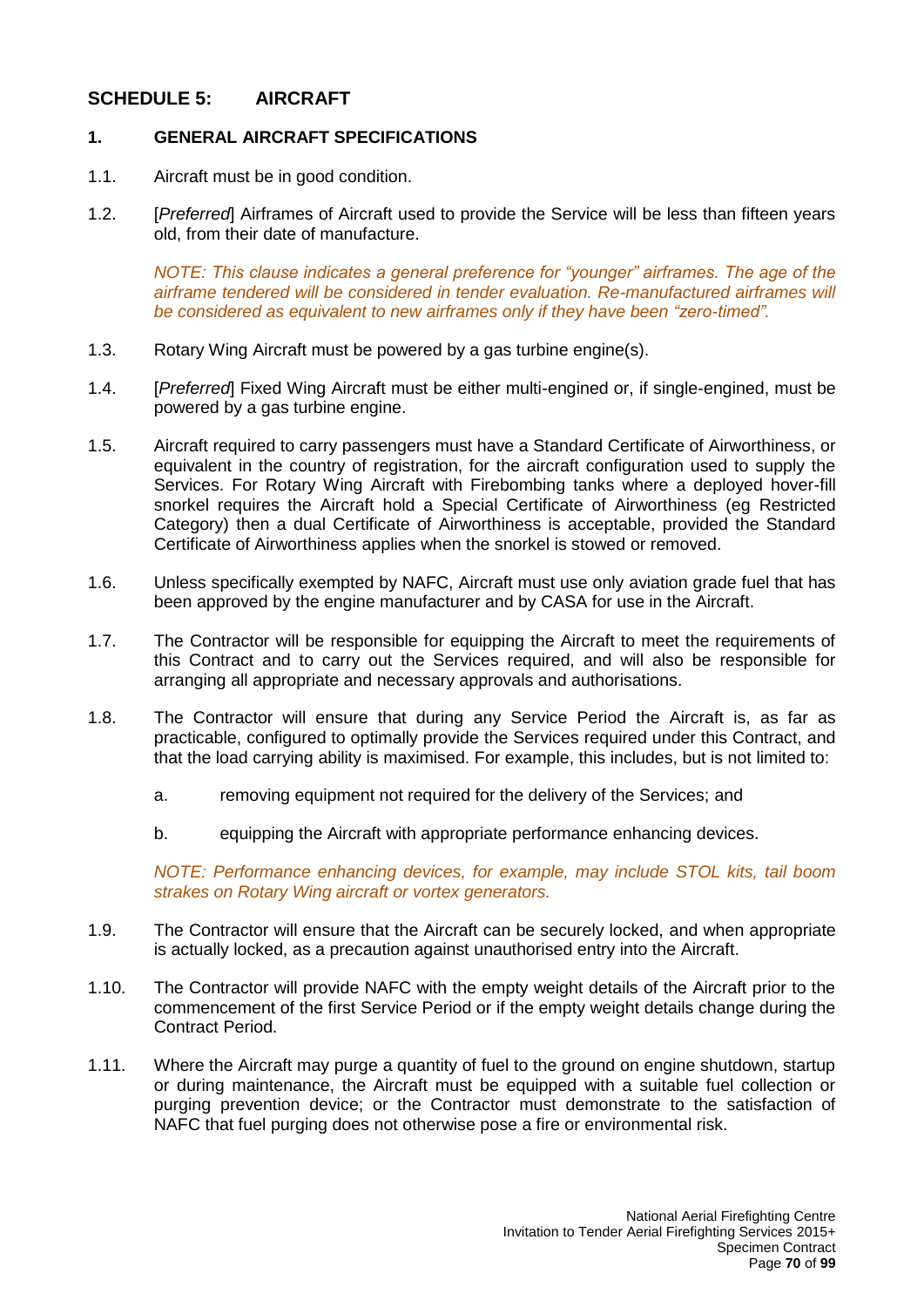1.12. *[Preferred]* The Aircraft will have an on-board system for continuously monitoring and recording a range of flight, aircraft and engine parameters. The system will store the records for downloading and will maintain the records for at least 30 days. The Contractor will make the records available to NAFC upon request.

*NOTE: This clause indicates a preference for Aircraft to be equipped with electronic trend monitoring and recording systems or "HUMS" type systems – as distinct from the AFAMS tracking systems outlined at Clause 5 (below) of this Schedule and event logging systems outlined in Schedule A.*

1.13. Unless specifically exempted by NAFC, any substitute or Additional Aircraft provided must have the performance, range, endurance, load and load capacity at least equivalent to the Aircraft, and will have airworthiness certification equivalent to the Aircraft.

## **2. AIRCRAFT MAINTENANCE**

- 2.1. Aircraft must be airworthy and maintained in accordance with requirements of CASA and the legislative requirements of the country of registration.
- 2.2. The Contractor acknowledges and accepts that the timely provision of high quality and reliable maintenance to the Aircraft is the responsibility of the Contractor.
- 2.3. The Contractor will have in place suitable arrangements to ensure timely access to maintenance Personnel and facilities and will have in place suitable arrangements for the provision of Aircraft maintenance at the NOB or any TOB.
- 2.4. Prior to the commencement of any Service Period the Contractor must demonstrate to the satisfaction of NAFC the following with regard to any Aircraft the Contractor may use to carry out the Services:
	- a. at least 200 hours of operation remain before a required engine and/or gearbox overhaul, or at least 50 hours remain and a suitable replacement engine and/or gearbox are readily available; and
	- b. a major inspection, if required under the maintenance system employed, must not fall due during any Service Period; and
	- c. at least 95 hours of operation (less any operating time required to position the Aircraft at the NOB) remain before the next scheduled 100 hourly service, or equivalent; or demonstrate to the satisfaction of NAFC that the next 100 hourly service will not compromise in any way the ability of the Aircraft to meet the availability provisions of this Contract; and
	- d. any planned requirement for maintenance which may otherwise result in the Aircraft being Not Available for a period exceeding two (2) days (including mandatory inspections, airworthiness, directive compliance, etc) during any Service Period has been carried out or exempted.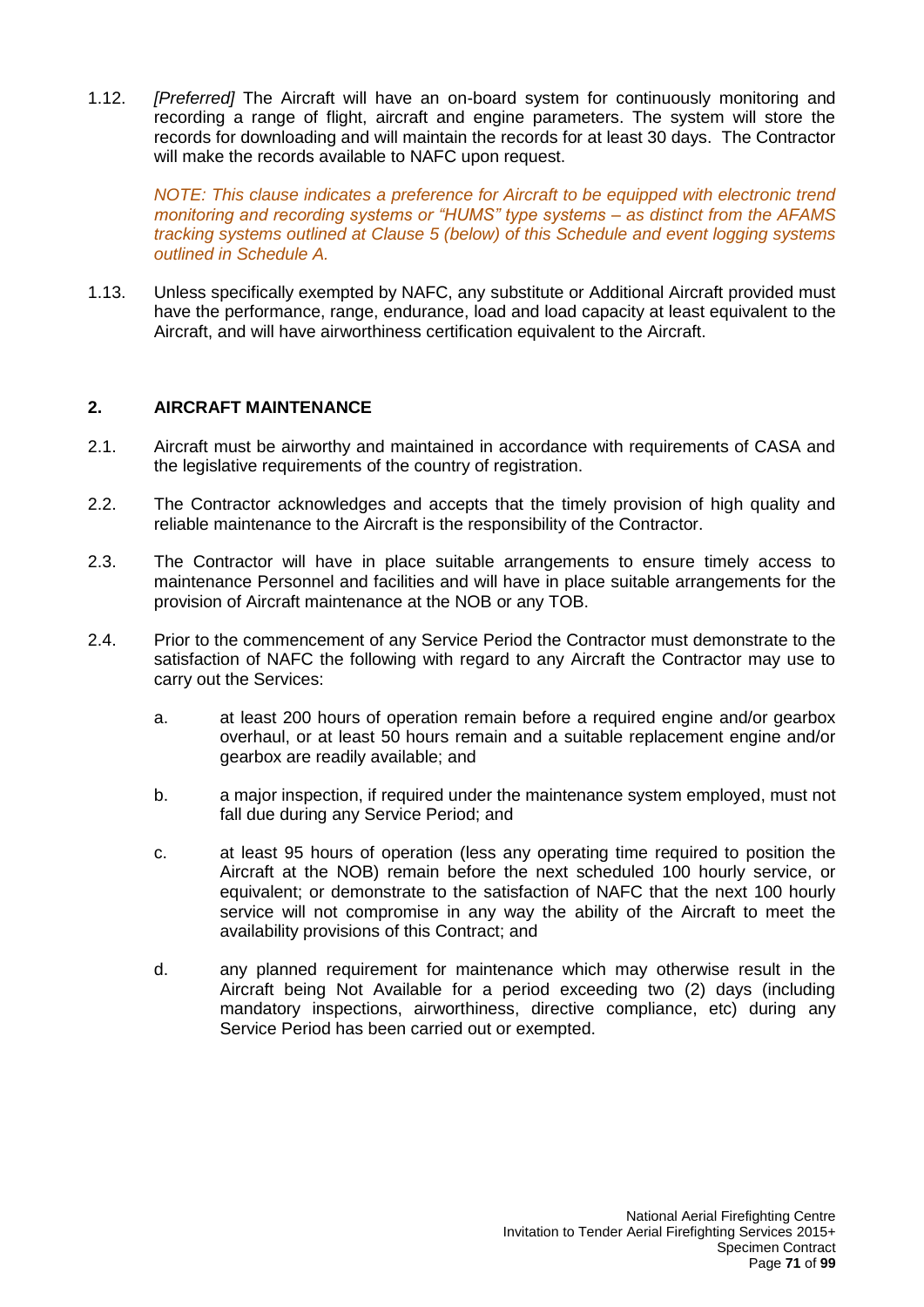## **3. AVIONICS AND COMMUNICATIONS**

- 3.1. The Contractor acknowledges and agrees that the provision of high quality and reliable communication systems in the Aircraft is the responsibility of the Contractor, and that Aircraft not meeting required standards at any time immediately prior to or during any Service Period will be considered Not Available.
- 3.2. The installation and maintenance of all radios, avionics, telephones, public address and siren systems, tracking systems and associated equipment and systems is the responsibility of the Contractor.
- 3.3. The Contractor will ensure all necessary approvals and authorisations are obtained for the installation and operation of all radios, avionics, telephones, public address and siren systems, tracking systems, and associated equipment and systems.
- 3.4. The Aircraft must be equipped with at least one fully installed, impact-activated Emergency Locator Transmitter (**ELT**):
	- a. capable of transmission on 406 Mhz with embedded GPS position; and
	- b. located in an accessible position within the Aircraft, clearly indicated by prominent signs on both the inside and outside of the Aircraft; and
- 3.5. If the Aircraft ELT is not capable of being removed and operated independently from the Aircraft then the pilot must carry on their person a Personal Locator Beacon (**PLB**)**,** with embedded GPS position, in addition to the other ELT and PLB requirements of the clauses under this subheading.
- 3.6. Aircraft must carry at least one PLB capable of transmission on 406 Mhz in addition to the other ELT and PLB requirements of the clauses under this subheading.
- 3.7. Aircraft must be equipped with at least one Secondary Surveillance Radar (**SSR**) transponder with Mode C operation with the installation approved by CASA. The transponder must be operated in Mode C at all times when the Aircraft is flying.
- 3.8. Aircraft must be equipped with at least two fully installed independent 720 channel, 118 Mhz to 136.5 Mhz VHF-AM "COMM" transceivers (handheld transceivers are not acceptable).
- 3.9. Aircraft must be equipped at the Contractors expense with two radio transceivers (**auxiliary radios**) specified by the Member purchasing the Services (handheld transceivers are not acceptable).

*NOTE: Normally the auxiliary radios will be VHF-FM or UHF-FM and will be provided on a loan basis by the relevant Member. Aircraft initially based in NSW will be required to supply one auxiliary transceiver operating on that states' Government Radio Network, at the Contractor's expense.*

- 3.10. [*Preferred*] As far as practicable, auxiliary radios must be installed to provide for rapid, straightforward swapping of auxiliary radios for alternative auxiliary radios (for example when the Aircraft is required to operate in another state or territory).
- 3.11. If required by the Member purchasing the Services, Aircraft must be equipped at the Contractor's expense with at least one terrestrial or satellite mobile telephone service active on a telephone network acceptable to NAFC and fully integrated into the Aircraft audio system.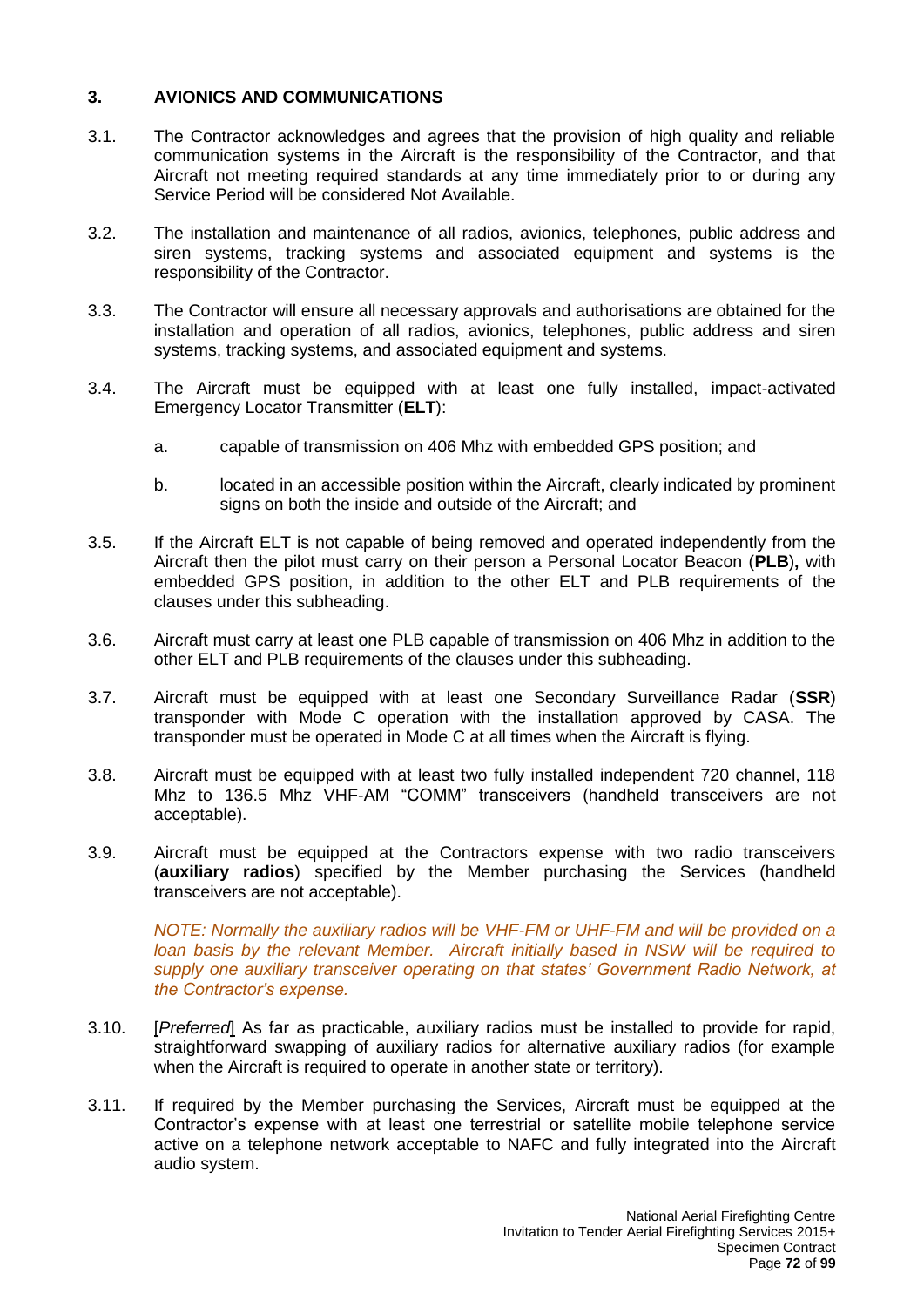- 3.12. The Contractor is responsible for the fitting and installation of any auxiliary radios and aerials supplied by a Member including:
	- a. obtaining approvals required by Australian civil aviation legislation and regulations; and
	- b. supplying suitable power (regulated, protected 13.8 Volts of at least 8 Amps to each transceiver, via a MS 3102 16 S 4 S socket); and
	- c. supplying any additional wiring, plugs, cabling etc. that may be necessary for any particular installation; and
	- d. provision of aerial wiring and bases (5/16", 26tpi); and
	- e. integration into the Aircraft electrical and audio systems, including the provision of sidetone; and
	- f. ongoing maintenance of the installation.
- 3.13. The Contractor must ensure that the installation of auxiliary radios conforms to CASA and Member standards. Particular attention is paid to:
	- a. siting and mounting of control heads to provide optimum visibility, easy accessibility and optimum ergonomics for users; and
	- b. siting of radios and wiring to protect against knocks, abrasion, temperature extremes and weather; and
	- c. mounting of radio hardware to provide protection against vibration; and
	- d. siting of aerials to assure high quality, reliable communications; and
	- e. quality of power supply hardware and quality of power supplied; and
	- f. quality of wiring and connectors; and
	- g. quality of interfacing to audio systems, in particular the use of interfacing that automatically compensates for different microphone and headset characteristics and that reduces acoustic and electrical noise.
- 3.14. Aircraft must be equipped with commercially designed and manufactured audio switching facilities which enable the pilot and co-pilot (if applicable) positions to either selectively or simultaneously monitor received audio and to independently selectively transmit on the following transceivers, without removing or changing helmets or audio plugs:
	- a. all aeronautical VHF-AM "COMM" transceivers; and
	- b. auxiliary radios; and
	- c. any mobile telephones required;

and provides received audio to the pilot for any other navigational equipment requiring radio reception.

3.15. Aircraft must be equipped with an intercom system that provides communication between the pilot and co-pilot positions.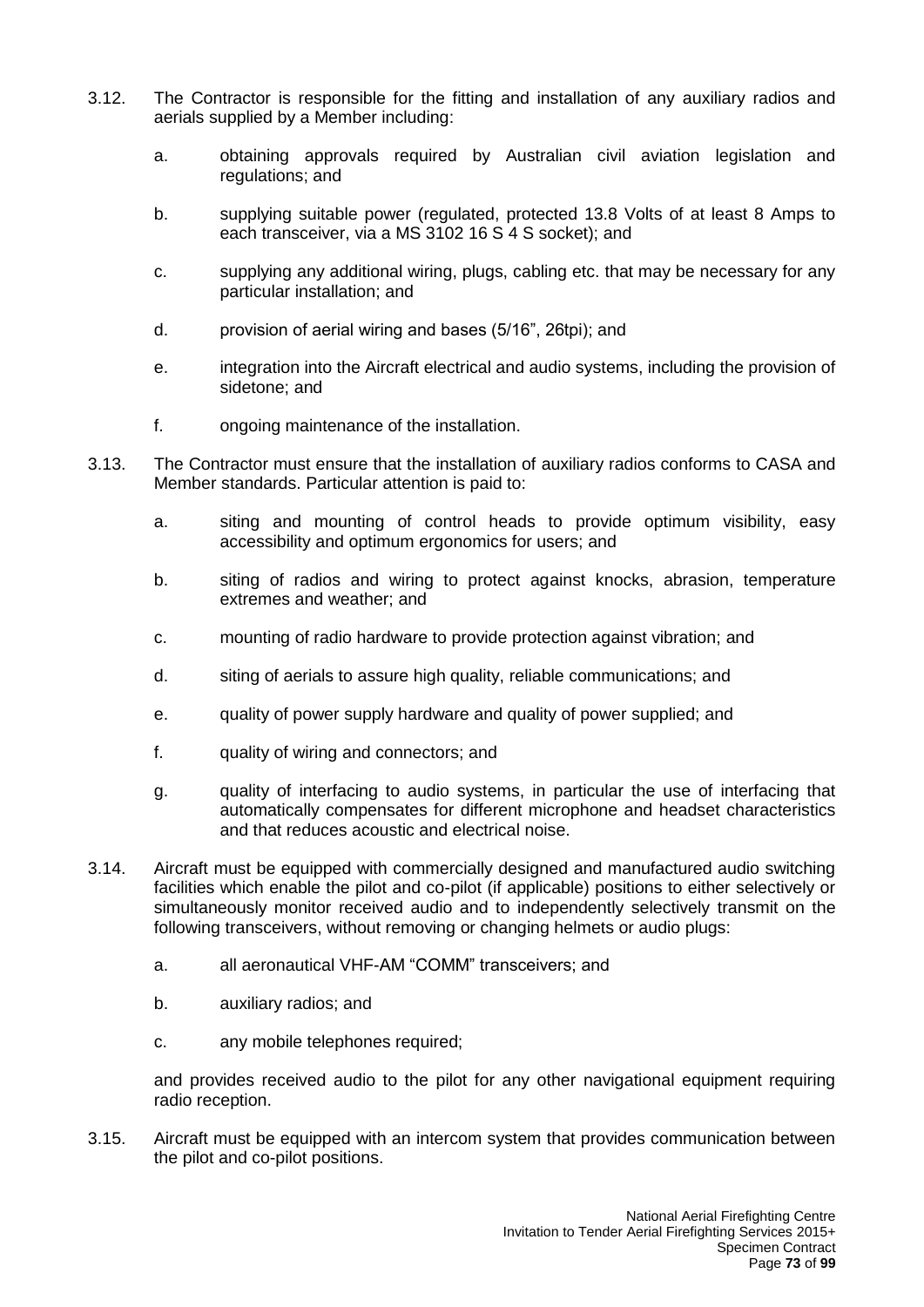- 3.16. Aircraft required to carry passengers must be equipped with an intercom system that provides communication between the pilot and co-pilot positions and at least two other seating positions in the Aircraft.
- 3.17. Unless otherwise specifically required by the Member, Aircraft audio systems should be configured to use headphones and microphones normally used in civilian operations.
- 3.18. Except in the case of Aircraft that are normally flown by two pilots, any push-to-transmit or push-to-talk switch for the co-pilot position must be positioned to be ergonomically accessible to a passenger occupying the co-pilot seat, and must not be positioned on any flight control.

*NOTE: Tenderers are advised to also particularly note the additional avionics and communication requirements in Schedules B, C, D and E, where applicable.*

## **4. GLOBAL POSITIONING SYSTEMS**

- 4.1. Aircraft must be equipped with at least two high quality GPS receivers of a type acceptable to NAFC.
- 4.2. Of the two GPS receivers required under this subheading, one must be fully installed in the Aircraft, with an external aerial suitably positioned to avoid airframe obstructions.
- 4.3. Both GPS receivers required under this subheading must be able to be operated by Aircraft electrical power.
- 4.4. Of the two GPS receivers required under this subheading, at least one must be capable of operating independently of Aircraft electrical power for at least eight hours. The Contractor must ensure that at all times fresh or fully charged batteries are available.
- 4.5. Both GPS receivers required under this subheading must be:
	- a. capable of fixing the Aircraft position relative to the ground within plus or minus 0.1 Nautical Mile, in three dimensions; and
	- b. capable of providing continuous real time readout in Latitude and Longitude on a visual display; and
	- c. capable of storing at least one hundred user defined waypoints.
- 4.6. Of the two GPS receivers required under this subheading, at least one must be:
	- a. capable of providing continuous real time readout in Universal Transverse Mercator (**UTM**) format using GDA94 datum; and
	- b. equipped with a large visual display, readable from the co-pilot position (if applicable) in ambient bright sunlight; and
	- c. able to be ergonomically operated from the co-pilot position (if applicable).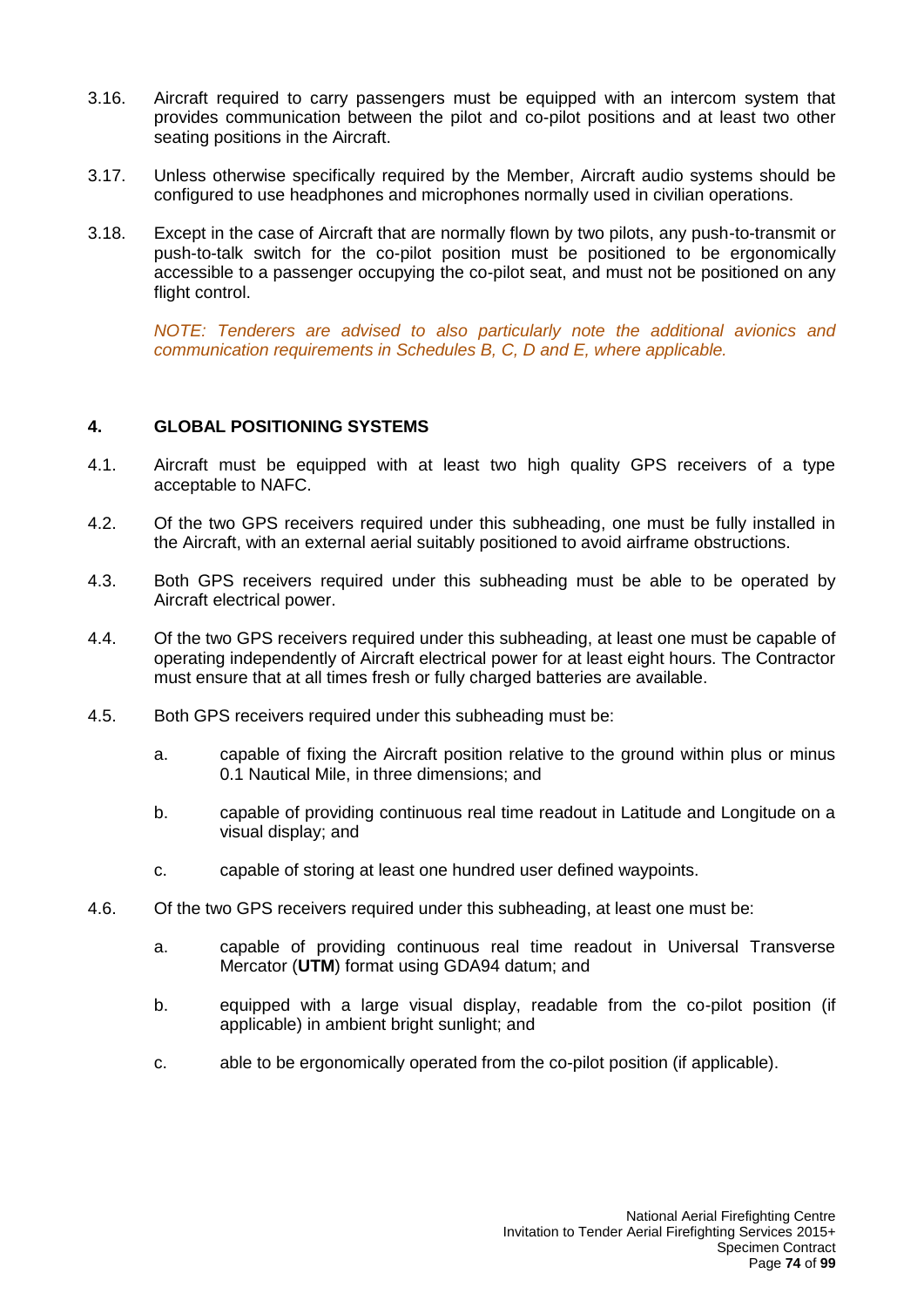## **5. TRACKING SYSTEMS**

5.1. The Aircraft must be equipped with a tracking device that, at all times when the Aircraft electrical busses are powered, records the time and the position, altitude, speed and track of the Aircraft at intervals of no greater than 2 minutes and transmits that information within 60 seconds of collection to an electronic data integration system designated by NAFC.

*NOTE: This clause requires that the Aircraft participate in the Australian Fire Aircraft Monitoring System (AFAMS). More information on AFAMS may be found at [www.nafc.org.au.](http://www.nafc.org.au/)*

- 5.2. The time, position, altitude, speed and track data required in this clause must be obtained from a GPS receiver fitted with an external antenna suitably positioned to avoid airframe obstructions; and must meet the data and system standards published from time to time by NAFC.
- 5.3. The Contractor must ensure that arrangements to forward the data required under this subheading are active at all times during the Service Period and the Training Period (if applicable) and at any times outside of the Service Period that the Aircraft may be engaged by a Member for Aerial Firefighting or other emergency operations and activities.
- 5.4. Where required by NAFC, the Aircraft must be fitted with a GPS antenna, and a GPS and radio modem supplied, on a loan basis, by the Member. The GPS and radio modem must be co-located with the auxiliary radios. The antenna location must be suitable for high quality GPS signal reception and the antenna cable must be safely and securely routed to the GPS.

*NOTE: This clause is to provide for installation of ancillary tracking systems that are operated by some individual Members, and are required in addition to AFAMS.*

- 5.5. If required by the Member, the on-loan GPS and associated equipment will be returned to the Member at the conclusion of each Service Period. All on-loan GPS and associated equipment will be returned to the Member at the conclusion of the Contract Period.
- 5.6. The Contractor is responsible for the fitting and installation of all GPS and tracking equipment required by this Contract including:
	- a. obtaining necessary approvals and authorisations; and
	- b. ongoing maintenance of the installation; and
	- c. supplying any additional wiring, plugs, cabling and aerials that may be necessary for any particular installation.

*NOTE: Tenderers are also advised to refer to the event logging requirements for all Aircraft in clause 6 of Schedule 5 below, as tracking and event logging systems may be integrated to some extent.*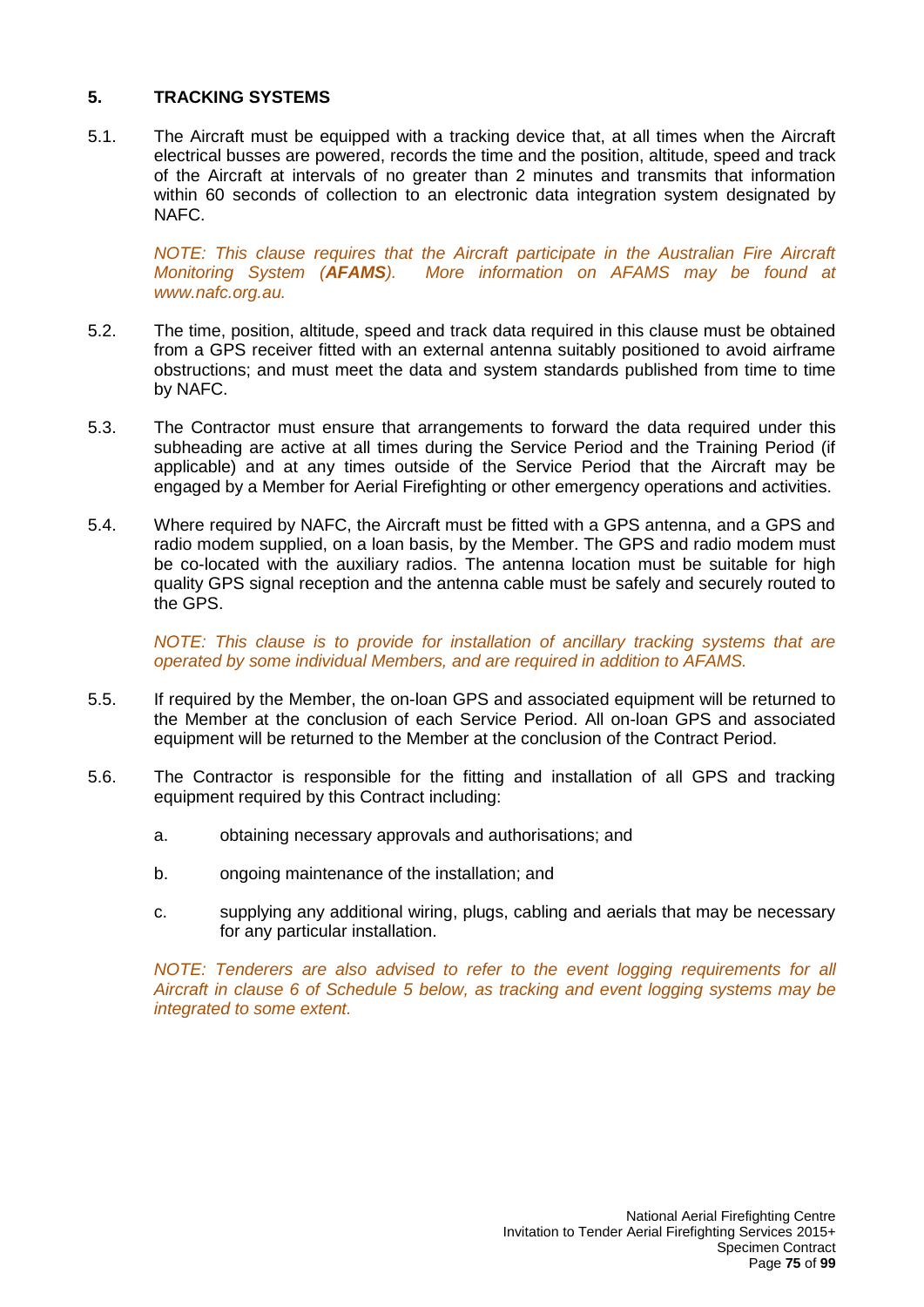# **6. EVENT LOGGING**

*NOTE: This clause requires that all Aircraft participate in the event logging component of the Australian Fire Aircraft Monitoring System (AFAMS). More information and draft data standards may be found at [www.nafc.org.au](http://www.nafc.org.au/)*

- 6.1. The Aircraft must be equipped with an electronic event logging system that records the time and the position, altitude, speed and track of the Aircraft as each one of the following events occurs:
	- a. Engine on;
	- b. Engine off;
	- c. Take-off;
	- d. Landing;
	- e. [*Preferred*] For Rotary Wing Aircraft, entry to hover; and
	- f. [*Preferred*] For Rotary Wing Aircraft, exit from hover.
- 6.2. For events associated with Firebombing drops the event logging system must also record:
	- a. Firebombing drops door or valve open;
	- b. Firebombing drops door or valve closed;
	- c. the amount of Fire Suppressant or Fire Retardant dropped; and
	- d. [*Preferred*] the amount of Fire Suppressant or Fire Retardant on board the Aircraft; and
	- e. the configuration of the Firebombing Delivery System doors or valves at time of delivery; and
	- f. [*Preferred*] the height of the Aircraft above the ground or vegetation canopy.
- 6.3. The time, position, altitude, speed and track data required in this clause must be obtained from a GPS receiver fitted with an external antenna suitably positioned to avoid airframe obstructions; and must meet the data and system standards published from time to time by NAFC.
- 6.4. The Aircraft's event logging system will forward the required records for any event within two minutes of collection to an electronic data integration system designated by NAFC.
- 6.5. The Contractor is expected to work collaboratively with NAFC and any data integration provider designated by NAFC, to further develop electronic event logging technology.

# **7. MESSAGING SYSTEMS**

7.1. *[Optional]* Aircraft must be equipped with a device that provides for the transmission of short text messages, of up to 200 characters, to and from an interface unit with a visual display in the Aircraft, utilising the same communications system as the AFAMS tracking device required at clause 5 of this Schedule (above).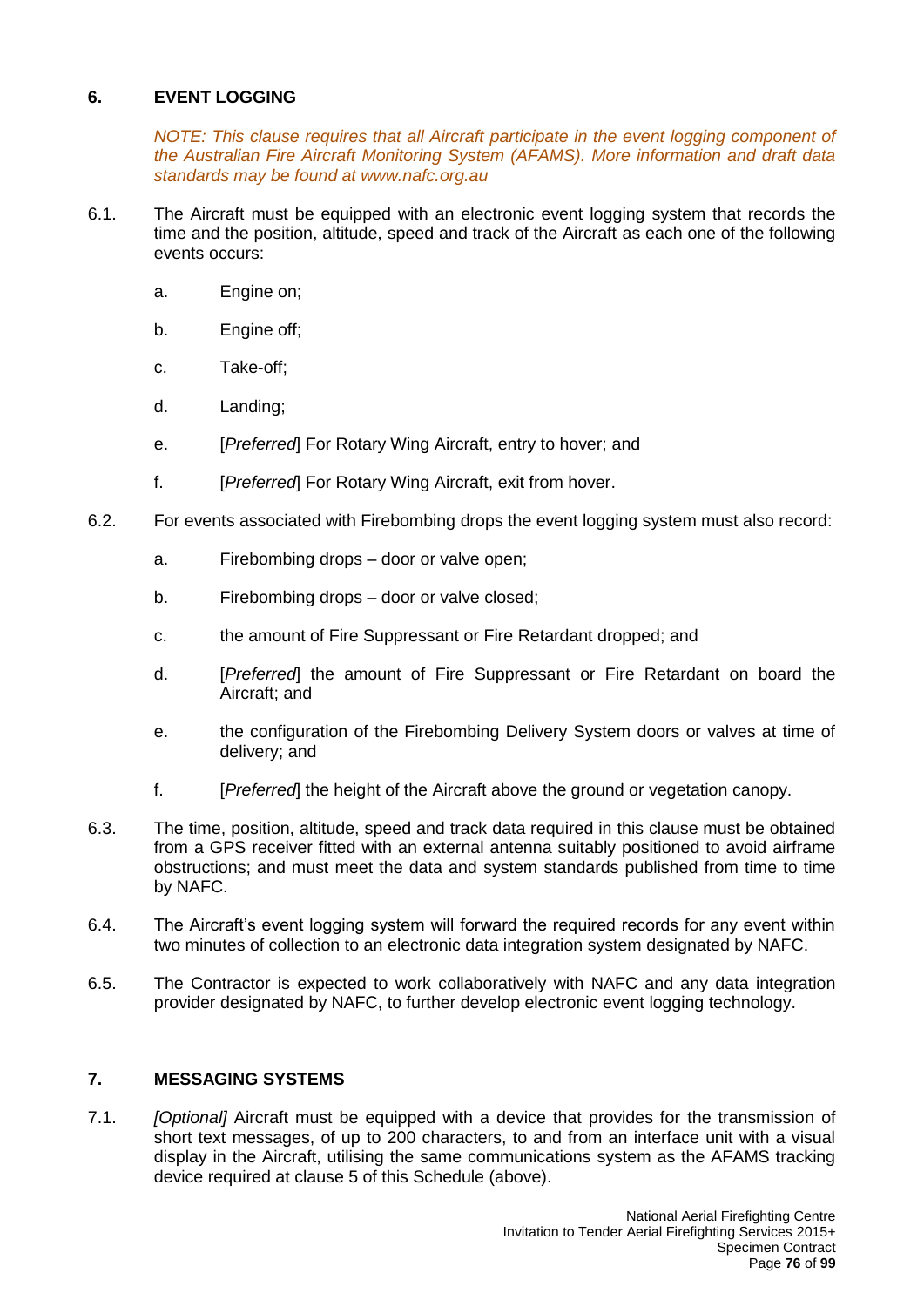*NOTE: This clause is to provide for the eventual introduction of a standard messaging system that allows for short text messages to be sent to and from the Aircraft. A national standard approach to messaging is currently under development and is expected to be implemented during the Contract Period. In the meantime NAFC is interested in gaining experience with systems that some Contractors may already have available.*

*Tenderers are also advised to consider adoption of tracking system hardware that will accommodate expansion for any messaging system that may be adopted in the future.*

7.2. The Contractor is expected to work collaboratively with NAFC and its Members to develop and implement messaging technology, including the testing and trialling of messaging equipment and systems.

#### **8. SEATING AND SEATBELTS**

- 8.1. Where the Service requirements of this Contract specify that the Aircraft be capable of carrying passengers the Aircraft must be equipped with CASA approved seating to permit passenger seating to the normal carrying capacity of the Aircraft, unless otherwise agreed in writing with NAFC.
- 8.2. Front row seats and any other seats occupied by aircrew, in all Aircraft, including pilot, copilot and flight engineer position seats, must be equipped with seatbelts that provide upper body restraint.
- 8.3. In the Aircraft all seats that carry a Crewperson must be equipped with seatbelts that provide upper body restraint; and the seatbelts must be used by a Crewperson during take-off, landing and all low-level operations.
- 8.4. Front row seats in Rotary Wing Aircraft, including pilot and co-pilot position seats, must be equipped with either four-point or five-point seatbelts.
- 8.5. Pilot seating in NAFC Type 4 Fixed Wing Aircraft must be equipped with either a fourpoint or a five-point seatbelt.
- 8.6. [Preferred] Front row seats and any other seats occupied by Flight Crew in all Aircraft, including pilot, co-pilot and flight engineer position seats, must be equipped with either four-point or five-point seatbelts.
- 8.7. In Rotary Wing Aircraft all seats that may carry passengers must be equipped with seatbelts that provide upper body restraint.
- 8.8. In Fixed Wing Aircraft all seats that may carry passengers must be equipped with seatbelts that provide upper body restraint. An exception to this requirement are those seats in multi-engined aircraft that are carrying passengers as Charter and which are not seats in the front row or seats facing equipment consoles.

*NOTE: The intent of these clauses is to require that all seats that will normally carry passengers are equipped with seatbelts with upper body restraint – including second and subsequent row seats. It is acknowledged that it may be impractical to fit suitable seatbelts to certain positions - such as the "middle" seat of the second row in some aircraft - for example in a Cessna 182. Therefore, it is acceptable for this seat to remain fitted with a lap only seatbelt, however it will not be regarded as suitable for carrying passengers in any operations under this Contract. For the avoidance of doubt, no passenger carried in operations under this Contract will occupy a seat (except as*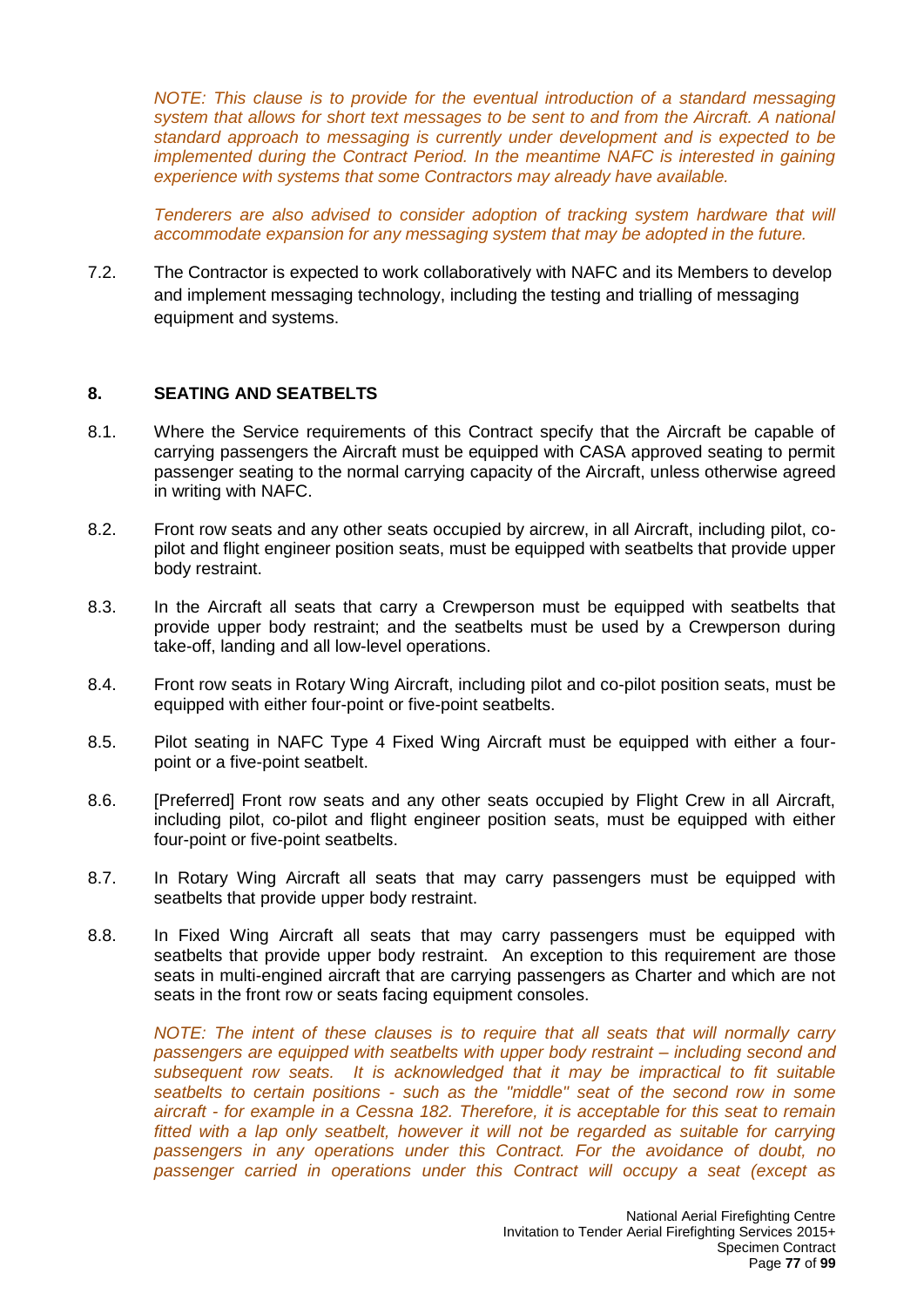*specifically provided for in clause 7.3) that is not fitted with seatbelts providing upper body restraint.*

## **9. WIRE STRIKE PROTECTION**

- 9.1. *[Preferred]* Aircraft must be fitted with protection against damage from wire strikes both above and below the forward fuselage.
- 9.2. Aircraft must be fitted with protection against damage from wire strikes both above and below the forward fuselage where such kits are available for the Aircraft type.

*NOTE: The above two sub-clauses together require that, if a Wire Strike Protection System (WSPS) is available for a particular Aircraft and is compatible with other contract requirements, it must be fitted; and that those Aircraft that do have WSPS available and fitted will be preferred.*

## **10. VISIBILITY, RECOGNITION AND PRESENTATION**

- 10.1. Aircraft must be equipped with high visibility strobing white recognition lights, with a minimum light output of 600 candela. Sufficient lights must be provided to permit direct viewing of lights from any position above the Aircraft, within the same horizontal plane as the Aircraft and below the Aircraft.
- 10.2. Rotary Wing Aircraft must be equipped with 2 forward facing, high visibility, alternating on and off, white recognition lights, each with a minimum light output equivalent to a 50 watt aircraft landing light.
- 10.3. Fixed Wing Aircraft that may be used for Firebombing must be equipped with 2 forward facing, high visibility, alternating on and off, white recognition lights, each with a minimum light output equivalent to a 50 watt aircraft landing light.
- 10.4. [*Preferred*] Fixed Wing Aircraft must be equipped with 2 forward facing, high visibility, alternating on and off, white recognition lights, each with a minimum light output equivalent to a 50 watt aircraft landing light.
- 10.5. Rotary Wing Aircraft must be equipped with rotors having opposite blades painted in distinctly different colours or alternating patterns in a manner acceptable to NAFC.
- 10.6. Aircraft will, at the discretion of NAFC, be required to display the corporate identification of NAFC. The Contractor must arrange to have the identification attached or painted in a manner which accords to a design approved or supplied by NAFC. All necessary corporate identification will be fully provided and fully paid for by the Contractor.
- 10.7. Aircraft will, at the discretion of NAFC, be required to display the corporate identification of a Member of NAFC. The Contractor must arrange to have the identification attached or painted in a manner which accords to a design approved or supplied by the Member. All necessary corporate identification will be fully provided and fully paid for by the Contractor.
- 10.8. NAFC or Members may during the term of this Contract enter into sponsorship arrangements with third parties in relation to the Aircraft or the Services provided under this Contract. The Contractor will fully cooperate with NAFC in the implementation of any sponsorship arrangements proposed by NAFC. The Contractor acknowledges that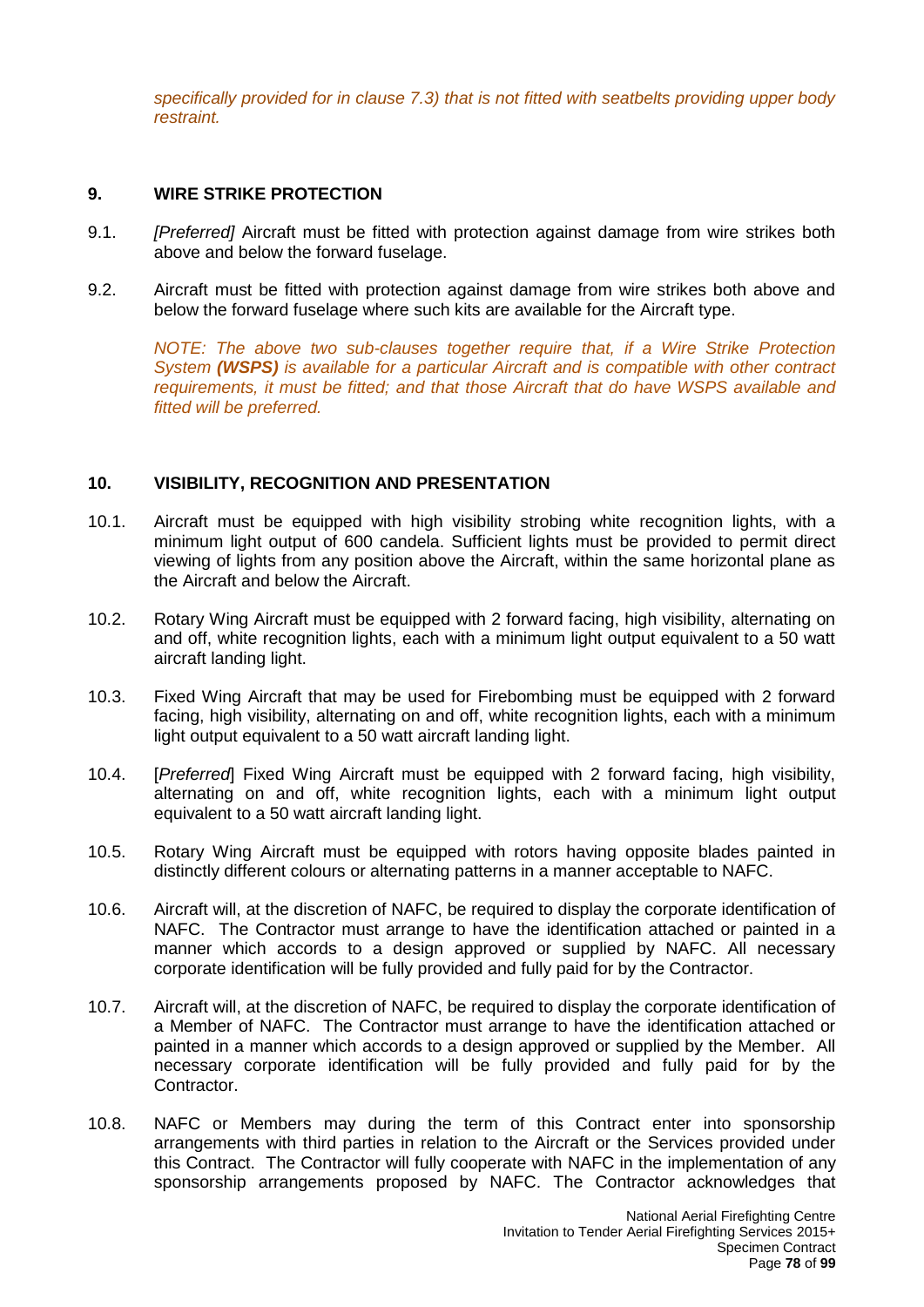sponsorship arrangements may include but not be limited to display of the sponsors identification on Aircraft, Flight Crew and Crewpersons. The Contractor acknowledges that sponsorship arrangements may include but not be limited to the allocation of an identity or name (**Service Name**) to the Services provided under this Contract and the Contractor will cooperate in the use of the Service Name. The Contractor acknowledges that no financial benefit will accrue directly to the Contractor from sponsorship arrangements entered into by NAFC or Members.

- 10.9. The Contractor will attach, at no cost to NAFC, identifying letters or numbers to the Aircraft depicting the Aircraft's callsign allocated by NAFC:
	- a. of a design approved by NAFC; and
	- b. as large as is reasonably practicable and which in any case will permit recognition of the Aircraft from a distance of fifty metres from any position in the same horizontal plane as the Aircraft excepting a 60° arc centred on the tail of the Aircraft; and
	- c. on the underside of the Aircraft, as large as is reasonably practicable, and which in any case permits recognition of the Aircraft from a position 200 feet (approximately 70 metres) immediately below the Aircraft.
- 10.10. During any Service Period the Contractor will not permit to remain attached to the Aircraft any corporate design or symbol of any other company, agency or entity, other than that which identifies the Contractor or that which normally identifies the manufacturer or model of the Aircraft or normal components, without the express written permission of NAFC.
- 10.11. Outside of any Service Period, the Contractor will not permit to remain attached to the Aircraft any corporate symbols or identifications of NAFC or NAFC clients and agents or Members or sponsors should the Aircraft conduct operations for any other clients of the Contractor, without the express written permission of NAFC.
- 10.12. The Contractor will ensure that at all times during any Service Period the Aircraft livery is of a colour and design, acceptable to NAFC, that ensures that the Aircraft is highly visible in conditions normally encountered in fire situations.
- 10.13. At all times Aircraft must be well presented and clean, as far as is practicable.

# **11. OTHER EQUIPMENT**

- 11.1. Where required by the Member, Aircraft must be equipped with an operational handheld VHF-AM "720 Channel" 118.00 Mhz to 136.50 Mhz transceiver, with a fully charged battery and a spare charged battery.
- 11.2. Where required by the Member, Aircraft must have available a manual refuelling pump suitable for refuelling from 200 litre drums. Additionally, where required by the Member, Aircraft must also have available an electric fuel pump suitable for refuelling from 200 litre drums. When required by the Member, Aircraft must carry the manual or electric refuelling pump.
- 11.3. Aircraft capable of carrying passengers must be equipped with a supply of medical cleansing swabs or a suitable alternative, to ensure headset / helmet earpiece and boom microphone cleanliness and hygiene.
- 11.4. Aircraft must be equipped with one serviceable fire extinguisher of at least 1.5kg capacity.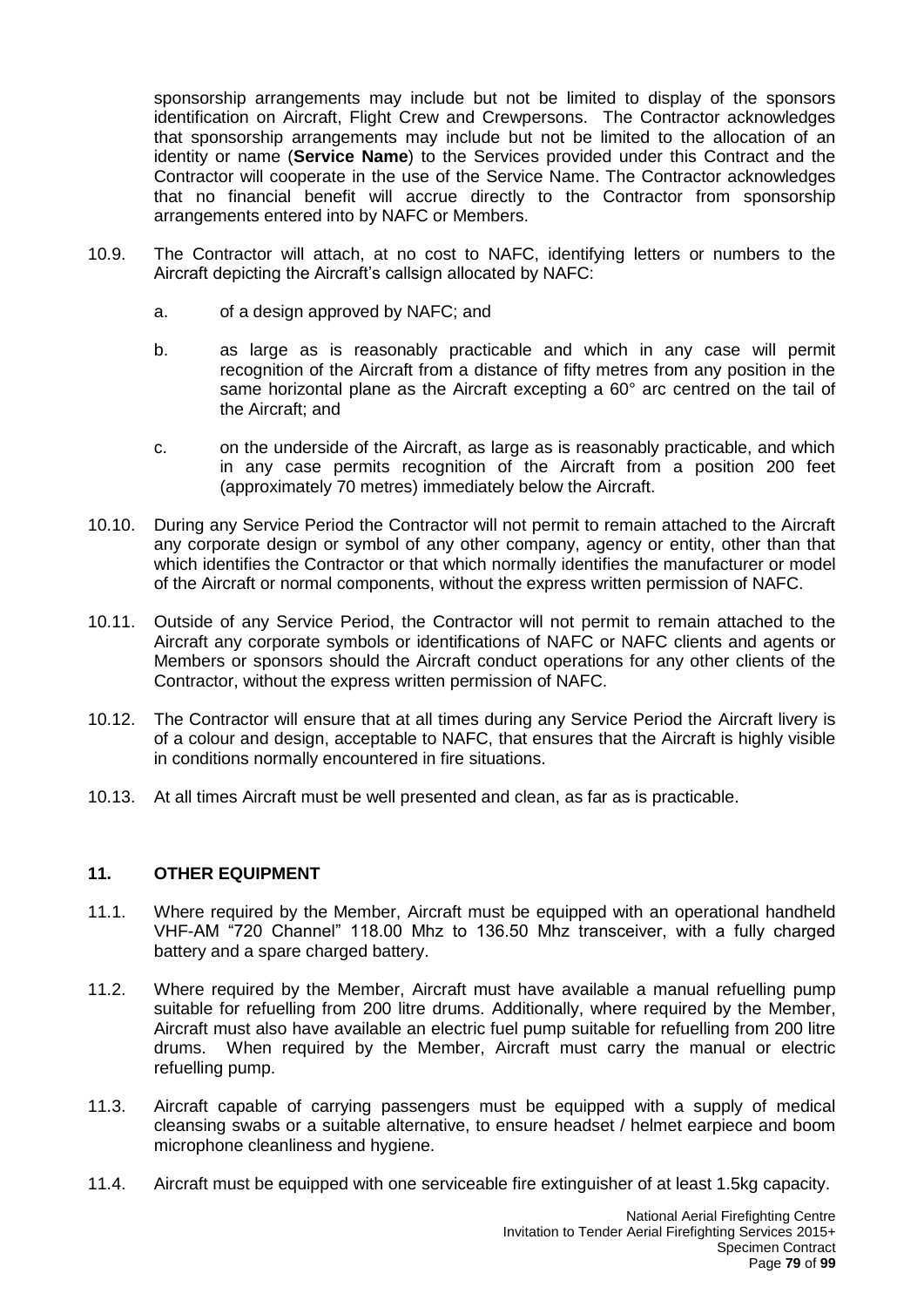- 11.5. Aircraft must be equipped with survival rations, including water, sufficient for one day's survival for the maximum number of crew and passengers that are being carried.
- 11.6. Aircraft must be equipped with a minimum of one first aid kit located in a clearly indicated position in the Aircraft. The first aid kit will be of a standard acceptable to NAFC.
- 11.7. Aircraft must carry sufficient internal cargo nets and tie downs to permit internal carriage of all loads typically encountered in firefighting and other emergency operations.
- 11.8. Aircraft must be equipped with a minimum of two blankets (one blanket in the case of NAFC Type 4 Fixed Wing Aircraft) of woollen or fireproof material, suitable for protection of personnel from radiant heat, or for the comfort of injured personnel.
- 11.9. Aircraft must be equipped with earmuffs or earplugs to Australian Standard AS/NZS 1270 sufficient for the maximum number of passengers that may be carried.
- 11.10. Aircraft must carry in paper form the most recent editions of the World Aeronautical Charts ICAO 1:1,000,000 appropriate to their NOB and providing full coverage of the state or territory in which the NOB is positioned.
- 11.11. Aircraft must carry in paper form or electronic form the most recent editions of the following World Aeronautical Charts ICAO 1:1,000,000:

| Melbourne 3470    | Adelaide 3458 | Canberra 3457  |
|-------------------|---------------|----------------|
| Hamilton 3469     | Sydney 3456   | Tasmania 3556  |
| Bourke 3356       | Armidale 3357 | Brisbane 3340  |
| <b>Perth 3351</b> | Albany 3462   | Esperance 3461 |

- 11.12. Aircraft must carry in paper or electronic form the most recent editions of any charts or aeronautical publications appropriate to their NOB and the state or territory in which the NOB is positioned.
- 11.13. Aircraft must carry such operational documentation as may be required by NAFC from time to time.
- 11.14. Aircraft must carry or be fitted with such other equipment as deemed necessary from time to time by NAFC for the purpose of carrying out safe and effective firefighting and other emergency related operations and activities.
- 11.15. The Aircraft will be equipped with:

*NOTE: If necessary, this clause will include any additional equipment tendered by the Contractor and accepted.*

## **12. VIDEO RECORDING CAMERAS**

12.1. *[Optional]* The Aircraft will be equipped with a video recording camera or cameras that record the external environment of the Aircraft during ground and flight operations.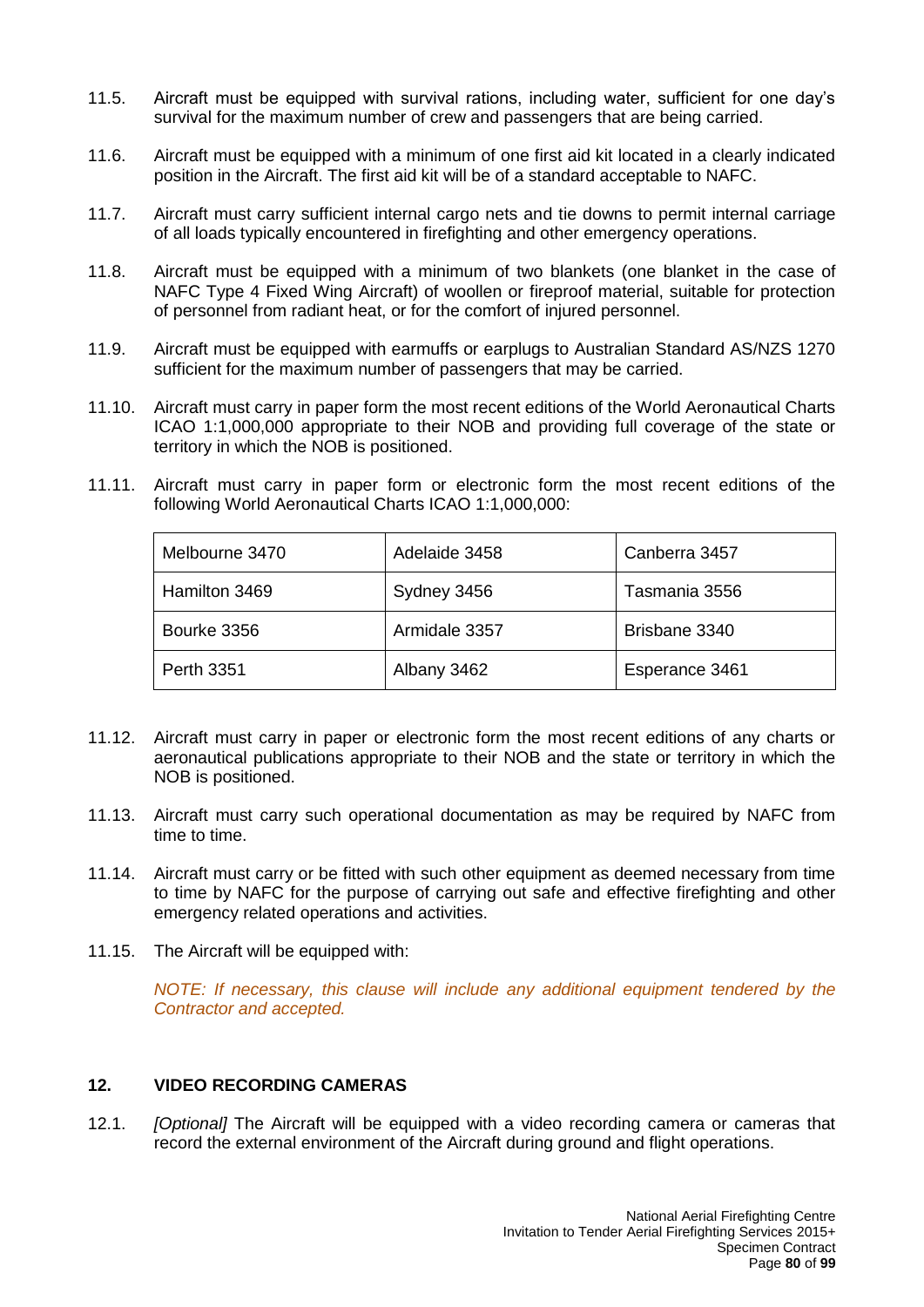- 12.2. Cameras fitted to satisfy clause 11.1 above will record digital video to removable media that accommodates at least two hours of recording prior to being overwritten.
- 12.3. Where a single video recording camera is fitted to satisfy clause 11.1 above, it will be forward facing.
- 12.4. For Firebombing Aircraft which have more than one video recording camera fitted, NAFC requires the positioning of a camera so that it can capture the flight of any firebombing load dropped, where practical.
- 12.5. The Contractor will ensure all necessary approvals and authorisations are obtained for the installation and operation any cameras fitted to the Aircraft to satisfy these clauses.

*NOTE: These clauses indicate an interest in having Aircraft equipped with video cameras that may provide video footage of operations for training, analysis of operations and for incident investigation.* There are a number of different approaches, some of which have *been demonstrated in recent years, including the use of commercially available "sports" type video cameras. NAFC is also interested in cameras that have the ability to stream images to a ground station in real-time or near real-time for wider distribution. For Air Attack Supervision Services note also the requirements in this Contract for Electronic Aerial Reconnaissance Systems at clause 6 of Schedule B.*

## **13. ROTARY WING AIRCRAFT – CARGO**

- 13.1. Rotary Wing Aircraft not equipped with a Firebombing tank must have installed an approved cargo hook to CASA requirements.
- 13.2. Rotary Wing Aircraft equipped with a Firebombing tank that precludes installation of a cargo hook must have an approved cargo hook available at or within reasonable proximity to the NOB, and the Contractor must have the ability remove the firebombing tank and to install the cargo hook with equipment and Personnel available at the NOB or within reasonable proximity to the NOB.
- 13.3. Rotary Wing Aircraft equipped with a cargo hook at any particular time must carry at least one cargo net of a size appropriate to the external load capabilities of the helicopter, plus at least one cargo strop and a set of appropriate shackles and swivels.
- 13.4. Rotary Wing Aircraft must have available at the NOB a selection of appropriate cargo strops and shackles and swivels.

## **14. ROTARY WING AIRCRAFT – LANDING GEAR**

14.1. [*Preferred*] Where available for the aircraft type, Rotary Wing Aircraft must be equipped with landing gear that provides the maximum ground clearance for the Aircraft while it is on the ground.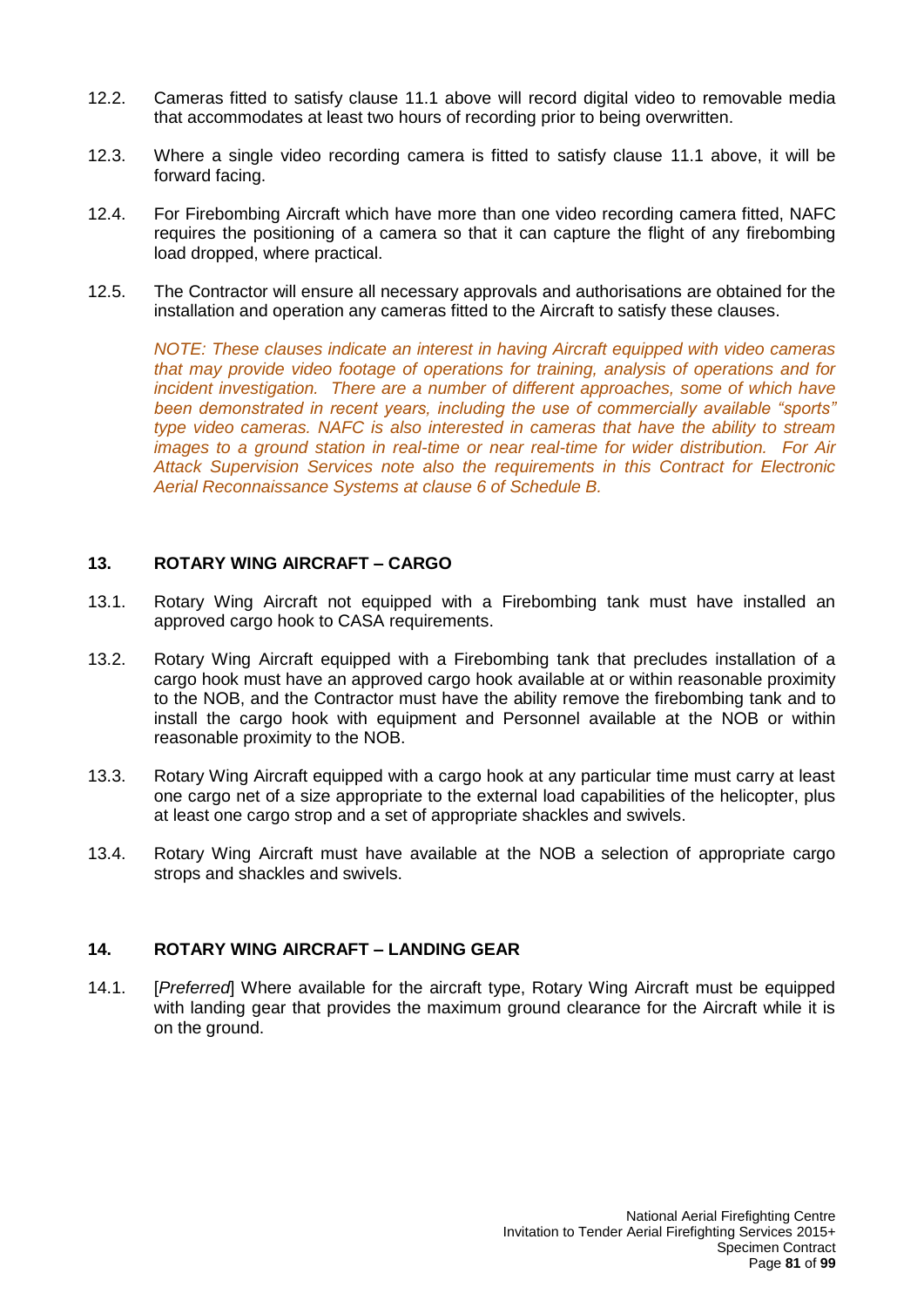## **15. ROTARY WING AIRCRAFT – HOVER EMPLANING AND DEPLANING**

*NOTE: This clause will only be included for Rotary Wing Services required to carry passengers.*

- 15.1. Rotary Wing Aircraft capable of carrying passengers must provide the capability of emplaning and deplaning passengers in a low hover.
- 15.2. The Contractor must ensure that all necessary approvals and supplements are in place for operations requiring emplaning and deplaning of passengers in a low hover.
- 15.3. The Contractor must ensure that Flight Crew supplied to operate the Service are suitably qualified and experienced to conduct operations requiring emplaning and deplaning of passengers in a low hover, under the conditions typically experienced in firefighting and other emergency operations and activities.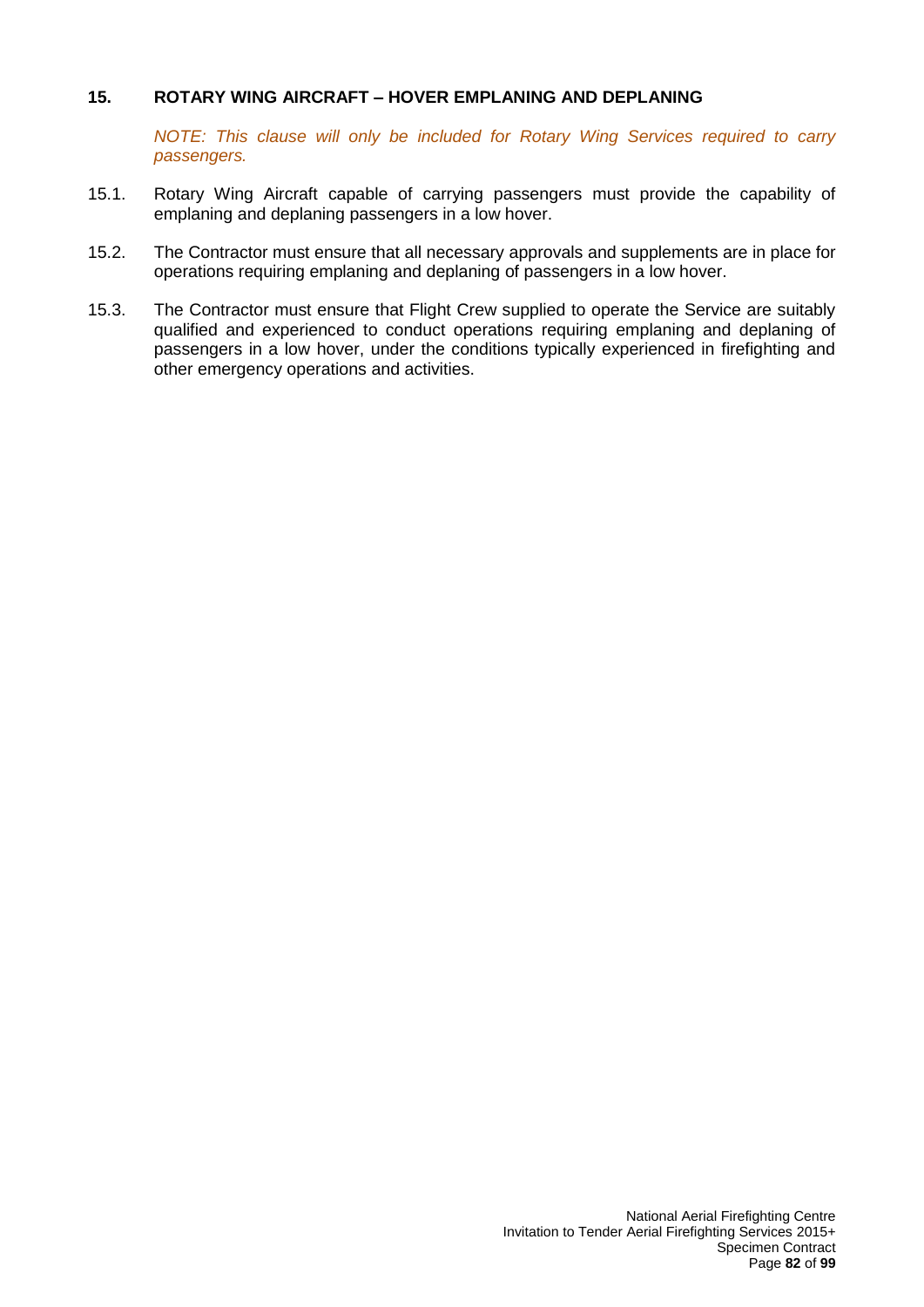# **SCHEDULE A: FIREBOMBING AIRCRAFT**

## **1. APPLICATION OF SCHEDULE**

1.1. The clauses of this Schedule A will apply to those Services specified in Schedule 1 of this Contract.

## **2. FIREBOMBING OPERATIONS**

- 2.1. Aircraft must be equipped with the Firebombing Delivery System specified in Schedule 1.
- 2.2. The Aircraft must be equipped with a Firebombing Delivery System that is approved for use on the Aircraft by the Member purchasing the Services.

*NOTE:* Given the range of delivery systems and aircraft types available for Aerial *Firefighting, many with variations between models, it is has been found necessary to approve each individual aircraft type/delivery system combination. Australian fire and land management agencies are currently cooperating to develop a common system for testing and approval, however, further research and development is required before this*  approach is fully implemented. Refer to NAFC Standard OPS-001-"Approval of *firebombing delivery systems" for further information.*

- 2.3. Firebombing Delivery Systems must be able to be loaded with, and must be capable of delivering, fresh and brackish water without impediment.
- 2.4. Firebombing Delivery Systems must be able to be loaded with, and must be capable of delivering Fire Suppressant and Fire Retardant Slurry without impediment.
- 2.5. [*Preferred/required*] Rotary Wing Aircraft and Fixed Wing Aircraft capable of self-filling must be able to routinely self-fill from salt water.

*NOTE: The capability to routinely self-fill from salt water is required for:* 

- *High Volume Rotary Wing Services; and*
- *long-line bucket Rotary Wing Services; and*
- *self-filling (scooping or skimming) Fixed Wing Services;*

*and is preferred for other Services.*

- 2.6. Rotary Wing Aircraft must be capable of hover-filling.
- 2.7. Fixed Wing Aircraft and tank-equipped Rotary Wing Aircraft must be capable of being ground filled.
- 2.8. [*Preferred*] Tank-equipped Rotary Wing Aircraft must have an operational "offload" system; i.e. be capable of delivering all or part of the load in a controlled fashion, whilst the aircraft hovers, to a ground based tank via a hose with a diameter in the order of 38mm, and a length of at least 80 metres.
- 2.9. Tank-equipped Rotary Wing Aircraft undertaking rappel operations must have an operational "offload" system; i.e. be capable of delivering all or part of the load in a controlled fashion, whilst the aircraft hovers, to a ground based tank via a hose with a diameter in the order of 38mm, and a length of at least 80 metres.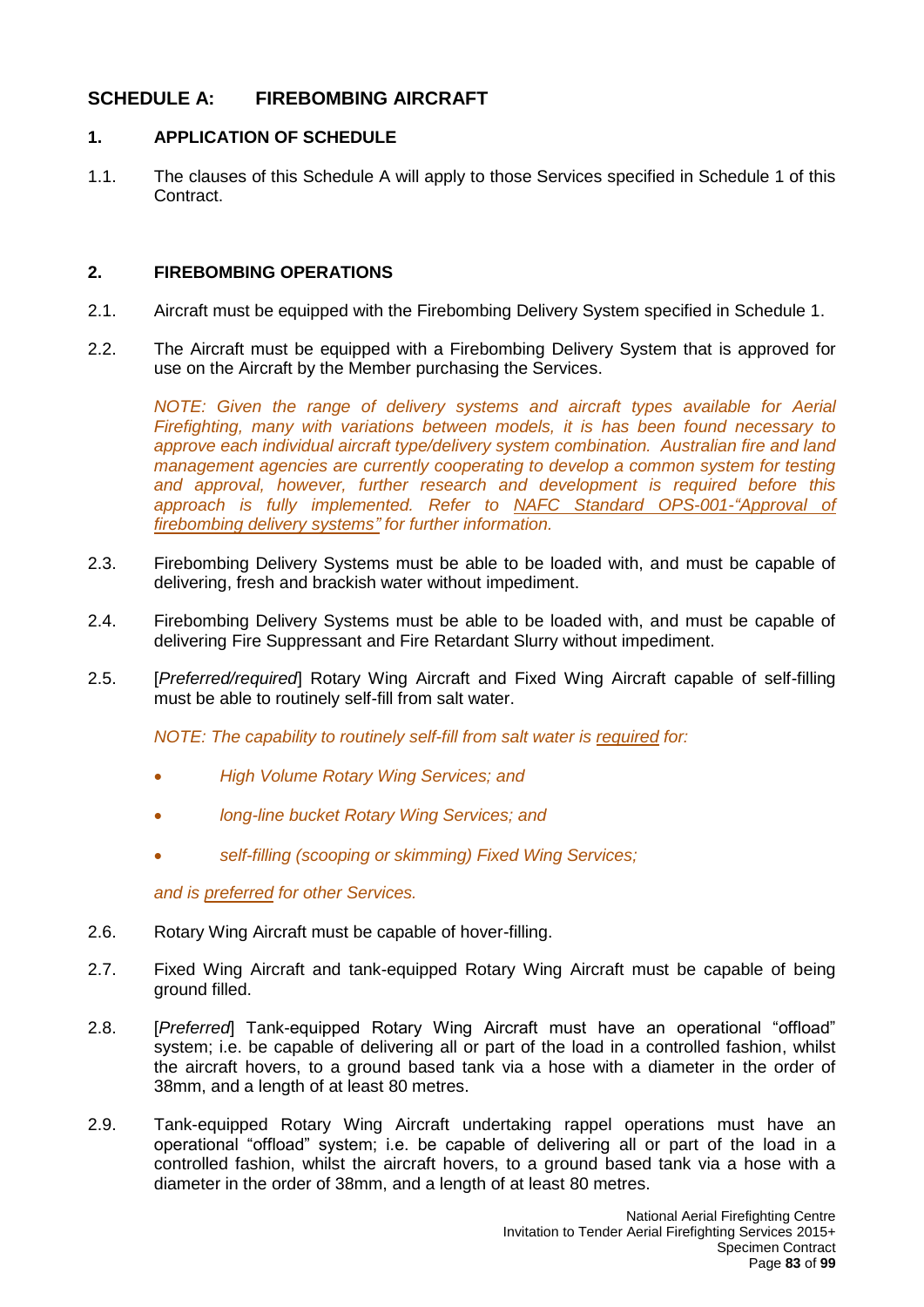*NOTE: The intent of the above two clauses is to specify that an offload system is required for tank-equipped rappel aircraft, and is preferred for other tank-equipped aircraft.* 

- <span id="page-83-0"></span>2.10. Tank-equipped Rotary Wing Aircraft must have an approved firebombing bucket available at the NOB and the capability to either:
	- a. attach and operate the bucket without removing the tank; or
	- b. remove the tank and attach the bucket.

*NOTE: For some Services (refer to the Invitation to Tender document) it is preferred that the tank can be removed and the bucket fitted within one hour, using facilities and Personnel normally available at the NOB or within reasonable proximity to the NOB.*

- 2.11. In the case of NAFC Type 1 Rotary Wing Aircraft (including High Volume), the bucket required at clause [2.10](#page-83-0) above, must be a long-line bucket meeting the specifications in clause [2.14](#page-83-1) below.
- 2.12. Where the Service requirements of this Contract require that the Aircraft be equipped with a Firebombing bucket, the bucket provided must be of the maximum capacity appropriate to the Aircraft.
- 2.13. Where the Service requirements of this Contract require that the Aircraft be equipped with a Firebombing bucket, there must be an approved firebombing bucket of equivalent capacity available at the NOB, which will be used in the event of failure of the primary bucket.
- <span id="page-83-1"></span>2.14. Where the Service requirements of this Contract require that the Aircraft be equipped with a long-line bucket:
	- a. the bucket must be capable of multi-drop and bottom-fill; and
	- b. bucket operations will normally be conducted with a 150 foot (approx. 46 metres) long-line; and
	- c. remote hook release on the long-line is required; and
	- d. the Aircraft must be suitably equipped for safe, efficient single-pilot (if applicable) long-line operations, including a door and/or window arrangement that allows the pilot to keep the load in direct line of sight, whilst monitoring key flight and engine instruments; and
	- e. the Aircraft must also be capable of operations where the bucket is attached to the cargo hook without the use of a long-line (either directly or via a short line or strop); and
	- f. the Contractor will have available at the NOB an additional cargo long-line (remote release not required) of approximately 50 foot (16 metres).
- 2.15. Aerial Firefighting tank and bucket systems must at all times be maintained in good condition and will include an effective seal to prevent any leakage of tank or bucket contents.
- 2.16. Aerial Firefighting tank and bucket systems must be kept clean of any chemical or substance other than those prescribed by NAFC.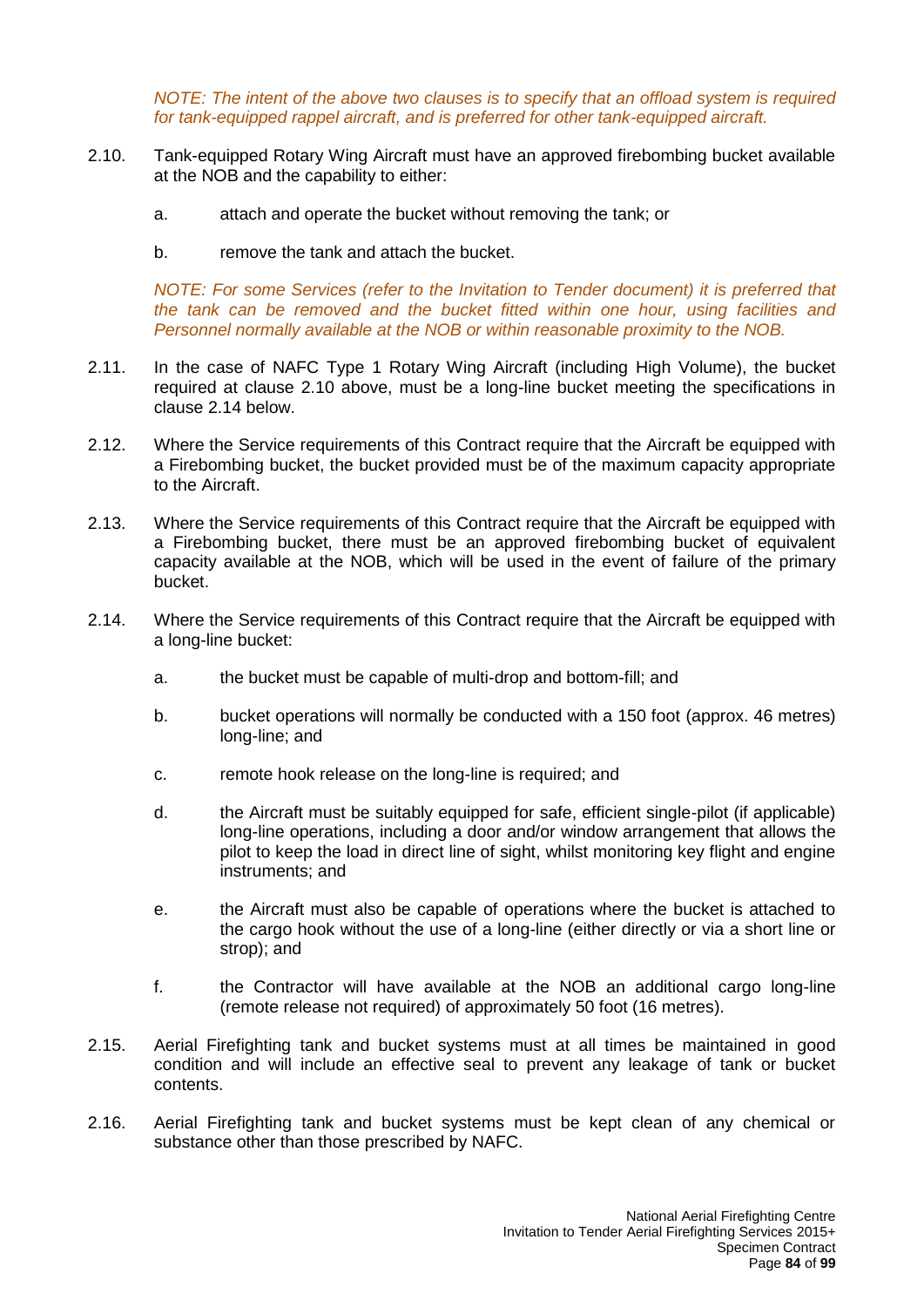- 2.17. Where available for the aircraft model, Aircraft must be fitted with operational windshield wipers and windshield washers. An exception to this requirement may be made, at the discretion of NAFC where:
	- a. the Service requirements of this Contract require that the Aircraft be equipped with a long-line bucket; or
	- b. the Contractor is able to demonstrate that regular use of windshield wipers would reduce visibility through the windshield through scratching or crazing.
- 2.18. Aircraft capable of self-filling the Firebombing Delivery System must be equipped with CASA approved life vests for each person on board, which must be worn when the Aircraft is conducting Firebombing operations.
- 2.19. Aircraft must be equipped with a siren system capable of alerting crews on the ground of an impending drop.
- 2.20. The siren system required by clause 2.19 above must be powered by a protected power supply separate to that specified in clause 3.12 of Schedule 5.

## **3. OTHER EQUIPMENT**

*NOTE: If necessary, this clause will include any additional equipment or facilities tendered by the Contractor and accepted by NAFC. Examples for Firebombing Aircraft include, but are not limited to, mobile self-contained Retardant / Suppressant preparation and loading equipment to support Firebombing operations from any suitable Aerodrome.*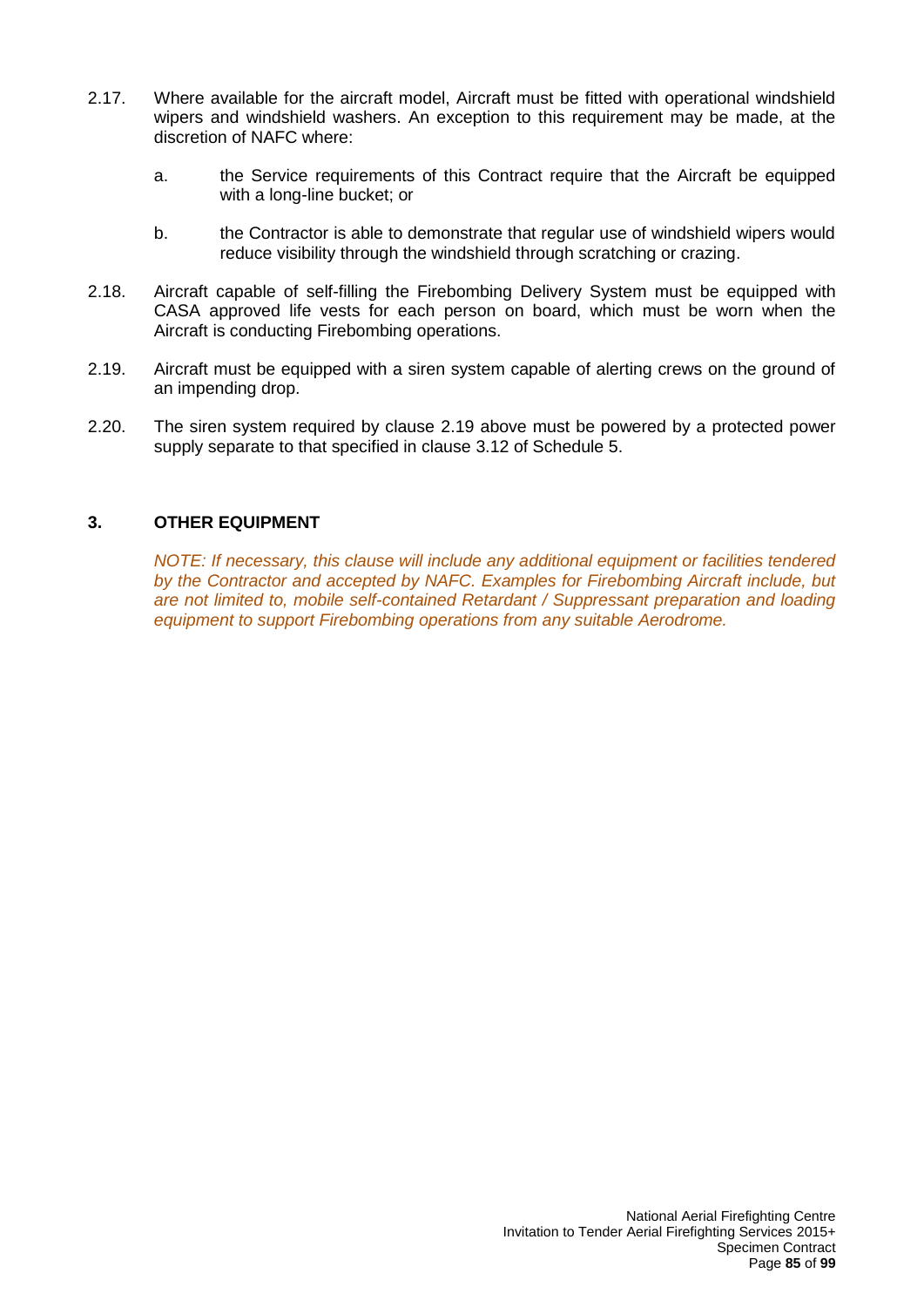# **SCHEDULE B: AIR ATTACK SUPERVISION AIRCRAFT**

## **1. APPLICATION OF SCHEDULE**

1.1. The clauses of Schedule B will apply to those Services specified in Schedule 1.

## **2. GENERAL**

- 2.1. [*Preferred*] Fixed Wing Aircraft will be high winged.
- 2.2. Air Attack Supervision (AAS) Aircraft that are associated with a Firebombing Aircraft must have performance characteristics appropriate to supervise the respective Firebombing Aircraft, including but not limited to, cruising speed and endurance.

*NOTE: (For details of any AAS Services that are associated with a Firebombing Aircraft refer to Invitation to Tender document Appendix 1 - Table of Services)*

- 2.3. The Aircraft must be capable of carrying passengers as a Charter operation during Daylight under the Visual Flight Rules (**VFR**).
- 2.4. [*Preferred*] The Aircraft must be capable of operation under Night VFR.
- 2.5. [*Optional*] The Aircraft must be capable of operation under the Instrument Flight Rules.

*NOTE: Clauses 2.3, 2.4 and 2.5 indicate that as a minimum the Aircraft (including pilot) must be able to operate a passenger carrying Charter in VMC. Aircraft that are also capable of operating Night VFR or Instrument Flight Rules (IFR) may be viewed favourably in the evaluation process, bearing in mind that the principal interest in Night VFR or IFR capability is for positioning flights (ie not necessarily carrying passengers.).*

## **3. AVIONICS AND COMMUNICATIONS**

3.1. In addition to the Avionics and Communication requirements of Schedule 5, Aircraft must be fitted with at least two high quality audio switching panels to independently control receive and transmit access to all radio transceivers and any mobile telephone required.

*NOTE: The requirement for at least two high quality audio switching panels in Air Attack Supervision Aircraft is stressed. Each panel must be of a standard equivalent to a NAT AA95-210 or King KMA24.*

- 3.2. Any position in the Aircraft that has transmit access to any transceiver must be provided with audio sidetone when transmitting.
- 3.3. The Contractor must ensure that the quality of, and the siting and installation of, radio control heads, audio panels, switches and leads allows for safe, efficient and ergonomic operation by pilots and passengers.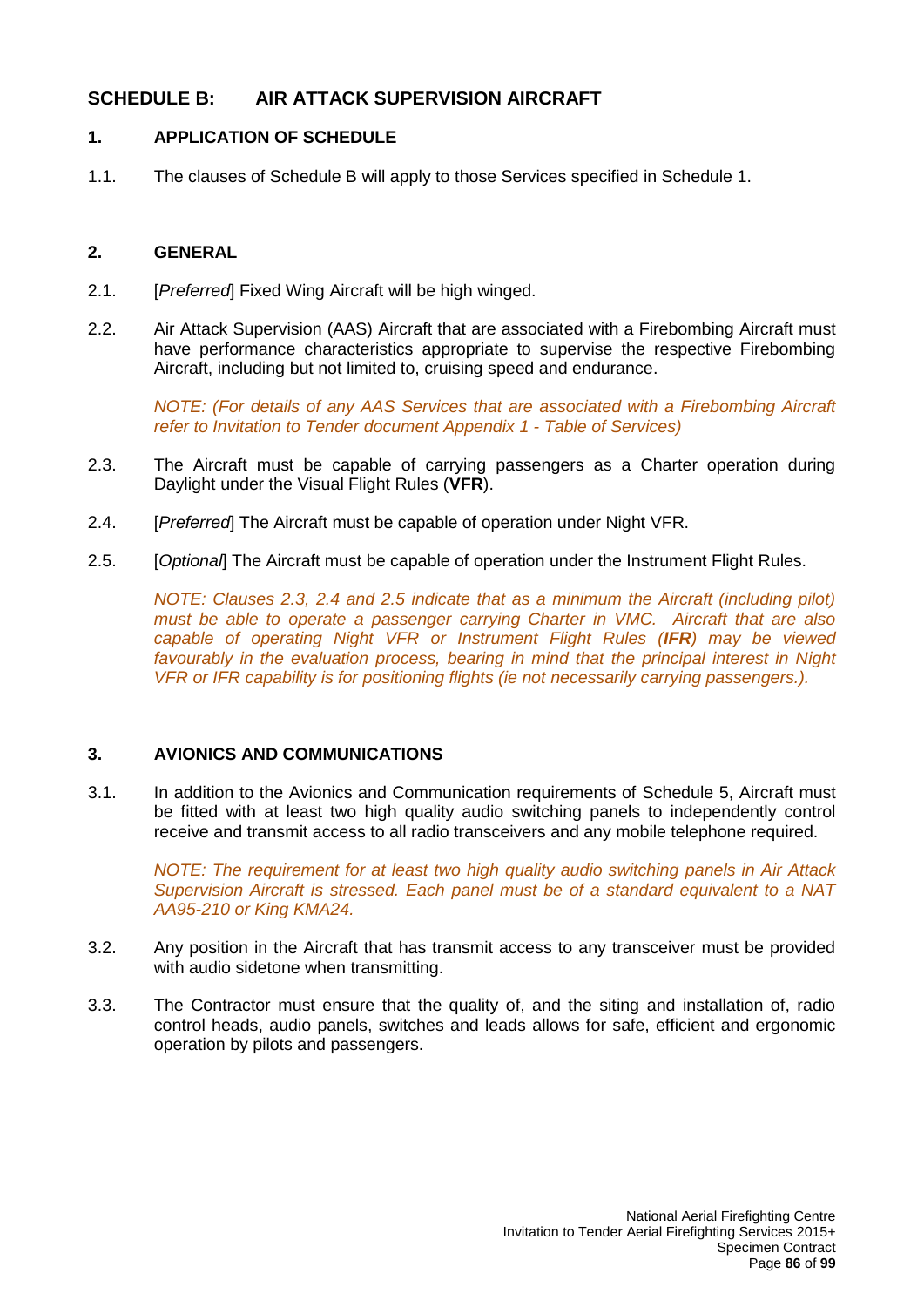- 3.4. Aircraft must be equipped with high quality headsets or helmets connected by an intercom system which will provide without changing headsets or helmets:
	- a. intercom communication between the pilot, the co-pilot position and at least two other positions in the Aircraft; in Rotary Wing Aircraft these two other positions must have headset or helmet leads which allow movement around the Aircraft cabin; and
	- b. the ability to isolate pilot to co-pilot position communications from the other positions whilst still permitting communication between the other positions, with the isolate switching accessible to pilot, co-pilot and at least one other position.
- 3.5. Aircraft must be equipped to allow the second row passenger positions to monitor the radios selected on the co-pilot position audio selectors, and the second row left hand seat in Rotary Wing Aircraft or the second row right hand seat in Fixed Wing Aircraft to have the ability to transmit on the installed auxiliary radios.
- 3.6. Aircraft must be equipped with at least two approved high quality flight helmets with built in headsets and noise cancelling boom microphones for use by Air Attack Supervisors.
- 3.7. Rotary Wing Aircraft must be equipped with a siren system capable of alerting crews on the ground of an impending Firebombing drop.
- 3.8. Rotary Wing Aircraft must be equipped with a public address system capable of transmitting intelligible messages from the pilot and co-pilot position to the ground from a height of 500 feet (approximately 150 metres) above ground level.
- 3.9. The public address system and the siren system required under this subheading must be powered by an electrically protected power supply (or power supplies) separate to that specified in clause 3.12 of Schedule 5.

## **4. FIREBOMBING OPERATIONS**

4.1. If not already specified for the Service in accordance with Schedule A, and if required by the Member, Rotary Wing Aircraft must be equipped with the Firebombing Delivery System specified in Schedule 1.

*NOTE: Rotary Wing Air Attack Supervision Aircraft, unless otherwise specifically stated for a particular Service, must have available a Firebombing bucket of a capacity appropriate to the Aircraft. This capability is provided as an ancillary capability, and it is expected that it would only be used infrequently.*

4.2. To meet the provisions of clause 4.1 above the Contractor will ensure that the pilot of Rotary Wing Aircraft provided for Air Attack Supervision is suitably qualified and capable to safely and effectively undertake Firebombing.

#### **5. OTHER EQUIPMENT**

*NOTE: If necessary, this clause will include any additional equipment tendered by the Contractor and accepted by NAFC. Examples for Air Attack Supervision Aircraft include, but are not limited to, thermal imaging equipment and automated mapping systems.*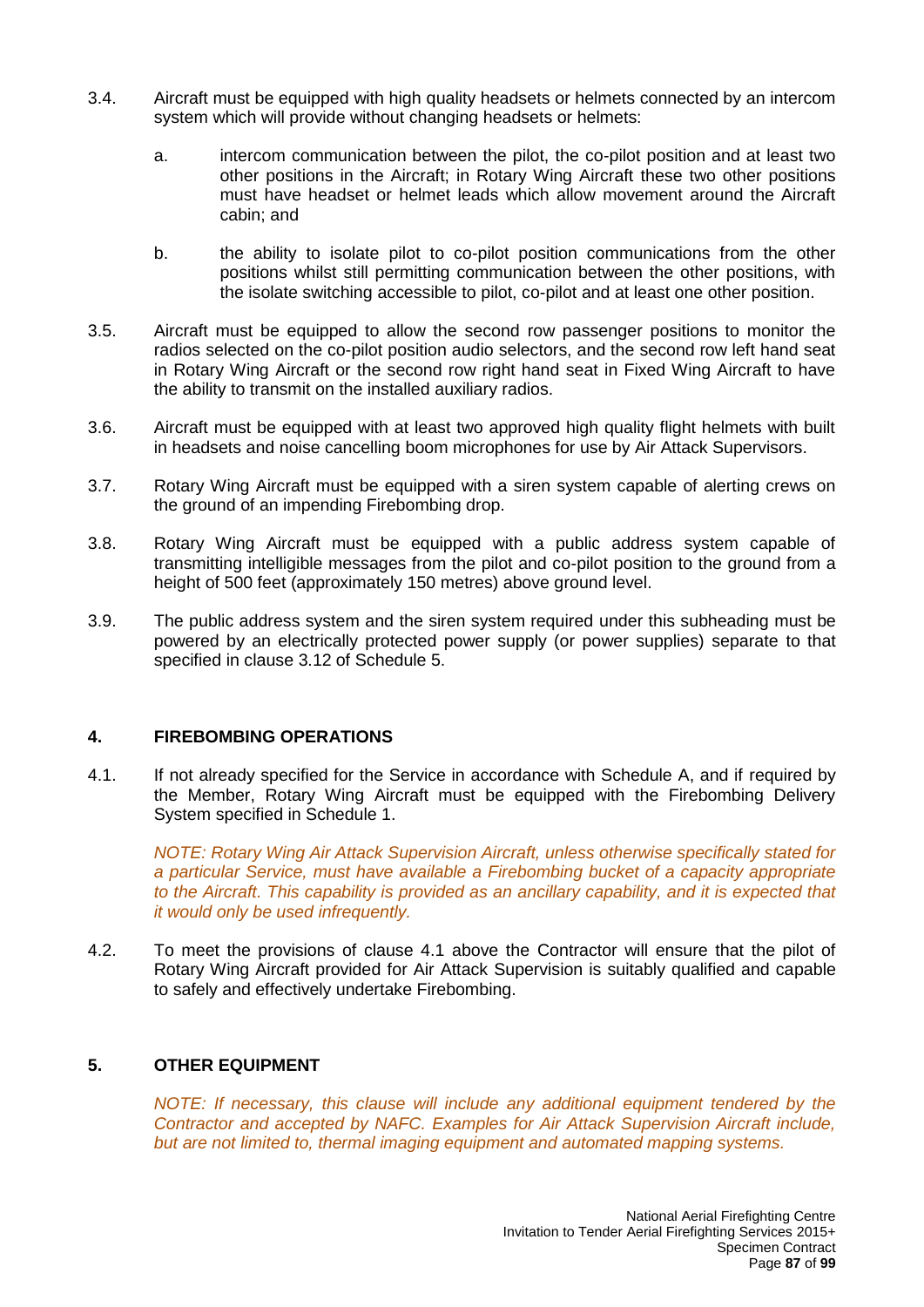## **SCHEDULE C: SPECIALIST INTELLIGENCE GATHERING AIRCRAFT**

#### **1. APPLICATION OF SCHEDULE**

1.1. The clauses of Schedule C will apply to those Services specified in Schedule 1.

*NOTE: This Schedule will detail specialist intelligence gathering aircraft and associated systems to be provided by the Contractor, and will be structured according to the solution offered and accepted.*

*Following is very broad guidance as to the minimum requirements expected of a specialist intelligence gathering aircraft and how a solution might be implemented, however, alternative approaches or equipment may well provide satisfactory outcomes. Tenderers should outline their proposed solutions in detail including the offer of additional capabilities.* 

#### *General requirements*

*The Contractor will supply and operate an Aircraft equipped with an integrated electronic system for the acquisition, processing and transmission of images and other related data and information that will assist the Member in dealing with bushfire and other emergency situations.*

*The images and other information acquired are expected to assist the Member in planning its response to the emergency and in the provision of information to the community. A key requirement therefore is that the images and related information are available to the Member, on the ground, in near real time, and in a form that the Member can easily integrate with other information.*

*A key aim is to fully realise the advantages of the use of an aircraft as an information gathering platform, and potentially to provide information when other means of intelligence gathering are limited. This means that any system should be capable of proving synoptic or overview type information regarding bushfires, including large fires and especially fast moving fires. It should be capable of gathering fire information through smoke and haze and ideally should be capable of working at night. Ideally the system will be able to obtain good quality information at a reasonable distance from a fire or other emergency incident. The system, including the Aircraft platform, must be capable of working effectively, and proving high quality information, in the conditions typically encountered when large bushfires are occurring.*

*Images acquired may be sequential still images or video images. There is a preference for video to be fully digital from the sensor, as this has been found to improve flexibility of processing and integration.* 

*Images must be acquired in at least one thermal infared band and in the visible spectrum. Images must contain or include sufficient metadata to geolocate the image and determine the aspect of the image. Ideally any images, video or still, will be able to be fully georectified.*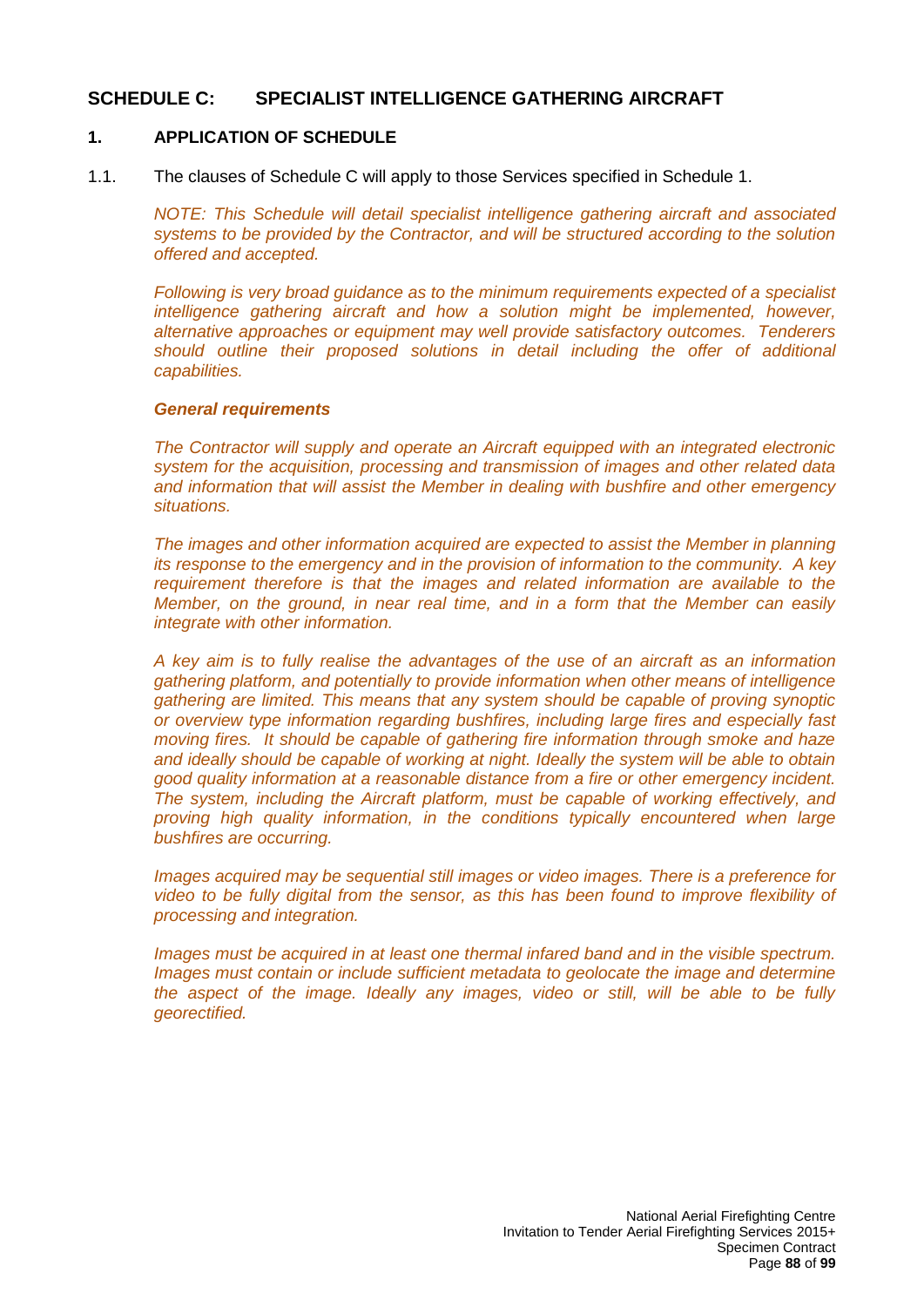| Infrared and daylight imaging device or<br>devices                                                                                                | Typical examples would include gimballed,<br>stabilised imagers.<br>optically<br><b>Stabilised</b><br>pushbroom or similar scanning imagers may<br>be an acceptable alternative. It is important<br>that the imagers offer a field of view and focal<br>length appropriate to image typical bushfires<br>from the range of flying heights applicable to<br>the Aircraft. It is also important that imagers<br>are specifically tuned to image bushfires, in<br>order to reduce the possibly of detector<br>saturation and image artefacts. |
|---------------------------------------------------------------------------------------------------------------------------------------------------|--------------------------------------------------------------------------------------------------------------------------------------------------------------------------------------------------------------------------------------------------------------------------------------------------------------------------------------------------------------------------------------------------------------------------------------------------------------------------------------------------------------------------------------------|
| Image processing, rectification and data<br>integration system                                                                                    | The processing system should be capable of<br>integrating processed images with other<br>data, such as map layers. Processed images<br>should, as far as practicable be in industry<br>standard formats and available in near real<br>time (as a guide, less than 10 minutes from<br>acquisition).<br>The processing system should also be<br>capable of separating out specific data - eg<br>thermal data from background data and<br>separately processing this data.                                                                    |
| retrieval<br>Recording,<br>storage<br>and<br>of <sub>l</sub><br>acquired data                                                                     | The system should be provide for storage of<br>all data acquired during several days of<br>intensive missions.                                                                                                                                                                                                                                                                                                                                                                                                                             |
| Storage and retrieval of other digital data,<br>such as map layers, for integration with<br>acquired data;                                        |                                                                                                                                                                                                                                                                                                                                                                                                                                                                                                                                            |
| In-aircraft display of acquired images                                                                                                            | Displayed images should be integrated with<br>map data and display sufficient information to<br>provide overall situational awareness for<br>Personnel on board the aircraft.                                                                                                                                                                                                                                                                                                                                                              |
| Some form of broadband point-to-point<br>communications to deliver data-intensive<br>information (if required) directly to users<br>on the ground | Typical solutions would provide line of sight<br>communication of high bandwidth digital data<br>with a fixed or mobile ground receiving<br>station when the Aircraft is within<br>75<br>kilometres of the ground station, whilst<br>airborne at a height typically used in image<br>acquisition.                                                                                                                                                                                                                                          |
|                                                                                                                                                   | High bandwidth point to point communication<br>may not be required if data is processed to<br>reduce bandwidth and/or if the wide area<br>sufficiently<br>communication<br>system is<br>capable.                                                                                                                                                                                                                                                                                                                                           |

*It is envisaged that the system on board the Aircraft will comprise the following, fully integrated elements:*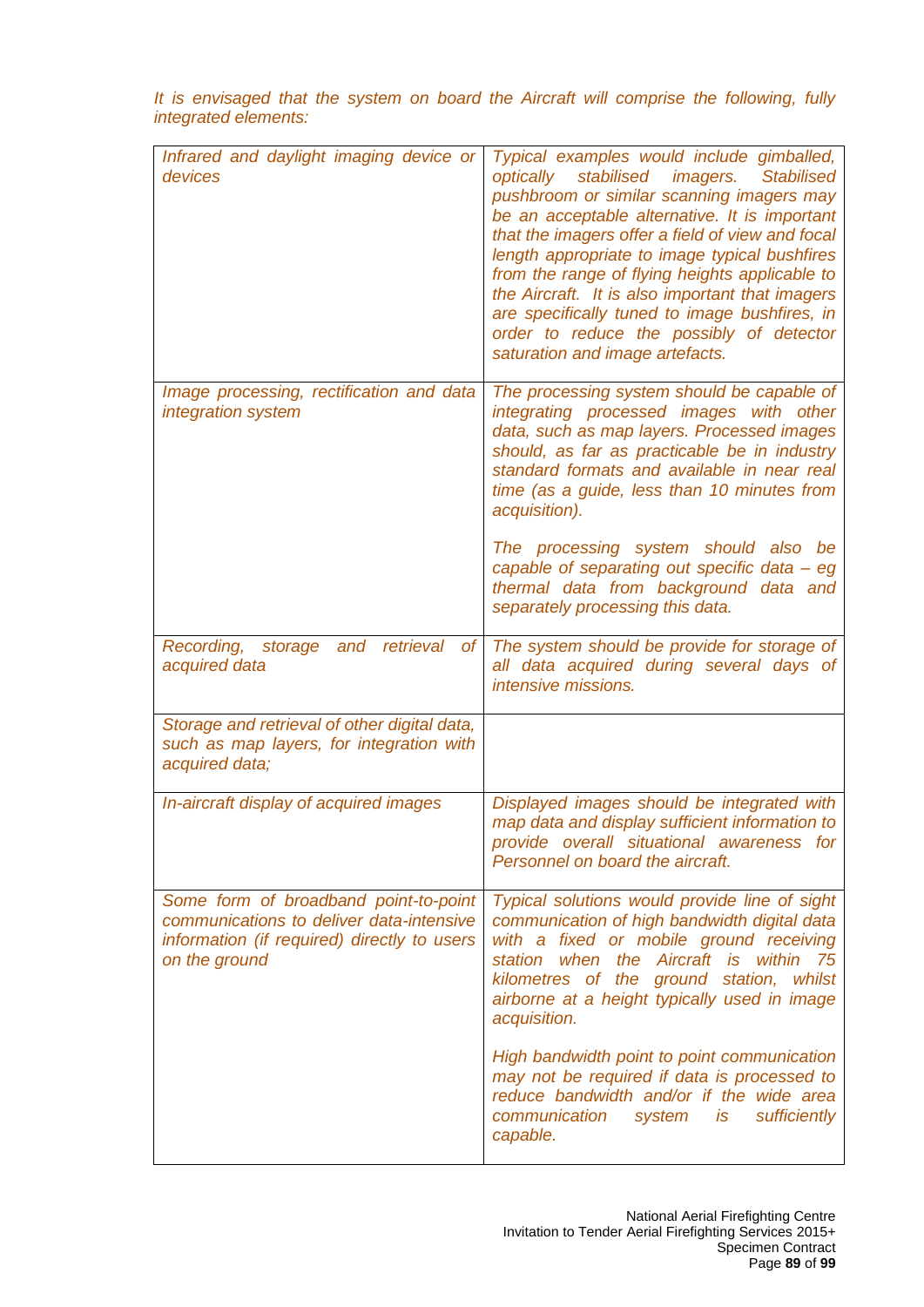| Some form of wide area communications<br>to deliver compressed or selected<br>images and other data to users on the<br>ground                                          | The wide area communication system would<br>typically rely on a network of ground stations<br>such as an existing mobile telephone<br>network, or a satellite<br>based<br>data<br>communication system. |
|------------------------------------------------------------------------------------------------------------------------------------------------------------------------|---------------------------------------------------------------------------------------------------------------------------------------------------------------------------------------------------------|
| [Preferred] A system for measuring and<br>recording ambient atmospheric<br>conditions and<br>transmitting<br>meteorological data to selected ground<br><b>stations</b> |                                                                                                                                                                                                         |

# *It is also envisaged that the Contractor would provide or ensure:*

| Integration of transmitted digital data with<br>the Geographic Information<br>System<br>(GIS) operated by the Member | Digital data should be provided in a format<br>that can be readily integrated Most Members<br>are currently operating some form of ArcGIS                                                                                                                                                                                                             |
|----------------------------------------------------------------------------------------------------------------------|-------------------------------------------------------------------------------------------------------------------------------------------------------------------------------------------------------------------------------------------------------------------------------------------------------------------------------------------------------|
| qualified<br>Suitably competent<br>and<br>Personnel to operate the equipment                                         | Personnel requirements will depend on the<br>nature of the solution offered.<br>Similarly, any requirement for Member's<br>Personnel to be involved in operation of the<br>system, or to be on board the Aircraft, will<br>depend on the solution offered.                                                                                            |
| Fixed ground station equipment for<br>broadband data communications                                                  | Including installation, in collaboration with the<br>Member, at a location specified by the<br>Member and agreed by the Contractor.                                                                                                                                                                                                                   |
| [Preferred] Additional portable or mobile<br>ground station equipment for broadband<br>data communications           |                                                                                                                                                                                                                                                                                                                                                       |
| <b>Communications</b><br>and<br>spectrum<br>equipment licenses where required                                        |                                                                                                                                                                                                                                                                                                                                                       |
| A suitable Aircraft, including crew                                                                                  | The Aircraft must have appropriate flight and<br>characteristics to<br>safely<br>handling<br>and<br>efficiently carry and operate the intelligence<br>integration<br>gathering,<br>data<br>and<br>communications<br>equipment. Range<br>and<br>endurance<br>other<br>important<br>are<br>considerations for<br>intelligence<br>gathering<br>aircraft. |
|                                                                                                                      | Notwithstanding the other provisions of this<br>Contract, it is preferred that the Aircraft have<br>capability to acquire<br>specialist<br>the<br>intelligence at night.                                                                                                                                                                              |
|                                                                                                                      | Notwithstanding the other provisions of this<br>Contract, it is optional that the Aircraft have                                                                                                                                                                                                                                                       |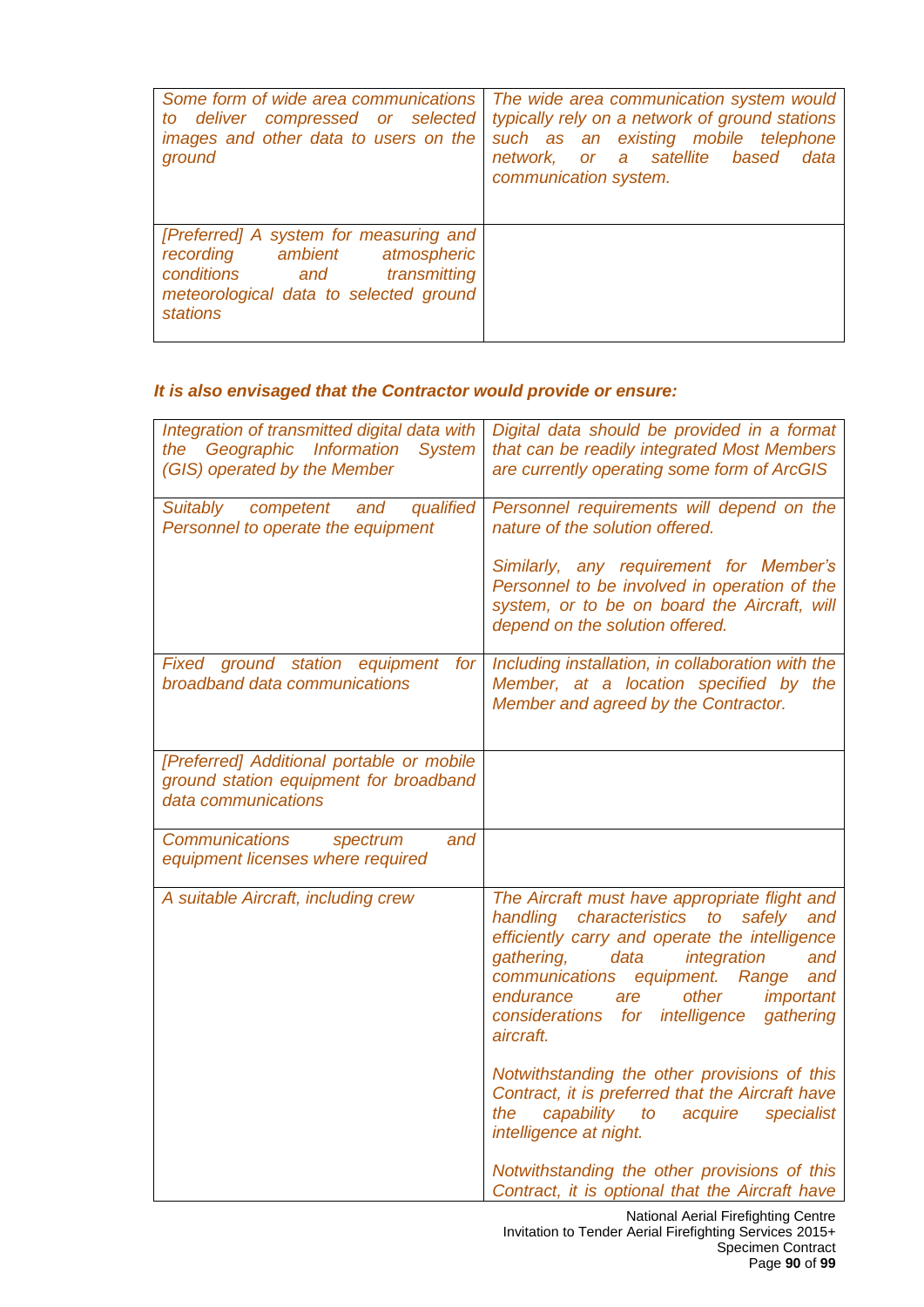|                                                                                      | the<br>the<br>capability to operate<br>under<br><b>Instrument Flight Rules.</b>                                                                                                                                                                                                                                                                                                                      |
|--------------------------------------------------------------------------------------|------------------------------------------------------------------------------------------------------------------------------------------------------------------------------------------------------------------------------------------------------------------------------------------------------------------------------------------------------------------------------------------------------|
| working<br>ergonomic and safe<br>An.<br>environment in the aircraft                  | Considering, for example, aspects such as<br>crew comfort, readability of displays, seating<br>and seatbelt requirements for operators<br>working at consoles.<br>addition to the Avionics<br>and<br>In<br>Communication requirements of Schedule 1,<br>the Aircraft would need to meet the Avionics<br>and Communications requirements for Air<br><b>Attack Supervision Aircraft in Schedule B.</b> |
| Effective, safe and legal installation and<br>integration of systems in the Aircraft | Contractor is responsible for all approvals,<br>authorisations and licences.                                                                                                                                                                                                                                                                                                                         |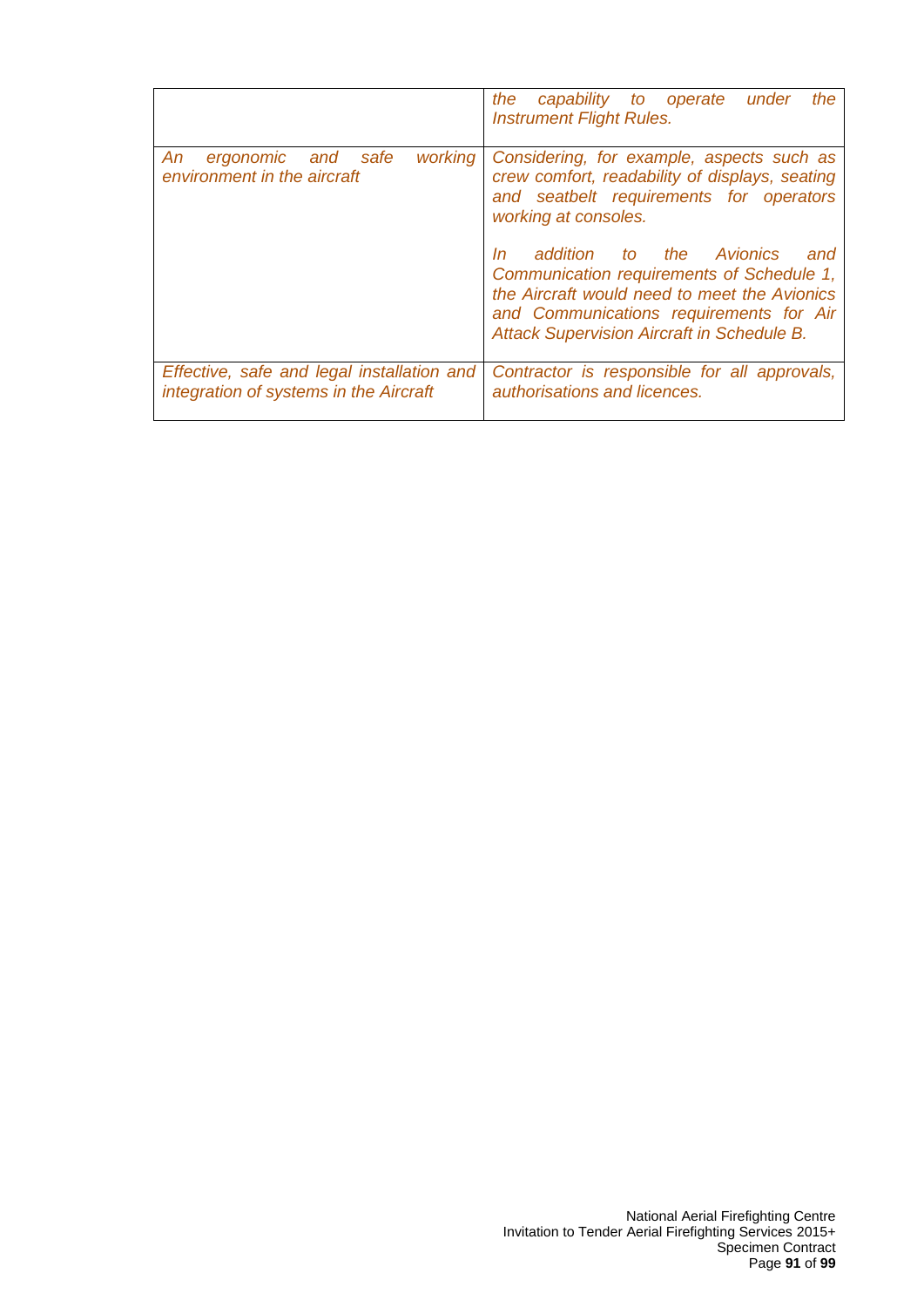# **SCHEDULE D: WINCHING**

## **1. APPLICATION OF SCHEDULE**

1.1. The clauses of Schedule D will apply to those Services specified in Schedule 1.

*NOTE: Tenderers submitting tenders for the Service requiring winching capability, or offering winching capability for the Services where winching is an optional item, must submit with their tender (unless previously submitted):*

- *a. detailed aircraft performance specifications in winching configuration;*
- *b. detailed specifications of the proposed winch, including make and model;*
- *c. if required, an engineering approval or manufacturer's approved Supplemental Type Certificate or manufacturer's Safety Bulletin to operate without ballistic cutters enabled;*
- *d. evidence that they have or will have a CASA approved, suitably detailed winching supplement to their Operations Manual;*
- *e. detailed relevant procedures from their check and training system for pilots and winch operators; and*
- *f. details of the levels and schedule of maintenance for the winch and associated equipment.*

*Tenderers should also note that multi-engined aircraft are preferred for Services requiring winching capability, although single-engined aircraft will be considered. All aircraft offered for winching services will be assessed as to their suitability specifically for winching.*

## **2. WINCHING**

- 2.1. The Aircraft must at all times when required by the Member be equipped with the winch specified in Schedule 1.
- 2.2. The winch must at all times be maintained according to the winch manufacturers' requirements.
- 2.3. The Contractor must ensure that when required by NAFC a suitably qualified and experienced Crewperson is available to conduct winching operations.
- 2.4. The Contractor must ensure that the Flight Crew supplied to operate this Service are suitably qualified and experienced to conduct winching operations under the conditions typically experienced in fire and other emergency operations and activities.
- 2.5. The Contractor must ensure that all necessary approvals are obtained to conduct winching operations, including the provision of a detailed supplement to the Contractor's Operations Manual.
- 2.6. The Contractor must, at the Contractor's expense, maintain a check and training system to ensure the competency and currency of Flight Crew and Crewpersons in winching operations.
- 2.7. If required by a Member, the Contractor must provide, at the Contractor's expense, a certificate issued under the civil aviation regulations or an equivalent Supplemental Type Certification, to operate the winch without ballistic cable cutters (if fitted) enabled.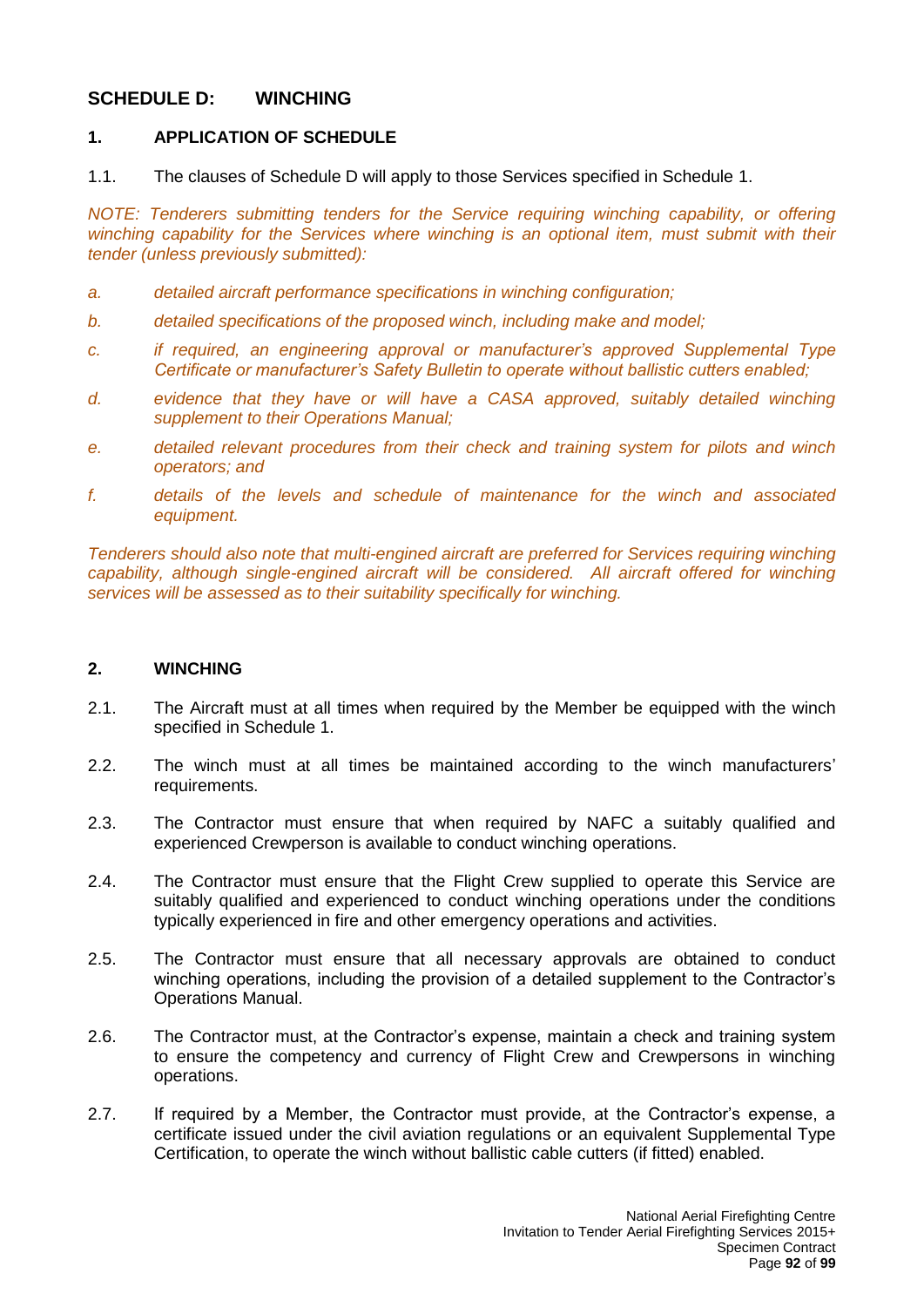2.8. The Contractor acknowledges and agrees that the winching capability may be subject to regular audit by the Member purchasing the Services.

## **3. AVIONICS AND COMMUNICATIONS**

- 3.1. In addition to the Avionics and Communication requirements of Schedule 5, Aircraft used for winching must meet the Avionics and Communications requirements for Air Attack Supervision Aircraft at clause 3 of Schedule B.
- 3.2. In addition to the Avionics and Communication requirements of Schedule 5 and Schedule B, Aircraft must be equipped with a drop-lead assembly in the cabin, for use by the winch operator, which provides access to the aircraft intercom and either:
	- a. provides transmit access to the radios selected on the co-pilot position audio selection panel, or
	- b. is controlled by a separate high quality audio selection panel, mounted such that it is easily and ergonomically accessible to the winch operator.
- 3.3. The drop-lead assembly required by the clause above must provide for radio transmit and intercom operation using a press to talk switch or switches on the drop lead.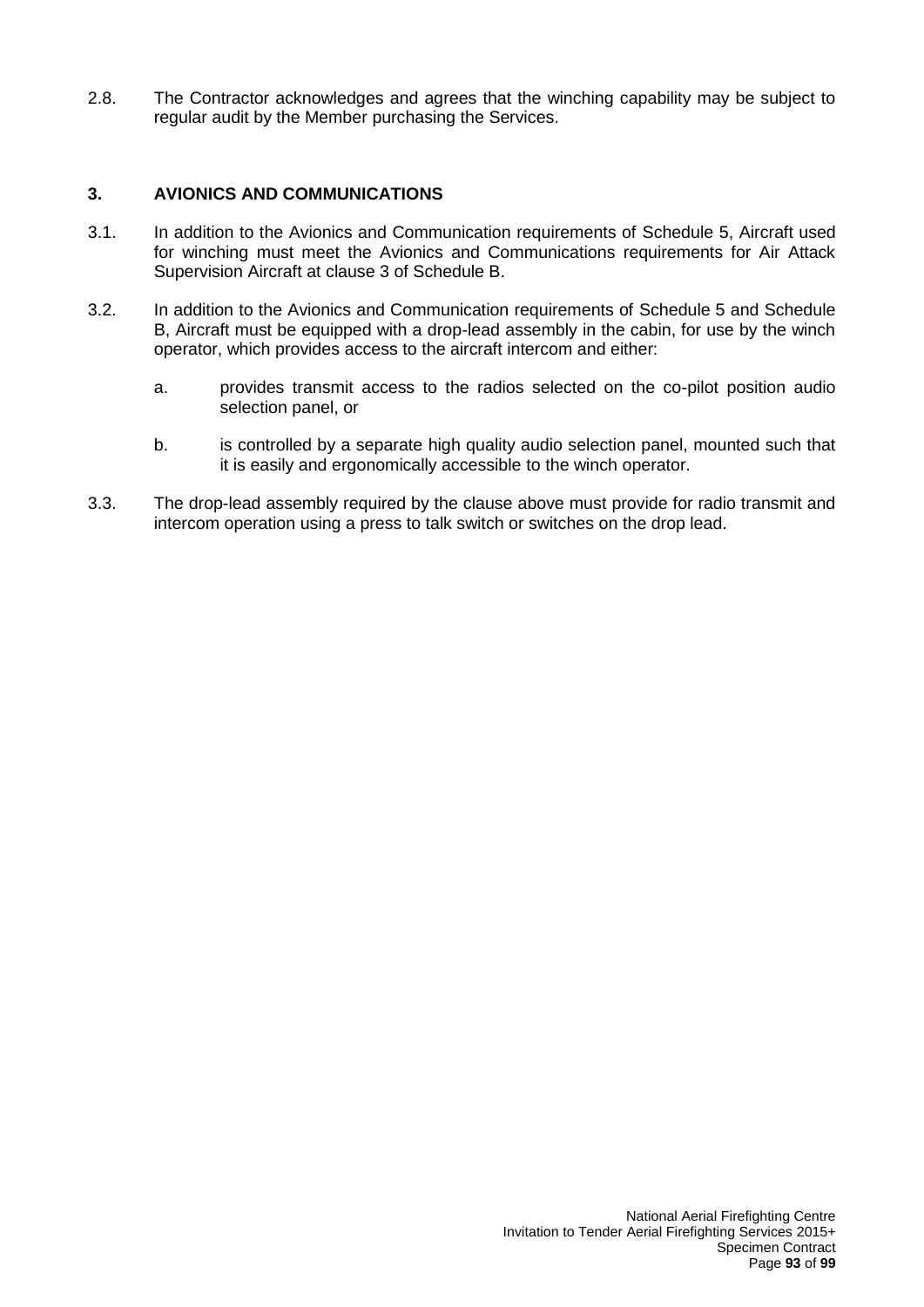# **SCHEDULE E: RAPPELLING**

## **1. APPLICATION OF SCHEDULE**

1.1. The clauses of Schedule E will apply to those Services specified in Schedule 1.

*NOTE: Tenderers submitting tenders for the Service requiring rappelling capability, or offering rappelling capability for the Services where rappelling is an optional item, must submit with their tender (unless previously submitted):*

- *a. detailed aircraft performance specifications in rappelling configuration;*
- *b. detailed specifications of the proposed rappel attach points and associated equipment, including engineering approval or manufacturers approved Supplemental Type Certificate;*
- *c. evidence that they have or will have a CASA approved, suitably detailed rappelling supplement to their Operations Manual;*
- *d. detailed relevant procedures from their check and training system; and*
- *e. details of the levels and schedule of maintenance for the aircraft's rappel equipment.*

*Tenderers should also note that multi-engined aircraft are preferred for Services requiring rappelling capability, although single-engined aircraft will be considered. All aircraft offered for rappelling services will be assessed as to their suitability specifically for rappelling.*

## **2. RAPPELLING**

- 2.1. The Aircraft must at all times when required by the Member be equipped with the rappelling equipment specified in Schedule 1.
- 2.2. The rappelling equipment must at all times be maintained in good condition.
- 2.3. The Contractor must ensure that Flight Crew supplied to operate this Service are suitably qualified and experienced to conduct rappelling under the conditions typically experienced in fire and other emergency operations and activities.
- 2.4. The Contractor must ensure that all necessary approvals are obtained to conduct rappelling operations, including the provision of a detailed supplement to the Contractor's Operations Manual.
- 2.5. The Contractor must at the Contractor's expense, maintain a check and training system to ensure the competency and currency of Flight Crew in rappelling operations.
- 2.6. The Contractor acknowledges and agrees that the rappelling capability may be subject to regular audit by the Member purchasing the Services.

## **3. AVIONICS AND COMMUNICATIONS**

- 3.1. In addition to the Avionics and Communication requirements of Schedule 5, Aircraft used for rappelling must meet the Avionics and Communications requirements for Air Attack Supervision Aircraft at clause 3 of Schedule B.
- 3.2. In addition to the Avionics and Communication requirements of Schedule 5 and Schedule B, Aircraft must be equipped with a drop-lead assembly in the cabin, for use by the aircrewman, which provides access to the aircraft intercom and either: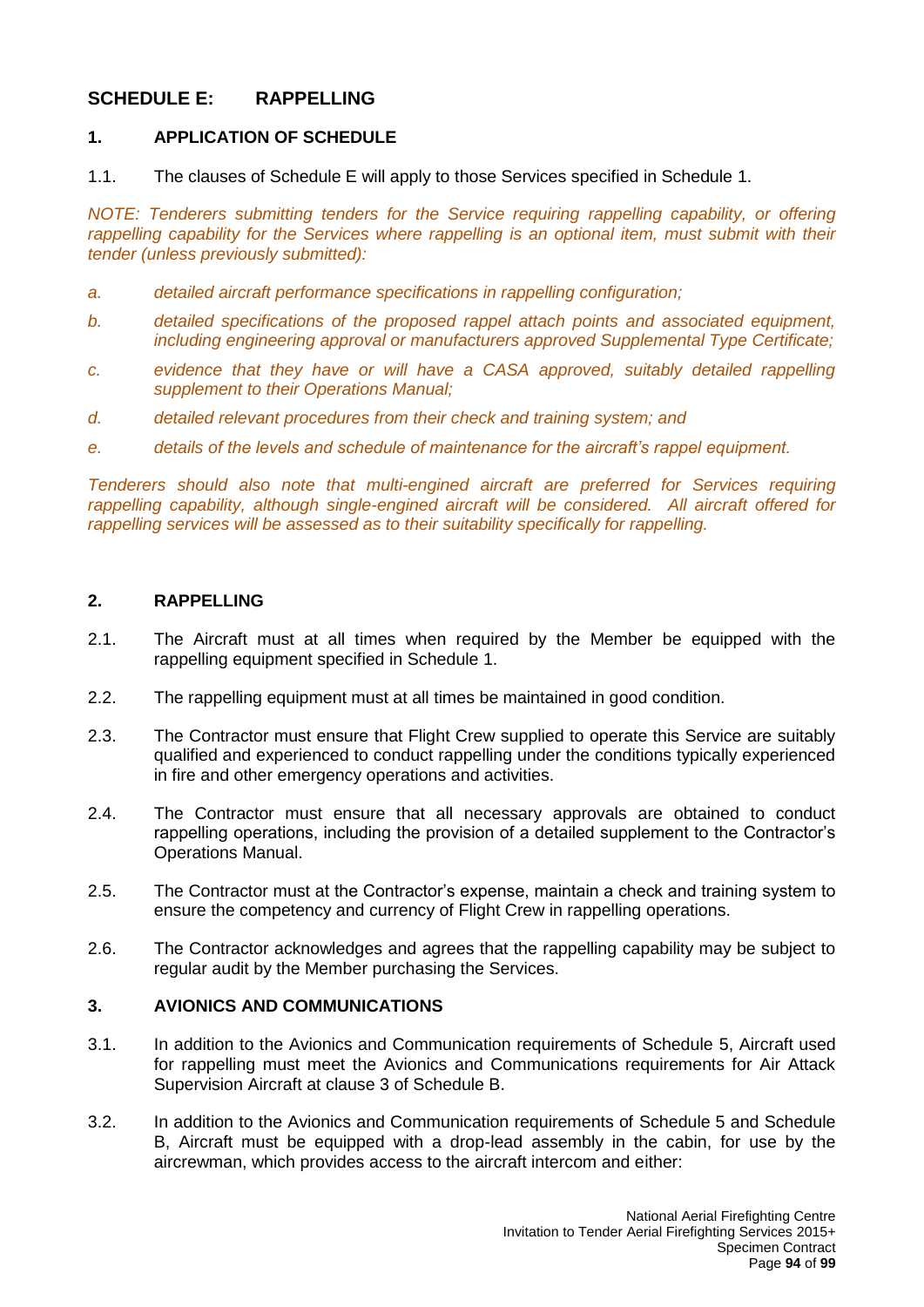- a. provides transmit access to the radios selected on the co-pilot position audio selection panel, or
- b. is controlled be separate high quality audio selection panel, mounted such that it is easily and ergonomically accessible to the aircrewman.
- 3.3. The drop-lead assembly required by the clause above must provide for radio transmit and intercom operation using a press to talk switch or switches on the drop-lead.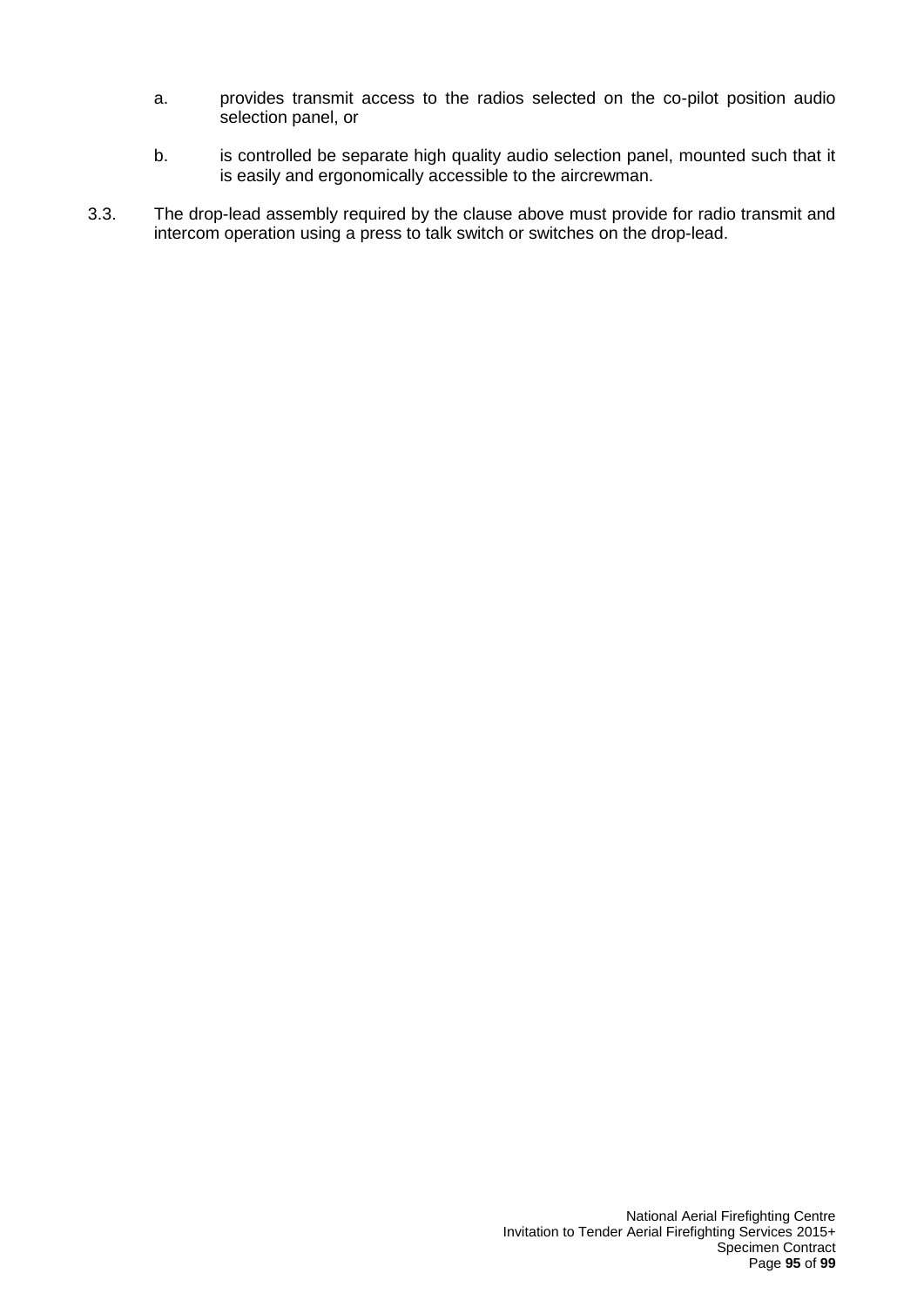# **SCHEDULE F: REFUELLER**

## **1. APPLICATION OF SCHEDULE**

1.1. The clauses of Schedule F will apply to those Services specified in Schedule 1.

### **2. REFUELLER**

- 2.1. The Contractor must provide a self-contained mobile refuelling facility with a Refuelling Operator and must utilise this facility to supply fuel to the Aircraft when required.
- 2.2. The mobile refuelling facility will include the Personnel and equipment required to fuel the Aircraft "in-field".
- 2.3. The mobile refuelling facility may on occasions be reasonably required by NAFC, the Member or by the operators of other aircraft to refuel other aircraft conducting operations for NAFC or the Members. The Refueller and its Personnel will be appropriately trained, equipped, licensed and insured to carry out such refuelling.
- 2.4. The mobile refuelling facility must be operated by an appropriately licensed Refuelling Operator with aircraft refuelling qualifications and experience deemed suitable by relevant state and federal legislation and regulations for the purpose of carrying out safe and effective aircraft refuelling and other associated operations.
- 2.5. The mobile refuelling facility will routinely carry sufficient fuel for the Aircraft (and associated Air Attack Supervision Aircraft, if applicable) to operate continuously for ten hours under typical firefighting conditions.
- 2.6. The Contractor will be responsible for resupply of the fuel to the Refueller.
- 2.7. The Contractor must ensure that any Refueller or resupply vehicle, if applicable, is approved by the appropriate fuel suppliers to access fuel at all of the supplier's fuel supply terminals.
- 2.8. Any Refueller provided, or any vehicle provided to tow a trailer-mounted Refueller must be diesel powered and be in good condition.
- 2.9. Tankers or towing vehicles with a Gross Vehicle Mass greater than 12 tonnes must be fitted with an operational engine exhaust brake system.
- 2.10. The tanker or towing vehicle must be appropriately licensed and equipped for the transport of aviation fuel
- 2.11. The tanker or towing vehicle must be fitted with a high visibility strobing amber light, first aid kit and fire extinguisher.
- 2.12. If required by the Member, the tanker or towing vehicle must be equipped with a siren system and high visibility strobing red and blue lights.
- 2.13. The tanker or towing vehicle must be equipped with a GPS receiver capable of displaying position in Latitude and Longitude and in Universal Transverse Mercator (UTM) format using GDA94 datum.
- 2.14. The tanker or towing vehicle must be equipped with a mobile telephone active on a network acceptable to NAFC.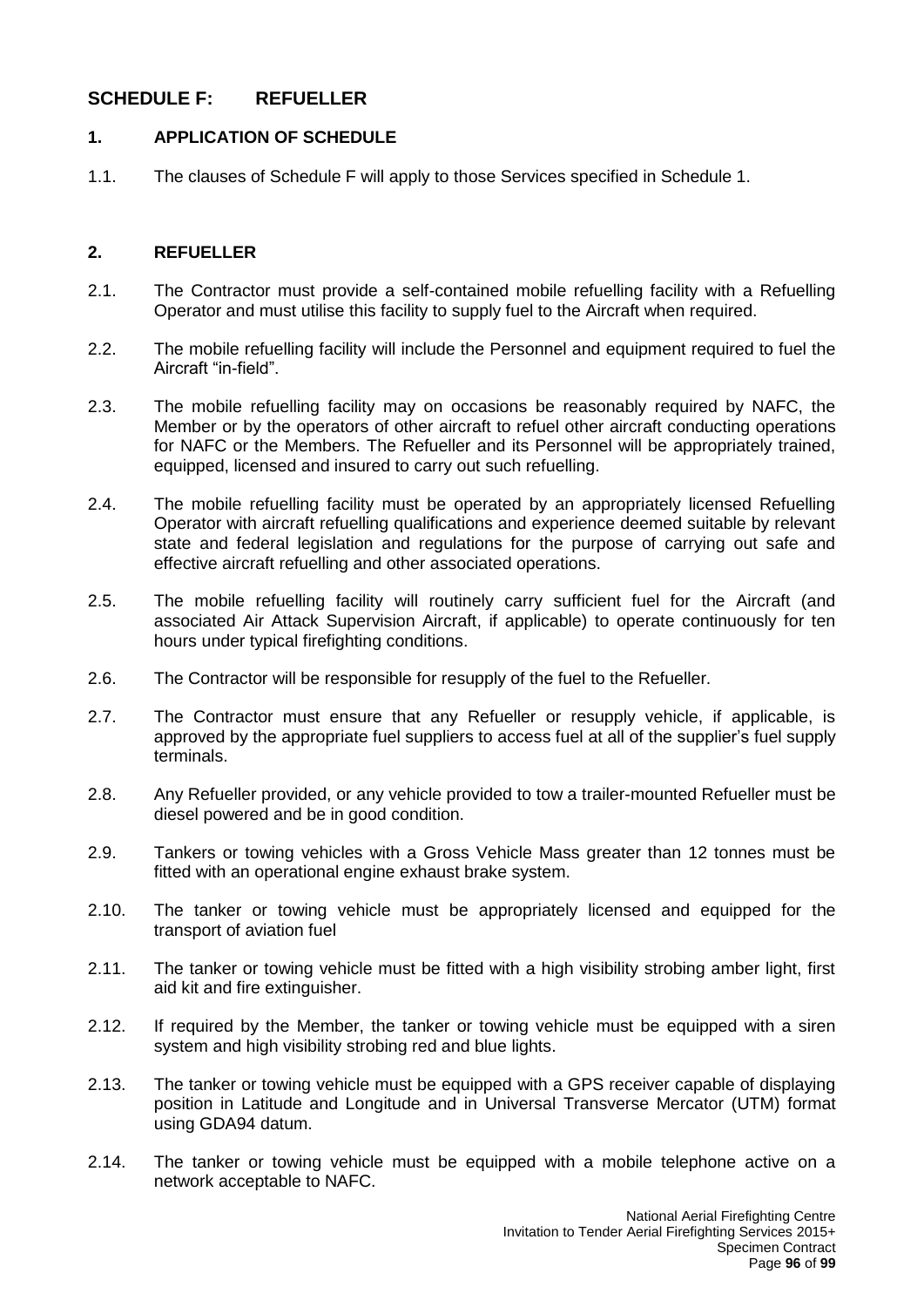- 2.15. The tanker or towing vehicle must be equipped with an auxiliary radio transceiver, provided to the Contractor on a loan basis by the Member.
- 2.16. The Refueller must be equipped with a device that records the position and speed of the Refueller at intervals of no greater than 10 minutes and transmits that information within 60 seconds of collection to an electronic information integration system designated by NAFC.

*NOTE: This clause requires that the Refueller participate in the Australian Fire Aircraft Monitoring System (AFAMS). More information on AFAMS may be found at*  [www.nafc.org.au](http://www.nafc.org.au/)

- 2.17. The position and speed data required in clause 2.16 above must be obtained from a GPS receiver fitted with an external antenna suitably positioned to avoid obstructions, and must meet the standards published from time to time by NAFC.
- 2.18. Where required by NAFC, the Refueller must be fitted with a GPS antenna and a GPS and radio modem supplied, on a loan basis, by the Member. The antenna location must be suitable for high quality GPS signal reception and the antenna cable must be safely and securely routed to the GPS.

*NOTE: This clause is to provide for installation of ancillary tracking systems that are operated by some individual Members, and are required in addition to AFAMS.*

- 2.19. If required by the Member, the on-loan GPS and associated equipment will be returned to the Member at the conclusion of each Service Period. All on-loan GPS and associated equipment will be returned to the Member at the conclusion of the Contract Period.
- 2.20. The Contractor will be responsible for installing at the Contractors expense, all auxiliary radio transceivers, telephones, GPS services and lights and any other equipment required by the Contract including obtaining any necessary approvals and certifications.
- 2.21. The Refueller must operate in accordance with Civil Aviation legislation, regulations and orders and with the requirements of CASA.
- 2.22. The Refueller must operate in accordance with Australian Standards and relevant state and federal legislation and regulations including, but not limited to, legislation and regulations applying to the transport of dangerous goods.
- 2.23. When providing fuel to any aircraft the Refueller must meet or exceed the operating provisions of the most current edition at any given time of the operating policies and procedures of the relevant Member.
- 2.24. The Refueller must be fitted with all equipment necessary for the purpose of carrying out safe and effective aircraft refuelling and other associated operations, including equipment necessary to ensure fuel quality and equipment required to contain fuel spillages.
- 2.25. If the Aircraft is a Rotary Wing Aircraft the Refueller must be capable of conducting "hot refuelling" operations, including any approvals or authorisations required by the relevant fuel suppliers and by state and federal legislation and regulation.
- 2.26. *[Preferred]* If the Aircraft is a Rotary Wing Aircraft capable of pressure refuelling, the Refueller must have the capability for pressure refuelling.
- 2.27. The Refuelling Operator will at times have available personal effects and requirements sufficient to allow for operation away from the NOB for periods up to six consecutive days.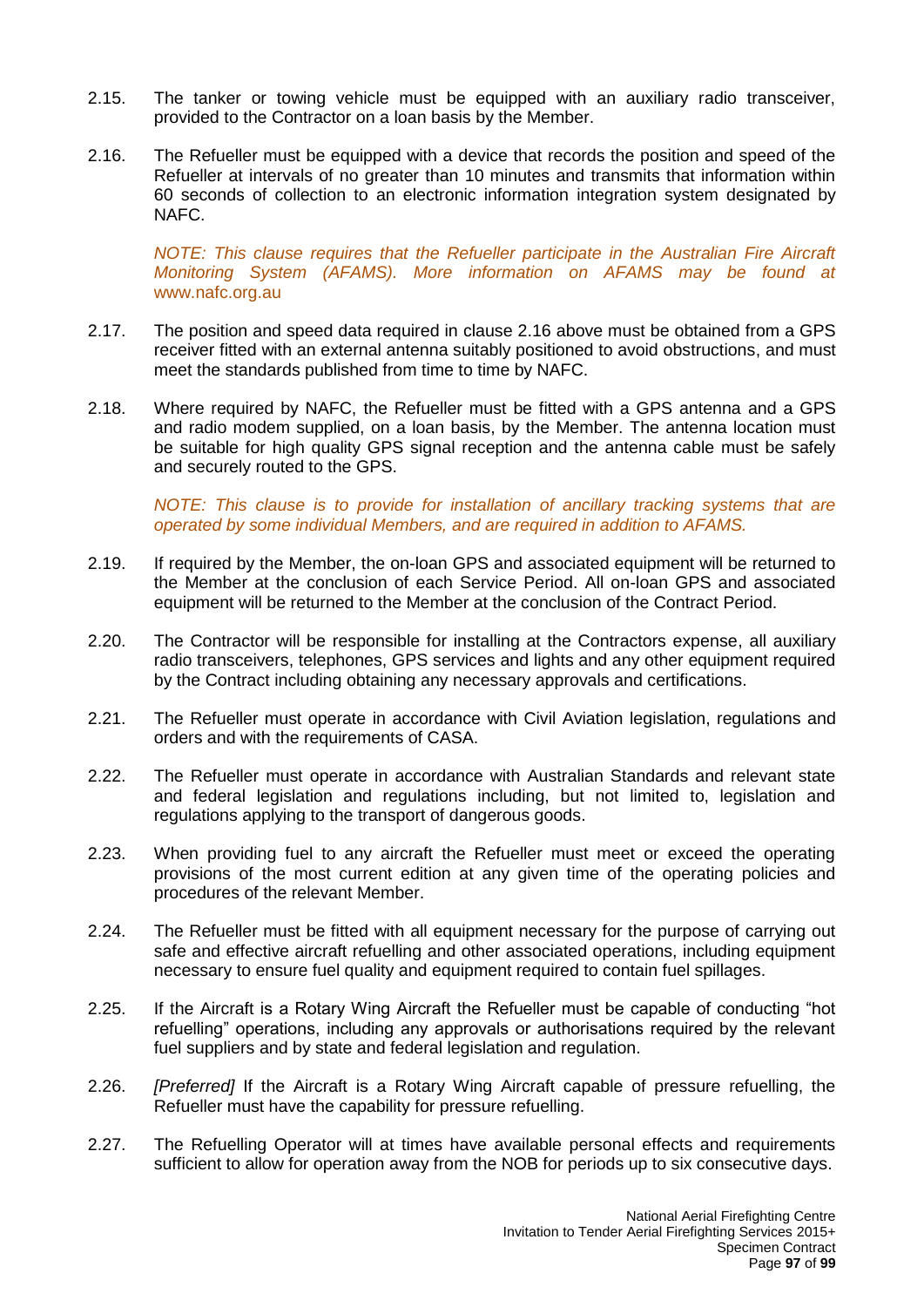- 2.28. Whilst conducting refuelling operations, the Refuelling Operator must at all times:
	- a. wear appropriate gloves; and
	- b. wear fire retardant or natural fibre protective clothing extending to boots and gloves; and
	- c. wear leather or fire retardant safety footwear which provides ankle support; and
	- d. not wear garments made from synthetic or other material with low temperature melting characteristic, low flashpoint or high flammability.
- 2.29. The Refuelling Operator must maintain clear, legible and accurate detailed records of fuel dispensed to a standard acceptable to NAFC.
- 2.30. The Refuelling Operator must carry a mobile telephone active on a network approved by NAFC. The telephone must be carried at all times during any Service Period and switched on when coverage is available and operation is not otherwise precluded for safety or legal reasons.
- 2.31. The Contractor acknowledges and agrees that the Refueller may be subject to detailed audit by NAFC at any time.